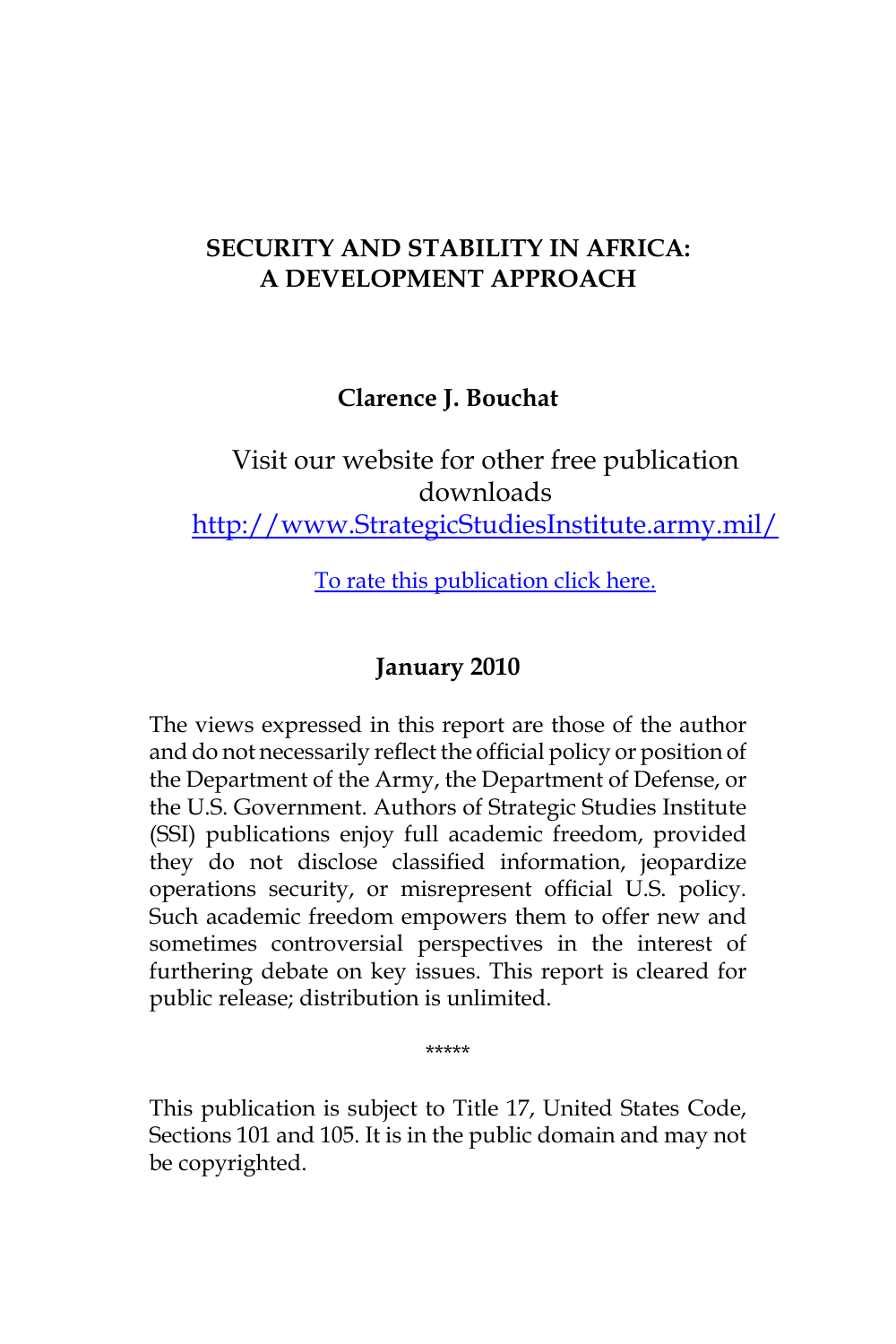This manuscript was funded by the U.S. Army War College External Research Associates Program. Information on this program is available on our website, *www.StrategicStudiesInstitute. army.mil*, at the Publishing button.

\*\*\*\*\*

Comments pertaining to this report are invited and should be forwarded to: Director, Strategic Studies Institute, U.S. Army War College, 122 Forbes Ave, Carlisle, PA 17013-5244.

\*\*\*\*\*

All Strategic Studies Institute (SSI) publications are available on the SSI homepage for electronic dissemination. Hard copies of this report may also be ordered from our homepage. SSI's homepage address is: *www.StrategicStudiesInstitute.army.mil*.

\*\*\*\*\*

The Strategic Studies Institute publishes a monthly e-mail newsletter to update the national security community on the research of our analysts, recent and forthcoming publications, and upcoming conferences sponsored by the Institute. Each newsletter also provides a strategic commentary by one of our research analysts. If you are interested in receiving this newsletter, please subscribe on our homepage at *www.StrategicStudiesInstitute.army. mil*/*newsletter/.*

ISBN 1-58487-421-X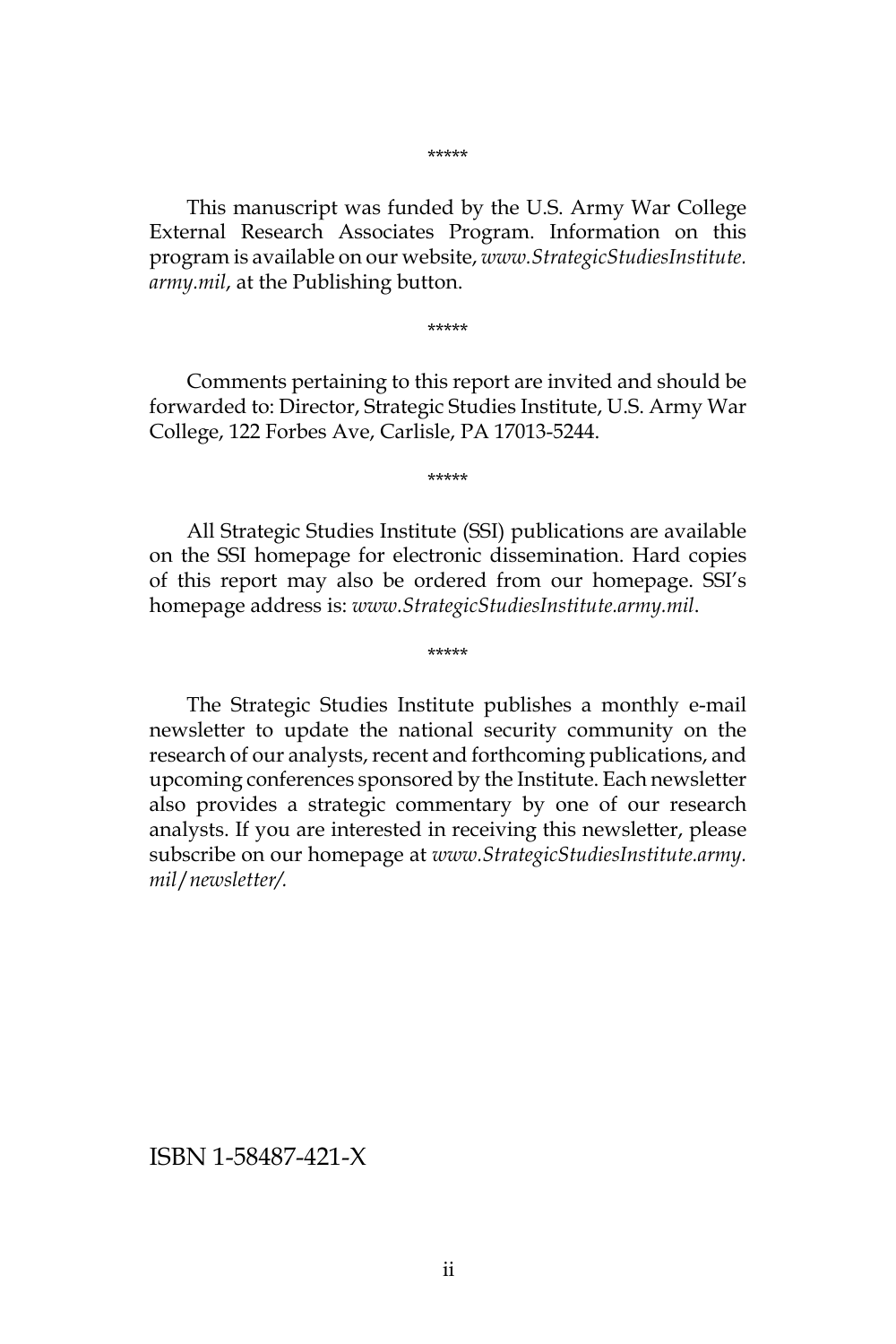# **CONTENTS**

| Why Examine a Development Approach to Africa? 1 |
|-------------------------------------------------|
|                                                 |
| The Keys to Stability and Security12            |
|                                                 |
|                                                 |
|                                                 |
| Measuring Africa's Economic Development23       |
| Measuring Africa's Human Development28          |
|                                                 |
|                                                 |
| Economic Measures Summmary43                    |
|                                                 |
| Economic Activities and Development46           |
|                                                 |
|                                                 |
|                                                 |
|                                                 |
|                                                 |
|                                                 |
|                                                 |
|                                                 |
|                                                 |
|                                                 |
|                                                 |
|                                                 |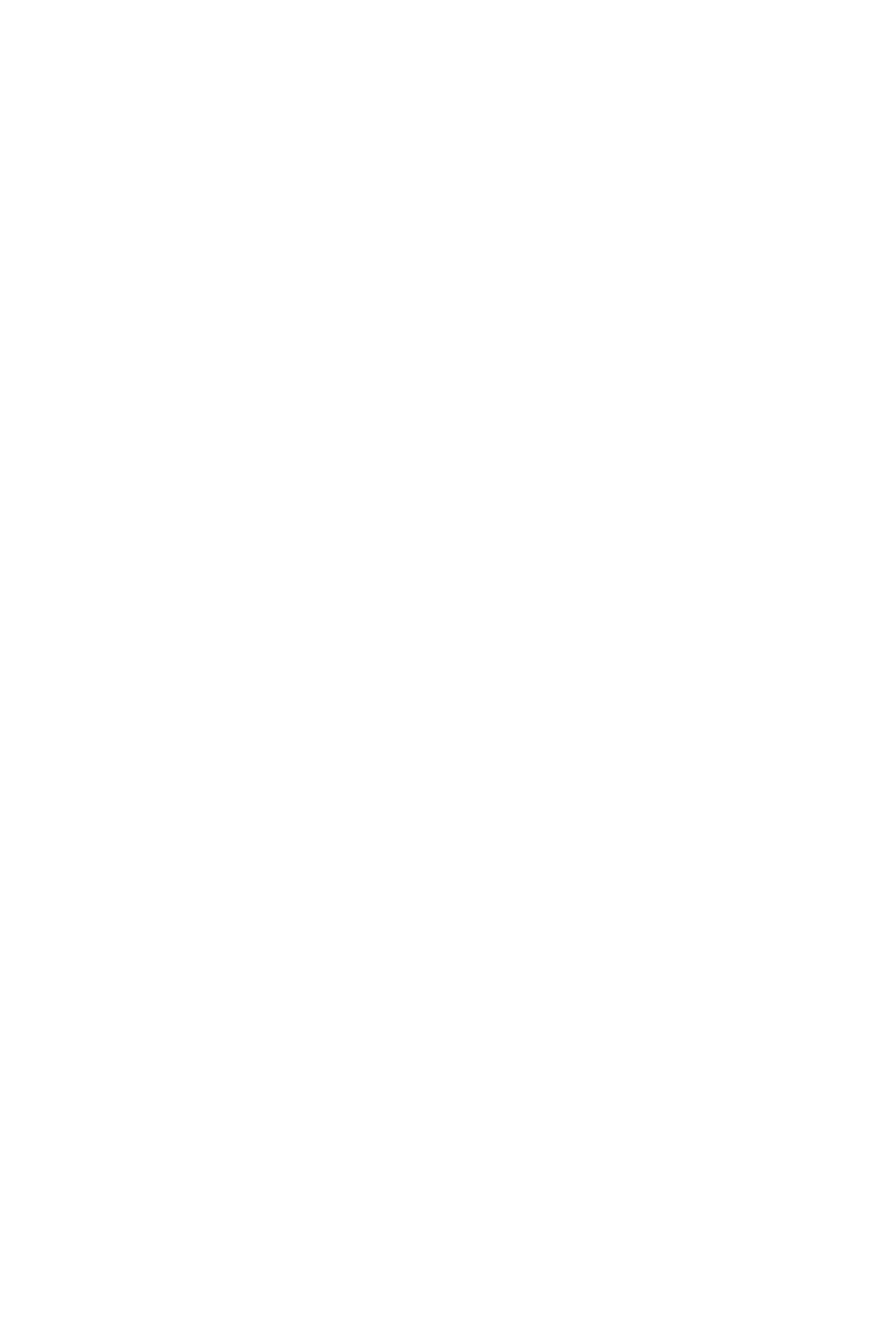#### **FOREWORD**

For a topic long overlooked by American policymakers and strategists, the security and stability of Africa has recently become an important national issue. This nascent importance is readily seen in the increased time, effort, and resources now devoted to the continent by such new organizations as the U.S. Africa Command (USAFRICOM). However, to be effective this growing interest must be rooted in the desire to overcome centuries of ignorance and misunderstanding about the conditions and people of Africa.

This paper seeks to overcome this lack of understanding of the significance of African security and stability by discussing the fundamental issues of economic development and political governance through which enduring stability and security might be obtained. This primer is particularly relevant for government and military officials tasked with African responsibilities but who may not possess much African experience.

This is not a typical Letort Paper advocating a position or a policy. Although it does offer solutions in terms of improving African stability and security, its main intent is to offer a framework of several key issues which should give policymakers the knowledge they need to work in a constantly changing and very challenging environment. The Strategic Studies Institute is pleased to publish this paper as a contribution toward a more complete understanding of Africa and its security and economic environments in order to improve the conditions of its people.

DVELACE, JR. Director Strategic Studies Institute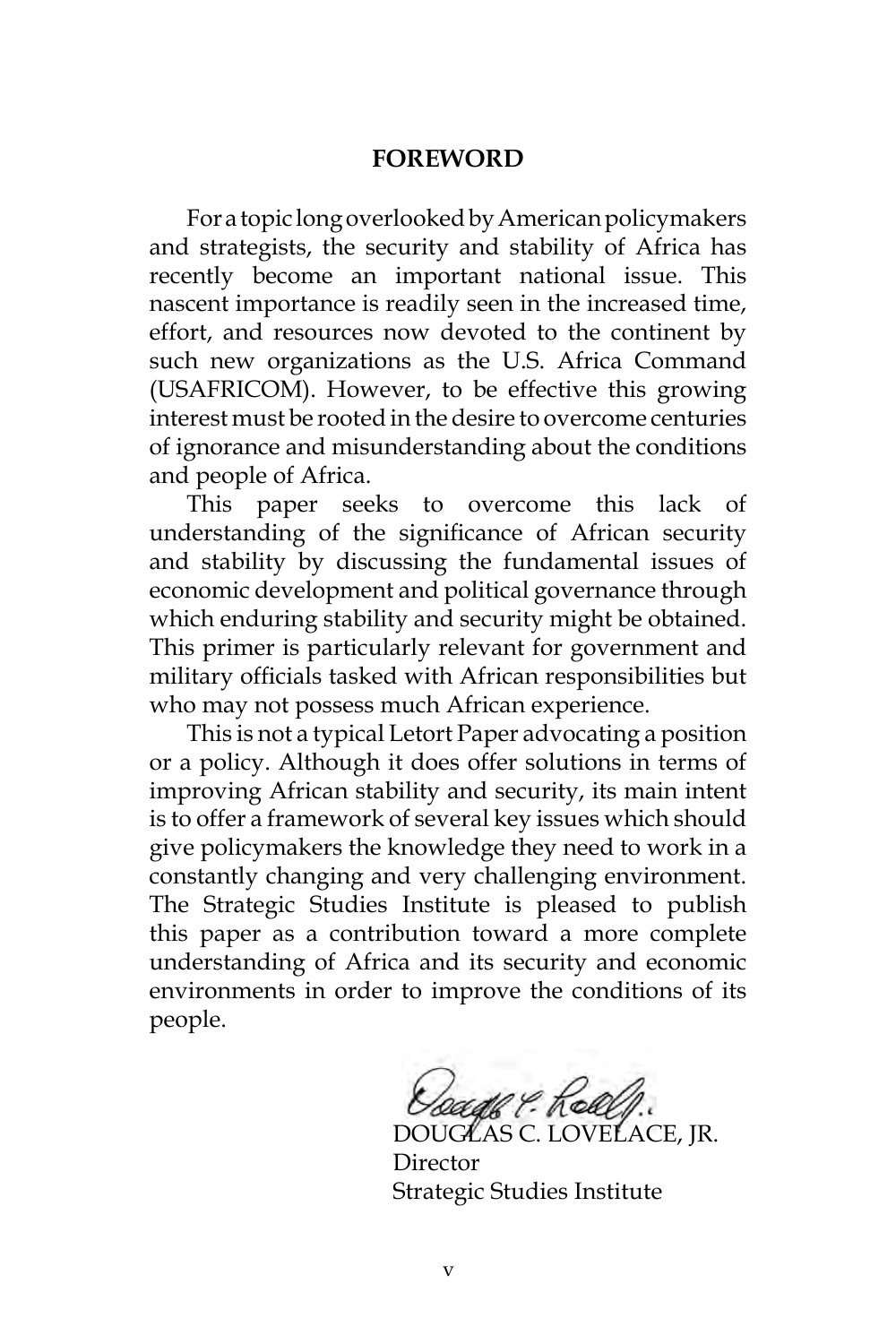## **ABOUT THE AUTHOR**

CLARENCE J. BOUCHAT is a retired U.S. Air Force lieutenant colonel and is currently a senior researcher with the U.S. Army Peacekeeping and Stability Operations Institute, and an adjunct professor at the Harrisburg Area Community College, and the U.S. Army War College (USAWC) Department of Distance Education. His last assignment was as a faculty member of the USAWC. Immediately after retirement he went to Liberia as part of a Security Sector Reform team meant to reconstitute a new Ministry of Defense after 14 years of devastating and internecine civil war. During his military career, Lieutenant Colonel Bouchat flew fighter aircraft; was a leader and innovator in command and control of airpower before, during, and after Operation ENDURING FREEDOM; and he was stationed overseas six times. In this paper, he combines his extensive knowledge of economics and political geography, gained while teaching at the U.S. Air Force Academy and at the University of Maryland, with strategic analysis as taught at the USAWC to explain some of the problems found in Africa, and to propose solutions. Lieutenant Colonel Bouchat authored a complementary monograph, *An Introduction to Theater Strategy and Regional Security*, previously published by the Strategic Studies Institute. Lieutenant Colonel Bouchat is a graduate of the U.S. Air Force Academy and the University of Southern California.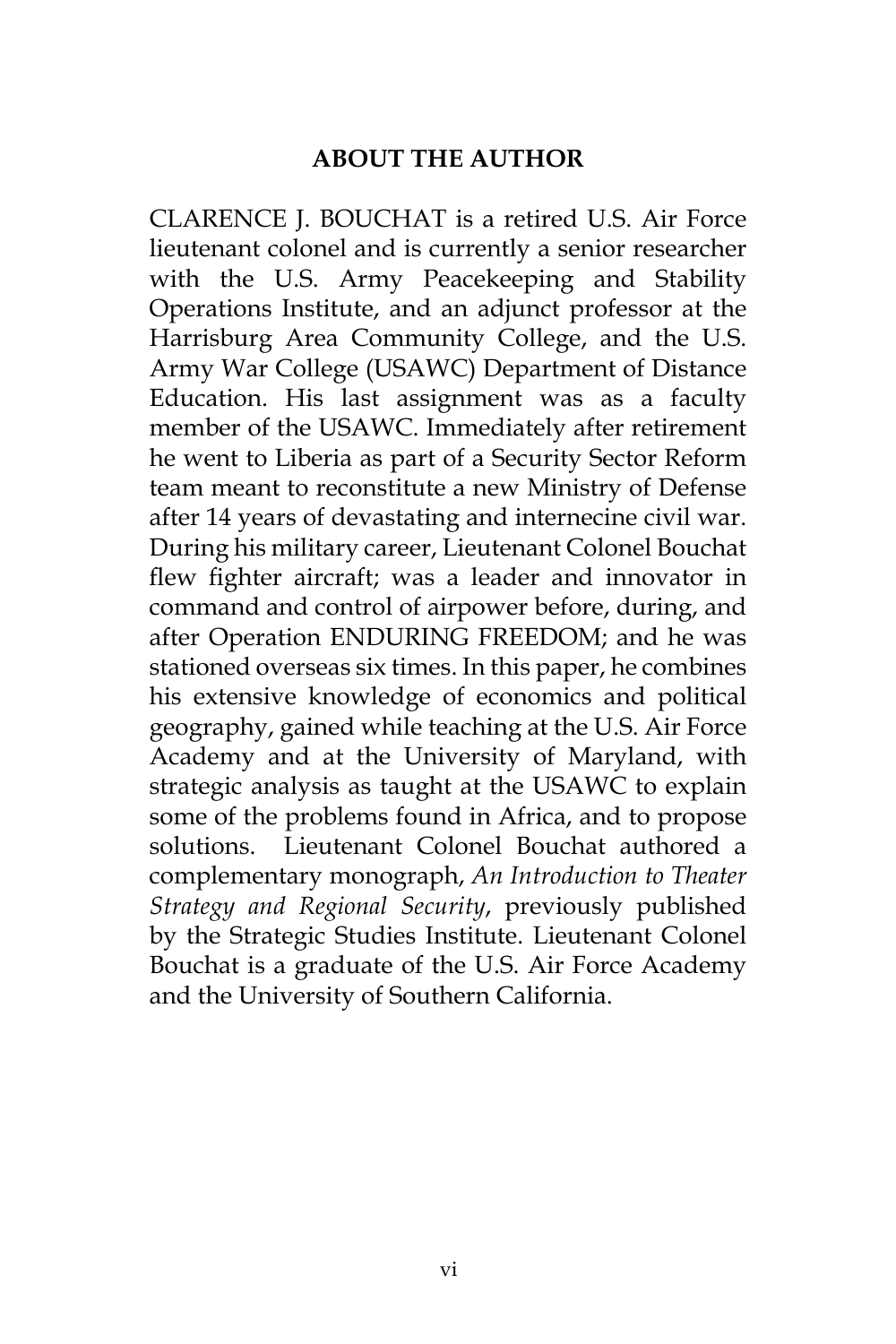#### **SUMMARY**

Economic activities are the most central of all human endeavors. Although rich in human and geographic diversity, Africa has fallen behind the rest of the world in its economic development, adversely impacting African aspirations. This paper explains why economic development and good governance need to be the basis of security and stability in Africa, and why both should be a main focus for U. S. military engagement on the continent.

Written as a primer for military and government staff members who may be unfamiliar with Africa but are assigned duties that involve participation in African affairs, this paper explains the historic and modern importance of Africa to American national interests. It then lays a foundation as to how and why the U.S. government, and especially the military, might become involved in improving African economic development and political governance in order to attain security and stability. To better understand the circumstances in Africa, this paper describes and analyzes its economic and political conditions in terms of economic, social, and demographic measures revealing why, as a region, Africa lags the world in economic and human development. The reasons for slow development are examined through Africa's main economic activities, which give insight to its current conditions and ways to improve economic development and governance.

With these insights provided as background, the paper then reviews current U.S. military engagement with African nations and its effectiveness. It then argues that military-led nation assistance and peace building operations are not as good an option for improved African development as the more appropriate approach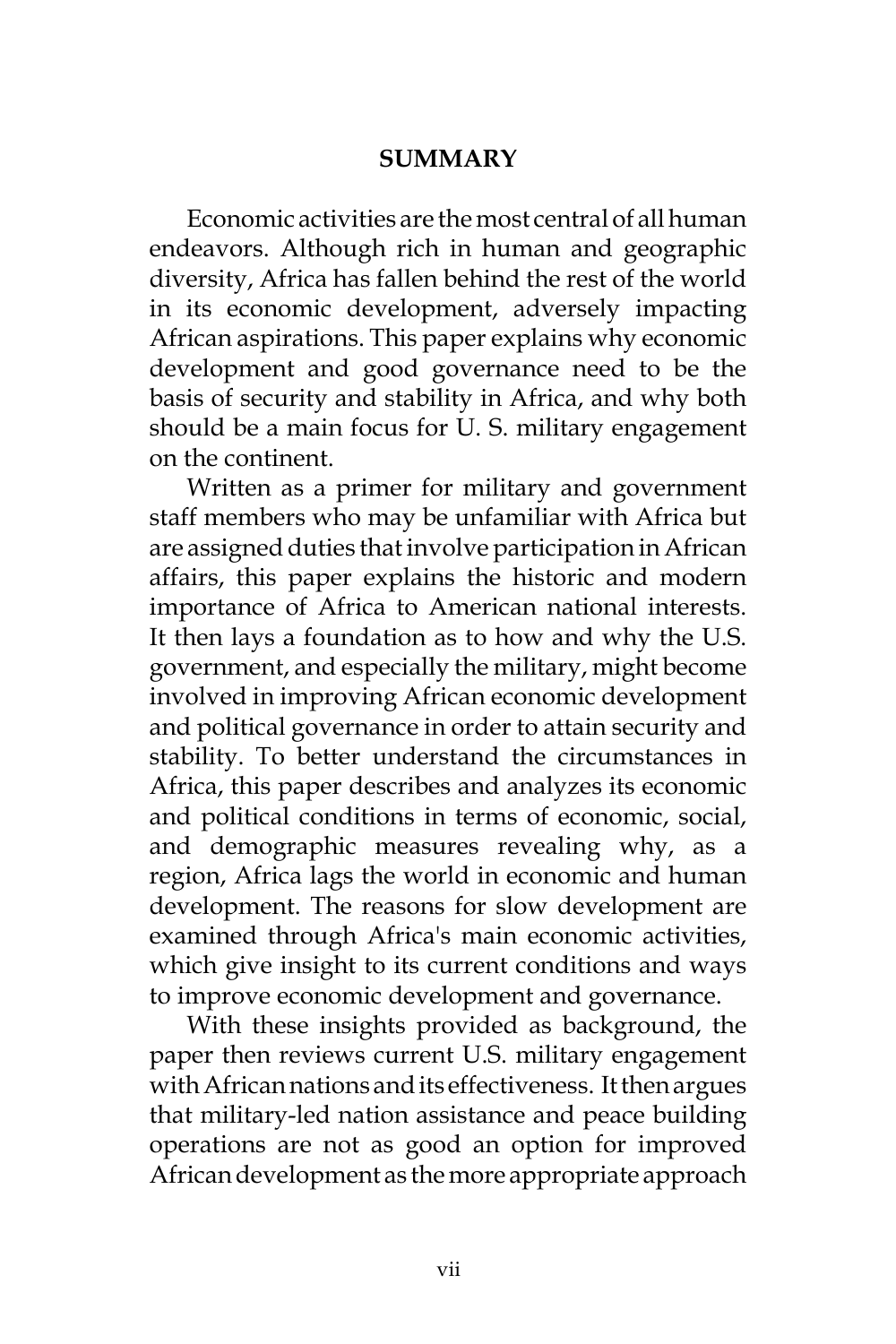of military-support to an interagency-led operation under a better resourced U.S. Agency for International Development, which would more effectively assist Africa with achieving stability and security.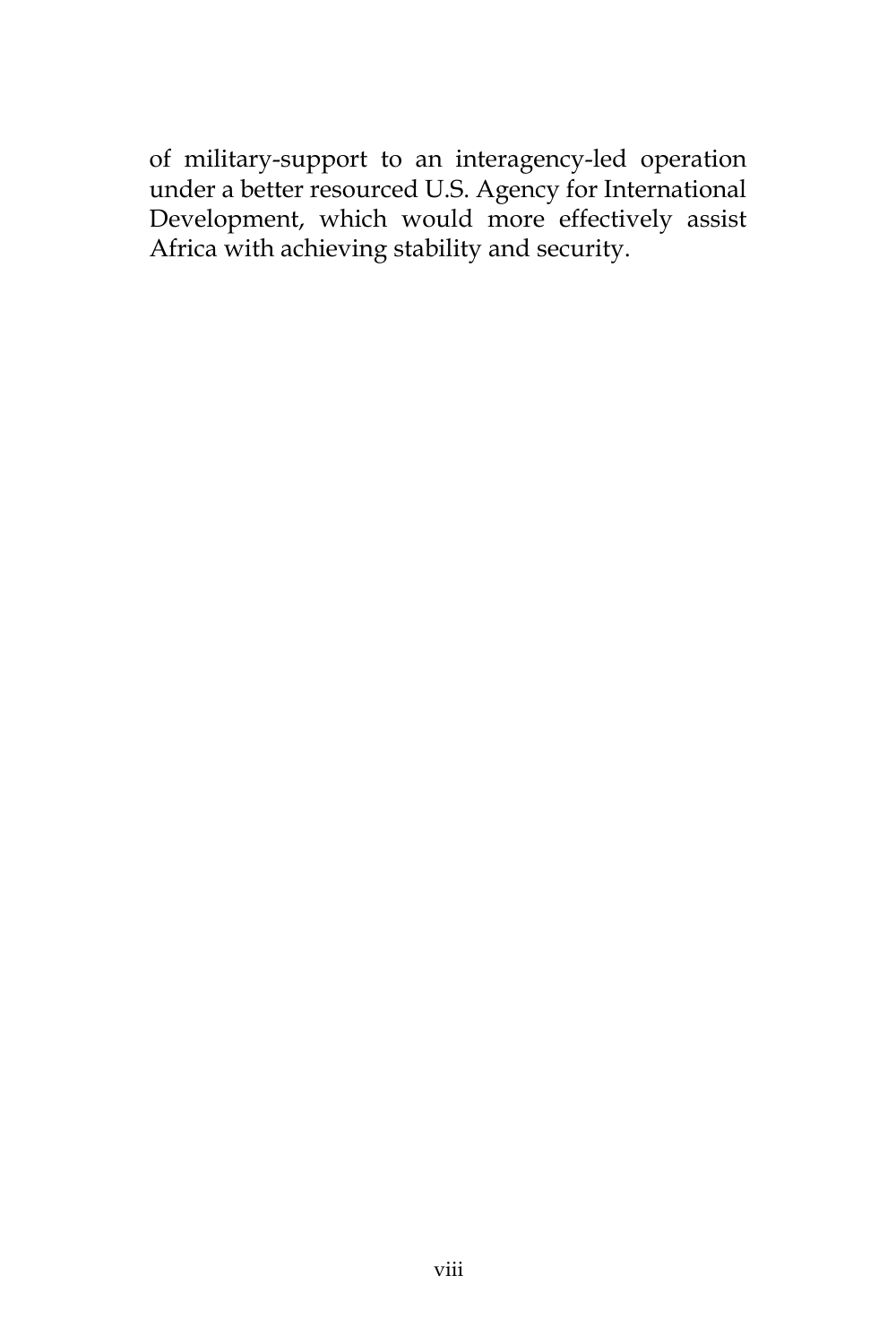#### **SECURITY AND STABILITY IN AFRICA: A DEVELOPMENT APPROACH**

# **WHY EXAMINE A DEVELOPMENT APPROACH TO AFRICA?**

For generations, Africa has been known as the Dark Continent because of the general Western ignorance of its geography, especially before the late 19th century, and more recently of its people and culture. This ignorance has led to centuries of degradation through imperialism and decades of misinformed policies. However, over the past several years there has been a renewed interest by the U.S. Government in Africans and their continent, as evidenced by increased interaction in diplomacy, defense, and development. Many recent programs meant to better engage African states and their people attest to this interest through billions of dollars spent on disease reduction, promoting peace through enhancing African peacekeeping abilities, and free trade opportunities to encourage growth. Although Africa has grown more important to Americans and their interests in the past decade, in many ways the U.S. Government and military officials are no better informed on Africa than were their predecessors. In light of this newfound interest in Africa, and new organizations like the U.S. Africa Command (USAFRICOM), this paper strives to educate those who are unfamiliar with Africa, but tasked with participating in its affairs. This paper starts with a brief overview of why Africa has grown more important than ever before to Westerners especially Americans, both North and South—to explain this increased interest, and to motivate those wishing to understand more. This paper then lays the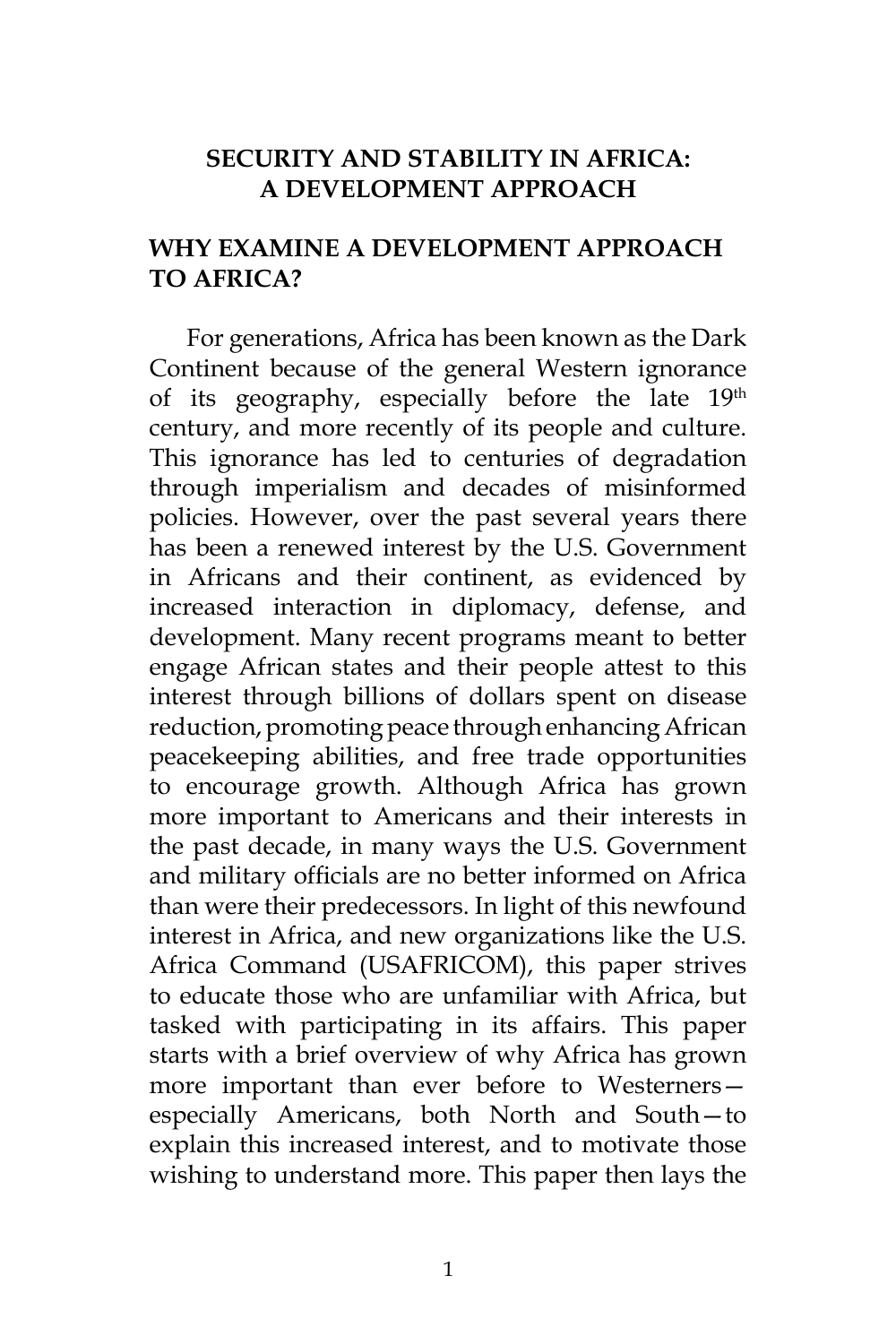foundation for establishing much needed stability and security in what has been an unsettled and violent region by linking those desired conditions to economic development and good governance. The defense and diplomacy aspects of security and stability are relatively well understood by most military and government officials, but the economic development aspects are not. For that reason, this survey explains the poor economic and governance situation found in Africa and examines the economic activity underpinnings of it so as to enlighten new practitioners about what has occurred and what changes are taking place. This review then examines the military's role in improving conditions in Africa by discussing the current forms of engagement and proposes more robust methods of military involvement. When use of the military is required, the U.S. military can best serve stability interests in Africa by conducting traditional security enforcement, newly relearned stability operations, and expanded peace building roles under the firm direction of a professional development agency. As interest in Africa increases, USAFRICOM will play a growing role, but one that must be properly defined to gain the best effect.

## **Africa's Importance and Problems.**

The West's long-term strategic interests in Africa are clear: we must thwart the growth of terrorism and transnational crime; we must prevent destabilizing mass migrations; and we must maintain secure trade links. In order to realize these strategic objectives, as well as to act of out of simple human compassion to alleviate suffering on a colossal scale, the world must fix the current situation in Africa. From a more selfish perspective, a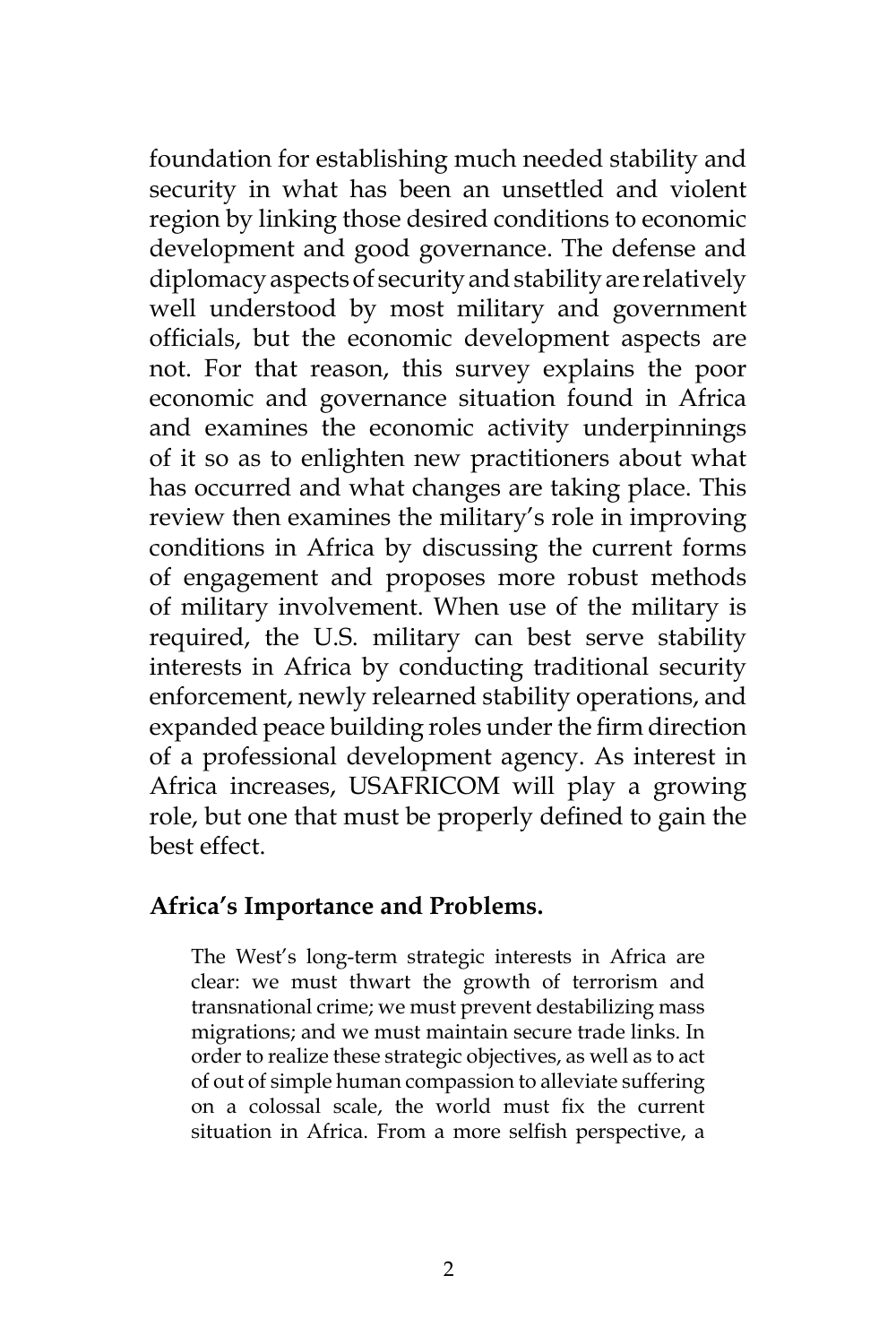strong and vigorous Africa will open its markets to the rest of the world and at the same time liberate an entire continent's energy, intelligence, and creativity.

- USAFRICOM Early Mission Statement<sup>1</sup>

The continent of Africa and its people have been a central part of world events since antiquity when northern Africa played a key role in Mediterranean and Middle Eastern affairs. A long and close association has grown between Arabs states and northern and eastern Africa from ensuing centuries of commerce, slave trading, migration, and Muslim proselytizing. Europeans also share a long history with Africa, starting in the modern era with the expeditions sent by Portugal's Prince Henry the Navigator in the 1460s. From that time, Europe's imperial ties have established special relationships between those historic colonizers and their former dependencies, which are apparent today in many African languages, Christian beliefs, and economic and political institutions. Conversely, Africans have exerted economic and cultural influence in Europe as a result of the significant numbers of African immigrants living and working throughout the European Union (EU). Even for the relatively young Americas, Africa has played an important role since the notorious 17th century triangular trade, $2$  which established Africa as a major base of international commerce and intercourse. The human connection between the Americas and Africa, originating in the forced migration of Africans as slaves, is of fundamental interest to both North and South Americans since large segments of their populations and culture descended from Africans. Over 45 percent of Brazilians are at least partially of African descent, and the share of pure African descendents in countries like Haiti, Grenada, and Jamaica exceeds 75 percent.<sup>3</sup> African cultural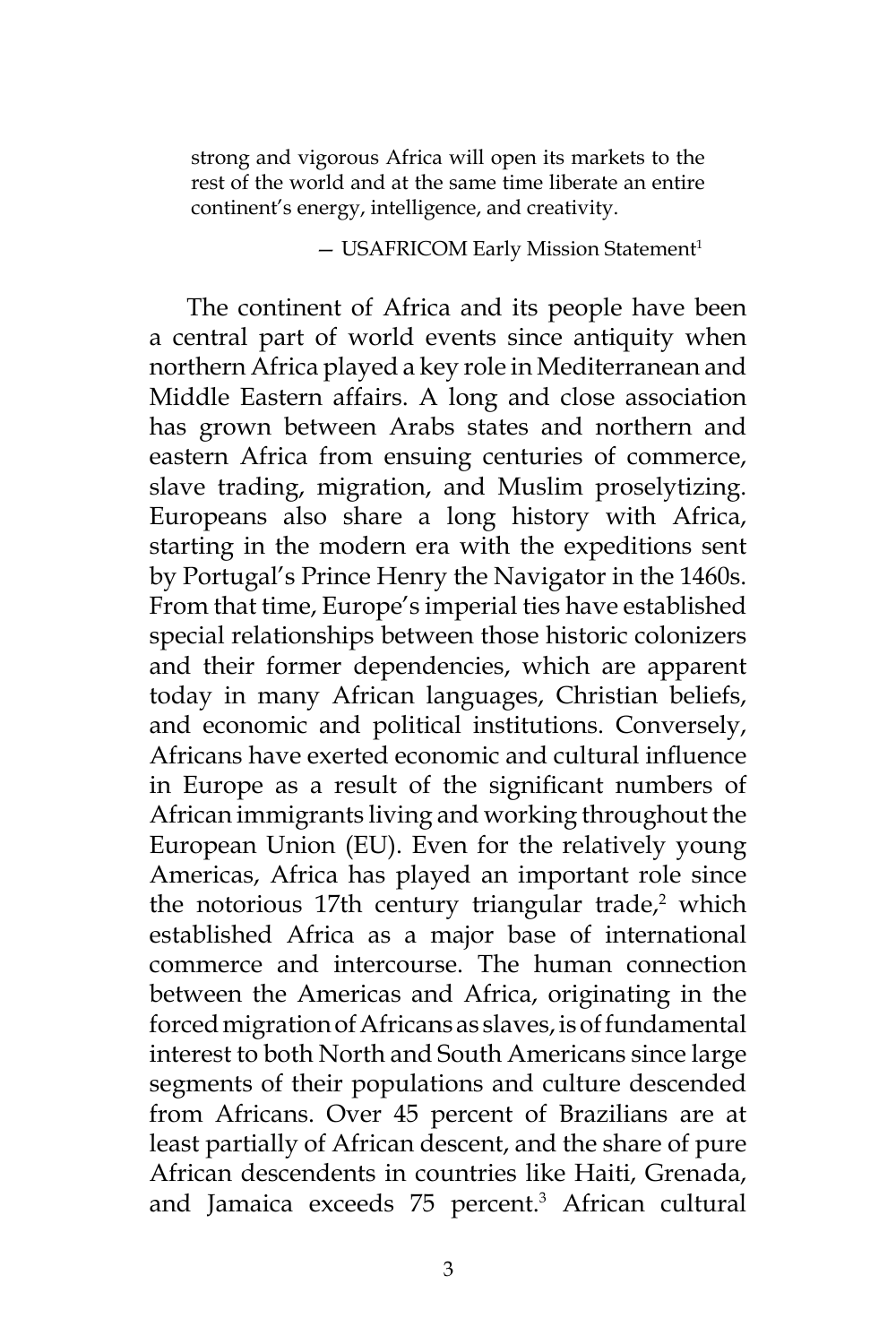has had dramatic influence on the Americas, which is evident in language, religion, food, and music (the reputed origins of jazz, blues, and rock-and-roll). The United States, with 12 percent of its population of African origin, has also maintained a semi-colonial connection with Africa through the reverse migration of freed American slaves to establish the country of Liberia in 1847, and the oscillating special relationship that resulted. Thus there are long and deep cultural ties between Africans and Europeans, Arabs, and Americans—establishing the first of many African influences throughout the world.

In the 21st century, Africa plays the same worldwide economic role that it has for the previous 4 centuries—providing natural resources from its plentiful supplies, and markets for manufactured goods. In earlier times foreign merchants traded for gold, salt, ivory, and grain (in addition to human chattel). Today, Africa is a crucial source of energy, strategic and ordinary minerals, and precious gems. West Africa holds 60 billion barrels of oil reserves and large natural gas deposits,<sup>4</sup> which are expected to comprise a quarter of U.S. petroleum imports by the year 2015.<sup>5</sup> Some analysts complain that this energy dependency is so important that it dominates U.S. policy in Africa at the expense of such other important concerns as security and development.<sup>6</sup> Likewise, North Africa supplies a third of Europe's oil and natural gas, much via undersea pipelines.7 India, with its rapidly growing economy, also desires to tap into Africa's oil and significant uranium reserves through growing trade and diplomatic ties.<sup>8</sup> China depends on African oil for over 30 percent of its imports<sup>9</sup> and actively pursues fuel and mineral resources throughout the continent with large infrastructure investments,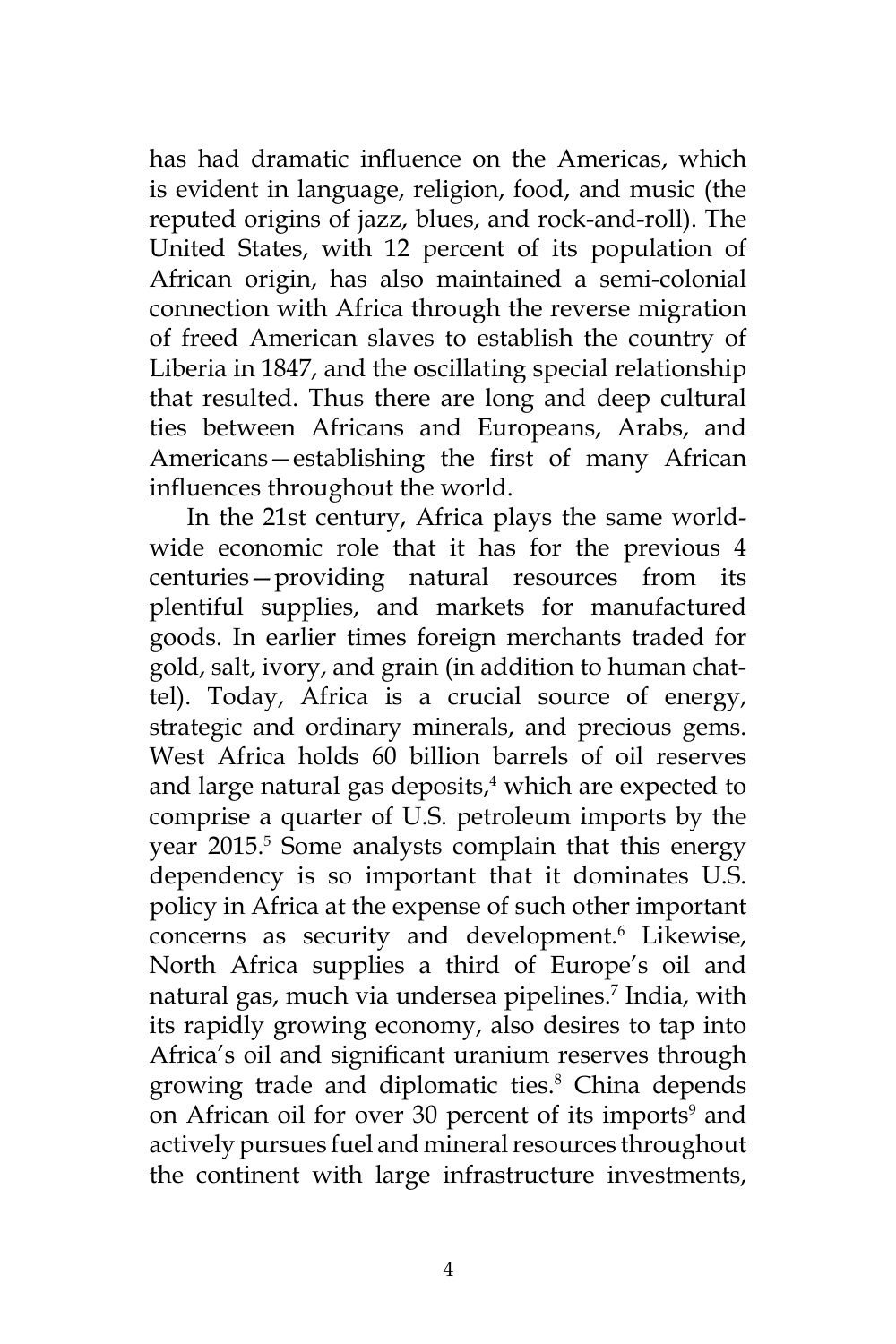supplying arms, and aid packages.<sup>10</sup> African states hold significant reserves of strategic minerals, with South Africa a world leader in platinum (89 percent), chromium (61 percent), vanadium (24 percent), and gold (14 percent); Congo a leader in cobalt (49 percent) and industrial diamonds (26 percent); and Botswana in industrial diamonds (22 percent) and gemstones (23 percent).11 Africa has also been a traditional overseas market destination for manufactured goods starting with the triangular trade by importing refined metals, cloth, guns, and ammunition. Such trade is indicative of Africa's chronic economic underdevelopment that continues unabated. Today Africans buy some high end goods from Europe and America, but most of its needs are met by less expensive items from newly industrializing countries. Trade between China and Africa nearly tripled from \$10.5 to \$29.4 billion between 2000 and  $2004<sup>12</sup>$  and trade with India is estimated at \$25 billion.13 The bonanza of natural wealth and potentially large markets for manufactured goods helps to explain the renewed interest and competition in Africa by the industrialized states, and why Africa's relatively underdeveloped situation is of increasing importance in the global economy.

Africa's strategic location also contributes to its global importance. Since antiquity, northern Africa has been part of the crossroads where three continents meet with an incalculable legacy of intellectual and economic activity. Africa was the barrier around which Europeans probed for the riches of the East and its importance remains, as it is flanked by major maritime passages at Gibraltar, Suez, the Bab el-Mandab, Cape of Good Hope, and the Gulf of Guinea. Its close proximity also makes oil, natural gas, and other African resources more attractive to European and American importers than similar goods from the more distant Middle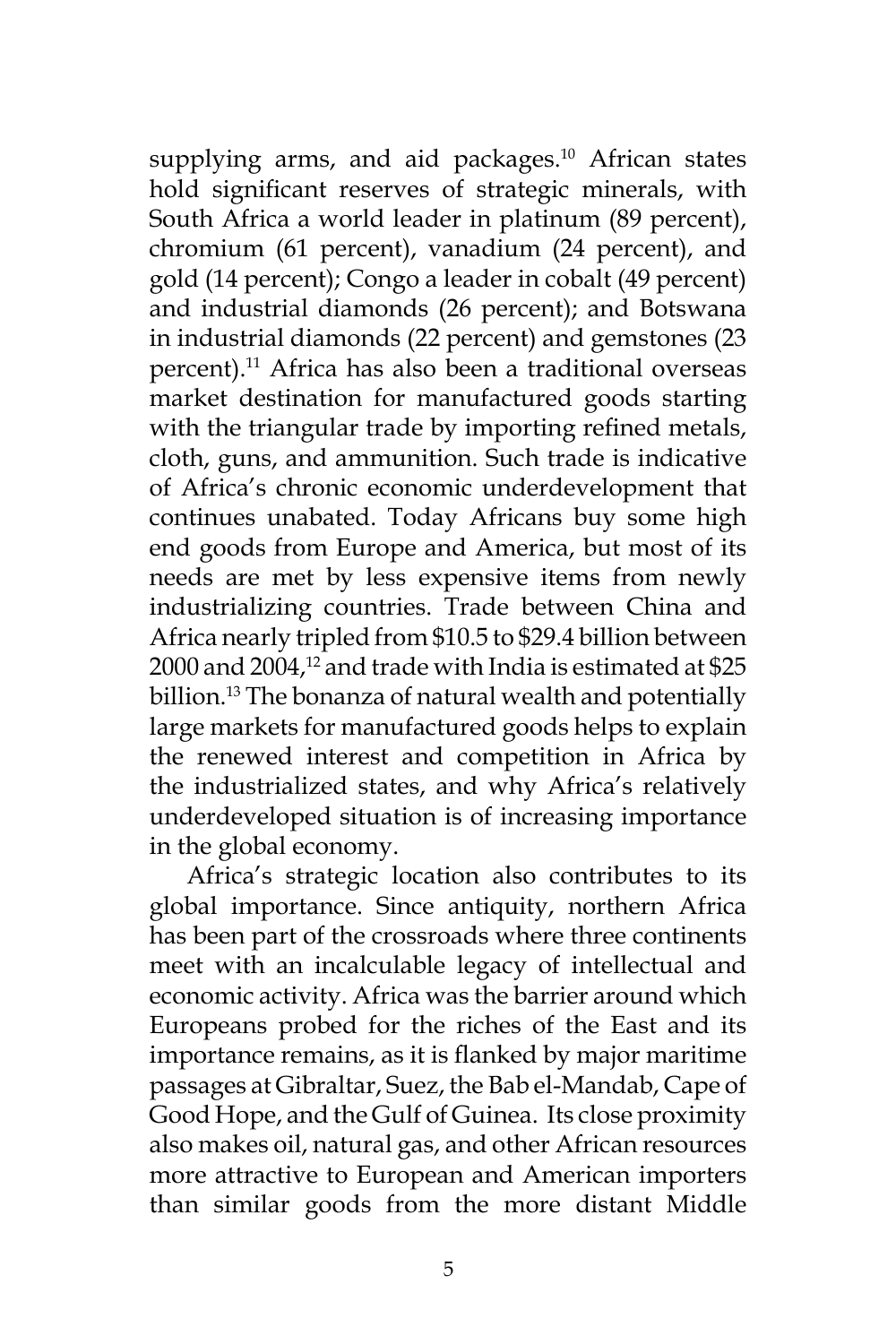East (as well as contributing to the diversification and security of sources). During World War II, Africa was used by the Allies as a staging ground for troops bound for Italy and southern France and for ferrying aircraft from Brazil through Liberia to the European theater. In the subsequent years following WWII, the political neutrality and newly independent status of many African countries made the continent a battle ground during the Cold War through proxy conflicts and political competition for support. African countries still remain politically important for the 54 votes they cast in the United Nations (UN) General Assembly and other international organizations and are wooed for their influence as one-quarter of the world's sovereign states. The People's Republic of China (PRC) gained admission to the UN General Assembly in 1971 with a large bloc of votes from African states. India hopes to use similar leverage in its favor to become a permanent member on the UN Security Council.<sup>14</sup> Even the Nordic countries, with no vital interests in Africa, are very engaged in the region for the influence they can win "gaining international prestige and building reputations in order to achieve influence in a highly institutionalized world."15 Whether as an obstacle, target, or transit area, Africa's combination of strategic central location and international role remains an enduring part of its global importance.

The African continent's location, spanning the equator, has also given it a rich ecological diversity and a key role in global climate and human health. Africa's stunning physical beauty and cultural richness, as well as close proximity to Europe and strong historic and cultural ties with Europeans, is the foundation of an international tourism industry that is an economic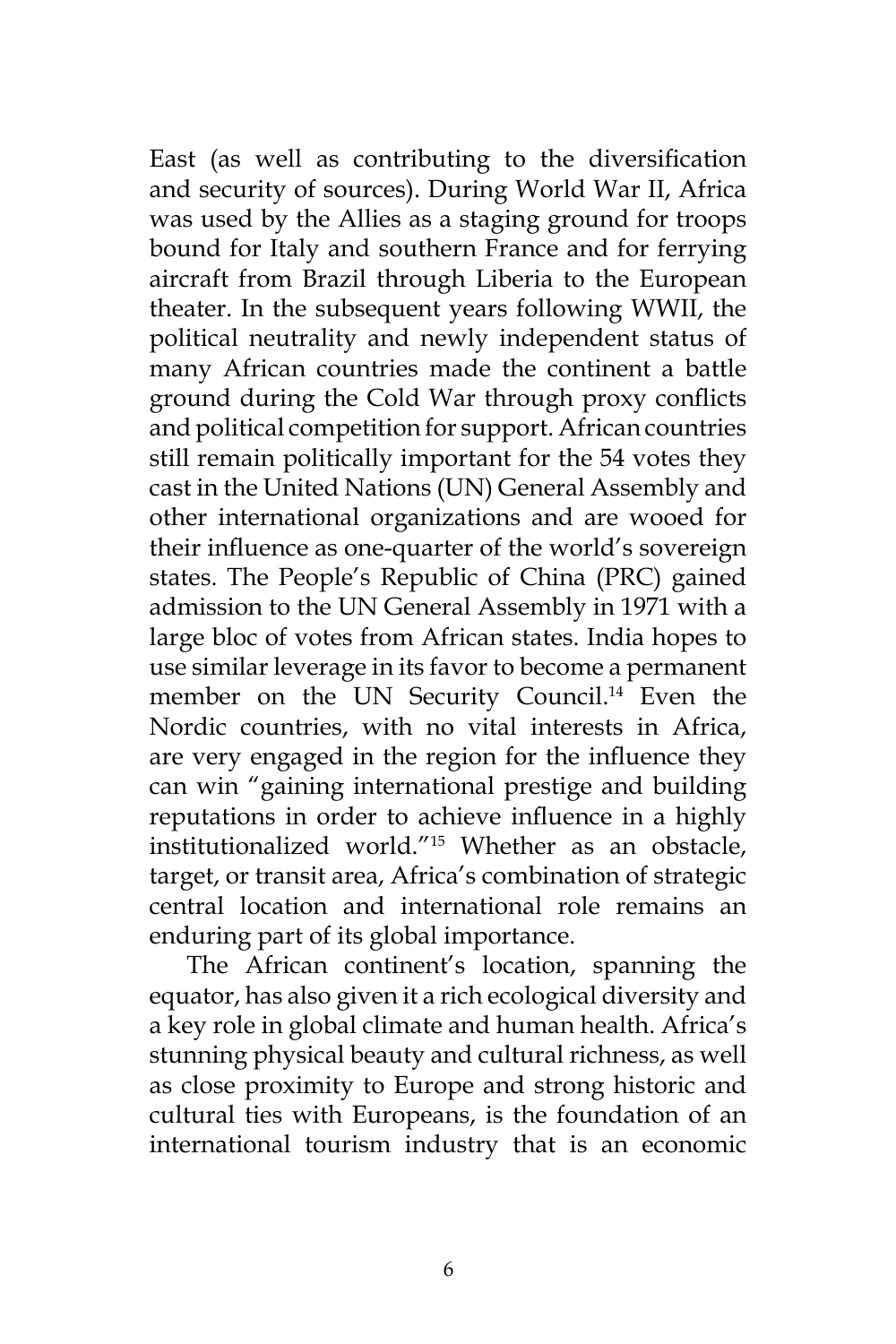mainstay to many African countries. Ecologically, Africa's bio-diversity is an important source for economically valuable medicinal, food, fiber, and industrial products. For example, 25 percent of cancer medicines used in the United States originated from one of 40 rain forest plants from around the world, many of them from Africa, with 250 others known to have anti-cancer characteristics, and tens of thousands of other plants yet unexamined but threatened with extinction.<sup>16</sup> Protecting such assets should be an international concern. Africa's tropical forests also act as a *carbon sink* that moderates the global climate, but the forests are shrinking rapidly, for example Cameroon currently has only 40 percent of its original forest, the best condition of any African country. This loss contributes to the buildup of green house gases, soil degradation, and desertification.<sup>17</sup> Another related world-wide threat is emerging in Africa's interior. Over the past several decades, with the opening of previously inaccessible parts of Africa, the world has seen the sudden emergence of virulent diseases such as Ebola and Marburg hemorrhagic fevers. Slower developing Human Immunodeficiency Virus/ Acquired Immune Deficiency Syndrome (HIV/AIDS) also originated in Africa<sup>18</sup> and serves as a warning that local diseases may have world-wide consequences. Left alone, Africans would suffer greatly from their diminishing ecological heritage and devastating diseases, but so would the rest of the world through pandemics, global climate change, and loss of economic potential. For these reasons, it is easy to understand why Africa is important at the international level for a host of environmental, health, and well-being related issues, and why strengthening international support for Africa is necessary by the world of nations.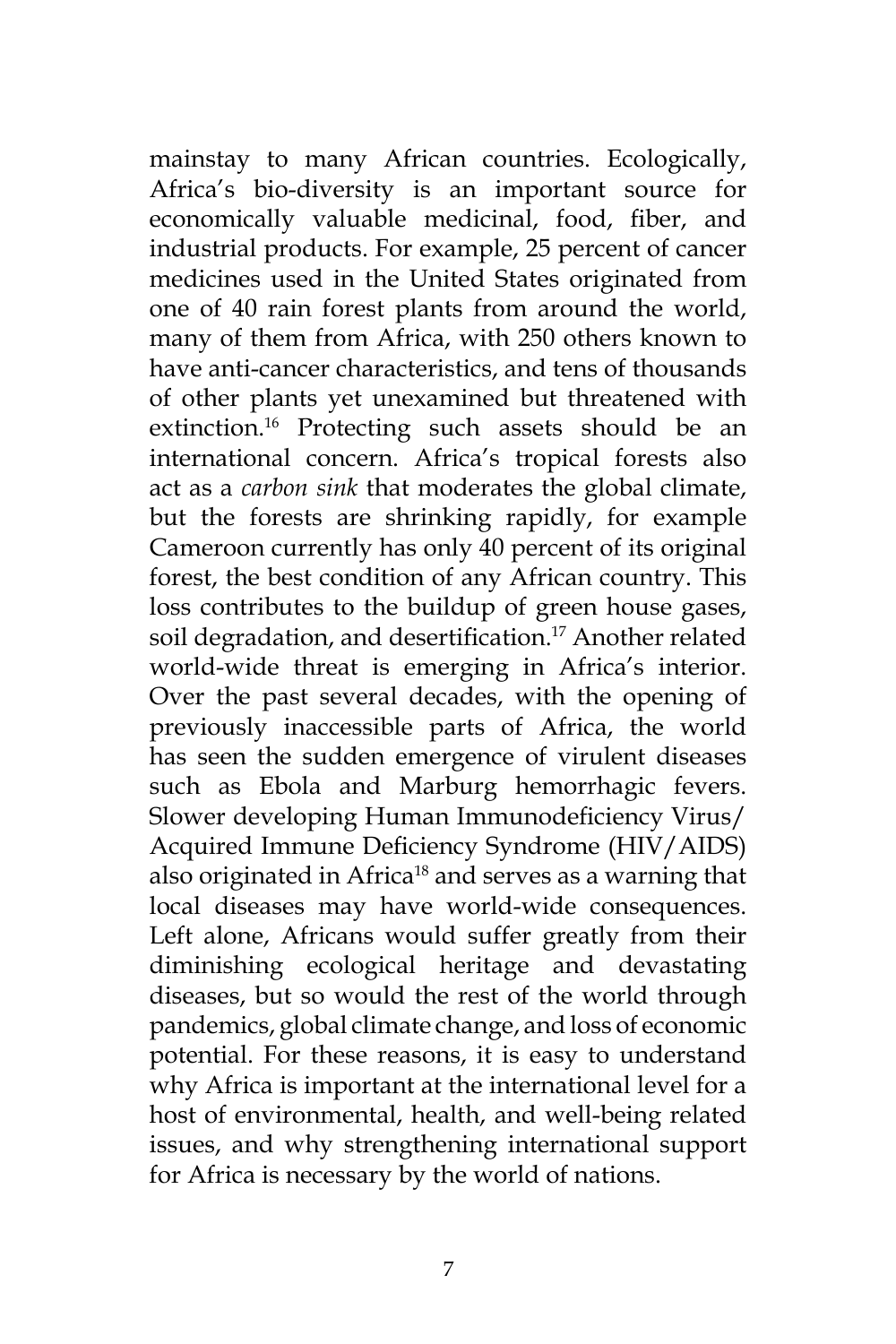For both charitable and self interests, the more developed peoples of the world have often demonstrated a humanitarian obligation to those in Africa. This tradition dates back to Christian and Muslim missionaries who wished to do good and advance Africans in what was summarized as the "white man's burden" by Rudyard Kipling. Modern Western interest for the plight of Africans might be dated to the one million Ethiopians who starved to death in 1984, launching an unprecedented intervention campaign including the groundbreaking Band Aid recordings and Live Aid concerts.<sup>19</sup> Since then, Africa has been rocked by a series of natural and manmade disasters, including civil wars in Rwanda, Sudan, Congo, Liberia, Sierra Leone, and Somalia, and desertification in the Sahel to name just a few that have garnered international attention and varying levels of assistance. Such tragedies have created enormous numbers of refugees, accounting for 7.5 of 9.2 million world-wide in 2005, and unsettled situations<sup>20</sup> that can lead to intra-African tensions and foment hotbeds of terrorism and other forms of violence. Africa's rapidly growing population of nearly one billion people face other humanitarian problems like the contagious diseases African typanosomiasis (sleeping sickness), cholera, yellow fever, and river blindness that leave its population vulnerable. Malaria alone kills one million people annually in Sub-Saharan Africa.<sup>21</sup> These epidemics have been addressed through U.S. Government aid totalling \$15 billion as part of the United States Leadership against HIV/AIDS, Tuberculosis, and Malaria Act of 2003, and renewed again in 2008. Most of this aid, along with many other programs from around the world, is destined for Africa to counter the two million infected with AIDS every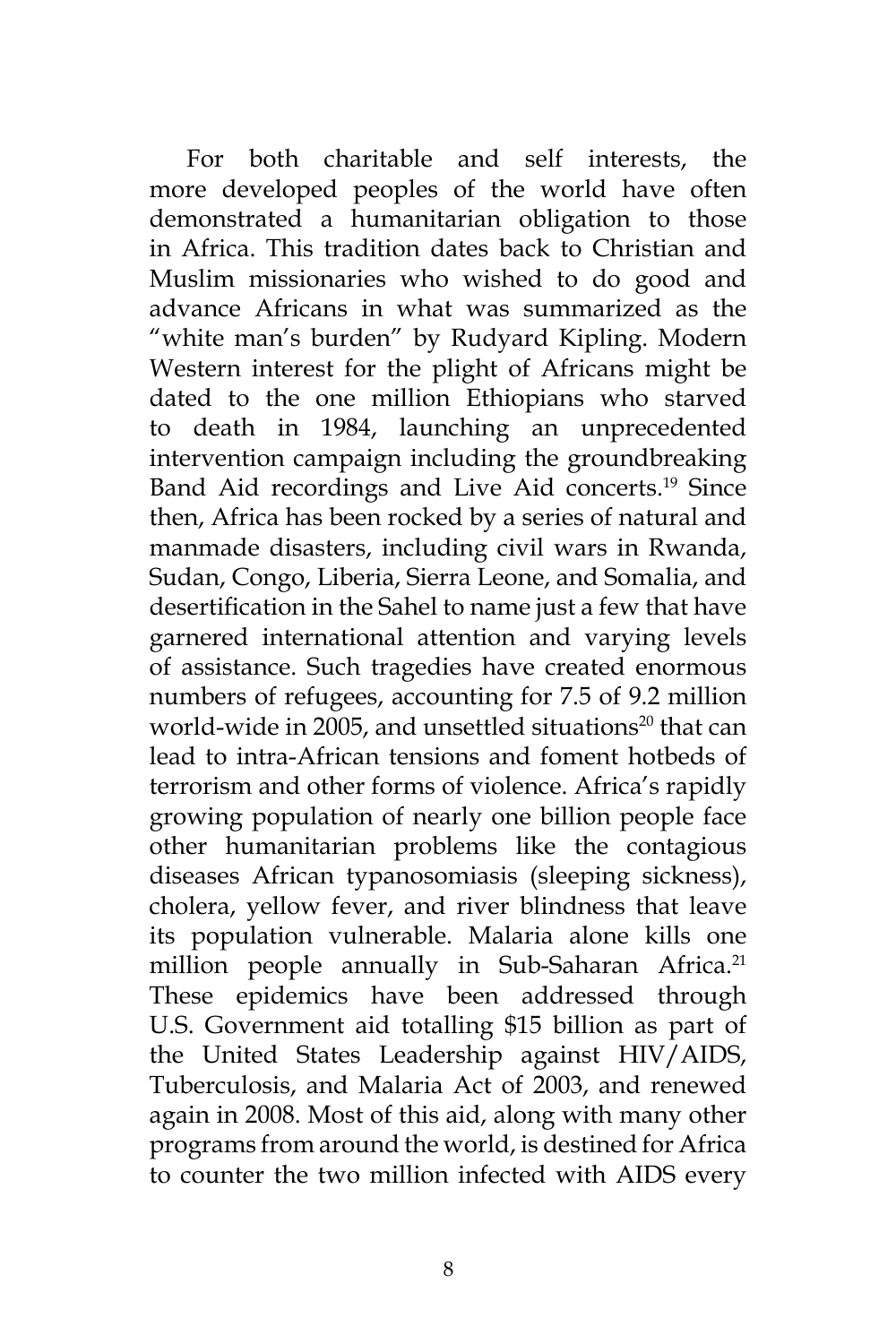year amounting to an estimated 22 million already afflicted.<sup>22</sup> The cumulative suffering and lack of hope have led some 70,000 Africans annually, many the most highly educated, to migrate in search of a better life, $23$  with 4.6 million settling in nearby Europe. $24$ Much of this is through illegal immigration, including a dangerous trek by boat people, bringing many of the same problems and consequences experienced along the U.S. southern border.

Africa poses important security concerns for the world because of its frequent internal conflict, corruption, and weak political structures that have made African states insecure and unstable. Starting in 1957, the transition of colonial regimes to indigenous rule sometimes resulted in violence, but almost always in fragile and parochial governing schemes. Weak, inexperienced, and often self-serving governments, caught in the height of Cold War rivalries, made Africa an arena of international intrigue which rarely benefitted most Africans. The fighting in Angola and Mozambique are examples of prolonged suffering from such internal and external conflicts. To win favor and support for their causes, the Eastern and Western blocs offered aid that was usually unaccountable and misdirected, and thus reinforced a legacy of corruption and futility.25 Africa's natural riches proved to be double-edged, as "likely to exacerbate a resource curse and benefits [that] accrue to elites thereby undermining development and democracy."26 Sudan is an example where a government is not accountable to its people because its finances stem from oil sales, and its support comes from foreign governments.<sup>27</sup> Since their independence, Sub-Saharan countries have endured over 80 successful and 108 failed coups<sup>28</sup> attempts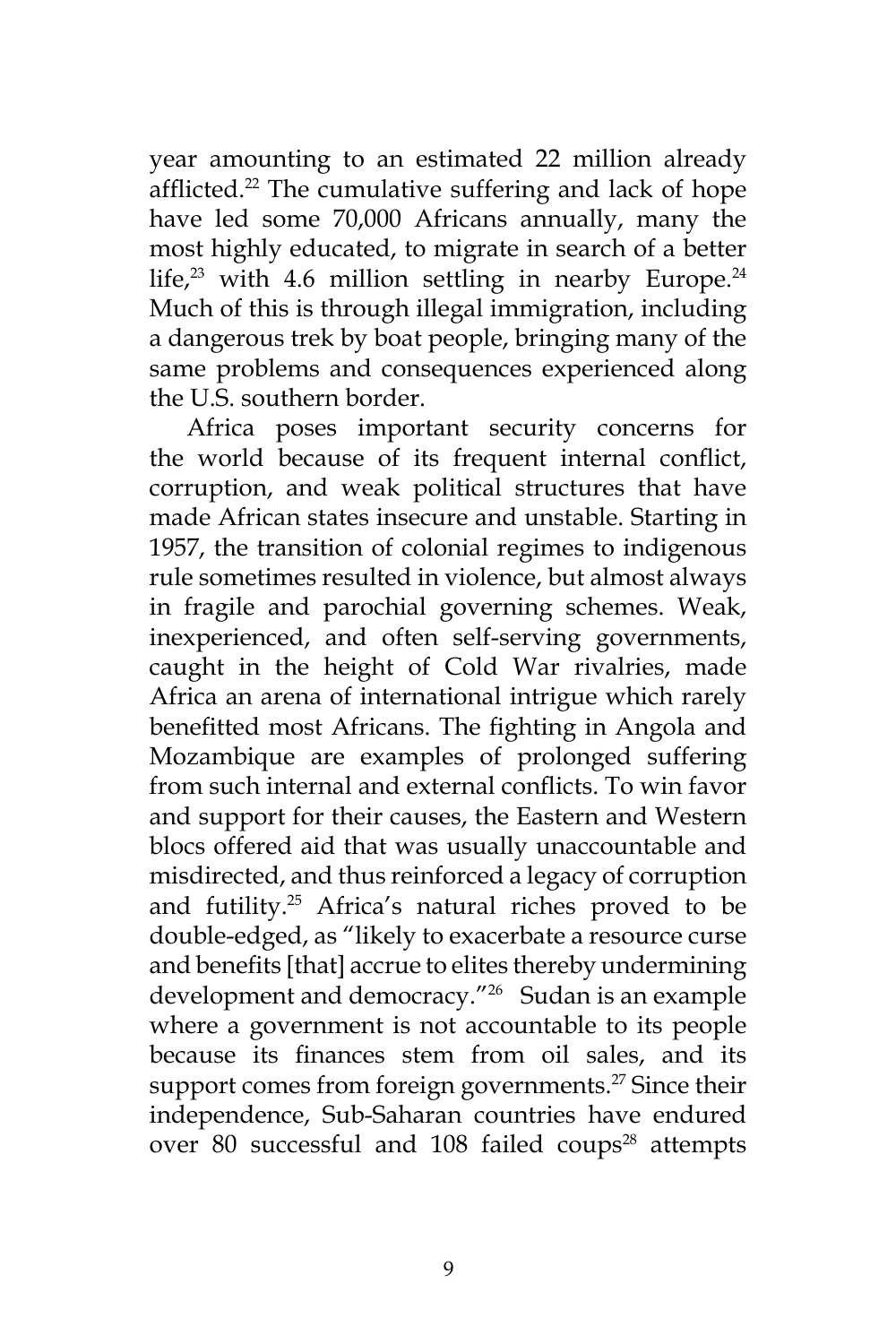accounting for 44 percent of the world's total.<sup>29</sup> The worst example of violence is the Democratic Republic of Congo's intra- and interstate fighting, which since 1996 has claimed 5.4 million lives, making it the bloodiest conflict since World War II.<sup>30</sup> Recent violence in Kenya and Zimbabwe shows that unrest can overturn decades of economic improvement. Another consequence is lack of confidence and investment of Africans in their homelands with over \$150 billion of their capital kept off-shore and not supporting the economy in Africa.<sup>31</sup> One U.S. Congressional Research Service Report on Africa concludes: "Instability . . . heightens human suffering and retards economic development, which may threaten U.S. economic interests."32 Its insecurity and instability keep Africa a focus of international geopolitics.

Another problem is that Africa's ill-governed spaces have also attracted terrorist groups by providing access to transport systems, safe havens, and venues for transnational terrorist funding.<sup>33</sup> Africa has been the location of several deadly terrorist acts committed against Western interests such as the U.S. embassies in Nairobi and Dar el Salaam in 1998, and against Israeli interests in Kenya in 2002. Wars, lawlessness, and corruption have also fostered international crime on an immense scale. Africa acts as a way station for illegal drugs from Latin America and Asia that are destined for Europe. Africa is the center of an upsurge in piracy in the Gulfs of Aden and Guinea, and Nigeria is a notorious source of Internet-based crime. Not surprisingly, India has concentrated its diplomatic initiatives in east African countries "to fight terrorism and ensure maritime security in the Indian Ocean region, and to put a leash on the mafia groups that have been using some of these countries as a safe haven."<sup>34</sup>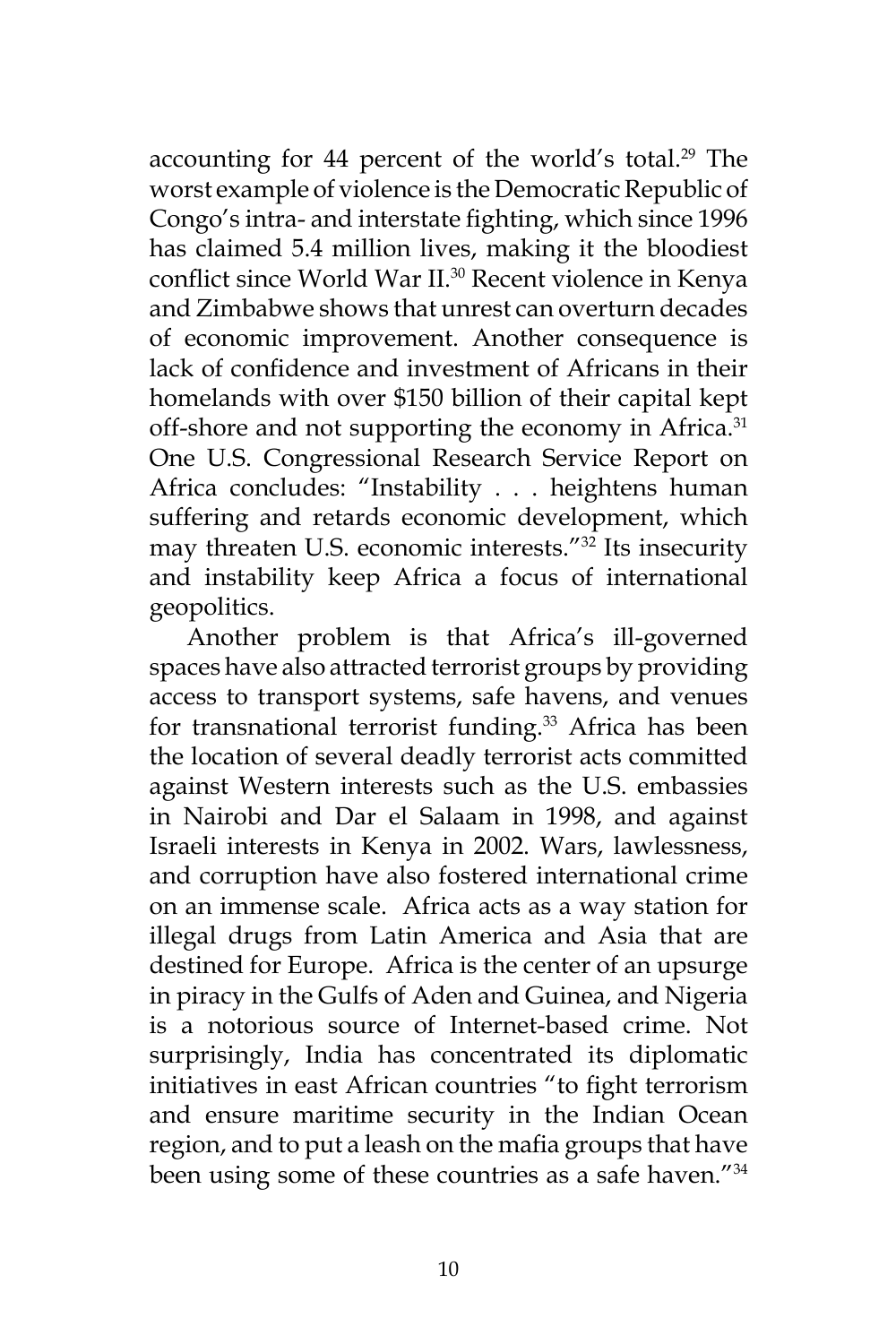To confront such conflict and crime, military forces from around the world have been involved in African affairs from the UN's first peace enforcement attempt in Congo in 1960, to numerous French and British interventions in their former dependencies. More recent military participation includes: the ill-fated U.S. mission in Somalia in 1994, and more successful efforts such as the United Nations Mission in Liberia (UNMIL), the international Combined Joint Task Force Horn of Africa (CJTF-HOA), and the Kimberly Process Scheme to prevent the sale of *blood diamonds*. The size and interlocking nature of problems explains why the U.S. National Security Strategy gives Africa renewed importance and seeks stability and security in Africa through improving governance and development by leading the actions of like-minded countries.<sup>35</sup>

In a world of increasing globalization, Africa is of rising importance to the international community for the opportunities it presents and the threats it poses. Africa's strong cultural ties, its rich traditions, and its essential economic trade have benefitted much of the world. Africa's location and its roles in climate moderation, world transportation, and international organizations are literally central to global interests. Africans' suffering from disease, underdevelopment, and poverty burdens and hobbles Africans and their participation in world activities. Finally, weak political will and institutions that tolerate rampant conflict, crime, and corruption threaten international security and stability, as well as African prosperity. These problems were increasingly addressed by the administrations of Presidents William J. Clinton and George W. Bush through greater action and intervention in Africa.36 President Barak Obama's first official visit to Africa in 2009 purposefully underscored Africa's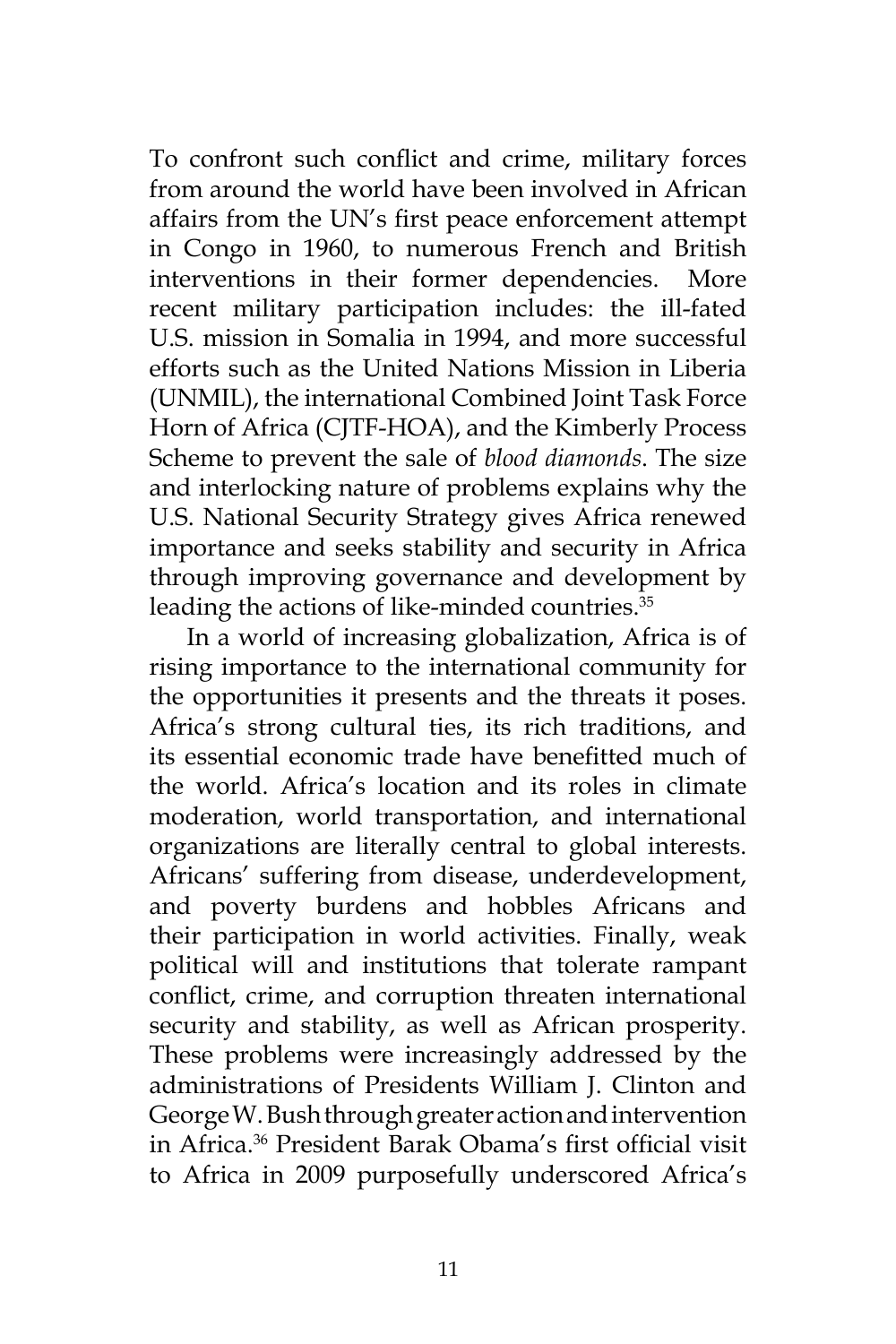interconnectedness with the world by making his visit to Ghana part of his mission to a G-8 summit in Italy. He explained, "Africa is not separate from world affairs," but is a fully integrated part of the global economy.<sup>37</sup> As Africa has grown more important to both the United States and the rest of the world, we need to better understand its debilitating problems and their causes, so that we might chart courses of action by which to address them.

#### **The Keys to Stability and Security.**

Correspondingly, the overall posture and thinking of the United States armed forces has shifted—away from solely focusing on direct American military action, and towards new capabilities to shape the security environment in ways that obviate the need for military intervention in the future.

- Secretary of Defense Robert M. Gates<sup>38</sup>

Many causes have been suggested for the chronic problems Africans face: social, geographic, imperialist, ethnic, or religious, to name just a few. Because Africa's problems are complex and diverse nearly any suggested cause may be contributory, but not necessarily fundamental. For example, in less-nuanced discussions, shorthand explanations sometimes attribute Africa's problems to cultural stereotypes with easy labels that too often deal only with symptoms.39 However, Africa's cultural diversity may be a strength as well as a weakness. Physical geographic characteristics also offer both advantages and disadvantages as their benefit depends upon how nature's cards are played.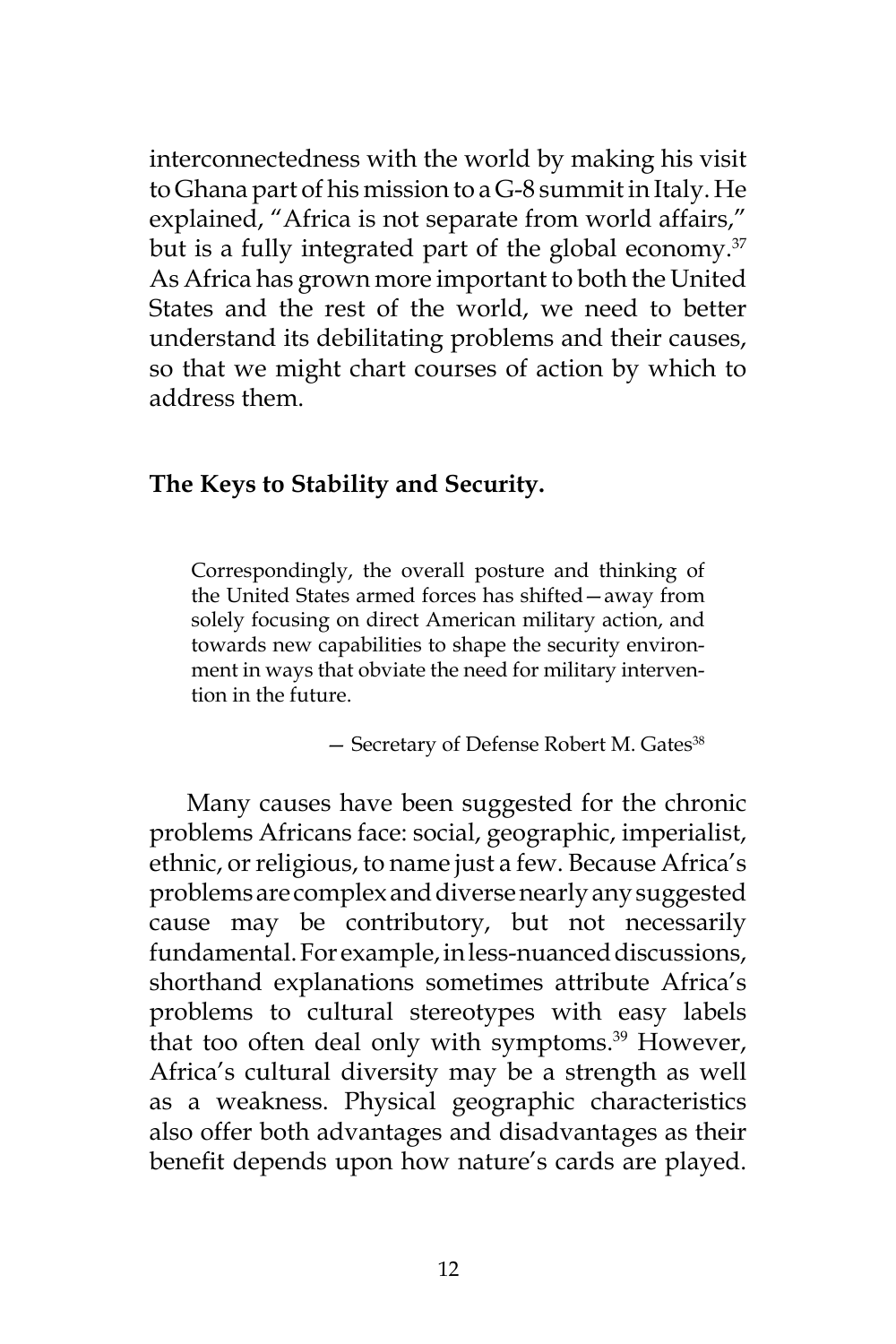Certainly some things, like Africa's propensity for disease, are detrimental—but Africa does not face any problems graver than those already addressed by other more successful developing regions of the world.<sup>40</sup> While on his first trip to Africa, President Obama directly addressed the reasons for Africa lagging by declaring, "For many years we've made excuses about corruption or poor governance, [insisting] this was somehow the consequence of neocolonialism, or the West has been oppressive, or racism . . . I'm not a believer in excuses."41 The problems that Africans face come down to two fundamental challenges well within Africans' ability to control: establishing good political governance and sustainable economic development both of which are part of the foundation of the stability and security they need.<sup>42</sup> Internal and regional security and stability enable the formation of proper governance and development, but good governance and economic improvement also directly contribute to stability and security. However, political governance and economic development are the structures upon which other problems will be solved. For policymakers, especially military ones looking to assist Africa, the security aspects are relatively well understood, but the economic and political sides are less well known, and need to be emphasized because they are crucial. For that reason, this paper surveys economic and political aspects of Africa's condition and their ties to security and stability, so as to better understand and achieve U.S. national interests and Africa's common goals.

Security and stability are recognized as precursors to solving other problems in a country because they form a needed solid foundation.<sup>43</sup> The traditional military view of state security is control of borders and vital accesses and absence of unwanted foreign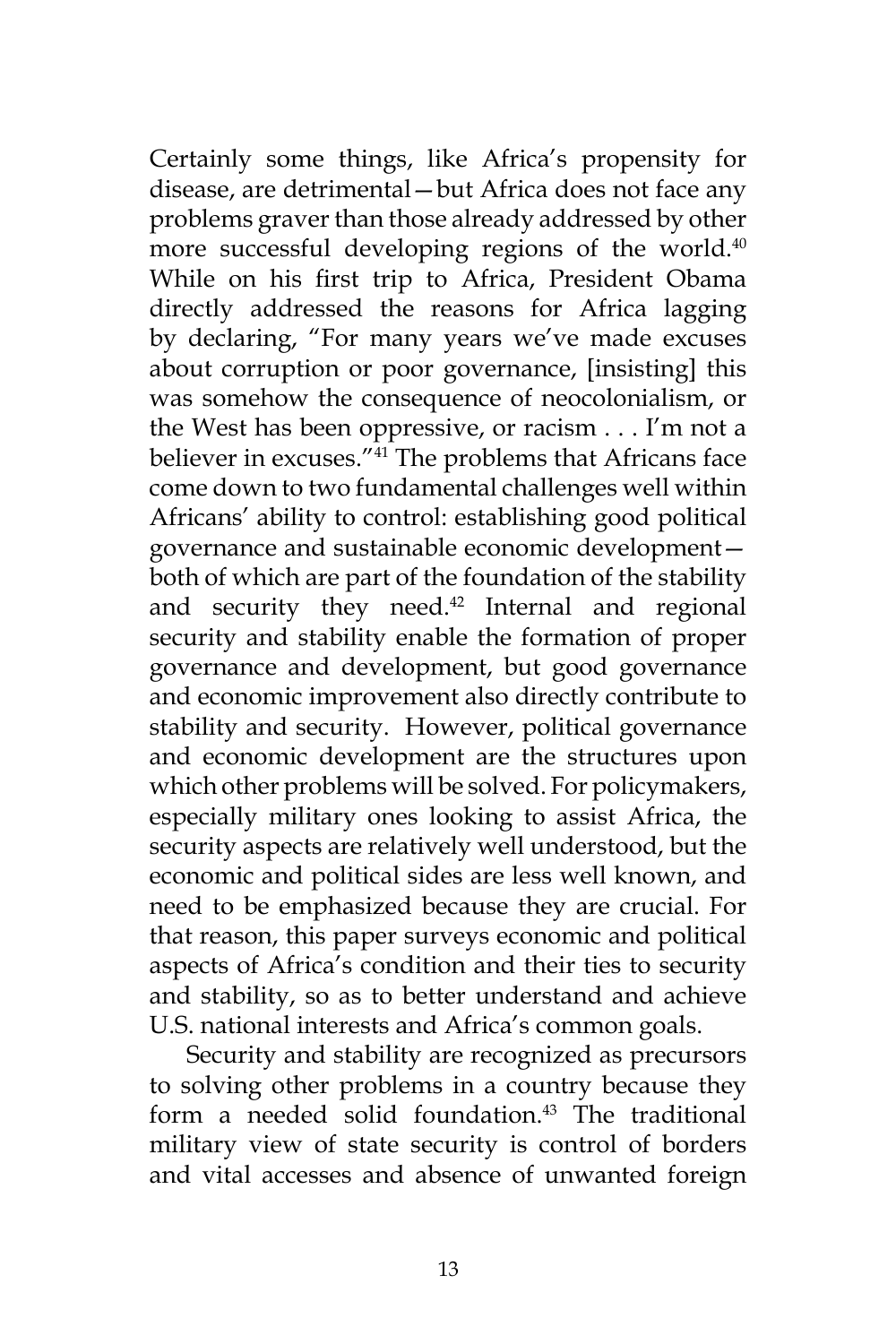coercion in sovereign affairs. However, security and stability also require internal rule of law, order, and justice to form a safe, secure, and stable environment in which to gain the local populace's support.<sup>44</sup> From the 19th century Philippines to modern Afghanistan U.S. military operations show that state security and internal stability factors must be addressed to establish the prerequisites for building viable nations.<sup>45</sup> Simply stated, instability, violence, and war are major constraints to economic development anywhere in the world, as is especially demonstrated in Sub-Saharan Africa.<sup>46</sup> In part, this is because secure and stable conditions lay the foundation to sustain the good governance and economic development that make a state viable.47 The commander of the U.S. Army's Combined Arms Center (CAC) calls such actions in places like Sub-Saharan Africa "preemptive stability operations," attaining security and stability before, and not after, violence starts.48 The foundational need for stability and security is equally recognized by Africans, as when leaders of the Economic Community of West African States (ECOWAS) realized that a "combination of poverty and bad governance is no doubt a great part of the causes of the conflicts in West Africa. Accordingly, there can be no economic advancement without a peaceful, stable and secure environment."<sup>49</sup> Liberia's Minister of Information is more explicit in that he supports the U.S. Government policy "that development operations must in some way become synergized with defense operations; the former cannot occur without the latter."50 These are basic principles on which both Africans and those who wish to assist them can agree.

Stability and security contribute to human and economic development by establishing the conditions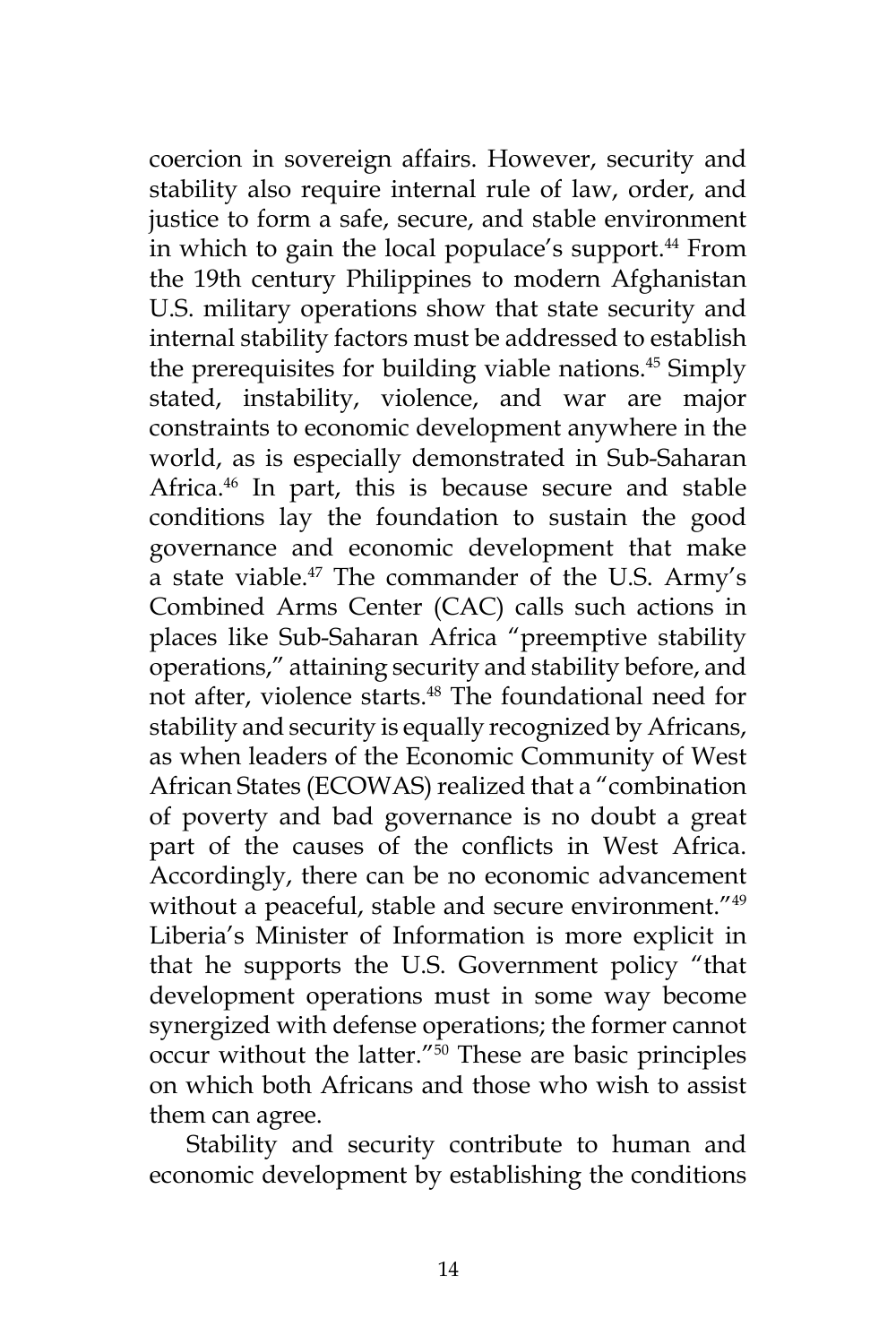by which they can flourish, but security and stability also depend upon them in a symbiotic way. The entire premise behind the U.S. Agency for International Development (USAID) philosophy on economic growth in post-conflict countries is that "the fundamentals of economic growth increase the likelihood of successfully preventing a return to conflict."<sup>51</sup> Internal conflict may arise when modernization brings rising expectations within a society that "are difficult to assimilate in the unstable political systems which characterize the developing world."52 For instance, lack of economic development undermines stability through abject poverty when a population expects that conditions should be better. $53$  This encourages risk takers to use violence to change the situation or at least gain their share of any meager wealth.<sup>54</sup> Growing expectations compound insecurity and instability when population growth outstrips economic growth, as happens in Africa. *The Joint Operating Environment* gloomily forecasts that over the next 20 years, it will be Africans who mainly constitute the bottom billion of poverty world-wide, resulting in violence within and between states.<sup>55</sup> Likewise dashed expectations due to political mal-governance undermine stability and security. Nobel laureate Desmond Tutu believes that in apartheid South Africa, "Stability and peace came when the inalienable rights of all were recognized."<sup>56</sup> Political access and change are necessary to allow the readjustment and balance often required to avert violence in fragile states.<sup>57</sup> Such codependence among the essential conditions of stability, security, development, and governance makes improving the situation in Africa challenging. However, during President Bush's last trip through Africa in 2008, he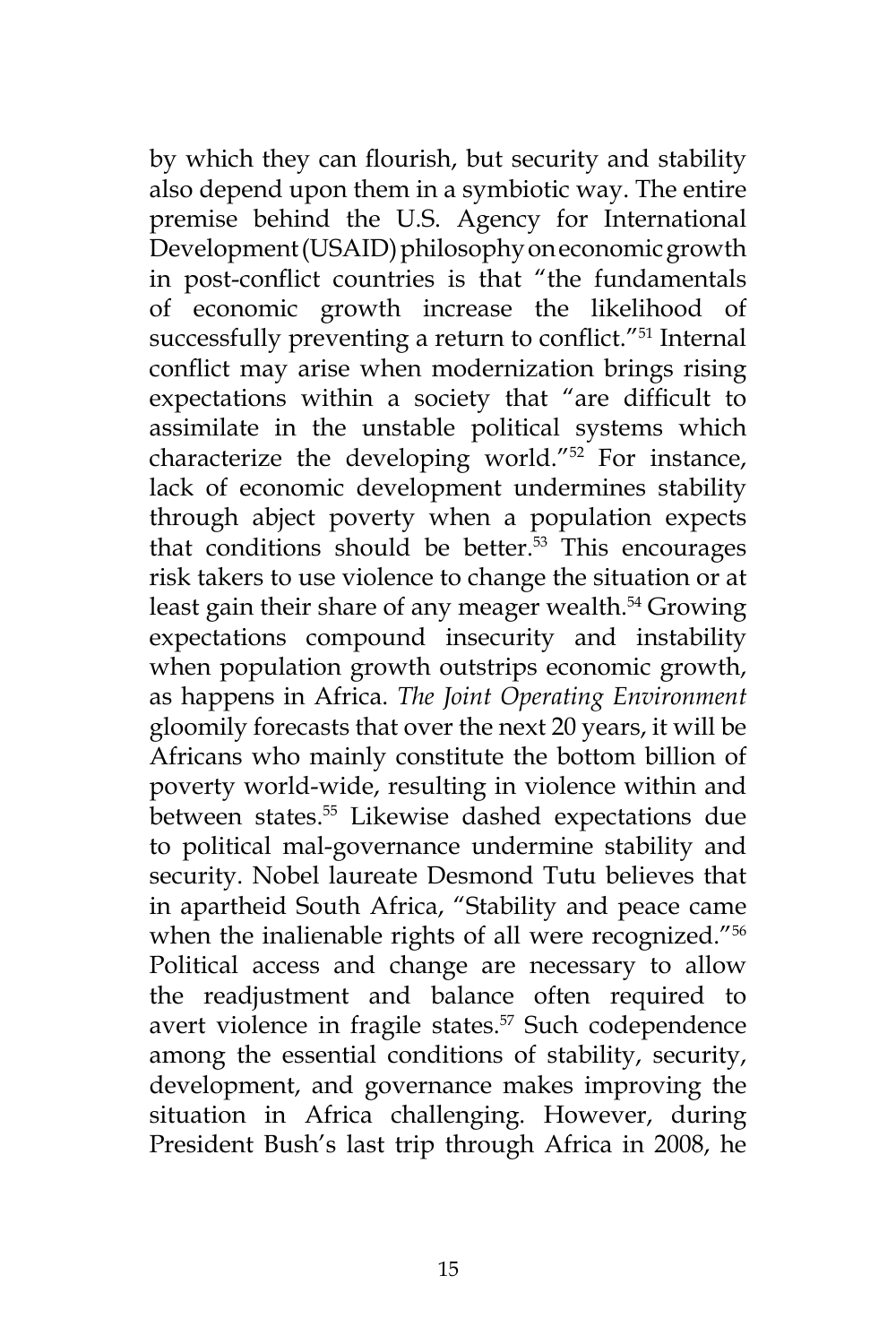specifically visited five countries to showcase their progress<sup>58</sup> and prove that advances are possible. With proper international assistance in these areas, Africa's contributions to the world and to the continent's own well-being will improve.

For military forces to assist in improvement, an understanding of their role is in order. The U.S. military, especially the Army and Marine Corps, have the ability to not only establish security and stability on foreign soil, but to promote better governance and economic development while doing so. Today, in Iraq and Afghanistan U.S. forces are attempting similar goals through stability operations, defined in *Joint Publication* 3-0, *Joint Operations,* as:

…various military missions, tasks, and activities conducted outside the United States in coordination with other instruments of national power to maintain or reestablish a safe and secure environment, provide essential government services, emergency infrastructure reconstruction, and humanitarian relief.59

Because of its key role in achieving peace and political objectives, the importance of stability operations has been elevated by the Department of Defense (DoD) to the same level and priority as combat operations. $60$ Likewise, French doctrine in FT-011 recognizes the stabilization phase as "both decisive and fundamental to the operation," although addressing here only the post-conflict nature of stabilization.<sup>61</sup> Clearly military forces are at times expected to establish lasting stability and security beyond policing and peace operations. Other countries have also found an important role for military forces for assisting Africa beyond being an intervening armed force. For example, "all Nordic states have either formulated strategies on how to coordinate efforts in order to address development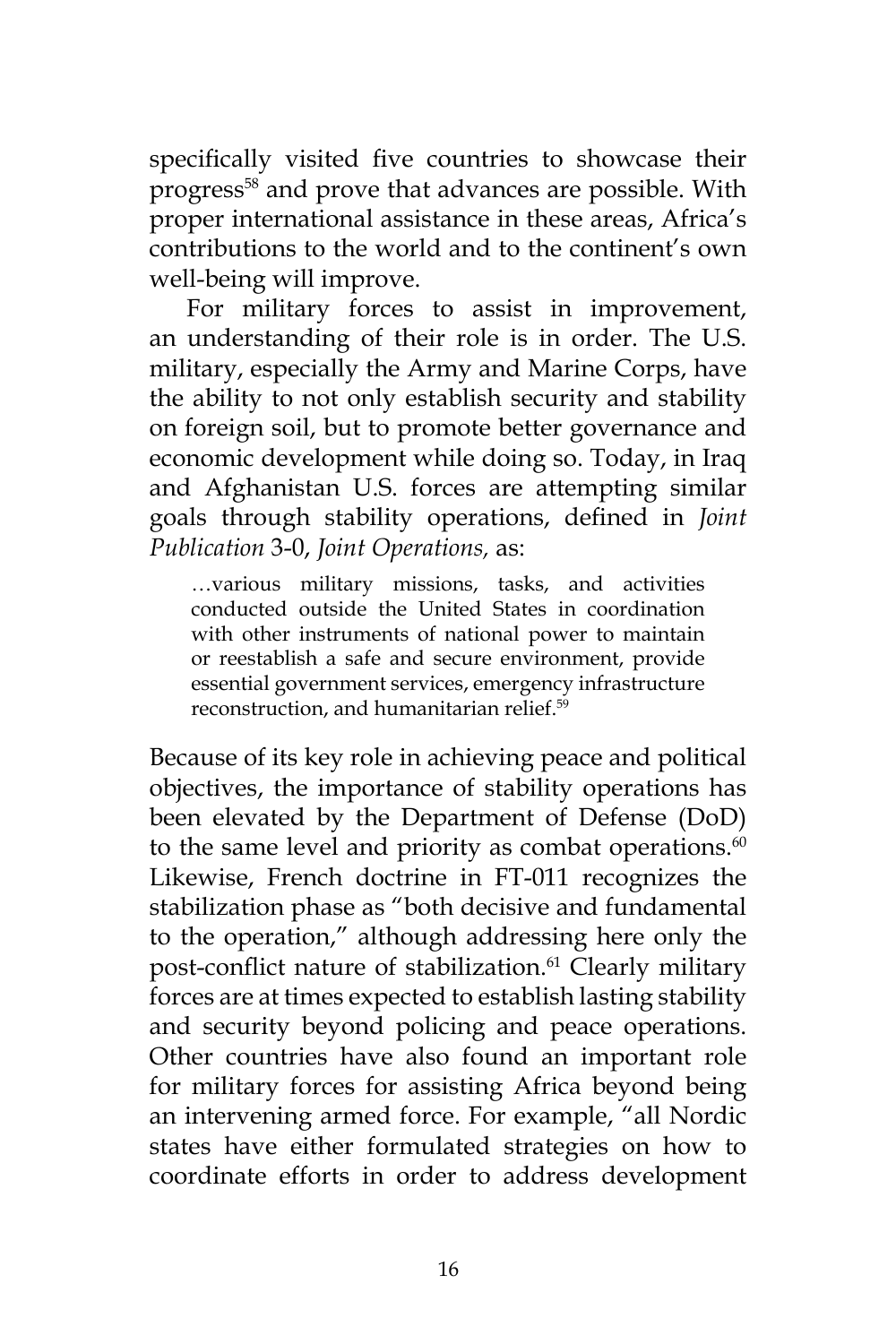and security simultaneously, or pointed to the need for such strategies. Most such strategies include use of military forces…. [As part of its work for UNMIL in Liberia, Sweden] aims to create synergy between development and military efforts . . . as a holistic effort to address development and security simultaneously."62 Dr. Thomas Barnett, an expert on global conflict forecasting, believes that the U.S. military will intervene more in "gap and seam states " in places like Africa to ensure world-wide stability and security, which "requires the [U.S.] Army to engage not only military and insurgent forces, but to concentrate on economic, cultural, and sociopolitical structures and issues."63 The U.S. military and others in the world are capable of assisting in establishing security and stability, along with economic and political advances to chaotic, devastated, or impoverished places in the world.

Stability operations usually fall to military forces in the aftermath of conflict because the humanitarian need is immediate, and their skills and resources are readily available. Although stability operations have often been an unwanted and unintended mission, U.S. forces nonetheless have achieved significant results during such operations as in Mexico in 1847, the Philippines, Cuba, Haiti, the Dominican Republic, Nicaragua, Germany, and Japan. Such actions are crucial after conflict, but do not have to wait until the aftermath of fighting to be employed, as Nordic thinking on the subject has indicated. Indeed, U.S. doctrine also espouses the benefits of pre-conflict military support towards stability and security. The *Joint Operating Environment* recognizes that, "Preventing a war will prove as important as winning a war," and that a full range of skills and missions are now needed by military forces to achieve the stability and security that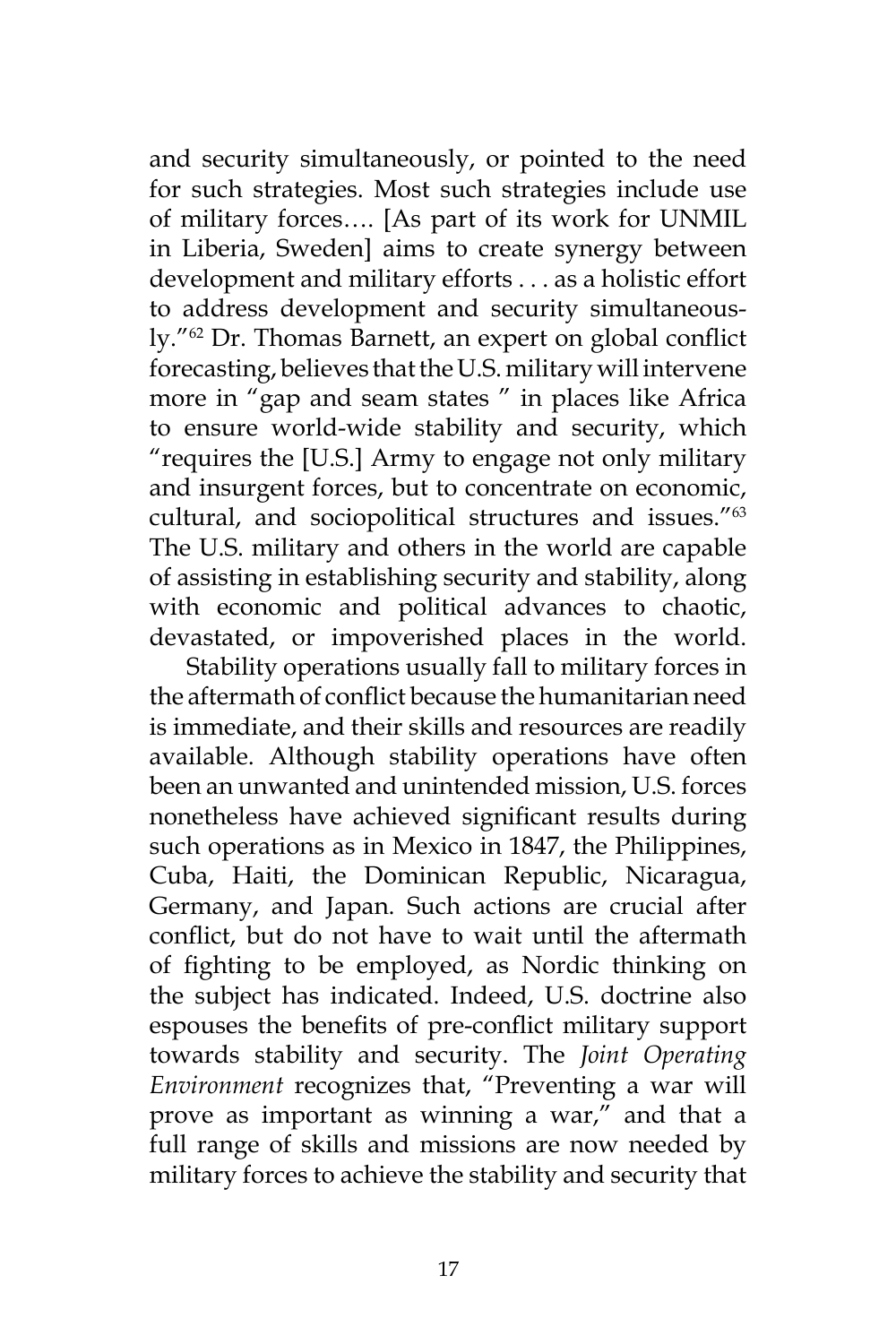both war and peace operations demand.<sup>64</sup> U.S. Army doctrine, the leading edge of U.S. military thinking, specifically states that stability operations may occur before hostilities, and thus may prevent hostilities and the need for armed intervention by addressing the causes of potential conflict.<sup>65</sup> The need for early non-armed military intervention is not a new concept for the U.S. military. During discussions on low intensity warfare during the 1980s, the necessity for early involvement well before the bullets fly was an understood tenet, if not often acted upon.<sup>66</sup> Today, the U.S. military forces are conducting stability operations not just in occupied Iraq and Afghanistan, but in East and Central Africa as well. As part of CJTF-HOA's counterterrorism mission, its Director of Plans and Policy noted, "Our mission is 95 percent at least civil affairs . . . the main approach now focuses on defenserelated development of communities and societies."<sup>67</sup> When explaining on-going U.S. bilateral military training and operations in the Saharan region, a U.S. unified command staff officer observed, "This is phasezero (pre-conflict) warfare . . . so it [Africa] doesn't turn into an Afghan-like scenario."68 Stability operations are an important way for military forces to foster stability and security through economic and political development. These operations show the utility of military forces in such actions and therefore the need for military members to understand the underlying economic and political problems in which military organizations such as USAFRICOM may assist. This is the type of thinking that underscores new military capabilities that can shape the security environment as referred to by Secretary of Defense Robert Gates in the quote that introduced this section.<sup>69</sup>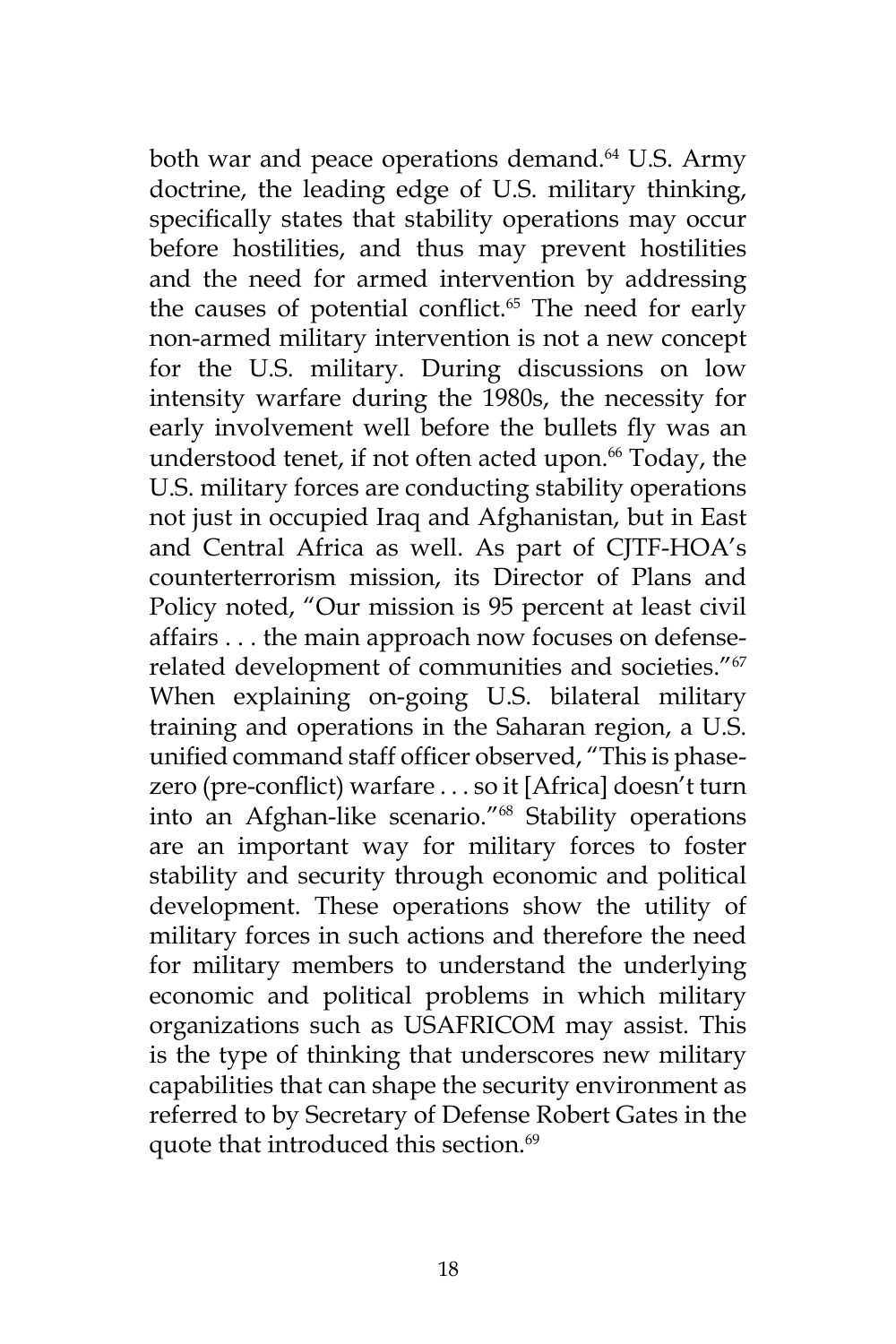Other methods for attaining security and stability are peace building, state building, and nation building. These are successively more involved and ambitious strategies that establish long-term stability in weak or failed states. The definition of peace building is similar in both U.S. and UN doctrine. The UN states "peace building involves a range of measures targeted to reduce the risk of lapsing or relapsing into conflict by strengthening national capacities at all levels for conflict management, and to lay the foundation for sustainable peace and development."70 The objectives of both UN peace building and U.S. stability operations are similar as well, as offered in *Field Manual* (FM) 3-07: safe and secure environment, established rule of law, social wellbeing, stable governance, and a sustainable economy.<sup>71</sup> Despite the parallels between peace building and stability operations, differences exist. In U.S. doctrine, stability operations are a lead mission for the military, while other parts of government, international organizations, and nongovernmental organizations (NGOs) take more responsibility in peace, state, and nation building. The focus and time horizon for both differ also, with stability operations specifically using near-term phrases like *essential*, *emergency*, and *relief*, while UN peace building touts broader goals and longer time frames as implied in the phrase "rebuild governmental infrastructure and institutions."72 If stability operations are applied to their extreme, they can become state or nation building operations.<sup>73</sup> State building and nation building do not have official U.S. or UN definitions, so working concepts are used in this paper. In state building, other countries intervene to build or rebuild the structures of a weak or failed state in order to make these institutions more secure and stable for the long term.<sup>74</sup> Nation building broadens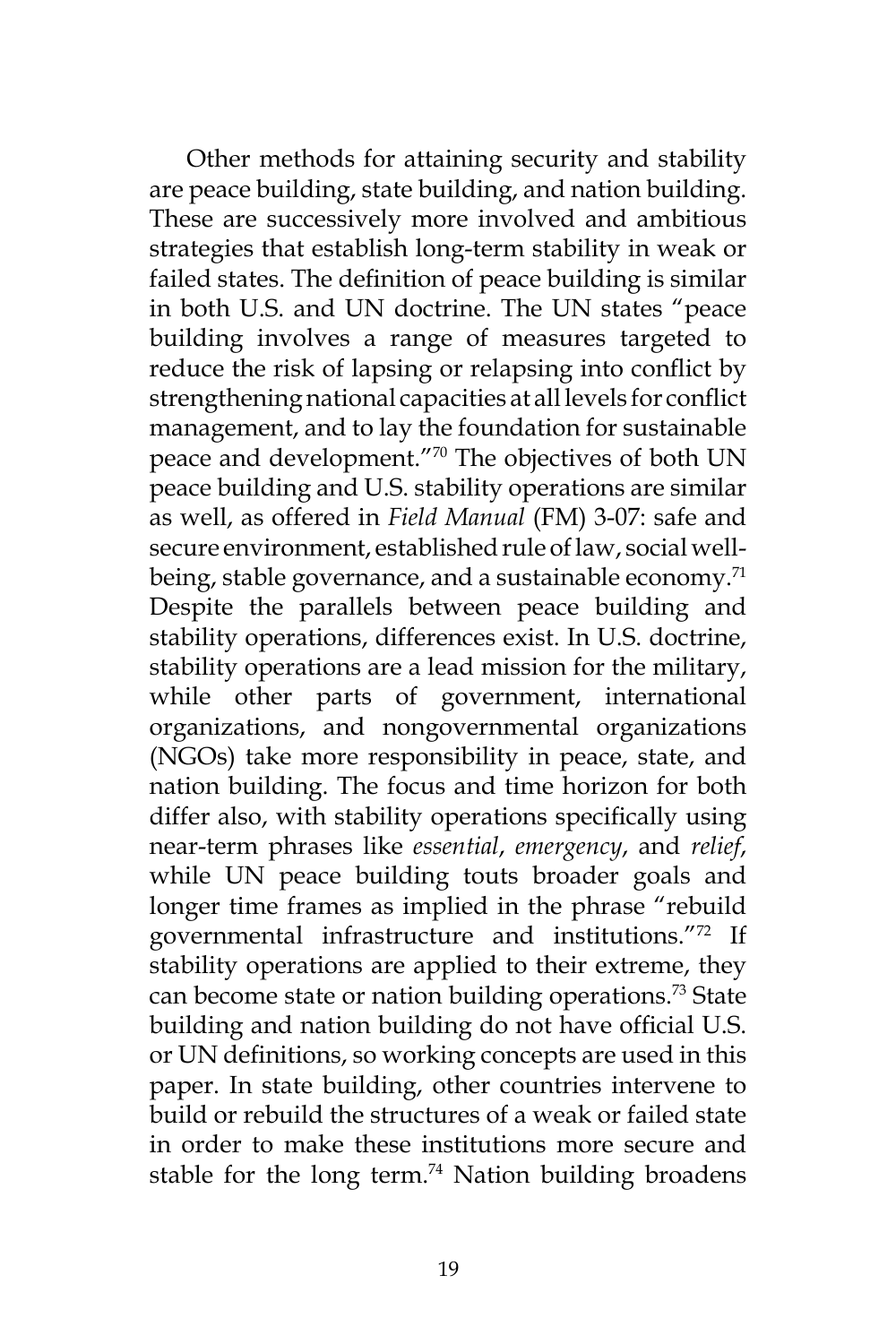the concept of state building through external actors who promote long-term economic well-being, social equity, and enhancing the citizenry's allegiance to the rebuilt state.75 Military forces may help in constructing countries in need, as a lead or support organization, through the noncombat security and stabilization roles of stability operations and peace building. However, the more complex and involved roles of state and nation building are often avoided by armed forces, which prefer that civilian organizations dedicated to such long-term undertakings perform them.

A recognition by military commanders and staffs that Africa is important, imperiled, and may benefit from military involvement is part of the solution for problems in Africa. In this section, examples of military involvement were purposely left superficial simply to establish that military forces may have a significant role in Africa's security and stability. The analysis section of this paper deals with more specific ways of how military forces might be used to improve the situation in Africa. An understanding of African problems and their potential solutions is often lacking among military members, and training given to learn this knowledge is usually inadequate. One observer notes that in the military, "Too often the first question is about what should be done rather than the nature of the problem."76 This violates the first step of conflict diagnosis, which aims to outline the key context issues of the operational environment, such as poverty.<sup>77</sup> This lack of crucial knowledge about development issues is not unique to U.S. forces and has also been noted by the UN as one defect hindering the use of military forces in socio-economic recovery and development.<sup>78</sup> To educate members to broaden their horizons to include a wider-than-military context as part of their solution,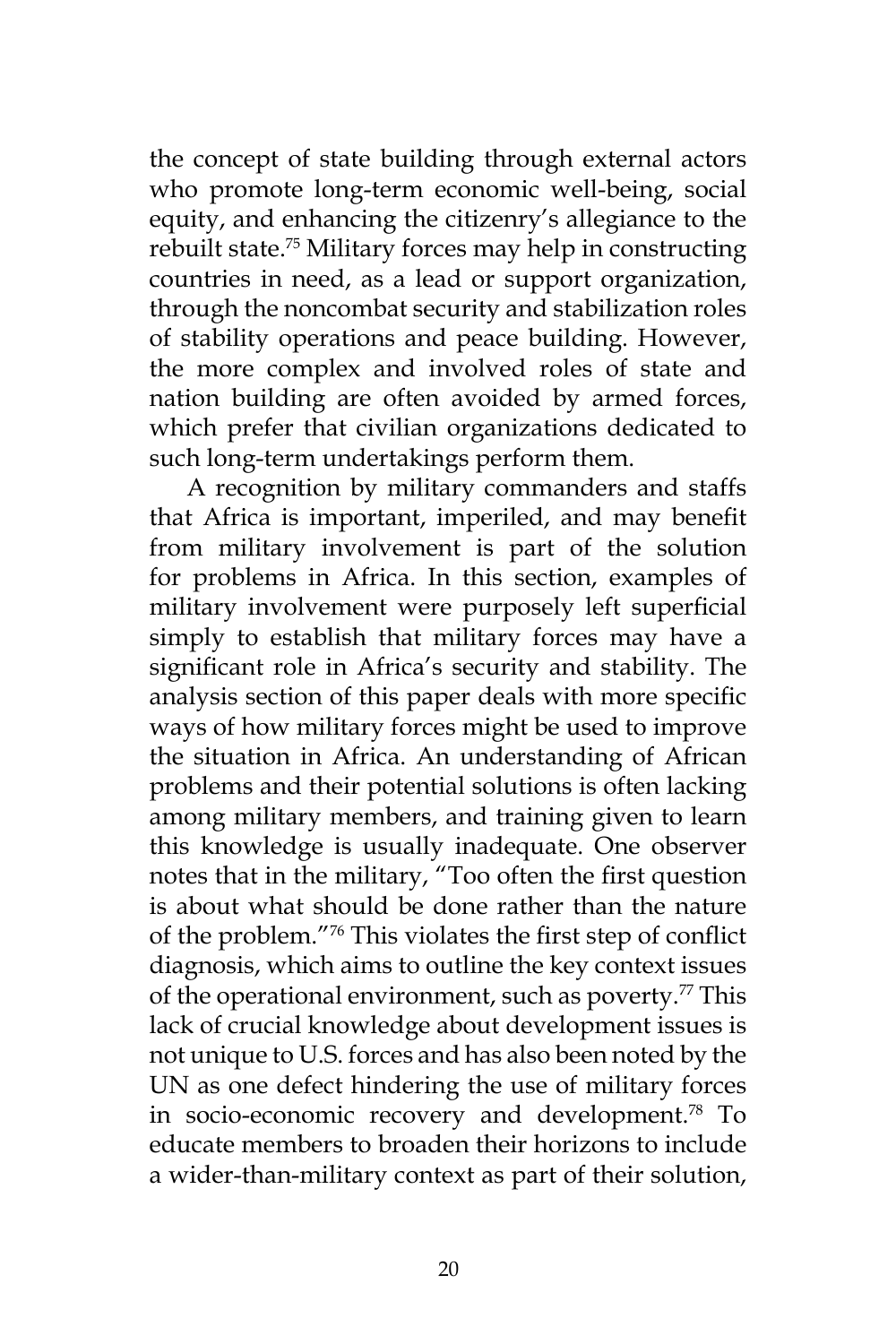the next sections explain Africa's poor economic and political situations in both absolute and relative terms. This paper should serve as a primer on issues and conditions for international participants in African stability. A better understanding of the economic and political situation and problems in Africa may build long-range mutual benefits for all concerned. The nature of the problems requires a holistic approach for Africa, one in which those who wish to improve its stability and security must understand its challenges.

#### **DEVELOPMENT AND SECURITY**

#### **Africa's Human and Economic Development.**

In 1957, after 136 years under colonial occupation, Ghana's independence marked the beginning of the shift from colonial to majority rule in Africa. Ghana was chosen as one of the first states because it was best prepared for sovereignty, with a relatively efficient civil service and education structure, abundant natural resources, and a viable economy. That same year, by contrast, the Republic of Korea (ROK) was rebuilding a country devastated by 45 years of brutal Japanese imperialism and a subsequent 3-year conflict that killed hundreds of thousands of South Koreans. South Korea then labored under a dictatorial regime, was bereft of natural resources, and entirely dependent upon international aid.<sup>79</sup> In 1957, Malaysia also gained its independence after 446 years under Portuguese, Dutch, and British colonialism, and Japanese occupation. Independence was given while the then Malayan Federation was still in the midst of an ethnic and ideological insurgency, although, like Ghana,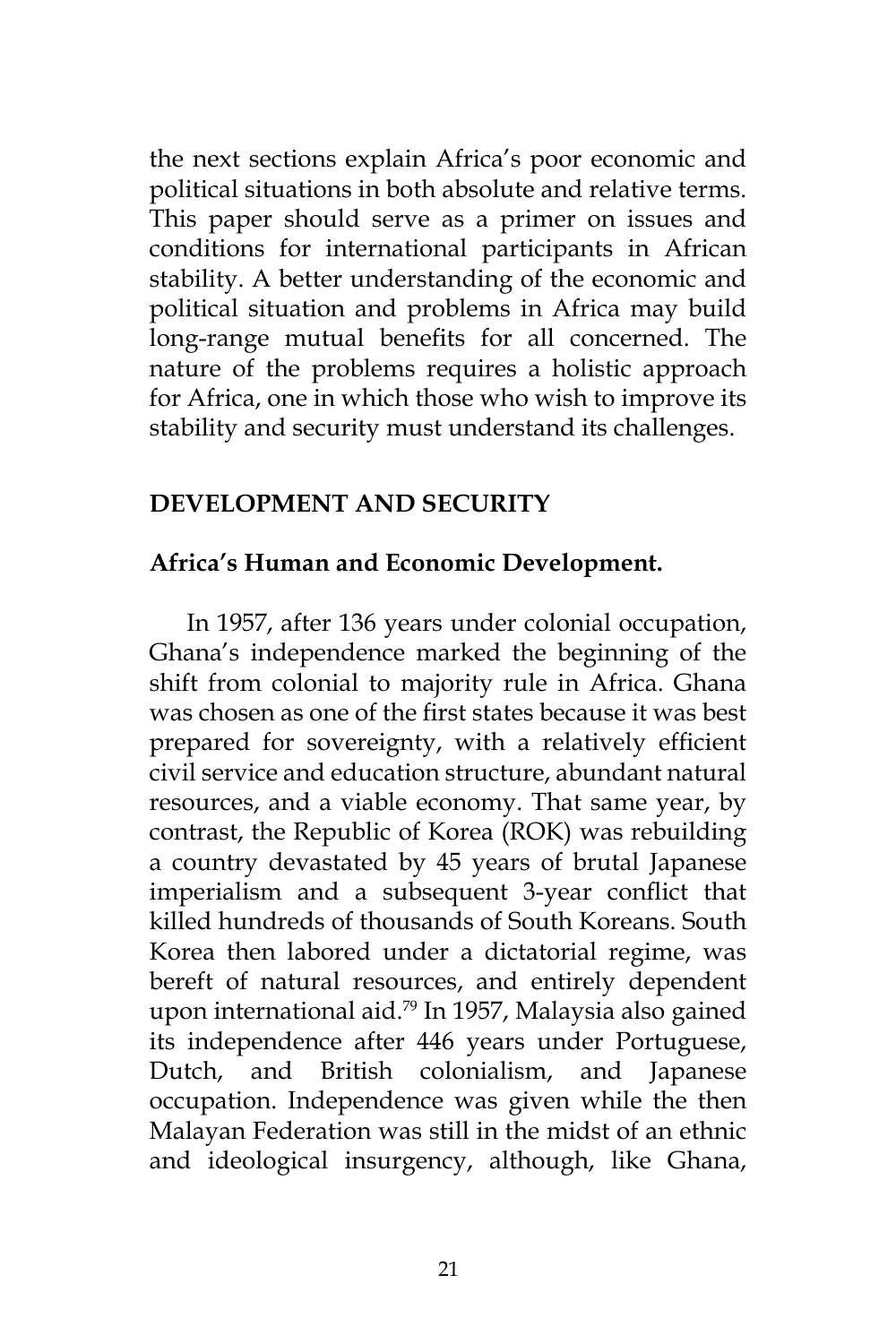Malaysia inherited a stable British civil structure and a larder of natural resources.<sup>80</sup> The per capita income of these new states was about the same that eventful year,<sup>81</sup> but Ghana with an economic growth rate of 5 percent seemed to promise the brightest prospects of the three.<sup>82</sup> Yet 50 years later, Ghana's Gross National Income (GNI) stood at just U.S. \$520 per person and ranked 177th globally by the World Bank. Malaysia's GNI was 10 times greater at U.S. \$5,490 and 80th in the world, and South Korea's GNI 34 times larger at U.S. \$17,690 and 49th.<sup>83</sup> Why did one of the better regarded African states with such early promise have such poor economic performance compared to states that were initially worse off? The explanation for these differences in economic standing between the countries of Africa and the rest of the world helps to explain some of the causes for the problems endured by Africans today.

Economic activities are the most central of all human endeavors. They are what satisfy the basic human physical needs of food, shelter, protection, and health. Economic activities also enable other higher order human endeavors, including cultural and political activities. Although rich in human and geographic diversity, Africa has lagged the rest of the world in its economic development, adversely impacting its human development and stability. To better understand economic problems in Africa, and to offer potential solutions, this section explains African development by comparing the few more-developed and many lesser-developed traits and characteristics of this continent in terms of economic, demographic, and social measurements. This review complements the next section which explores, on a macro scale, some of Africa's economic activities which describe the nature of local African economies and their impact on development and stability. Throughout these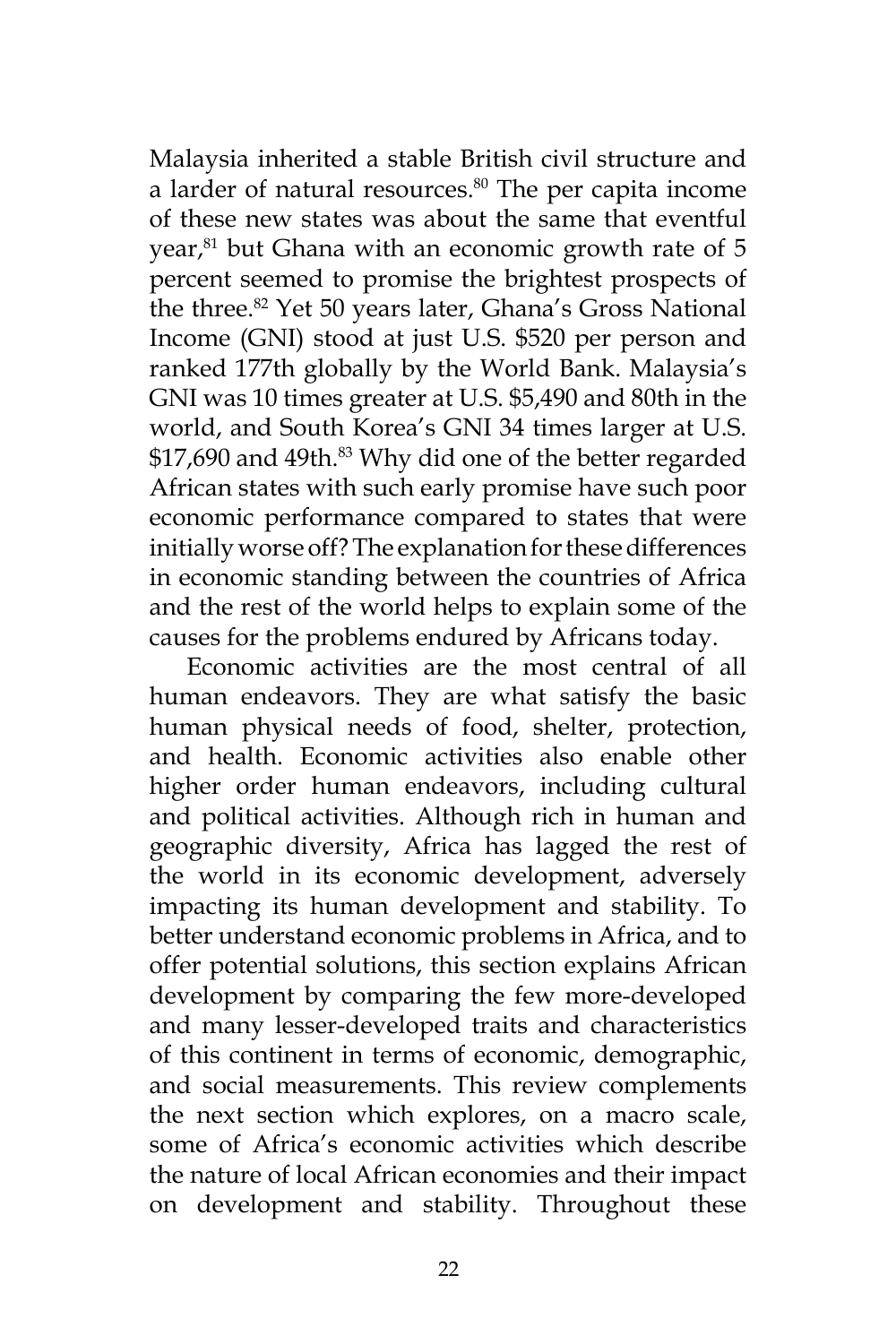discussions, the causes and potential obstacles that slow Africa's economic and political development are evaluated in order to recommend ways in which the United States and other interested parties can better organize themselves to support the African states and assist in their development. Economic and political development is the foundation upon which future African security, stability, population growth, environmental protection, and improvement in standards of living depend. Africa's natural and human resources are among the last great underused assets left on earth, and their proper development should be of concern to the world.

## **Measuring Africa's Economic Development.**

To understand the economic development of Africa, it is necessary to resort to statistics describing economic, demographic, and social conditions. Such statistics are often used freely in the media and academia to prove points and explain enigmas, but too often the numbers themselves are a mystery. How useful are such data and what do they relate to the reader? The opening example of this paper, comparing the economic standing of Ghana, Malaysia, and South Korea is a case in point. Is GNI a fair way to make such economic comparisons across continents and half a century? If so, what does it mean and can it explain the causes of poverty and underdevelopment? Economic size and growth is not the same as economic development, although each suffers in Africa. Development is used in a broad sense as the "progressive improvement of the human condition in both material and nonmaterial ways."84 As this section demonstrates, economic growth may occur without improving human, political, or physical well-being. Economic development is closely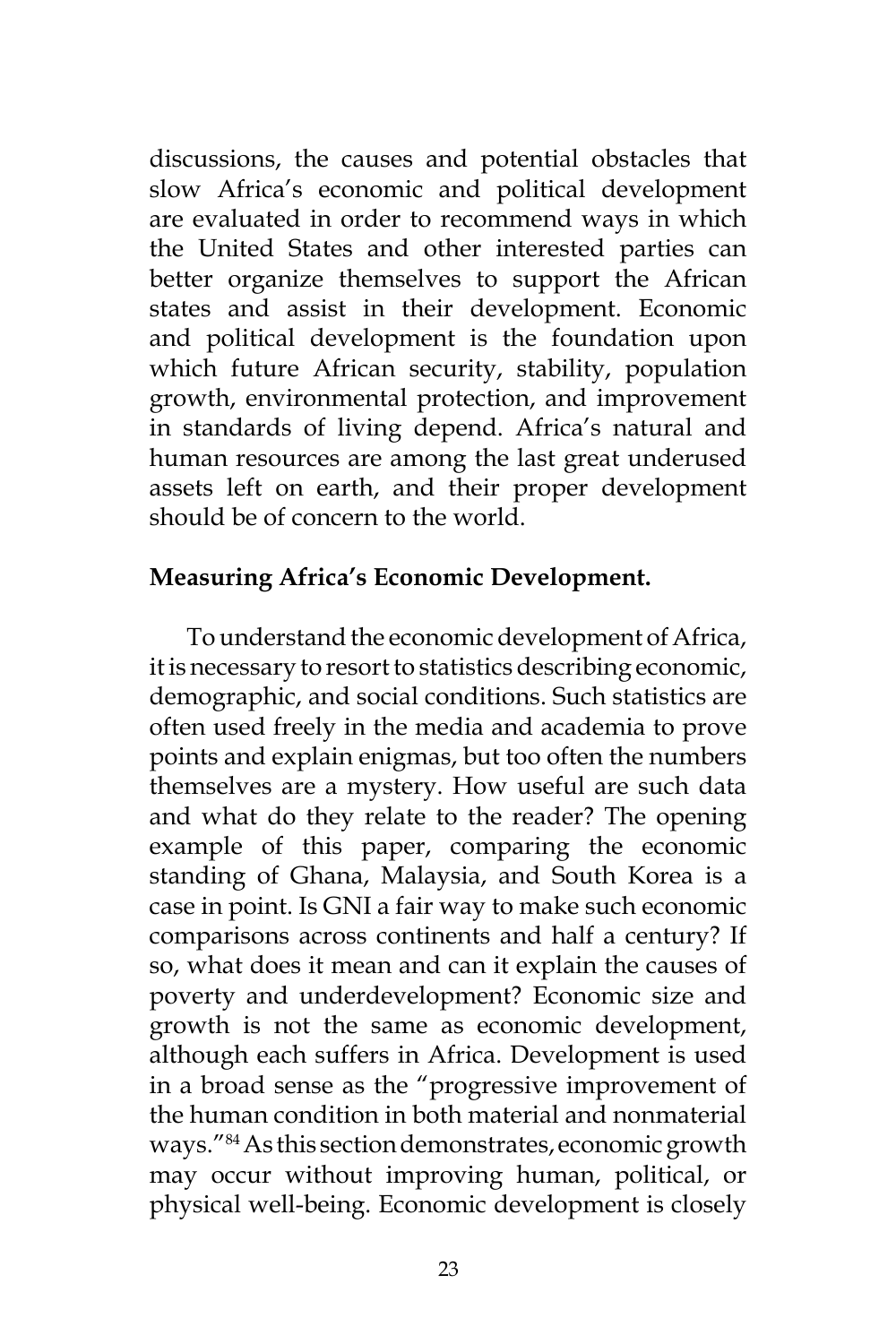associated with human development and together they lay a foundation for an economy to sustainably boost itself through more sophisticated value-added activities by building social capital in education, equality, freedoms, culture, security, stability, and good governance; demographic well-being through improved health and population distribution; and economic capital in terms of better infrastructure, investment, diversification, and management. Economic development seeks to lessen environmental degradation, social and political inequality, and other stresses that sometimes accompany unregulated economic growth. These concepts put Africa's regional and representative states' economic, political, and social development into perspective. The measures examined here include GNI, Gross Domestic Product (GDP), Purchasing Power Parity (PPP) adjustments, the Human Development Index (HDI) and its health and education components, political measures such as freedom and equality, and other economic and demographic indicators. This analysis should prove to be useful to planners and implementers of policy who are trying to better understand and improve the conditions encountered on the African continent.

By any measure of national income, the economies of Africa perform poorly when compared to the rest of the world. An economy is defined as "production, development, and management of [the] material wealth . . . system of a country or region."85 Based upon this definition, it is easy to conclude that the best way to measure an economy is to aggregate its production, development, and management of wealth over a specific time period and for a defined area. If such a summation is calculated for the total value of goods and services produced over the period of a year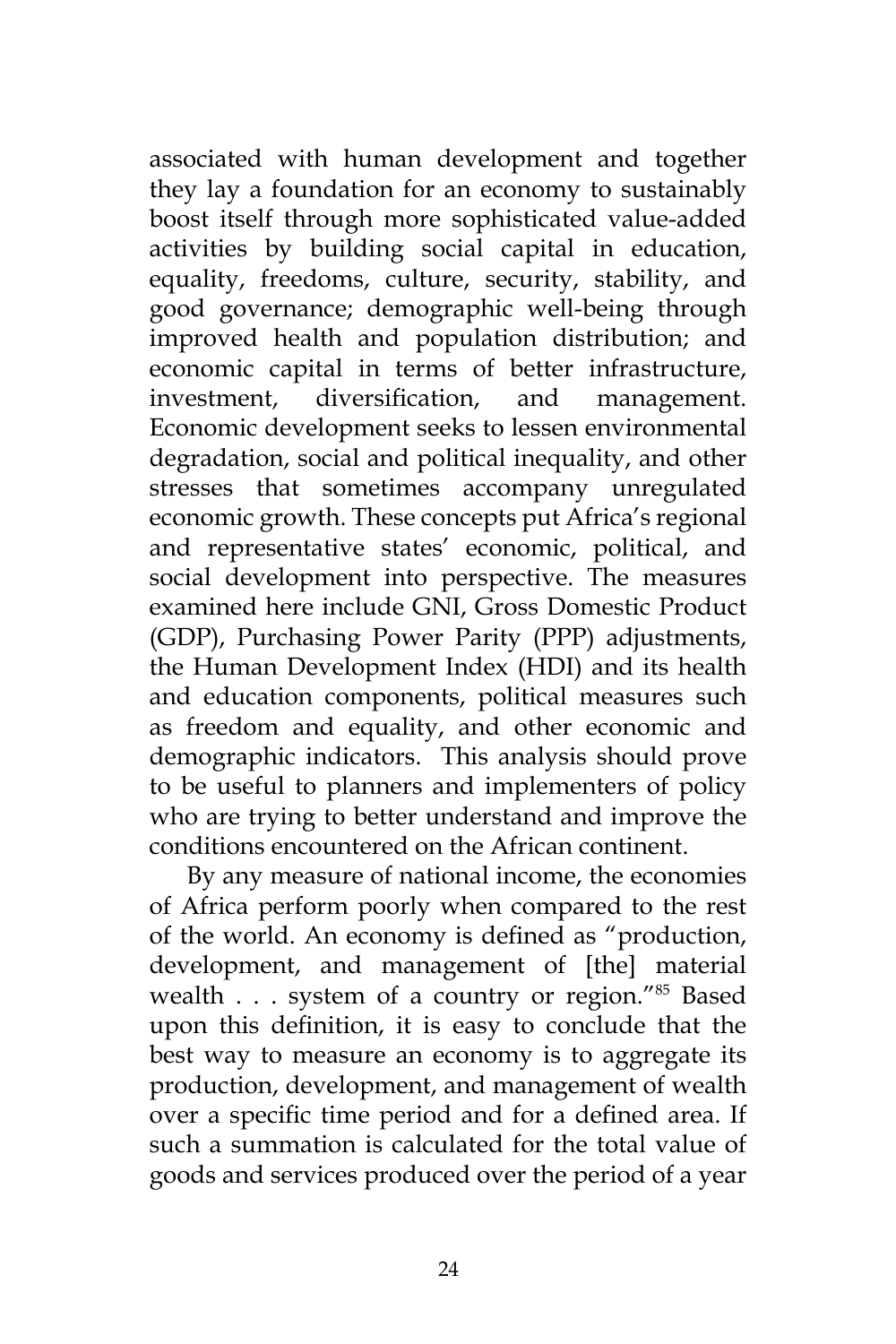for a designated state or region, that measure is known as the Gross National Product (GNP) or GNI.<sup>86</sup> This measure quantifies all the value-added human activities in the private (reported currency exchange), public (government spending), and informal (barter and gray market) sectors of an economy in goods, services, and net return on investments originating from one state.<sup>87</sup> Typically such measures are based on a common currency like the U.S. dollar, requiring conversion rates and estimates, and thereby introducing some degree of error. Since large states with large populations are expected to produce more goods and services, GNP compares economic size and relative contribution of countries to the global economy. However, total GNI or GNP by itself is not a ready indicator of the wealth or development status of a country. To meaningfully compare the development status between states using GNP, GNP per capita must be used. The numbers used in the Ghana comparison at the beginning of this paper were adjusted in this manner to enable fair comparisons among the three states. GNP per capita compensates for increase in population along with growth in the economy at any given time so that chronological and lateral comparisons can be made. GNP does not incorporate non-marketed production as measures of economic pursuit such as parenting and maintaining one's own dwelling.<sup>88</sup> In terms of national income per capita, Sub-Saharan Africa has fared poorly, showing virtually no growth between 1960 and 2000, compared to the doubling registered by other low income areas of the world. Africa's economy has only grown as fast as its population. With only 10 percent of the world's population, Africa has 30 percent of the world's poor. The number of poor people doubled from 1980 to 2000 to 300 million, making Africa the only region in the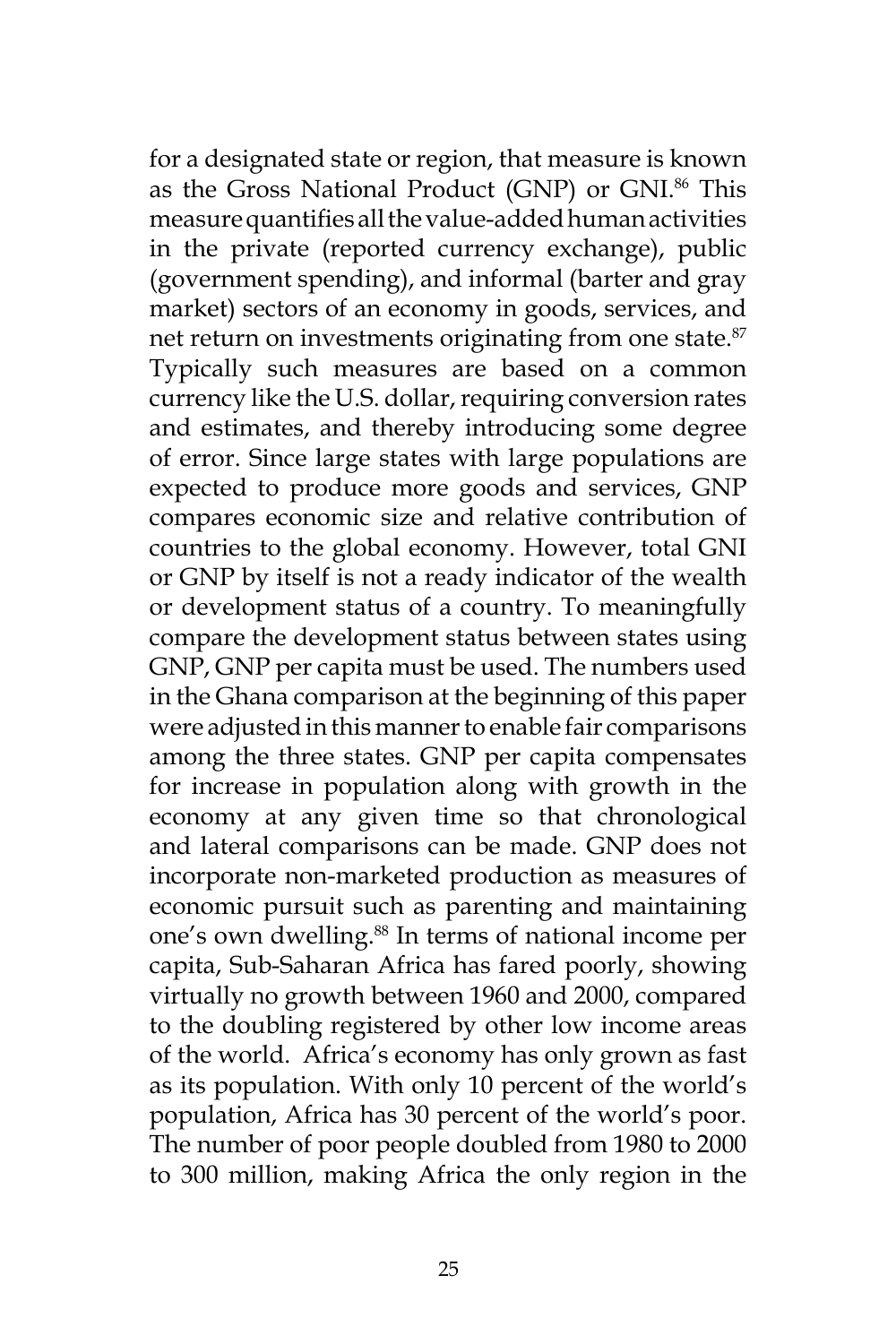world where the number of poor is rising over the long term.89 In summary, GNP is a relatively straightforward means to gauge the aggregate value-added economic activities of a country over time in order to measure economic progress and offer meaningful comparisons. This measure reveals Africa's relative and absolute poverty.

Use of GNP to measure development has flaws that are corrected through other related measurements. GNP, for instance, includes the net return on investments made overseas and infers increased wealth for the originating state, even if there was no real value added. This skews the perception of wealth to the investing rather than producing country. To make the distinction between value-added production *within* a country rather than *by* a country, GDP is more often used than GNP for comparisons.<sup>90</sup> Otherwise, GDP measures total market value, as does GNP, and both use per capita measurements as an indicator of economic development for a country. Among African states, use of GDP should bolster the measures of economic development since Africans are more likely recipients of overseas investment and aid than originators (*kleptocrats* excluded), so return on investments made from abroad are credited to the local African economies. Even with that edge, it is depressing to learn the per capita GDP of Sub-Saharan Africa from 1960 to 2000 grew at a very low annual rate of 0.1 percent, while the rest of the world averaged growth of 5 percent annually from 1980 to 2000. $91$  Such a meager growth rate means that the African economies could barely outgrow the rate of their population expansion, and helps to explain why Africa remains the world's least developed region. Another method used to correct flaws in national income measurements is to weight GNP or GDP to reduce the fluctuations induced by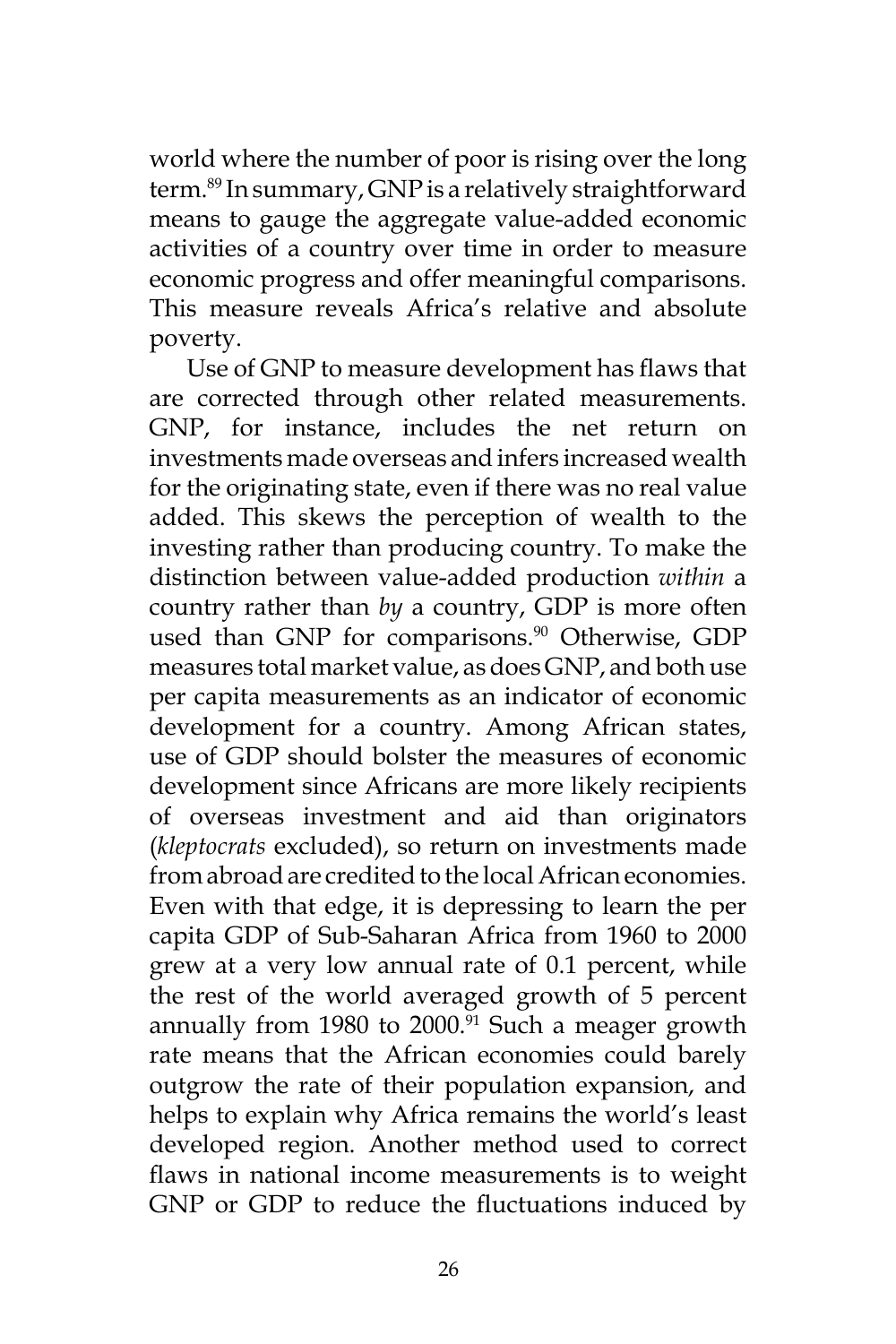currency exchange or price distortions, a process known as purchasing power parity (PPP). The PPP attempts to measure the domestic purchasing power capability in local currencies, giving a more genuine evaluation to the measure of economic development and a society's standard of living.<sup>92</sup> "It is based on the idea that identical baskets of traded goods should cost the same,"93 and if they are not the same the difference should be used to adjust the national income measures. PPP measurements reduce the error that spikes in the transitory U.S. dollar exchange rate have in skewing the perception of economic development and standard of living, and account for the difficulty in obtaining common basic requirements for living in a society. Using the GDP, PPP usually reduces the perception of poverty suffered when compared to unadjusted figures. The differences in measuring economic development in terms of per capita value of GNI, GDP, and GDP-PPP are apparent in Table 1. The GNI and GDP at the official rate vary somewhat between them, as expected. However, the GDP at the official exchange rate diverges significantly from the GDP PPP, in this example by factors of 1.7 to 3.2. For the more developed United States and United Kingdom, the differences between the three measures are less. As is usually the case when using GDP-PPP, the citizens of some developing states actually have more purchasing power than the GNI or GDP values may indicate—often making the PPP measure an equalizing indicator. Not surprisingly, Sub-Saharan Africa still ranks below the rest of the world in average GDP-PPP at U.S. \$1,998, significantly below even the low-income-state world average of \$2,531. By any standard of economic measure, many states in Africa seriously lag the rest of the world's development standard and rates.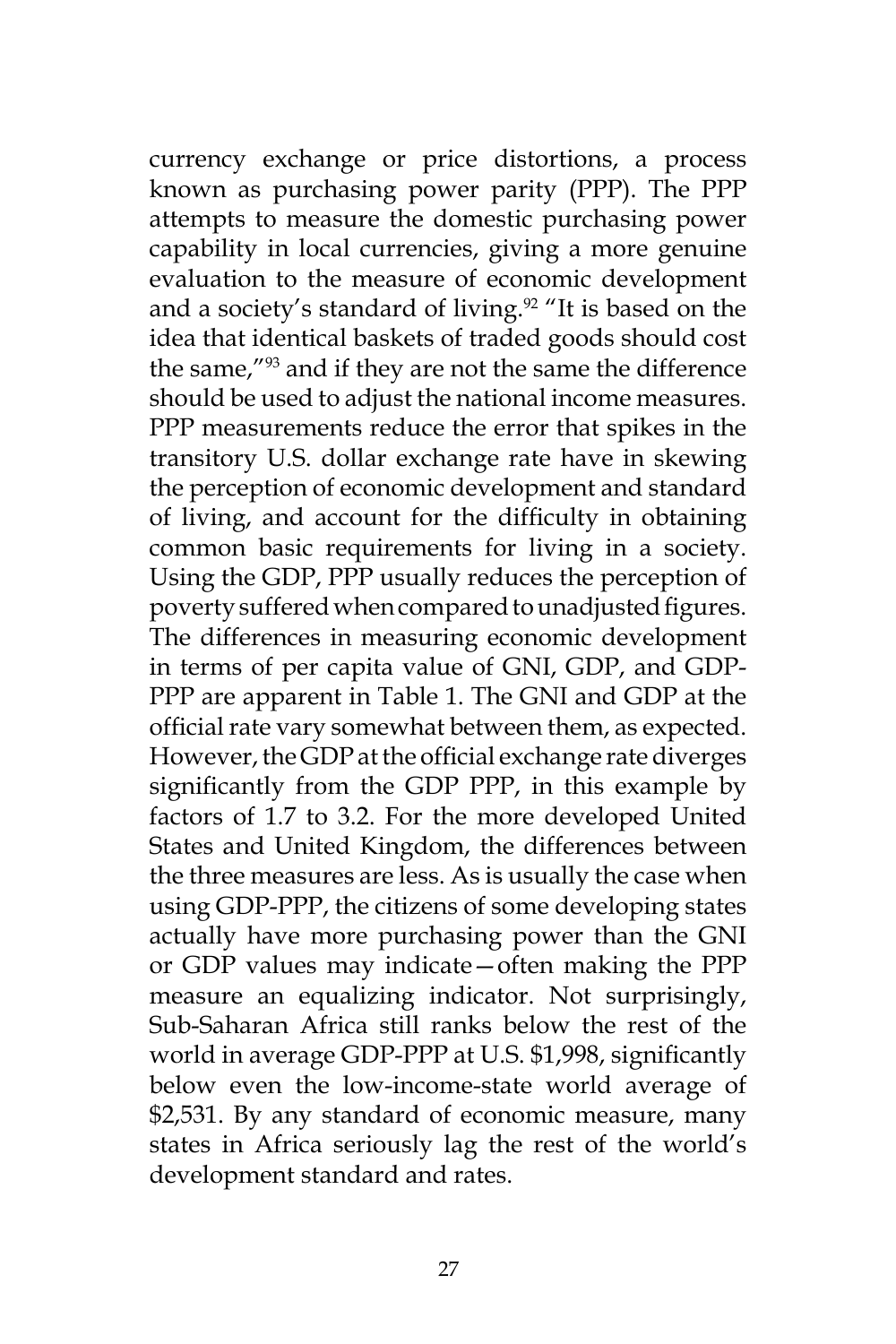|                                                                                                                                         | <b>Gross National</b><br><b>Income</b> | <b>Gross Domestic</b><br><b>Product</b><br><b>Official Exchange</b> | <b>Gross Domestic</b><br><b>Product</b><br><b>Purchasing</b><br><b>Power Parity</b> |  |
|-----------------------------------------------------------------------------------------------------------------------------------------|----------------------------------------|---------------------------------------------------------------------|-------------------------------------------------------------------------------------|--|
| <b>Country</b>                                                                                                                          |                                        |                                                                     |                                                                                     |  |
| Algeria                                                                                                                                 | 3,030                                  | 3,800                                                               | 8,100                                                                               |  |
| <b>Botswana</b>                                                                                                                         | 5,900                                  | 6,900                                                               | 14,700                                                                              |  |
| Chad                                                                                                                                    | 480                                    | 700                                                                 | 1,600                                                                               |  |
| Congo, Rep                                                                                                                              | 950 (2005)                             | 1,800                                                               | 3,700                                                                               |  |
| Ethiopia                                                                                                                                | 180                                    | 200                                                                 | 700                                                                                 |  |
| Ghana                                                                                                                                   | 520                                    | 600                                                                 | 1,400                                                                               |  |
| Kenya                                                                                                                                   | 580                                    | 800                                                                 | 1,600                                                                               |  |
| <b>Mauritius</b>                                                                                                                        | 5,450                                  | 5,600                                                               | 11,900                                                                              |  |
| Nigeria                                                                                                                                 | 640                                    | 900                                                                 | 2,200                                                                               |  |
| Sierra Leone                                                                                                                            | 240                                    | 250                                                                 | 800                                                                                 |  |
| South Africa                                                                                                                            | 5,390                                  | 6,200                                                               | 10,600                                                                              |  |
| UK                                                                                                                                      | 40,180                                 | 45,500                                                              | 35,300                                                                              |  |
| <b>USA</b>                                                                                                                              | 44,970                                 | 45,800                                                              | 46,000                                                                              |  |
| Note: all figures in U.S. dollars and per capita data. GNI uses 2006<br>data; GDP uses 2007 data.                                       |                                        |                                                                     |                                                                                     |  |
| Sources: GNI: World Bank, "Key Development Data and Statistics."<br>GDP PPI and GDP Official Rate: CIA, The 2008 World Fact Book, 2008. |                                        |                                                                     |                                                                                     |  |

# **Table 1. Comparison of Development Measures of Economic Indicators**.

## **Measuring Africa's Human Development.**

Using economic measurements like GNI and GDP-PPP to gauge human development may still not adequately describe a development situation. Not all societies equally seek material wealth, and those that do not desire it may seem less developed than they actually are.<sup>94</sup> For that reason, social and demographic measures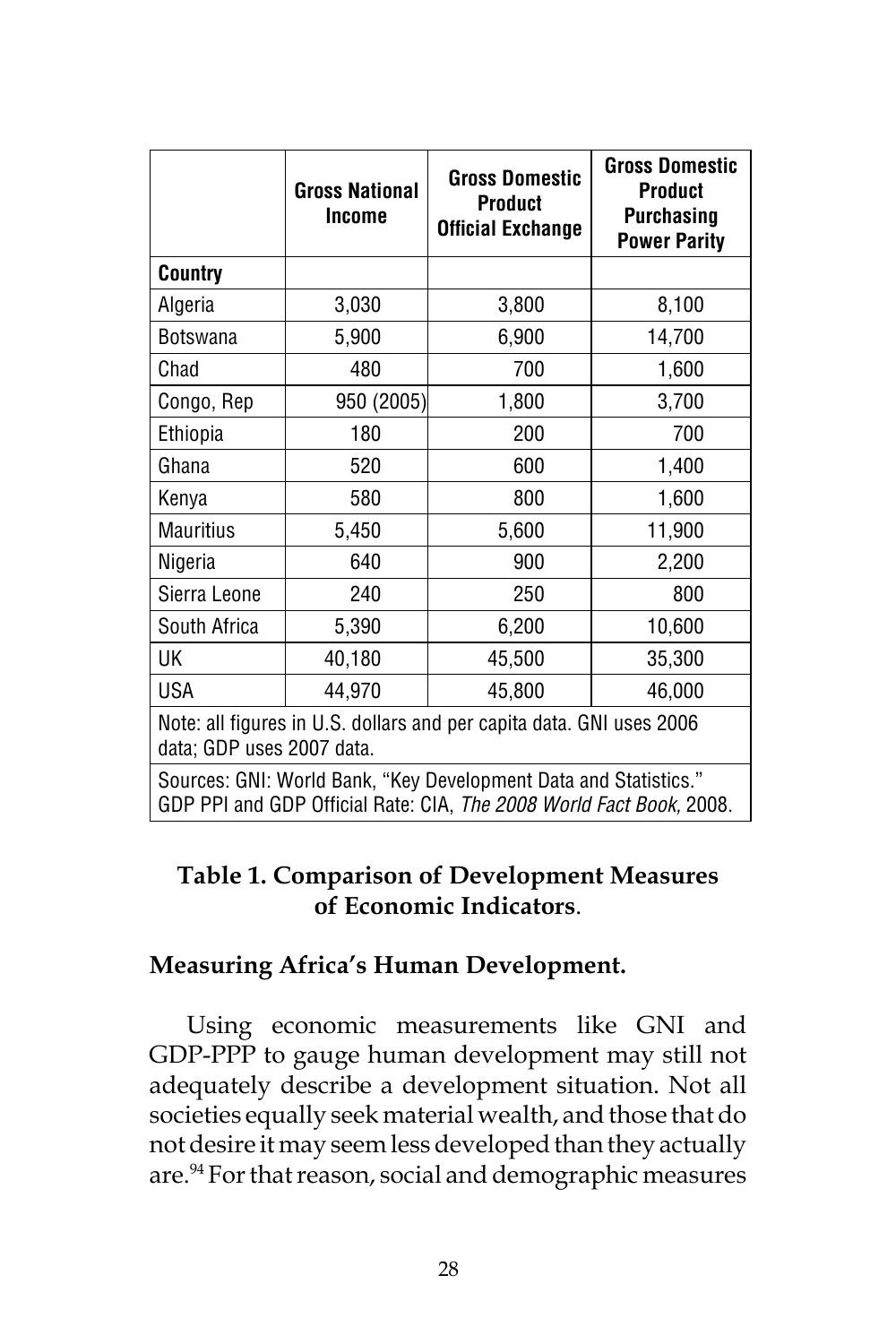are also used to give a more nuanced understanding of development, which should generate better solutions to weigh and counter poverty. If material goods are not universally held in the same high regard, there are other things that most modern societies do cherish and are willing to expend scarce resources to attain. Education and health care are two such attributes, and are crucial to the development of a vibrant economy. Both are human indicators of economic development, since the amount of resources allocated to these indicates the wealth of an economy, and dedicating these resources are an investment in future economic and human well-being. The health of a nation can be measured by markers such as expenditures on medical care as a percentage of national wealth, proportion of patients to doctors or nurses, or even by calories and protein received in an average daily diet. However, such social indicators of development are often indicated through related demographic statistics. For example, a long average life span is an aggregated gauge of the strength of a country's health care, food supply, sanitation, and public assistance support. The difference in life expectancy between developed countries and underdeveloped countries shows men and women living significantly longer in wealthier societies, which is a reflection of their social resources and organization. Regionally, Sub-Saharan Africa's life expectancy is only 49.6 years, while that of high income countries average 79.2 and low income countries 60.0. United Nations Development Programme (UNDP) data in Table 2 indicates that even otherwise promising states, such as Botswana and South Africa, show a less developed level of life expectancy, reflecting the grave toll that AIDS and other diseases have wreaked on those societies. Infant mortality rate (IMR), the number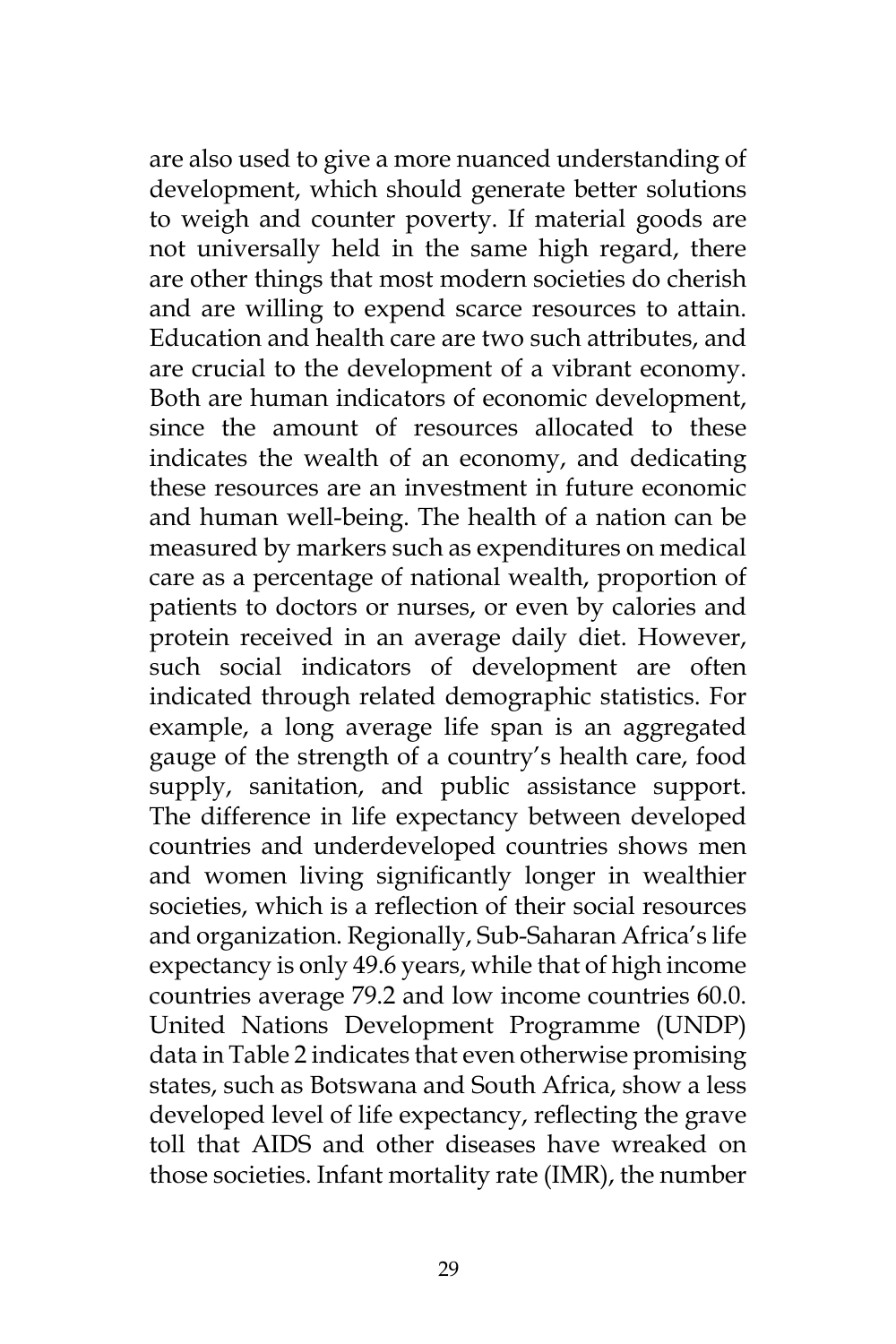of babies that survive their first year per 1,000 live births, and child mortality rates (CMR), the number of children who live to their 5th year are other common measures of health and welfare systems. Childhood survival, however, is based more upon basic medical care like immunizations, parental knowledge, and ability to combat common forms of death from illness, malnutrition, and diarrhea, so this measure is somewhat less dependent on wealth and more on community organization. Sub-Saharan Africa's regional CMR is 172 deaths per 1,000, while that of high income countries is only 7.95 An IMR of 60 deaths per 1,000 births is a mark of lesser developed countries,<sup>96</sup> and many Sub-Saharan African countries exceed that. Table 2 indicates that most African countries are way in excess of the U.S. and UK IMR rate by 10 to 20 times. Thabo Mbeki, former President of South Africa, stated that "the world's biggest killer and the greatest cause of ill health and suffering across the globe . . . is extreme poverty," a sentiment shared by many researchers and medical professionals.<sup>97</sup> In most basic demographic indicators, the people of Africa fare worst in the world.

A healthy work force is not sufficient, however, to develop an economy; the work force must also be skilled and literate to be productive. Two important measures of the level of social development are the quantity and quality of education. Quantity may be measured by how long a student attends school, because, even in mediocre schools, the longer a student attends, the more likely he or she is to learn. To measure quantity of education the UN uses the Gross Enrollment Ratio (GER), which is the ratio of all students in primary, secondary, and tertiary (college) levels of schooling compared to the official population of school age students for those three levels as established by the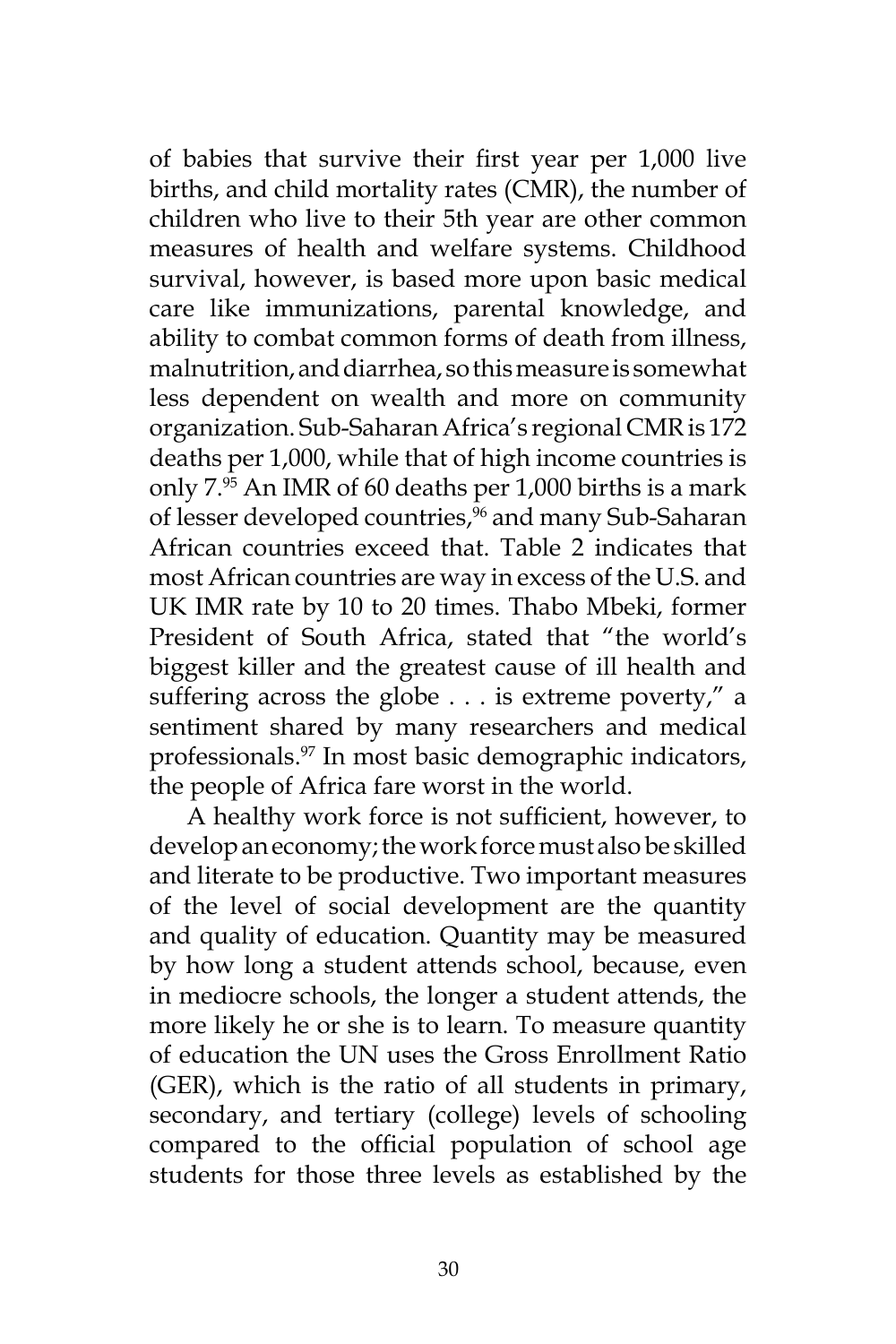| Country                                                              | Life<br>Expectancy<br>(years) | Infant Mortality<br><b>Mortality Rate</b><br>(per 1,000) | Adult<br>Literacy<br>Total<br>Population<br>(percent) | Gross<br>Enrollment<br>Ratio<br>(percent) |
|----------------------------------------------------------------------|-------------------------------|----------------------------------------------------------|-------------------------------------------------------|-------------------------------------------|
| Algeria                                                              | 71.7                          | 34                                                       | 69.9                                                  | 73.7                                      |
| Botswana                                                             | 48.1                          | 87                                                       | 81.2                                                  | 69.5                                      |
| Chad                                                                 | 50.4                          | 124                                                      | 25.7                                                  | 37.5                                      |
| Congo, Rep                                                           | 54.0                          | 81                                                       | 84.7                                                  | 51.4                                      |
| Ethiopia                                                             | 51.8                          | 109                                                      | 35.9                                                  | 42.1                                      |
| Ghana                                                                | 59.1                          | 68                                                       | 57.9                                                  | 50.7                                      |
| Kenya                                                                | 52.1                          | 79                                                       | 73.6                                                  | 60.6                                      |
| <b>Mauritius</b>                                                     | 72.4                          | 13                                                       | 84.3                                                  | 75.3                                      |
| Nigeria                                                              | 46.5                          | 100                                                      | 69.1                                                  | 56.2                                      |
| Sierra Leone                                                         | 41.8                          | 165                                                      | 34.8                                                  | 44.6                                      |
| South Africa                                                         | 50.8                          | 55                                                       | 82.4                                                  | 77.0                                      |
| UK                                                                   | 79.0                          | 5                                                        | 99.0                                                  | 93.0                                      |
| USA                                                                  | 77.9                          | 6                                                        | 99.0                                                  | 93.3                                      |
| Source: UNDP, Human Development Reports, 2007/8, 2005 data. U.S. and |                               |                                                          |                                                       |                                           |

UK literacy rates from CIA The 2008 World Factbook, 2008.

## **Table 2. Comparison of Development Using Demographic and Social Indicators**.

measured country and expressed as a percentage.<sup>98</sup> This statistic helps to show how many eligible students may actually be attending school and can be a predictor of future literacy. Table 2 shows that the highest African rates of GER are found in northern Africa, South Africa, and Mauritius at around 75 percent enrollment—below a developed country's rate of 93-98 percent. However, these countries are not representative of most of Africa which falls far short with only 58 percent of African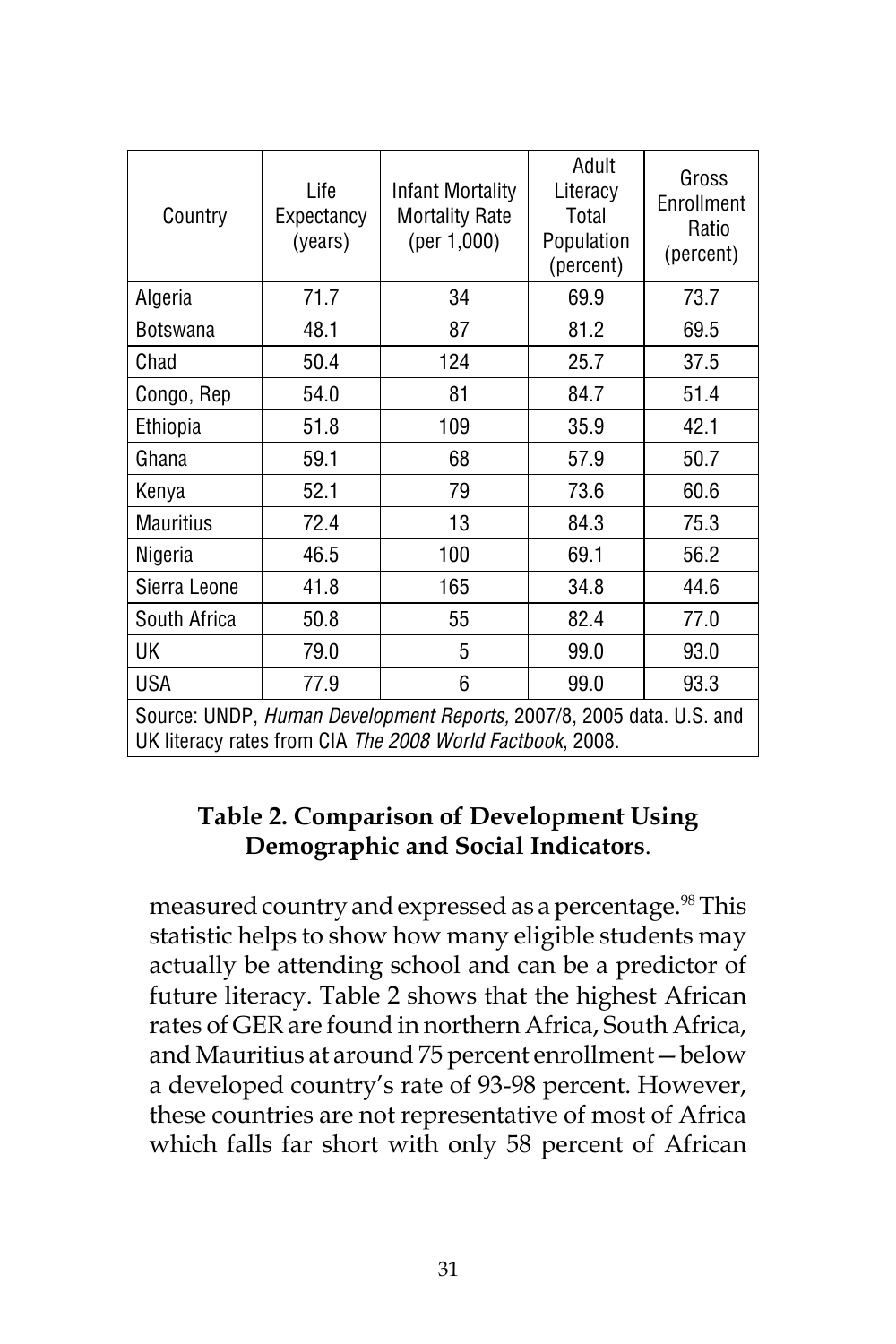children enrolled in primary education and far fewer at higher levels.<sup>99</sup> Quality of education can be measured by the student-teacher ratio or by the literacy rate, the percentage of a country's adults who can read and write in their own language.<sup>100</sup> High income societies usually provide 12 years of schooling to their students, and offer relatively easy access to higher education. This results in a typical literacy rate of above 98 percent for adult men and women. Sub-Saharan Africa's literacy is only 59.3 percent<sup>101</sup> which explains why its economic development is low, since high education and literacy levels are needed to engage in more lucrative high-value economic activities. The lower GER rates in the youngest generation also forecasts illiteracy, and a shortage of needed skills for future higher order economic activities, trapping Africans in another cycle of poverty. Together, literacy rates and GER constitute what the UN refers to as the Education Index and are important indicators of a population's current ability to participate in advanced economic activities and its potential to improve future human and economic conditions. So important are health and education to an underdeveloped population that the UN Millennium Development Goals, which aim to half absolute poverty worldwide by 2015, specifically target universal primary education, greater gender balance in schools, and reduction in the CMR as key development goals.102

Measurements of development that combine both social and demographic characteristics are urbanization and Total Fertility Rate (TFR). Both reflect population growth or distribution, but are highly influenced by cultural norms and organization. Urbanization is the total population of a country or region living within a city or its immediate surroundings (the definition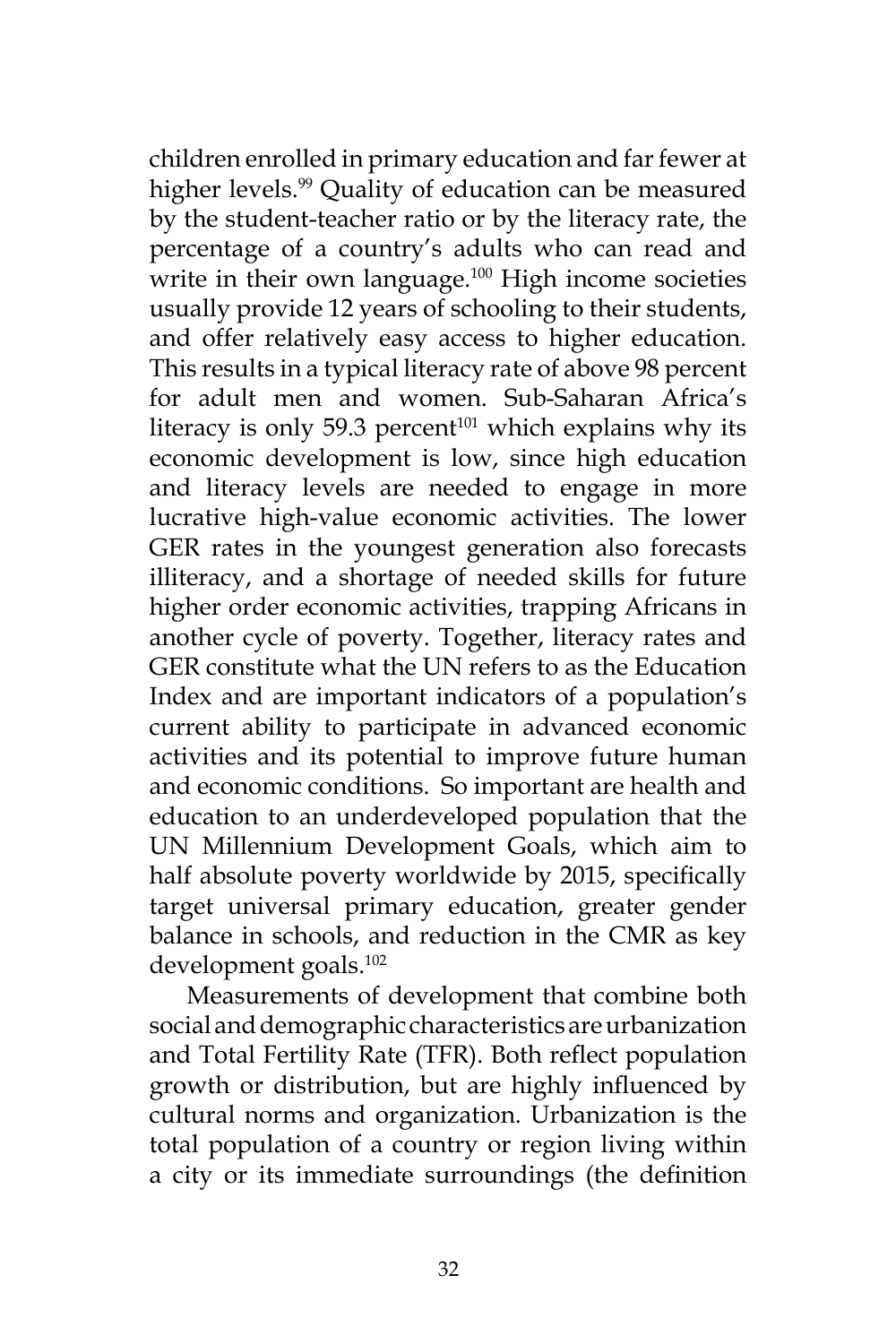of which varies by country). Economically cities represent a dense pool of laborers needed by industry, and allow economic specialization of services like banking, insurance, and a stock exchange that are the hallmark of advanced economies. In wealthy countries, urbanization usually exceeds 75 percent of its total population. Some countries in Africa just reach 60 percent urbanization (see Table 3), but none have yet built world class manufacturing in those urban regions. At 244 million people or 30 percent of the population, Sub-Saharan Africa has the lowest urban population among the world's regions, but the highest city growth rate.103 Another social and demographic trait is TFR (or Population Replacement Ratio), which is the number of children the average woman in a country or region will bear during her lifetime. A rate of 2.1 children is considered a long-term zero-population growth rate while a rate greater than 2.1 is considered to be indicative of a growing population and another indicator of a less developed country (see Table 3). Sub-Saharan Africa's TFR average is 5.5, significantly higher than that of middle income states (2.1) and even low income states  $(3.8)$ .<sup>104</sup> That so many babies are born is an indicator that agriculture is the mainstay of an economy, low standard of health care since many children do not survive, low level of government support so that children act as old age insurance, and cultural preference for large families. The negative aspects of large families are that they disperse the concentration of available funds, delaying a surplus of massed capital needed for development. High urbanization reinforces a low TFR, since city dwellers rarely have the room or economic motivation to have large families. Social and demographic indicators such as urbanization and TFR, are just a few among a host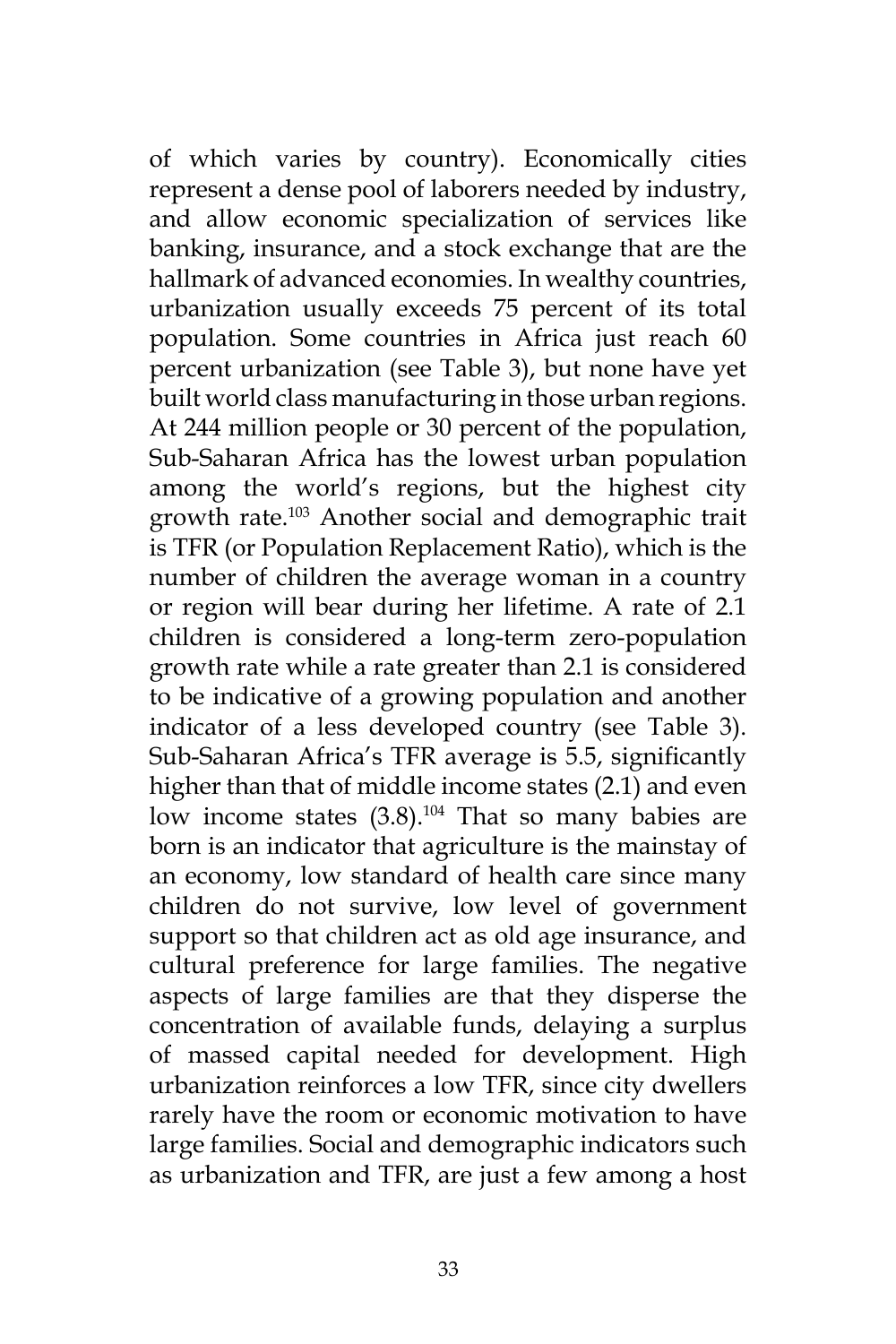of other economic, social, and demographic measures used to better understand a specific area's development through a broader perspective. Social and demographic traits often are the foundation upon which a modern economy is built, and are therefore excellent indicators to supplement economic measures of development. Since health, education, and urbanization require community resources and organization, they are also signs of how much wealth and ability a community has to fulfill these aspirations.

Since 1990 the UN has published the HDI as a shorthand single aggregate measure of human development to facilitate chronological and lateral comparisons. The HDI includes the economic measure of GDP-PPP to determine standard of living; a social measure using the Educational Index including both GER and literacy rates; and a demographic dimension for health in the form of life expectancy. Combined, these provide a broader index ranging from a value of 1 (best score) to 0 (dismal) to show human and economic development levels (Table 3). Sub-Saharan Africa ranks lowest among the world's regions with an HDI of 0.493, due to having the world's lowest standard of living and worst health and education levels. The region of North Africa, including Egypt, rates significantly higher with an HDI of 0.740.105 In comparison, the regions of Anglo-America, Japan, and Western Europe each place around 0.93-0.94 in HDI<sup>106</sup> and among middle and low income countries at 0.776 and 0.579, respectively. Although often cited for its broadness, even the HDI has limitations since it includes just a few important measures of the many available, and thus still gives a less than comprehensive picture.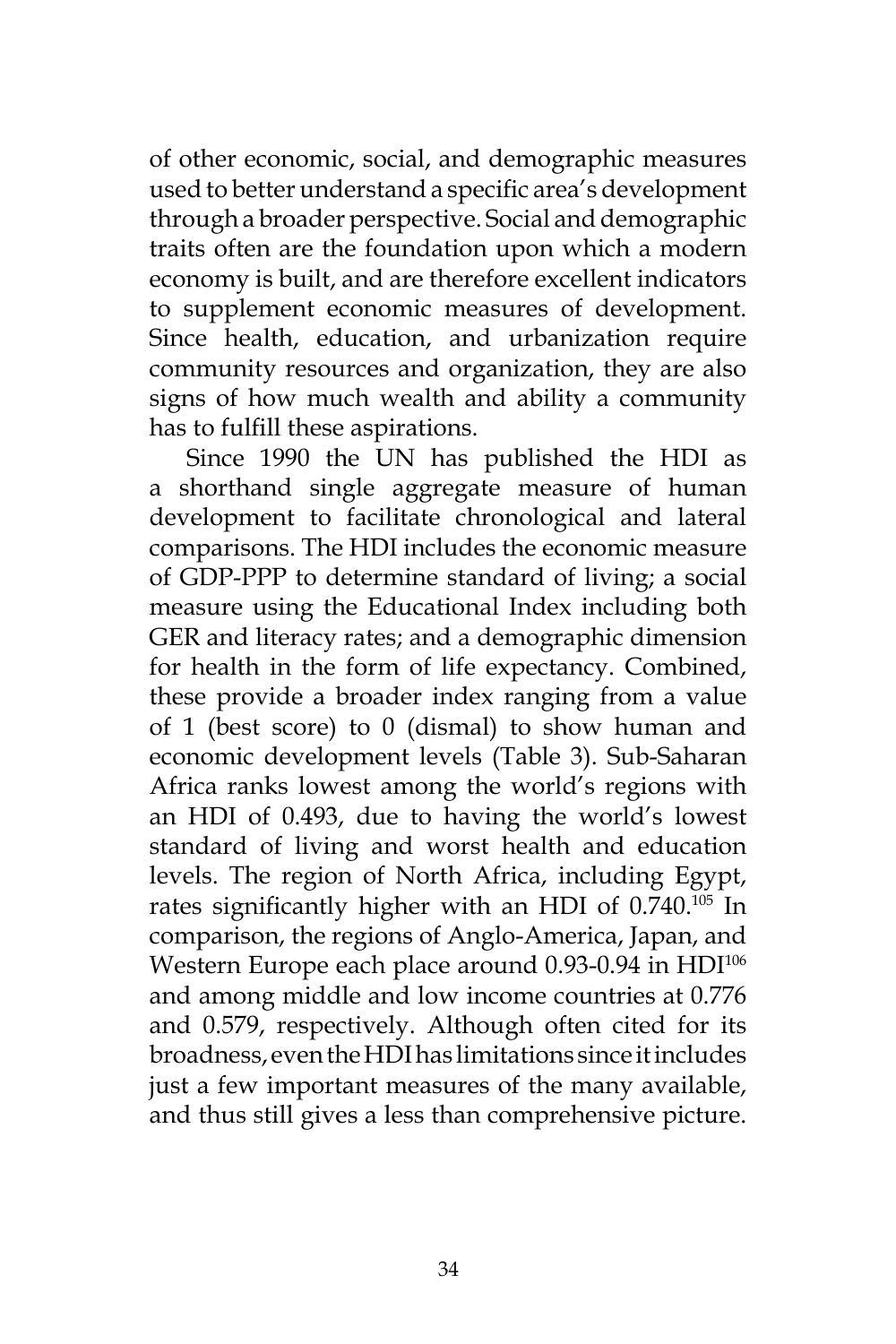| Country                                                                                                                                                      | Urbanization<br>(percent<br>population) | Total<br>Fertility<br>Rate<br>(births per<br>woman) | Human<br>Development<br>Index<br>(ranking in world) |
|--------------------------------------------------------------------------------------------------------------------------------------------------------------|-----------------------------------------|-----------------------------------------------------|-----------------------------------------------------|
| Algeria                                                                                                                                                      | 40.3                                    | 2.5                                                 | 0.733(104)                                          |
| <b>Botswana</b>                                                                                                                                              | 57.4                                    | 3.2                                                 | 0.654(124)                                          |
| Chad                                                                                                                                                         | 25.3                                    | 6.5                                                 | 0.388(170)                                          |
| Congo, Rep                                                                                                                                                   | 60.2                                    | 4.8                                                 | 0.548(139)                                          |
| Ethiopia                                                                                                                                                     | 16.0                                    | 5.8                                                 | 0.406(169)                                          |
| Ghana                                                                                                                                                        | 47.8                                    | 4.4                                                 | 0.553(135)                                          |
| Kenya                                                                                                                                                        | 20.7                                    | 5.0                                                 | 0.521(148)                                          |
| <b>Mauritius</b>                                                                                                                                             | 42.4                                    | 1.9                                                 | 0.804(65)                                           |
| Nigeria                                                                                                                                                      | 48.2                                    | 5.8                                                 | 0.470(158)                                          |
| Sierra Leone                                                                                                                                                 | 40.7                                    | 6.5                                                 | 0.366 (177,<br>bottom)                              |
| South Africa                                                                                                                                                 | 59.3                                    | 2.8                                                 | 0.674(121)                                          |
| Sudan                                                                                                                                                        | 40.8                                    | 4.8                                                 | 0.526(147)                                          |
| UK                                                                                                                                                           | 98.7                                    | 1.7                                                 | 0.946(16)                                           |
| <b>USA</b>                                                                                                                                                   | 80.8                                    | 2.0                                                 | 0.949(12)                                           |
| Note: HDI and urbanization is 2005 data, TFR is 2000-05 data.<br>Urbanization data is based on national definitions of an urban area and<br>vary by country. |                                         |                                                     |                                                     |

Source: UNDP, Human Development Reports, 2007-08.

## **Table 3. Comparison of Development Using Urbanization, TFR, and HDI Indicators**.

The UNDP's 2007 *Human Development Report* judges its own HDI measure. "It does not, for example, include important indicators such as gender or income inequality and more difficult to measure indicators like respect for human rights and political freedoms. What it does provide is a broadened prism for viewing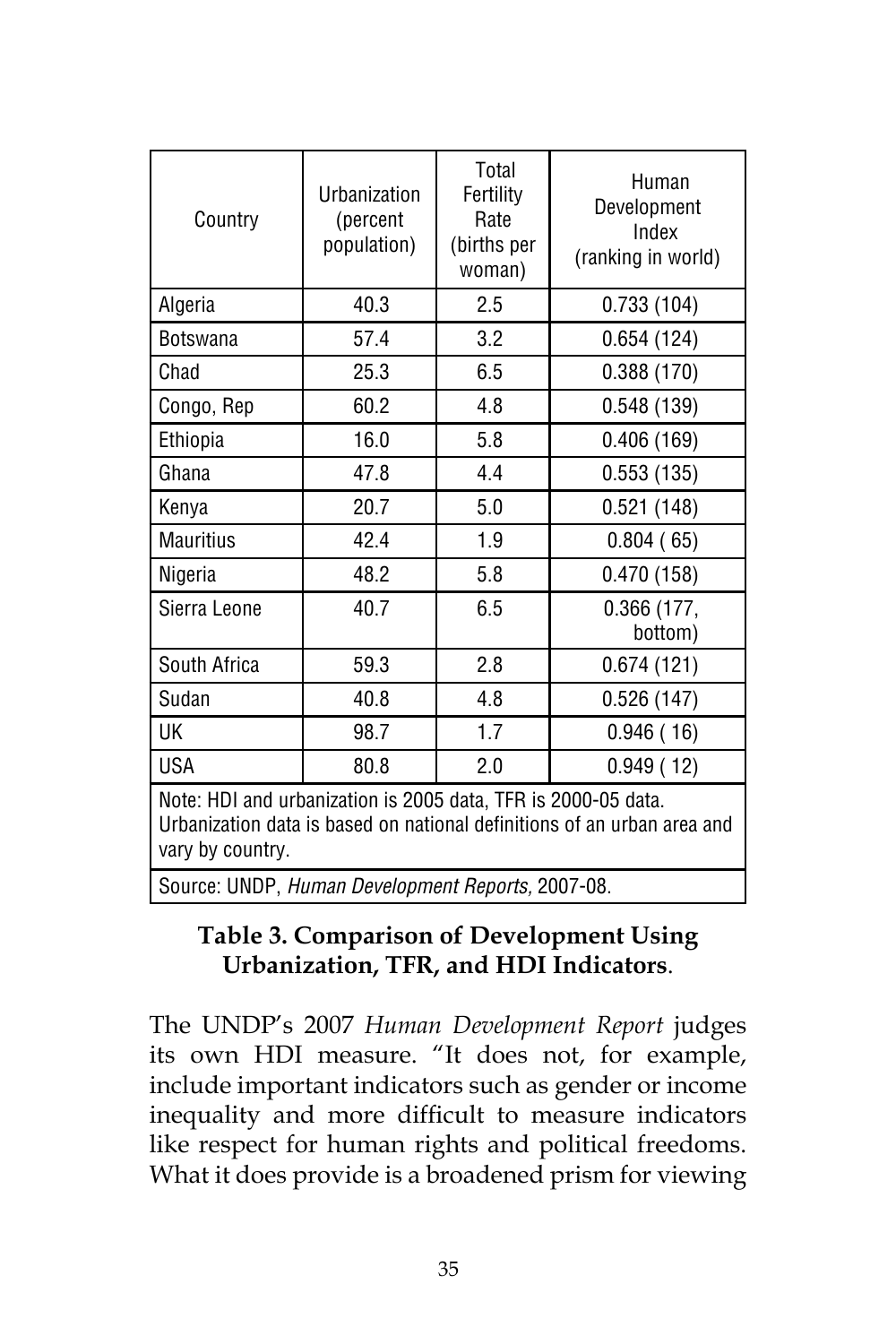human progress and the complex relationship between income and well-being."107 Because it accounts for at least one significant economic, social, and demographic measure, the HDI is a better balanced, although still limited, single indication of economic and human development levels. Even when this measure is used, Sub-Saharan Africa is still perceived to be the least developed region in the world.

#### **Measuring Other Development Indicators in Africa.**

To add a deeper understanding of the economic and human development of a state, additional indexes may be used to compensate for the acknowledged weaknesses in the HDI. The Gender Development Index (GDI, see Table 4), which compares the level of human development between women and men, is one such method using the same criteria found in the HDI. The greater the disparity between men and women in these measures, the lower the GDI. For example, even though both relatively prosperous, Botswana and Mauritius have about the same overall literacy rate (from Table 2), the GDI indicator for Mauritius is reduced since its literacy figures are skewed (Table 4) with 88.2 percent of males literate compared to 80.5 percent of females, while Botswana's is more balanced at 80.4 percent males and 81.8 percent females although both are notably high for African societies).<sup>108</sup> In parts of Africa where overall literacy runs at half or less of the population, for example in Ethiopia, Sierra Leone, or Chad, female literacy is only half to a quarter that of males. The Gross Enrollment Ratio confirms this current trend and bodes slow future improvement for African women overall with only 25 to 75 percent of age-eligible females enrolled in school, lower than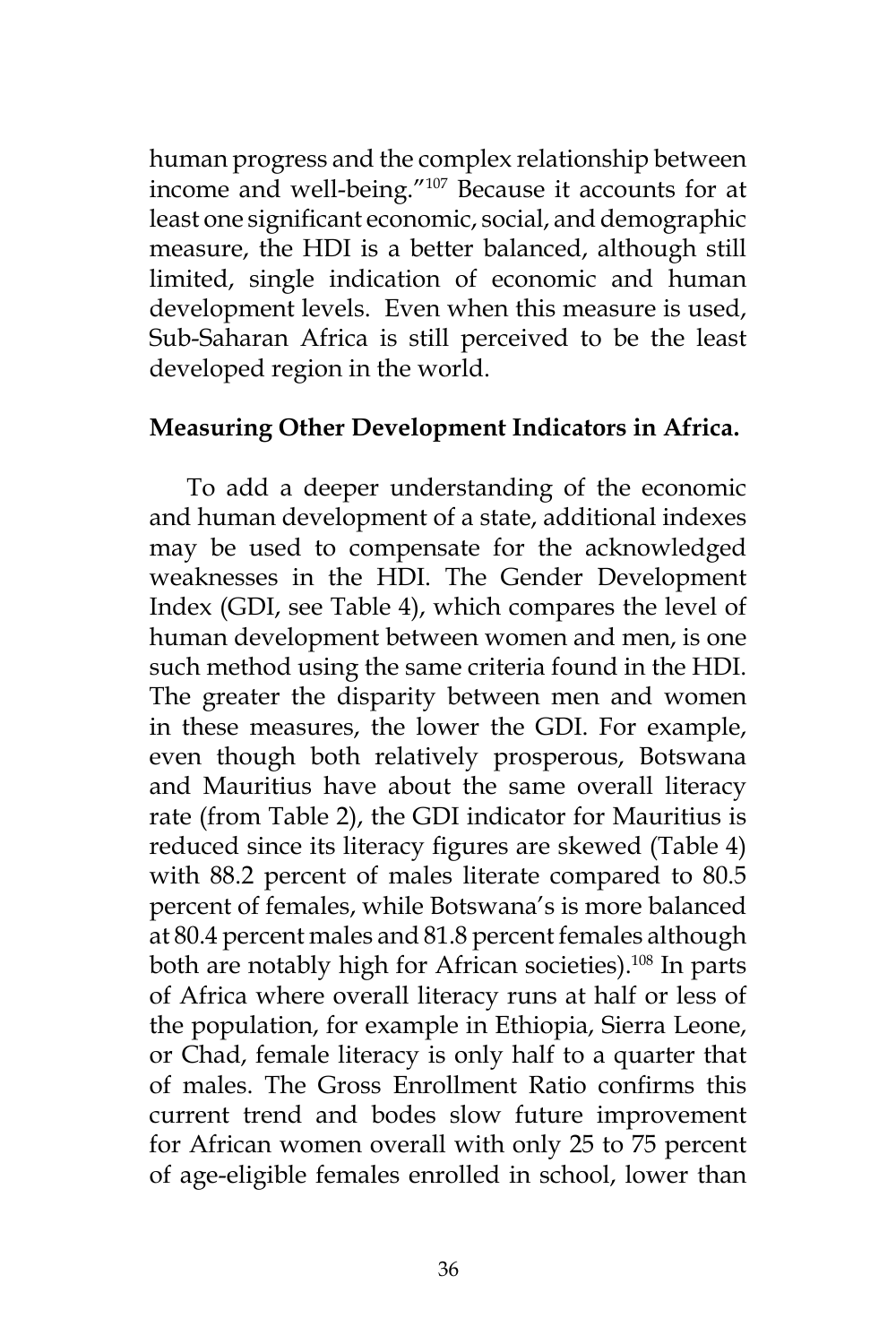that of males. This means that the female half of the population of these countries have less opportunity to reach the levels needed to contribute to economic development than males have, which retards growth potential since not all available human resources are used. Such differences may result from a fiscal allocation system where limited available resources are expended mainly on males, or may have a cultural bias where fiscal resources are spent elsewhere rather than advancing the education of females. In many African economies, lower education directly results in lower earned income for females (Table 4) by a difference of two to three times. When they can work outside the home, less education often means women remain in menial or entry level jobs and cannot progress to higher level technical or management positions. Lack of education also reduces the opportunity for women to hold elected or appointed positions in government. Among the development measures, African females fare better than their male counterparts only in life expectancy. But this is also true everywhere in the world where rudimentary modern medical care and public health are practiced. Not surprisingly, of all of the regions in the world, Sub-Saharan Africa ranks lowest in GDI,<sup>109</sup> and of all the countries, Niger is lowest at 0.278.110 Such a low GDI indicates that African women have less influence in the affairs of their communities, which in turn hinders economic and human development.

Other inequalities found in the HDI are also balanced by examining factors addressing income distribution and human freedom—each is a factor influencing economic and human development as well as stability. With income inequality, a state may have a relatively high GDP per capita, but the rich elite may be the primary beneficiary, while the rest of the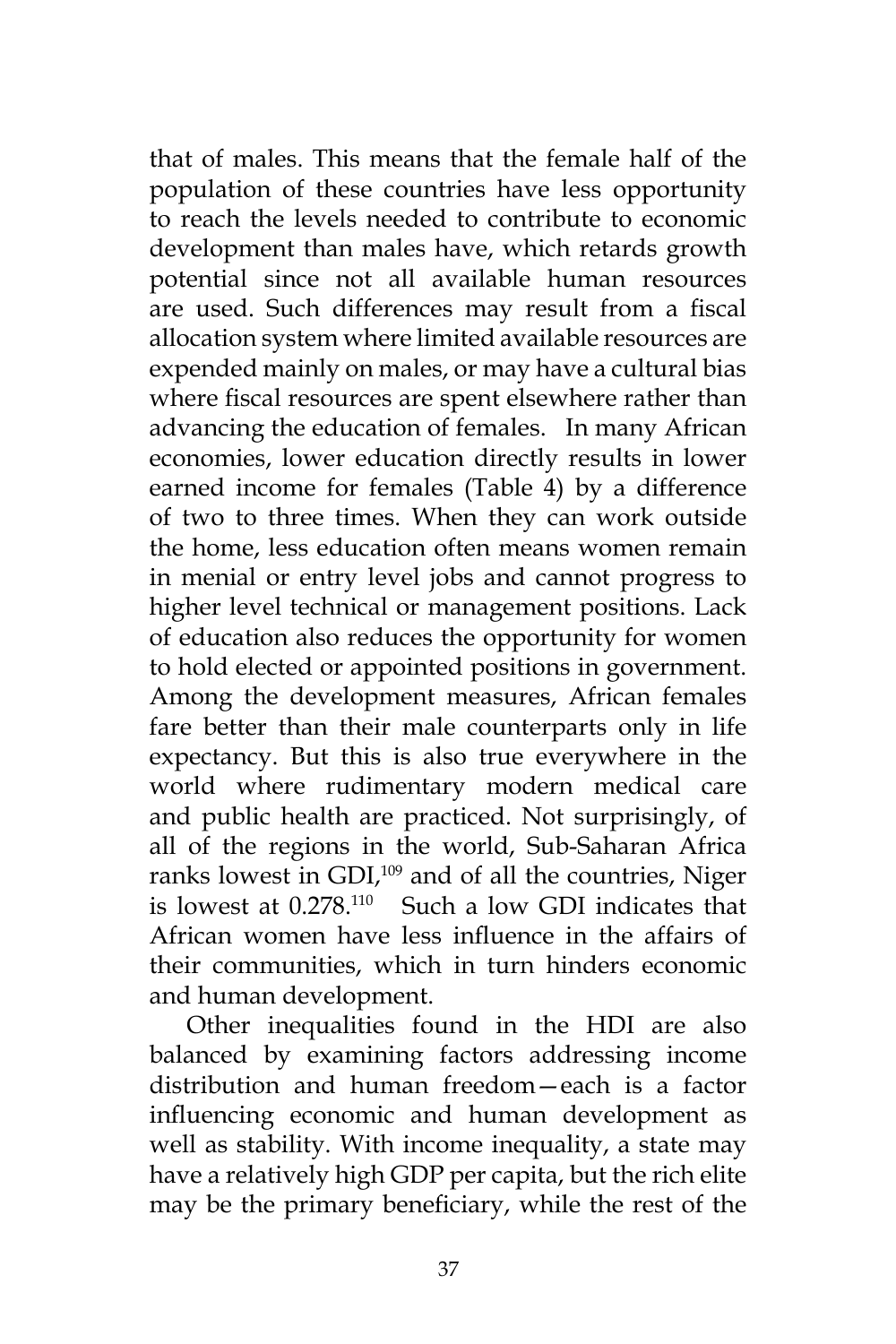population is significantly below the national average and suffer inadequate education and health care. The poverty line is an absolute way of measuring such disparity, based on the definition of being poor in each country. A relatively easy way to measure the degree of income inequality, to allow comparisons across borders, is a Gini Index used by the UNDP as a ratio of values of 0 to 100, with 100 meaning perfect inequality (one person earns everything, and the rest nothing).

| Country                                                                                     | Earned Income<br>(Estimated<br><b>US\$)</b><br>Male / Female | Life<br>Expectancy<br>(in Years)<br>Male /<br>Female | Adult<br>Literacy<br>(Percent<br>Total Pop)<br>Male /<br>Female | Gender<br>Development<br>Index (rank) |
|---------------------------------------------------------------------------------------------|--------------------------------------------------------------|------------------------------------------------------|-----------------------------------------------------------------|---------------------------------------|
| Algeria                                                                                     | 10,515 / 3,546                                               | 70.4 / 73.0                                          | 79.6 / 60.1                                                     | 0.720(94)                             |
| <b>Botswana</b>                                                                             | 19,094 / 5,913                                               | 47.6 / 48.4                                          | 80.4 / 81.8                                                     | 0.639(108)                            |
| Chad                                                                                        | 1,735 / 1,126                                                | 49.0/51.8                                            | 40.8 / 12.8                                                     | 0.370(151)                            |
| Congo, Rep                                                                                  | 1,691 / 841                                                  | 52.8 / 55.2                                          | 90.5 / 79.0                                                     | 0.540(119)                            |
| Ethiopia                                                                                    | 1,316 / 796                                                  | 50.5 / 53.1                                          | 50.0 / 22.8                                                     | 0.393(148)                            |
| Ghana                                                                                       | 2,893 / 2,056                                                | 58.7/59.5                                            | 66.4 / 49.8                                                     | 0.549(116)                            |
| Kenya                                                                                       | 1,354 / 1,126                                                | 51.1 / 53.1                                          | 77.0/70.2                                                       | 0.521(126)                            |
| <b>Mauritius</b>                                                                            | 18,098 / 7,407                                               | 69.1/75.8                                            | 88.2 / 80.5                                                     | 0.804(65)                             |
| Nigeria                                                                                     | 1,592 / 652                                                  | 46.6 / 47.1                                          | 78.2 / 60.1                                                     | 0.456(138)                            |
| Sierra Leone                                                                                | 1,114/507                                                    | 40.2 / 43.4                                          | 46.7 / 24.2                                                     | 0.320(156)                            |
| South Africa                                                                                | 15,446 / 6,927                                               | 49.5 / 52.0                                          | 84.1 / 80.9                                                     | 0.667(106)                            |
| UK                                                                                          | 40,000 /26,242                                               | 76.7 / 81.2                                          | 99.0 / 99.0                                                     | 0.944(10)                             |
| <b>USA</b>                                                                                  | 40,000 /25,005                                               | 75.2 / 80.4                                          | 99.0 / 99.0                                                     | 0.937(16)                             |
| Note: all figures based on 2005 data. U.S. and UK male Earned Income shows<br>most allowed. |                                                              |                                                      |                                                                 |                                       |
| Courses UNDD, Human Davelopment Departs, 2007.00, U.C. and UK litersey                      |                                                              |                                                      |                                                                 |                                       |

Sources: UNDP, Human Development Reports, 2007-08. U.S. and UK literacy rates from CIA The 2008 World Factbook, 2007 data.

# **Table 4. Comparison of Development Measures Using Gender Development Index Measures**.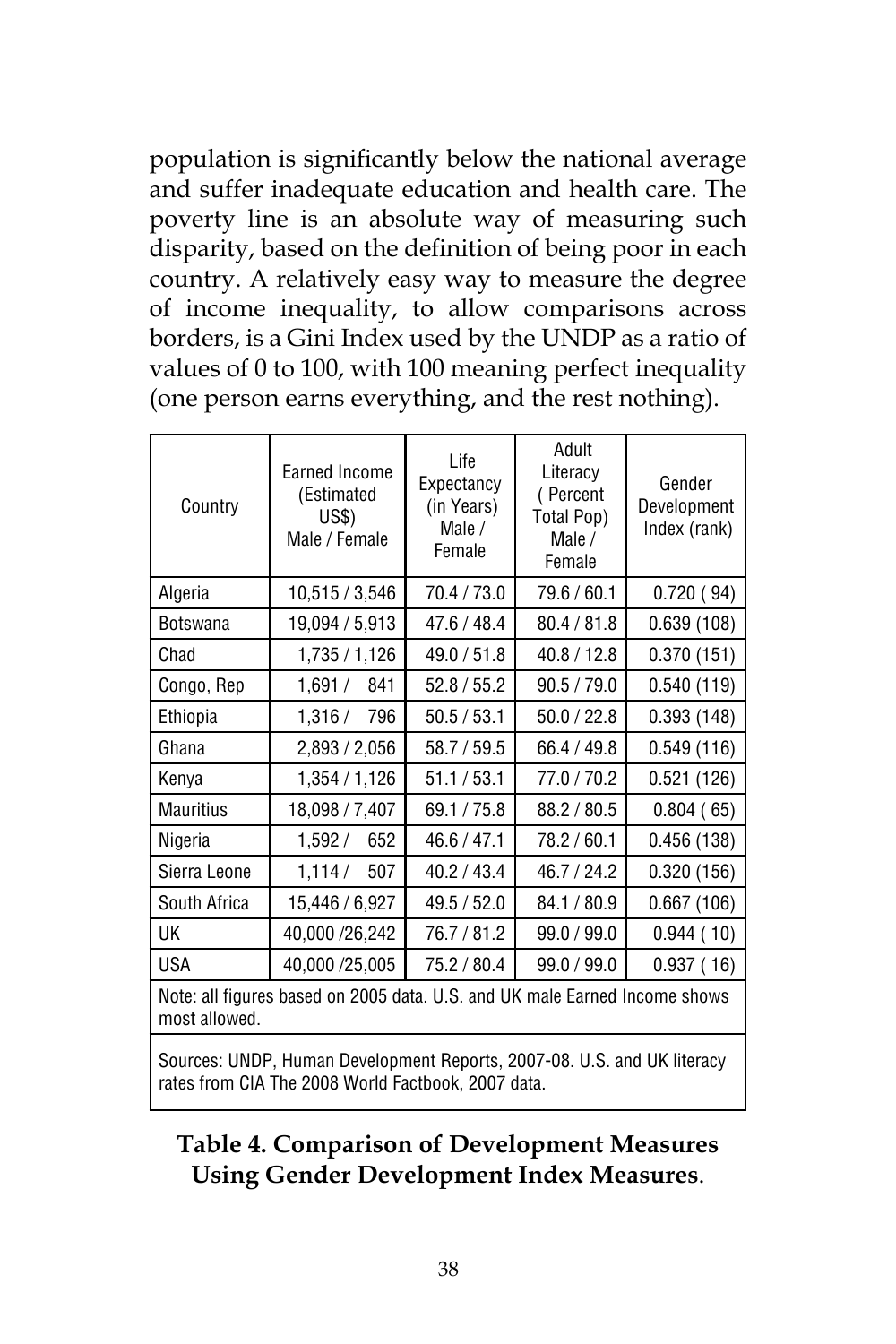The World Bank ranked Namibia as having the world's most unequal distribution of wealth in 2006 with a Gini index of 74.3, a result of its white minority owning most of the country's land and commercial farms.111 Botswana and South Africa also have unequal income distribution for similar reasons, explaining why Africa, with Latin America, has the world's most unbalanced income distribution.112 Anecdotal evidence from oil rich Nigeria shows that despite suffering a net decline in GNI per capita over past decades, six of the world's 100 richest people are Nigerian, and each one is politically powerful.<sup>113</sup> Economic inequality often is associated with political inequality in Africa, leaving the poor not only destitute but powerless to change their situation.

Attempts to better balance the HDI using more subjective factors such as political freedom have created measures like the UNDP's Human Freedom Index (HFI). First tabulated in 1991 to address the lack of human rights when measuring development through the HDI, the UNDP concluded there was a high correlation between human development and human freedom.<sup>114</sup> Some political freedoms, such as property rights, may directly contribute to economic development.115 Political freedom bolsters human development, and human development reinforces political freedom. However, the UNDP HFI is no longer tabulated, probably because it proved to be too politically contentious. For the past 35 years the NGO Freedom House has offered a similar index on a 1 to 7 scale to measure political rights and civil liberties (where 1 is free and 7 is not free, see Table 5). In its 2006 analysis, 46 countries were rated in the 6 or 7 category for political rights, and 19 of those were found on the African continent. That means Africa is host to nearly half of the world's repressive regimes but represents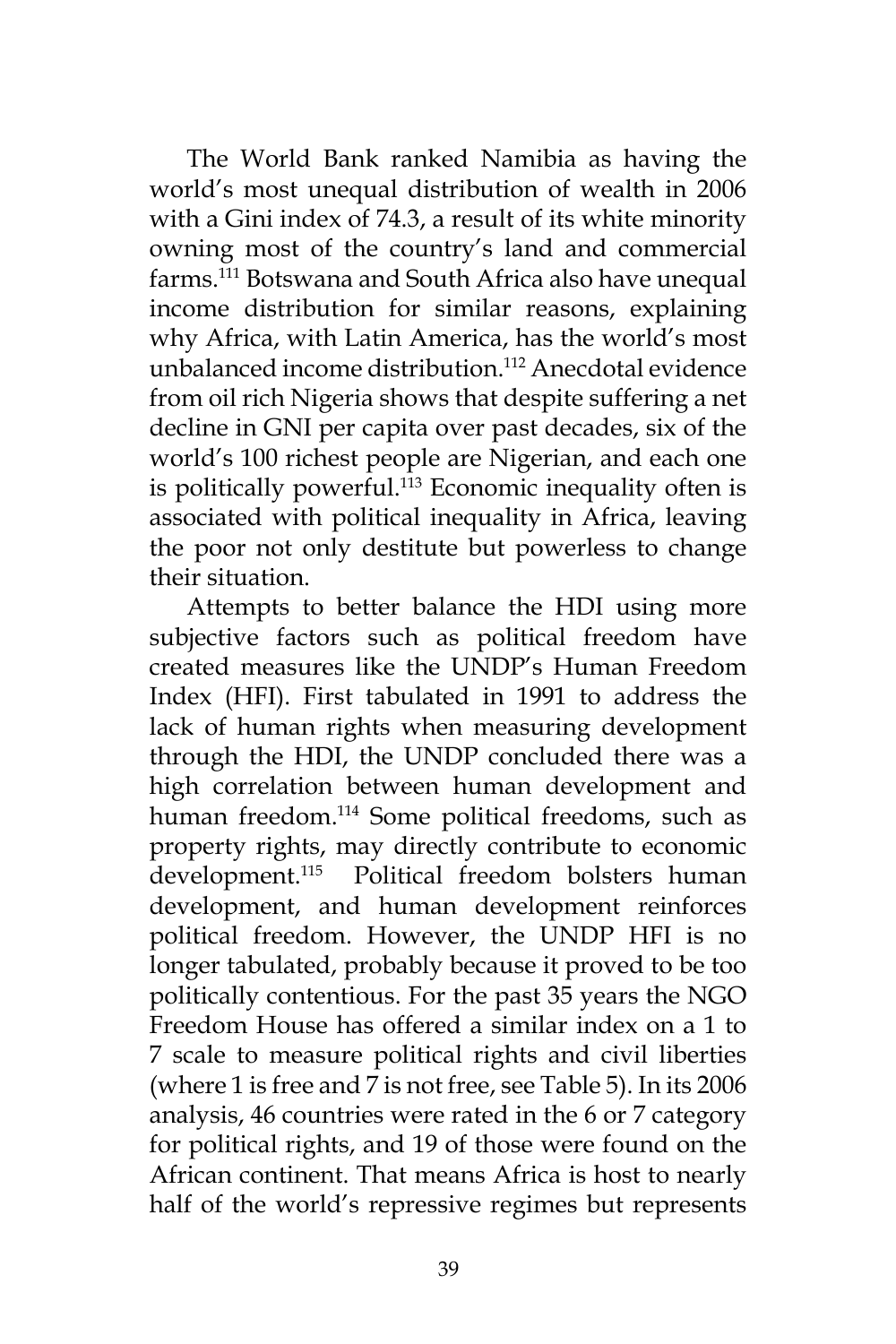only a little over a quarter of the world's states. Some blame the cause for such abuses on a lack of economic resources resulting in a "human rights rationing."116 Indeed, among Africa's three wealthiest states in terms of GDP-PPP and HDI, Mauritius, Botswana, and South Africa, are also found the freest societies in Africa—but there are exceptions. For example, Algeria is ranked second in HDI and fourth in per capita wealth which are two indicators of economic development. Yet Algeria is still is categorized by Freedom House as not free. In part, lack of emphasis on freedom may be due to African aspirations that value democracy more for its potential to deliver necessities like water, shelter, and education than for its freedoms.<sup>117</sup> Although not entirely correlated to economic development, some factors such as income distribution and human freedom do offer a fuller understanding of a country's development situation.

The economic, social, and demographic characteristics introduced so far are just a few of many possible ways of measuring development so as to gain a more holistic view of economic conditions. The more characteristics that are evaluated, including some of the material gains examined in this paragraph, the better is the resulting analysis of a country's economic state of affairs. One such economic factor to consider is productivity, defined as the value of a particular product or service compared to the amount of labor needed to produce it. Workers in developed countries have access to tools and capabilities through capital that make their work more productive and generate more wealth than that of workers in underdeveloped countries who rely on less efficient human and animal power.118 One characteristic of productivity tracked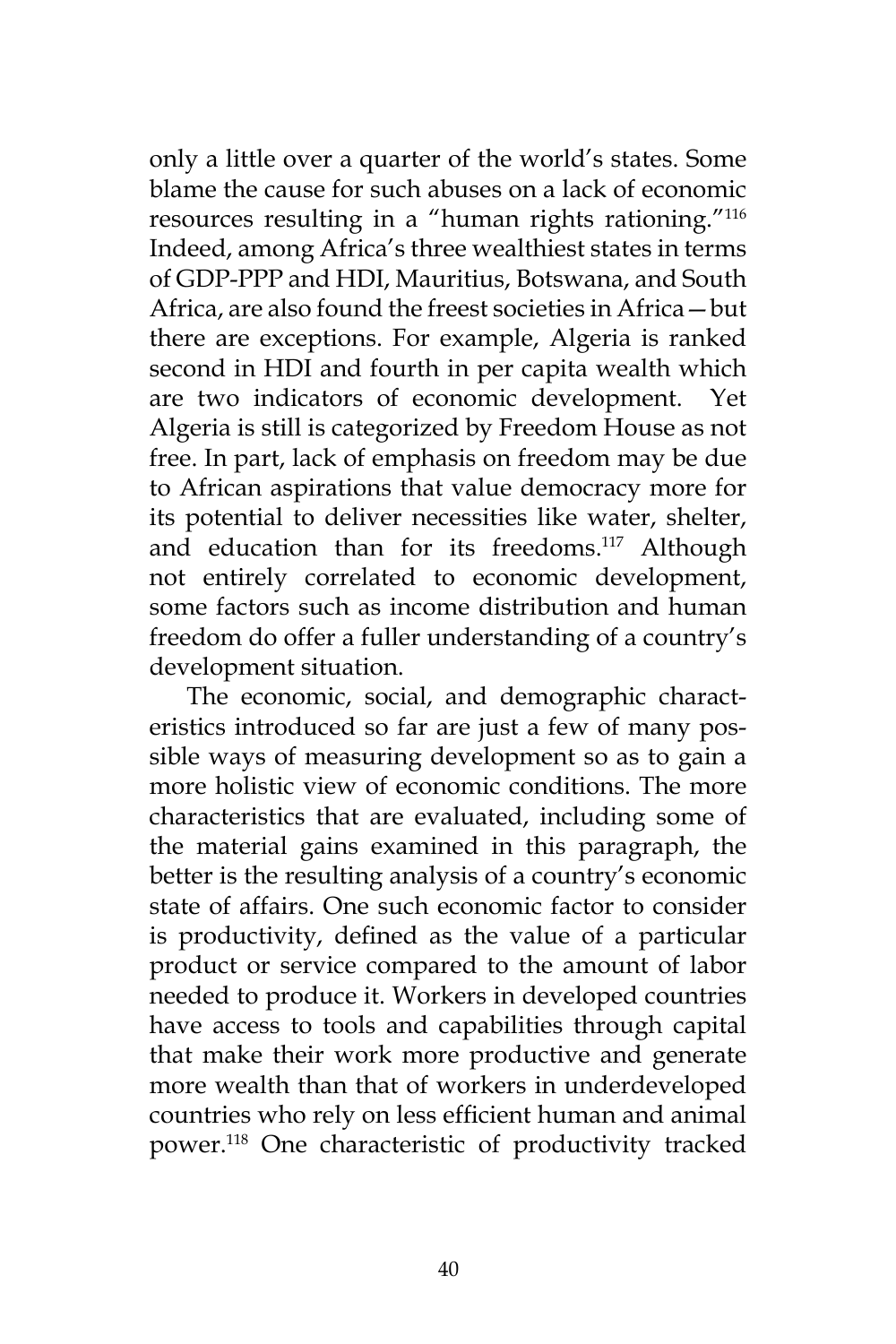| Country                                                                                                                                                                                            | Income Inequality<br>(0=equality) | Political Rights/Civil<br>Liberties/<br>Freedom Index |  |  |  |
|----------------------------------------------------------------------------------------------------------------------------------------------------------------------------------------------------|-----------------------------------|-------------------------------------------------------|--|--|--|
| Algeria                                                                                                                                                                                            | 35.3                              | $6/5/$ Not Free                                       |  |  |  |
| <b>Botswana</b>                                                                                                                                                                                    | 60.5                              | $2/2/$ Free                                           |  |  |  |
| Chad                                                                                                                                                                                               | n/a                               | $6/5/$ Not Free                                       |  |  |  |
| Congo, Rep                                                                                                                                                                                         | n/a                               | $6/6/$ Not Free                                       |  |  |  |
| Ethiopia                                                                                                                                                                                           | 30.0                              | $5/5/$ Part Free                                      |  |  |  |
| Ghana                                                                                                                                                                                              | 40.8                              | $1/2$ / Free                                          |  |  |  |
| Kenya                                                                                                                                                                                              | 42.5                              | $3/3/$ Part Free                                      |  |  |  |
| <b>Mauritius</b>                                                                                                                                                                                   | n/a                               | $1/1/$ Free                                           |  |  |  |
| Nigeria                                                                                                                                                                                            | 43.7                              | 4/4/Part Free                                         |  |  |  |
| Sudan                                                                                                                                                                                              | n/a                               | 7/7/Not Free                                          |  |  |  |
| Sierra Leone                                                                                                                                                                                       | 62.9                              | 4/3/Part Free                                         |  |  |  |
| South Africa                                                                                                                                                                                       | 57.8                              | $1/2$ / Free                                          |  |  |  |
| UK                                                                                                                                                                                                 | 36.0                              | $1/1$ / Free                                          |  |  |  |
| <b>USA</b>                                                                                                                                                                                         | 40.8                              | $1/1$ / Free                                          |  |  |  |
|                                                                                                                                                                                                    |                                   |                                                       |  |  |  |
| Note: Income Inequality data is from 2005, and Political Rights data<br>from 2006.                                                                                                                 |                                   |                                                       |  |  |  |
| Sources: Income Inequality data from UNDP, Human Development<br>Reports, 2007-0/8. Political Rights/Civil Liberties from Freedom in<br>World Country Ratings, Washington, DC: Freedom House, 2006. |                                   |                                                       |  |  |  |

### **Table 5. Comparison of Development Using Income Inequality and Freedom Measurements**.

by the UNDP is Electricity Consumption Per Capita, which tells how much power is used to run tools and equipment at work and home. Africa's most industrialized and wealthiest societies, here represented by Mauritius, South Africa, and Algeria, are also the ones that consume the most electricity. Electricity consumption, along with Internet and cell phone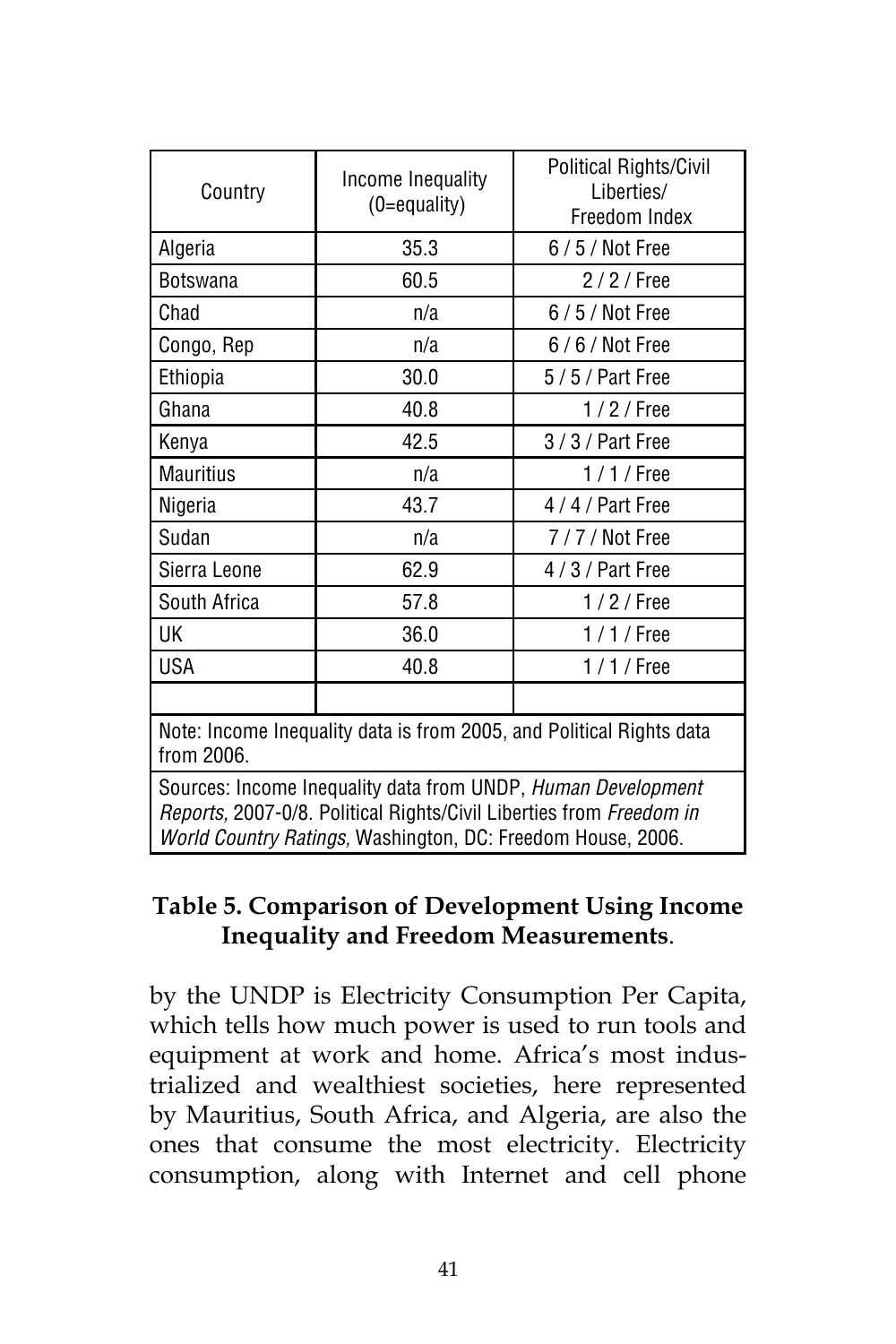usage (see Table 6), portend a large investment in physical infrastructure suggesting national wealth and confidence to invest due to a perception of future stability. Consumer goods such as appliances, transportation, computers, and phones are also essential to a modern economy since they allow access to jobs, services, and information.

Consumption of such goods is a result of high economic development, but they in turn promote even higher levels of development through their increased efficiency and availability of more workers. Such gadgets also indicate a societal proclivity for embracing change, which is another prerequisite for economic advancement along Western norms. Countries with more than 500 telephones, 400 motor vehicles, and 300 Internet users per 1,000 people are more developed, while those with less than 100 of each per 1,000 are considered underdeveloped.119 Such consumer goods, like those in Table 6, reinforce earlier conclusions that categorize all of Africa as underdeveloped, but do differentiate Mauritius, South Africa, and Algeria as the more developed within Africa. One bright spot for Sub-Saharan Africa is that its regional cellular phone use average of 130 per 1,000 people is almost twice that of other low income countries, which may suggest a willingness to embrace technology, although the number of Internet users at 26 per thousand is half that of the other low income countries, which averages 45.<sup>120</sup> Such differences in communication may be explained by the fact that a cellular network is cheaper to join and requires less infrastructure and skill than Internet usage. Indicators such as productivity through energy and goods consumption are just a few among a host of other economic, social, and demographic measures used to better understand Africa's low economic development level.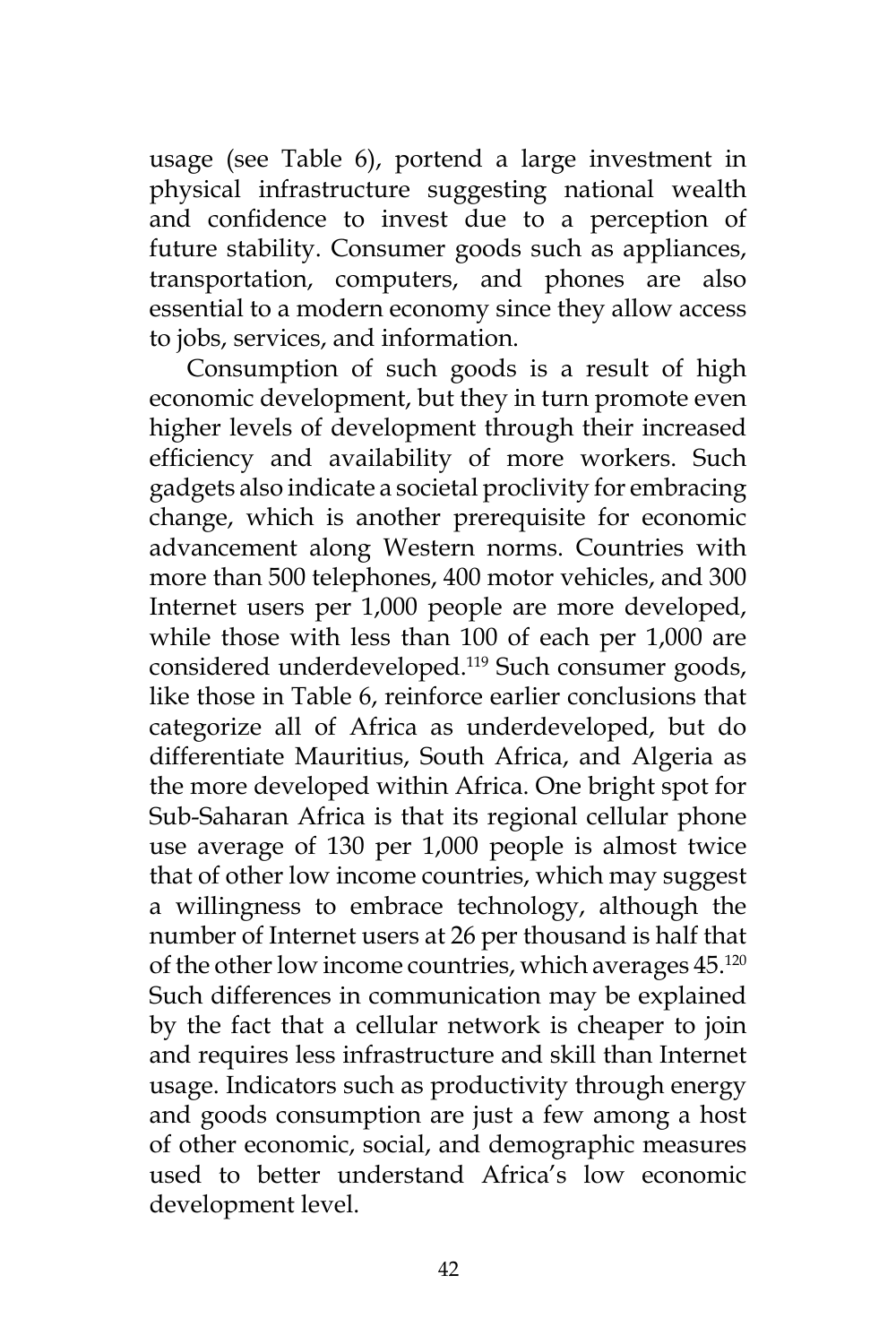| Country                                                                                    | Electricity<br>Consumption<br>Per Capita<br>(kilowatt-hrs) | <b>Internet Users</b><br>(per 1,000) | Cell Phone<br><b>Subscribers</b><br>(per 1,000) |  |  |  |
|--------------------------------------------------------------------------------------------|------------------------------------------------------------|--------------------------------------|-------------------------------------------------|--|--|--|
| Algeria                                                                                    | 899                                                        | 58                                   | 416                                             |  |  |  |
| <b>Botswana</b>                                                                            | n/a                                                        | 34                                   | 466                                             |  |  |  |
| Chad                                                                                       | 11                                                         | 4                                    | 22                                              |  |  |  |
| Congo, Rep                                                                                 | 229                                                        | 13                                   | 123                                             |  |  |  |
| Ethiopia                                                                                   | 36                                                         | $\overline{2}$                       | 6                                               |  |  |  |
| Ghana                                                                                      | 289                                                        | 18                                   | 129                                             |  |  |  |
| Kenya                                                                                      | 169                                                        | 32                                   | 135                                             |  |  |  |
| <b>Mauritius</b>                                                                           | 1,775                                                      | 146                                  | 574                                             |  |  |  |
| Nigeria                                                                                    | 157                                                        | 38                                   | 141                                             |  |  |  |
| Sierra Leone                                                                               | 24                                                         | $\overline{2}$                       | 22                                              |  |  |  |
| South Africa                                                                               | 4,818                                                      | 109                                  | 724                                             |  |  |  |
| Sudan                                                                                      | 116                                                        | 77                                   | 50                                              |  |  |  |
| UK                                                                                         | 6,756                                                      | 473                                  | 1,088                                           |  |  |  |
| <b>USA</b>                                                                                 | 14,240                                                     | 630                                  | 680                                             |  |  |  |
|                                                                                            |                                                            |                                      |                                                 |  |  |  |
| Notes: Figures based on 2005 data, except Electricity Consumption,<br>which are 2004 data. |                                                            |                                      |                                                 |  |  |  |
| Sources: UNDP, Human Development Reports, 2007-08.                                         |                                                            |                                      |                                                 |  |  |  |

### **Table 6. Comparison of Development Using Consumption Indicators**.

### **Economic Measures Summary.**

Development encompasses more than just economic improvement; it is also composed of social and demographic advances, political freedoms, economic opportunity, and even perhaps a sense of collective contentment. Development therefore requires both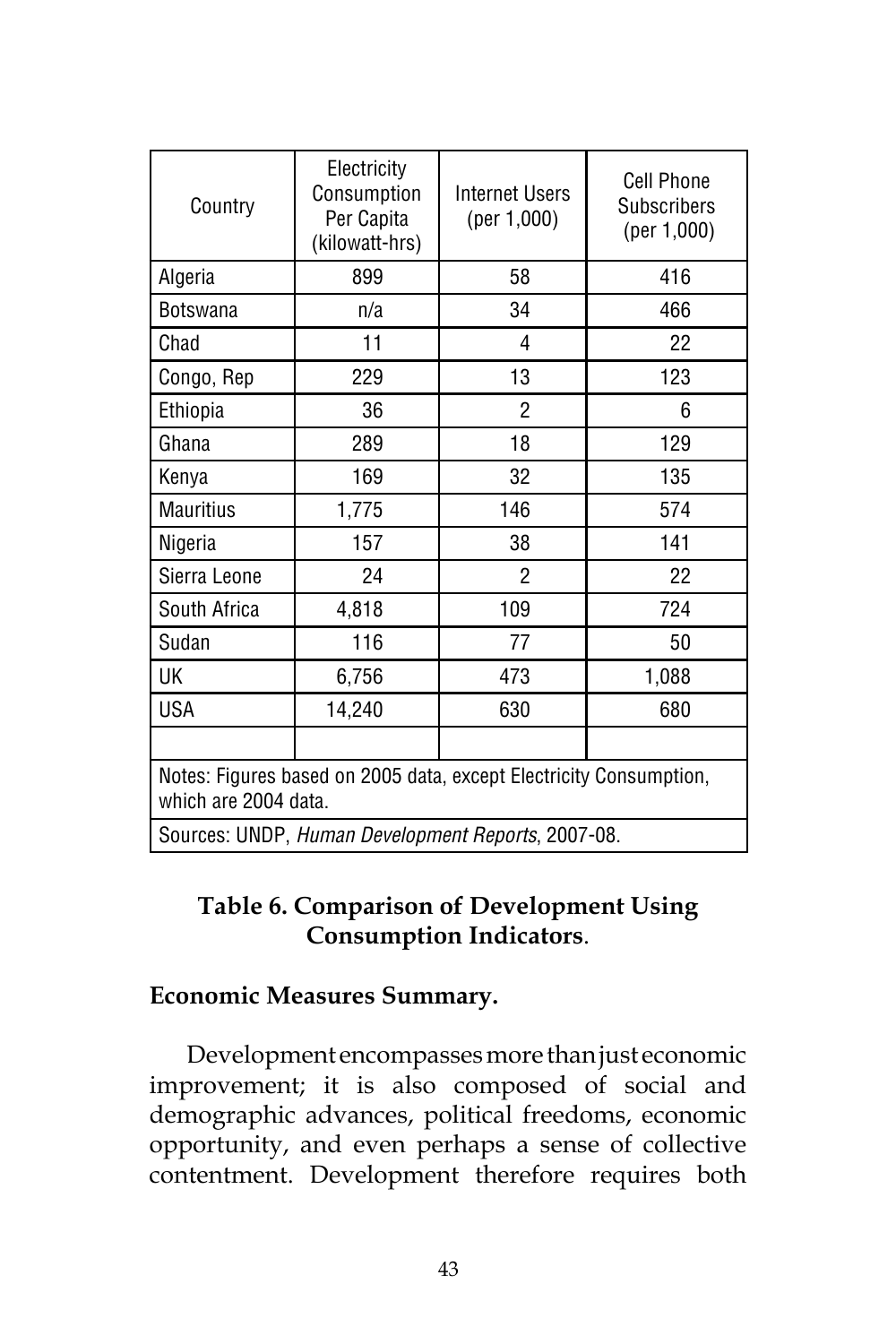material wealth and nonmaterial enhancement because they reinforce one another in bettering society. When gauging improvement, development measures have their limitations in that each only partly describes this complex phenomenon. For the best understanding of development, different perspectives are needed, including economic measures such as a country's GNP per capita, GDP-PPP, income equality, and consumption of goods; social measures including GER, literacy, urbanization, gender equality, and political rights; and the demographic characteristics of life expectancy, CMR, IMR, and TFR among others. For ease of use, these measures can be grouped into a single indicator, such as the HDI or GDI, but even those do not explain fully the situation unless considered with other trends. Africa's development may also not completely follow Western norms, which emphasized production of goods and services using the 20th century model that burdened future generations and the environment.<sup>121</sup> Despite reliance on quantifiable measurements and a Western-centric view of what development is, Africa still presents a picture of low economic and human development in both absolute terms and relative to other regions of the world. Sub-Saharan Africa's HDI of 0.491 lags behind the HDI average of the world's low income states at  $0.570<sub>122</sub>$  making it the poorest of the poor. Even worse, the trend is towards more economic poverty. The number of people living in extreme poverty (earning less than U.S. \$1 a day) has increased in most of Sub-Saharan Africa since 2000 when 189 countries pledged to promote development, freedom, and peace through the Millennium Development Goals. In fact, none of the eight major human development goals for Africa are on track to be reached by the target date of 2015.<sup>123</sup> Such gaps may seriously undermine the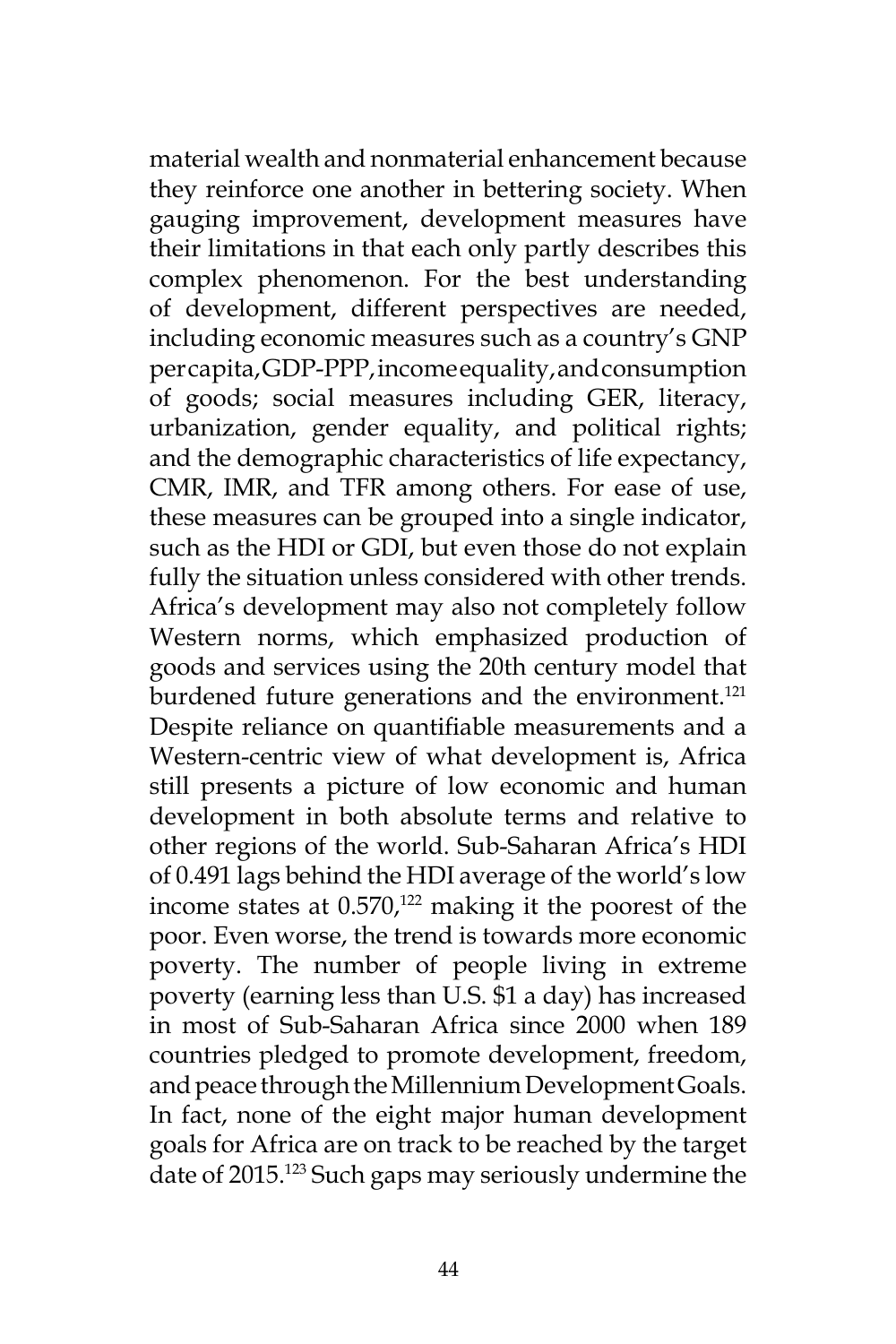ability of African states to attain stability and security or to improve their governance, which is an ominous sign for the United States and the rest of the world.

In Africa, economic growth is not necessarily about gaining more or better material possessions, desirable as this may be in reducing poverty. Economic growth is just as concerned with the intelligent sustainable growth that also ensures demographic and societal development with it. A World Bank report emphasizes:

Development is about improving the quality of people's lives, expanding their ability to shape their own futures. This generally calls for higher per capita income, but it involves much more. It involves more equitable education and job opportunities. Greater gender equality. Better health and nutrition. A cleaner, more sustainable natural environment. A more impartial judicial and legal system. Broader civil and political freedoms. A richer cultured life<sup>124</sup>

As late as the 1960s, the Republic of Korea was also afflicted with many of the same problems faced by most African states today. However, by 2007 South Korea's GNI of U.S. \$410 million was larger than all of the economies of Sub-Saharan Africa combined at \$310 million.125 South Korea "is now a model of development as one of the world's most prosperous Newly Industrialized Countries. . . ."126 The African states are the last to start this climb, but the models and assistance needed for economic, social, and demographic development are available if the countries of Africa can put their own fundamentals in order. To further explain why such poverty persists despite native advantages including substantial natural resources and a relatively low population density, and to explain how the United States and other non-African nations can help Africa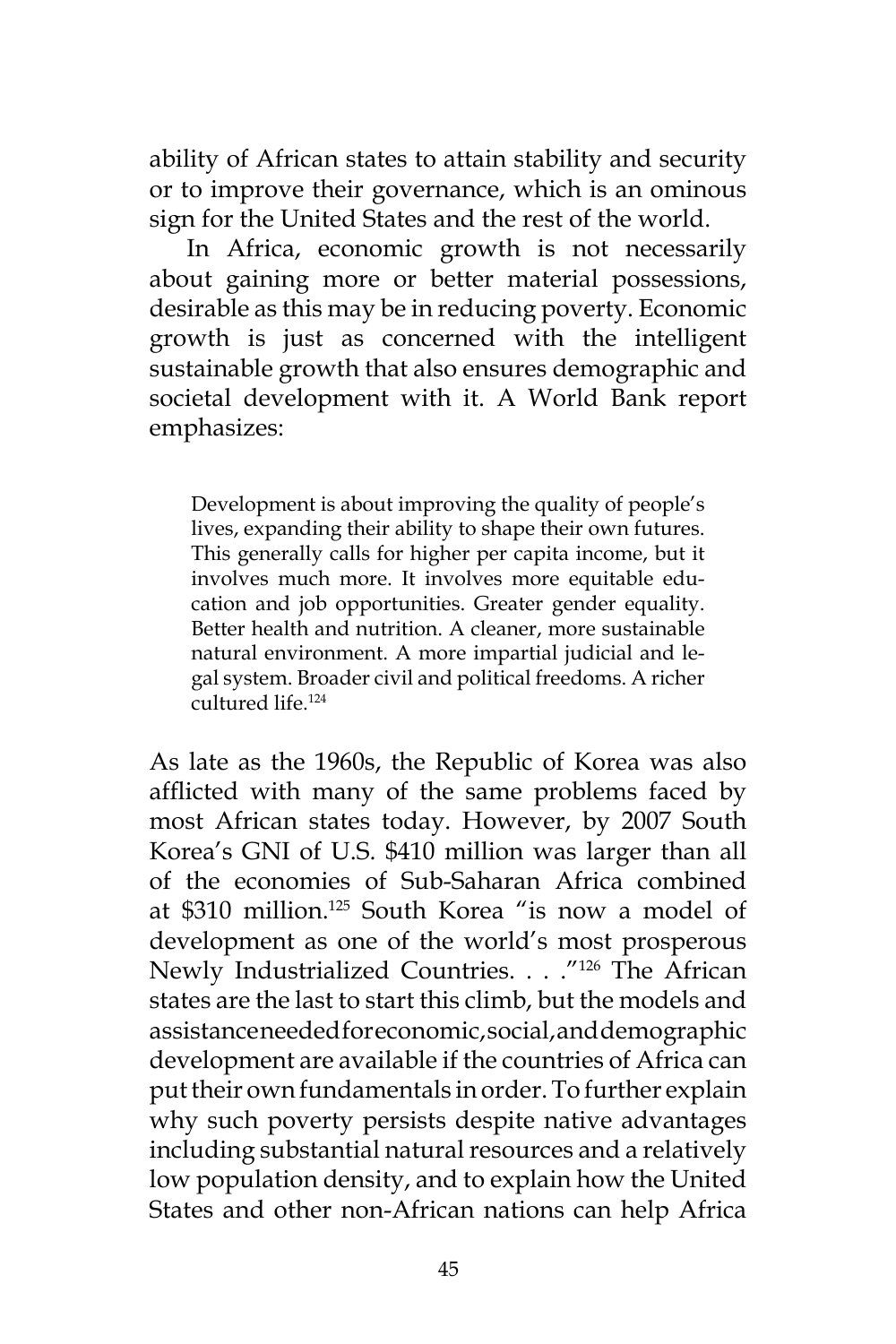develop, the next section analyzes some of the causes responsible for hobbling the African people in their human progress and possible solutions to improve the situation.

### **AFRICA'S ECONOMIC ACTIVITIES**

#### **Economic Activities and Development.**

Although a society's security, welfare, and development are more than an agglomeration of its economic activities, it is the economy that is the foundation for social, demographic, political, and material gains. A country's economy provides the funding for new wells, clinics, schools, ballots, and the income to buy life enhancing goods and services. Africa lags the rest of the world in development in large part because its economies are the smallest and least productive in the world. This comparative global disadvantage has grown rapidly since the great age of European discovery began in the 1450s. At that time, the difference between Europe and Africa was small, with Europeans impressed by the African empires' wealth, organization, and strength so that Europeans traded with Africans as equals and the Portuguese entered into alliances with African states.<sup>127</sup> Today, despite the often negative indicators of Africa's situation, there are some success stories on the continent and a general, although not universal, trend toward economic growth averaging over 5 percent annually between 2000 and 2007.128 It is necessary to determine the important factors that are the basis of this success in order to continue this progress. Since its inclusion into the world economy by Arab traders in the 11th century and European merchants in the 15th century, $129$  Africa's economy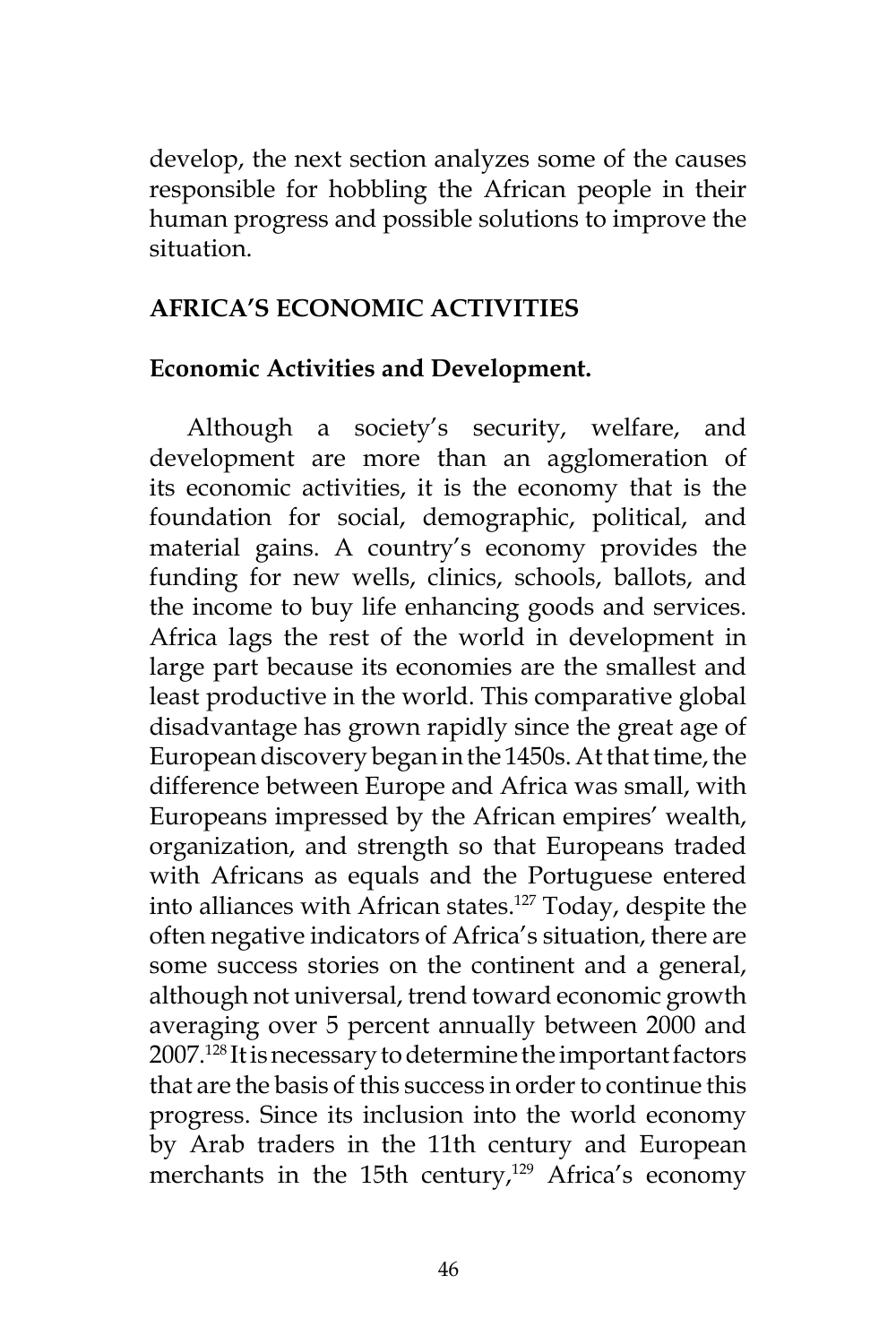has been grounded primarily on agriculture and has been a key source of the world's raw materials. Early European names for parts of the continent—the Grain Coast, Gold Coast, and Ivory Coast—attest to these enduring relationships. These resources were a main cause for European imperialism and why some leaders today accuse outside powers of continuing their control in Africa through a form of neo-colonialism. Unlike Europe, however, Africa's main economic activities have over the centuries remained the same primary ones. It is the continued reliance on such economic pursuits that may explain why Africa is economically underdeveloped. In Africa, farming remains the most important economic activity, and mineral and energy resources its biggest exports. Such activities are the most basic form of human production to meet fundamental needs, but tend to advance economic development very slowly. Elsewhere in the world, economic, social, political, and demographic improvement has been fueled by engaging in higher order economic activities such as manufacturing, building, and production (secondary economic activities), or services to and from individuals, businesses, and government (tertiary economic activities) to include communications, transportation, education, research, and personal services. This section examines Africa's primary, secondary, and tertiary economic activities, to show how the reliance on the primary activities has put it at a disadvantage, but how better administration and governance, diversification into higher order economic activities, and foreign assistance can leverage human and natural resources to further develop Africa and enhance its security and stability.

There are several components that contribute to development, especially economic development: the natural environment, people, and culture. The natural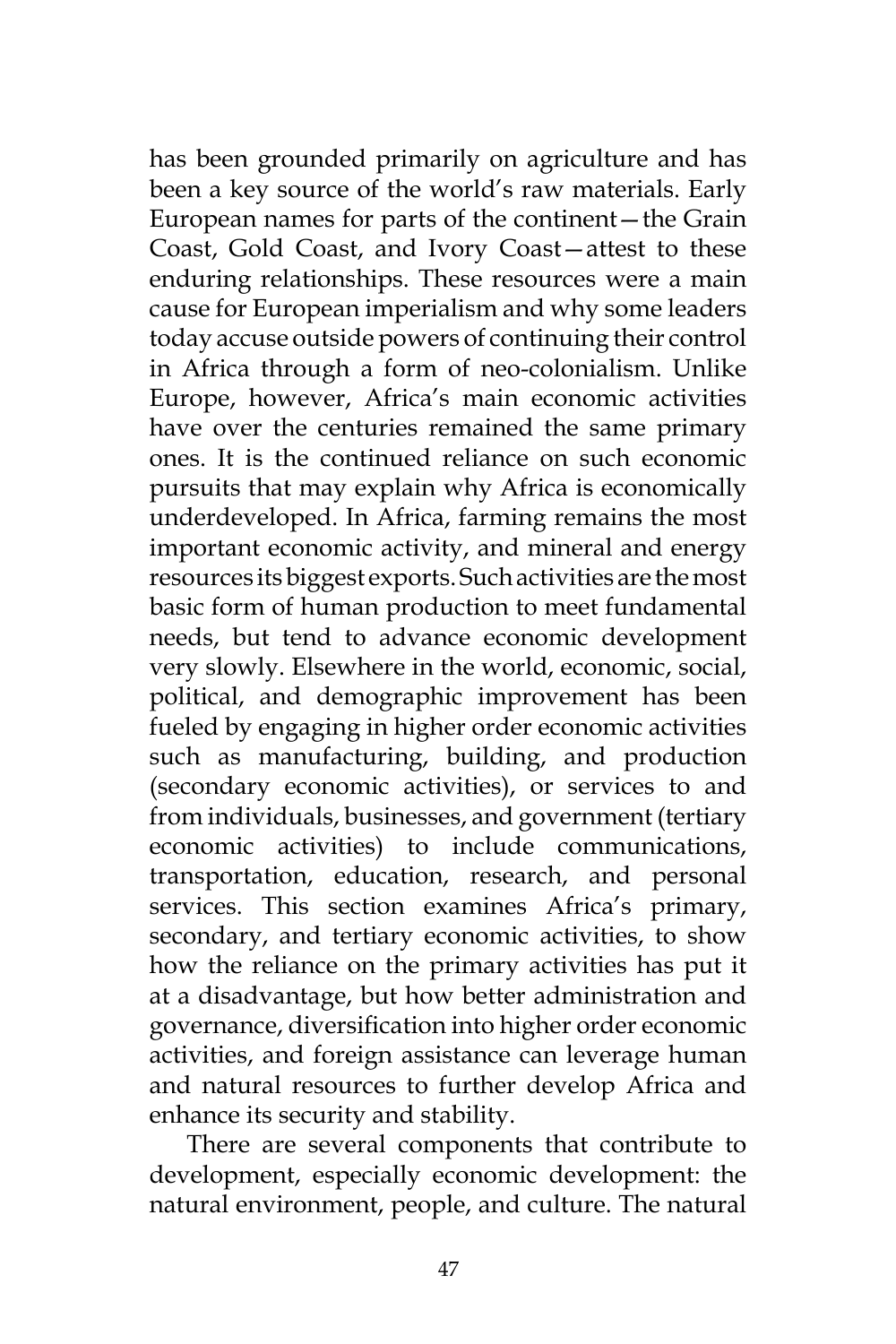environment is particularly important to the success of primary economic activities,<sup>130</sup> which include agriculture, forestry, fishing, hunting and gathering, grazing, mining, and drilling. These primary activities limit economic development through the vagaries of physical distribution, which expose such activities to risk and shortages. Primary economic activities also earn less from human input and capital for the overall cost of the commodity than higher order activities. Less added-value derives less profit from primary commodities than from manufactured goods or services. Often, the economic value of these commodities depends on the rise and fall of international demand, since domestic and regional demand in Africa for its own commercial primary products is small. Economic policies of industrialized countries are made in their own favor, which makes participation in the global economy by poorer countries less advantageous. Even occasional high world-wide primary commodity prices, as occurred in the 1970s and in the 2000s, may not contribute enough to economic and human development over time since inevitable drops make investment in such activities risky, and their rollercoaster economic returns are too unreliable for modern development schemes that depend upon stability. Thus, throughout history and around the world there has been a strong correlation between a predominant engagement in primary economic activities and relatively low economic and human development of a region or country. Although the most basic of human pursuits, the inconsistent returns, less-predictable supply, lower added-value, and dependence on outside demand for primary commodities like food, fibers, timber, hydrocarbons, and mineral resources, make primary economic activities a weaker and less reliable means by which to advance economic development.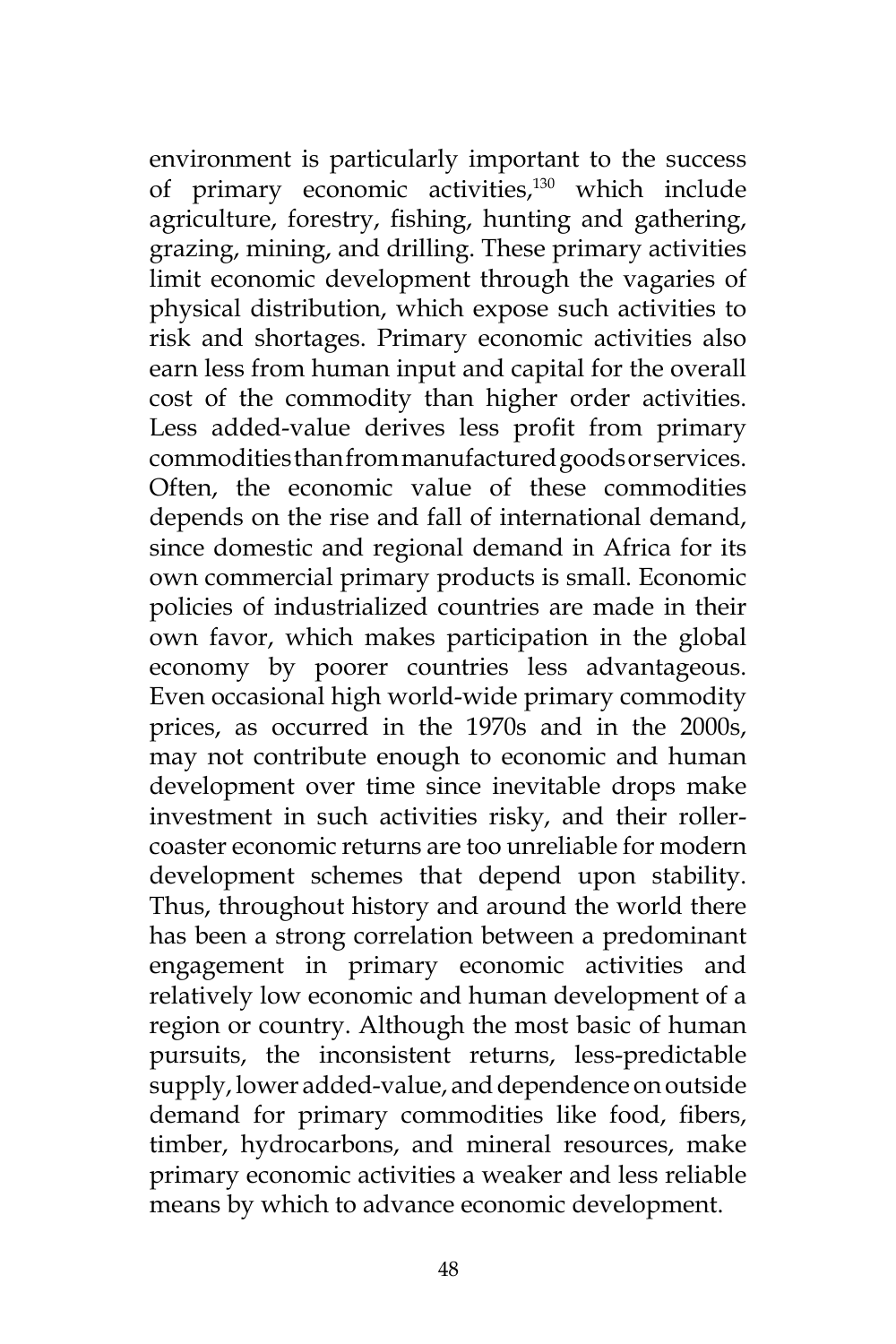#### **Agriculture.**

Workers who engage in agriculture for the primary purpose of feeding their families are considered subsistence farmers and are at the lowest end of development. They typically employ small or desolate plots of land using little machinery, capital, or fertilizer. Subsistence agriculture may include intensive farming such as rice growing, slash and burn methods in the jungle, and pastoralism. Subsistence farmers engage sporadically in the national economy and do not contribute in an appreciable way to a state's tax base or economic development. A country is considered developed if it employs less than 10 percent of its labor in agriculture, and is underdeveloped if more than half are farmers.<sup>131</sup> "A high percentage of agricultural workers in a country indicates that most of its people must spend their days producing food for their own survival . . . not in more wealth creating enterprises like manufacturing and services."<sup>132</sup> On average, African agriculture employs about two-thirds of all workers, but accounted for less than a quarter of GDP in 1999 according to the World Bank.<sup>133</sup> Table 7 shows 80 percent of the work force in Ethiopia, Chad, and Sudan is engaged in agriculture, with 75 percent for Kenya and 70 percent for Nigeria. The relatively low contribution of agriculture to the GDP for so much human involvement demonstrates the relative inefficiency of subsistence farming in the state economy. Drought, disease, and pests make all types of farming risky, but especially subsistence farming, which has fewer resources and depth with which to mitigate such disasters. The poverty of subsistence farming is compounded by a growing population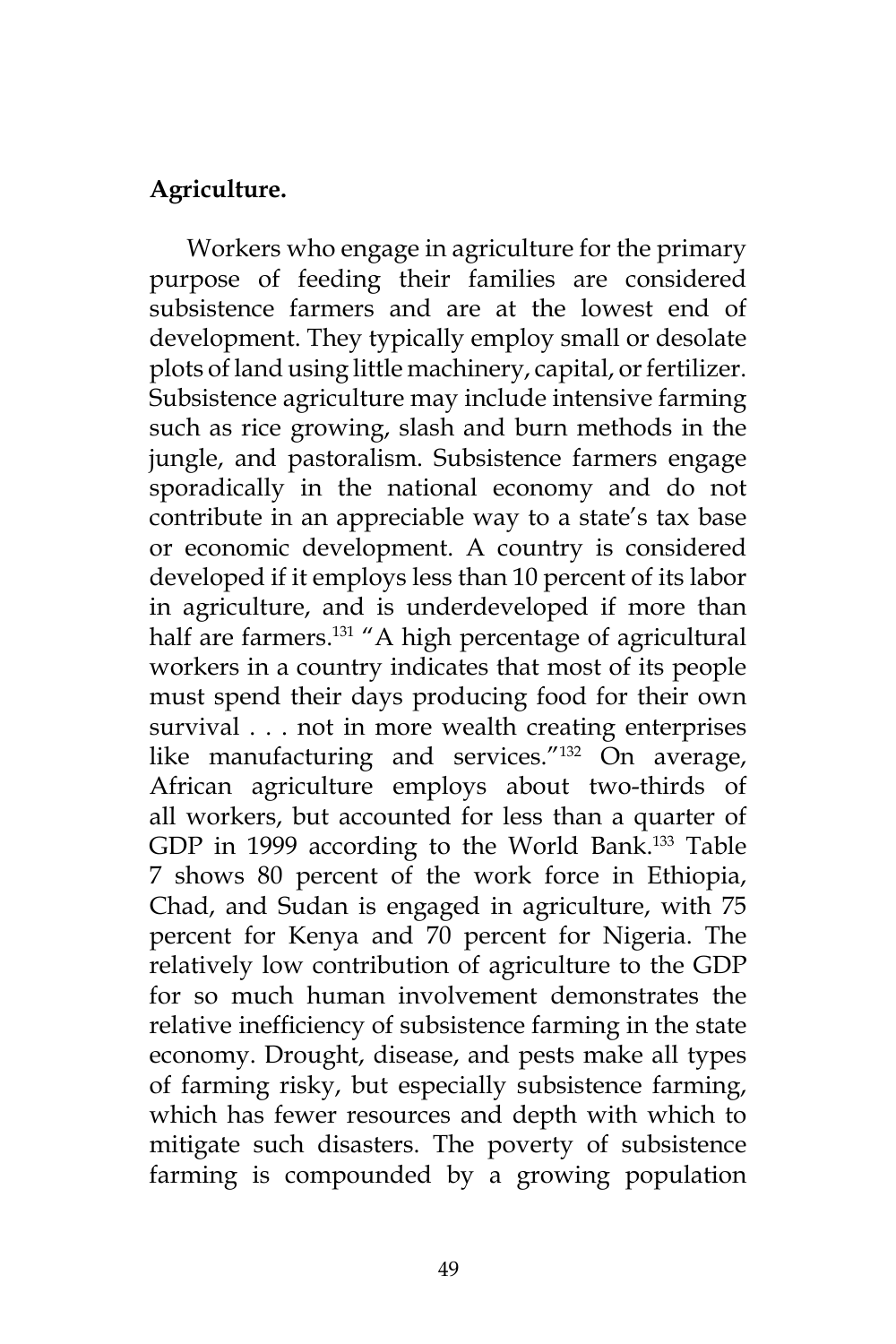that often accompanies traditional farming, so less food is available per capita. Subsistence farmers must therefore adopt more intense or more modern farming methods, or face possible dire consequences such as famine,<sup>134</sup> which has plagued Sub-Saharan Africa for several decades. The need to adapt "is all the greater because the AIDS pandemic is cutting down the number of agricultural workers in Africa, reducing Africa's ability not only to feed itself but also to cope with periodic natural calamities."135 An extreme consequence of subsistence agriculture overburdened by population growth is evident in Rwanda, Africa's very agriculture-dependent and most densely populated state.136 Paul Magnarella, former President of the Association of Third World Studies, concludes that the cause of the "Rwandan genocide was the increasing imbalance in land, food, and people that led to malnutrition, hunger, periodic famine, and fierce competition for farming land. Rwanda's leaders chose to respond to these conditions by eliminating the Tutsi portion of the population as well as their Hutu political rivals."137 It is difficult for primary economic activities to significantly advance economic development because of the risk and low economic return from such commodities. Subsistence agriculture remains the predominant form of economic activity in Africa, but contributes the least to an economy and tax base. This condition plays a large part in underdevelopment in Sub-Saharan Africa, and in its instability.

For this mainstay of Africa's economy to overcome hunger and contribute to society's development, a surplus in food production is a requirement. A surplus will not only feed Sub-Saharan Africa's population, but generate revenue by selling the surplus, and allow unneeded labor to engage in higher order economic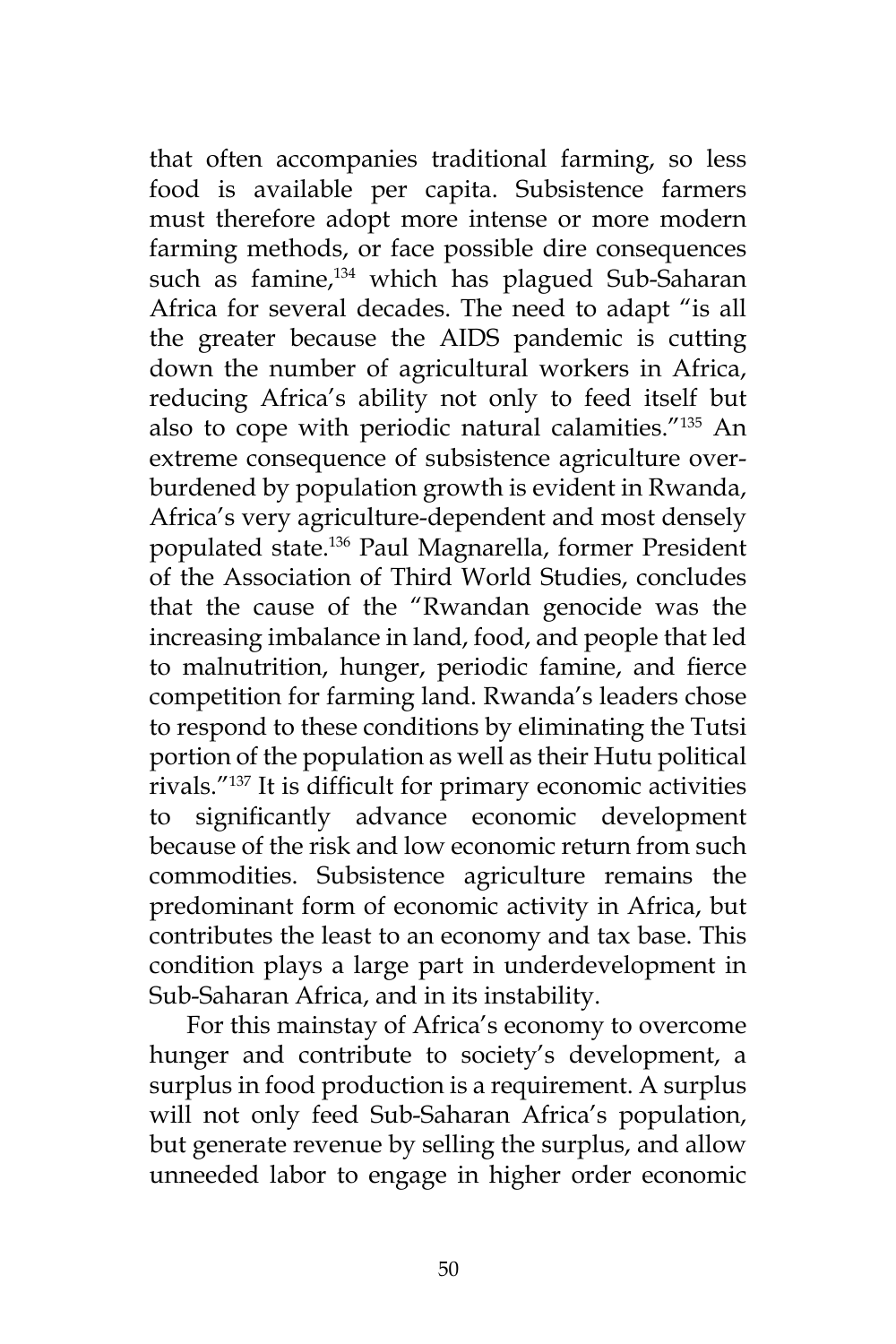activities.138 Elsewhere in the world similar cultures were converted from subsistence farming into the modest base upon which more developed economies were built. Since the 1940s, the engine for such transformation has been the Green Revolution, originally a U.S.-Mexican project to attain food security by developing highyield, disease-resistant grain varieties.<sup>139</sup> Through scientific research and the technological application of "mechanized equipment, chemical fertilizers, insecticides, herbicides, and hybrid seeds . . . yield[s of] two to four times more than traditional crops" were realized.140 Despite its success in Asia and Latin America, the Green Revolution has not promoted a dramatic increase in food in Africa.141 One reason is that African tuber staples, cassava, yams, and cocoyams, are not part of the diet of other underdeveloped parts of the world and were not addressed. The industrial nature of the Green Revolution crops grown in parts of Africa, such as rice, requires heavy capital investment for machinery, chemical enhancements, specialized seeds, and access to larger plots of land.142 Consequently, these Green Revolution crops are not as suitable for poverty-stricken Africans. The need for basic literacy to read manuals and understand more complicated methods is also helpful, as is a willingness to embrace change. However, the prerequisites for capital, land, and education are often out of reach of most Africans, creating a dilemma that prevents them from advancing. To gain the resources needed to participate in the Green Revolution, farmers may depend on government or international assistance, or incrementally transform into commercial agriculture by growing food for international trade.<sup>143</sup> Whichever way, "increasing agricultural productivity is the engine of economic development in agricultural economies. Agricultural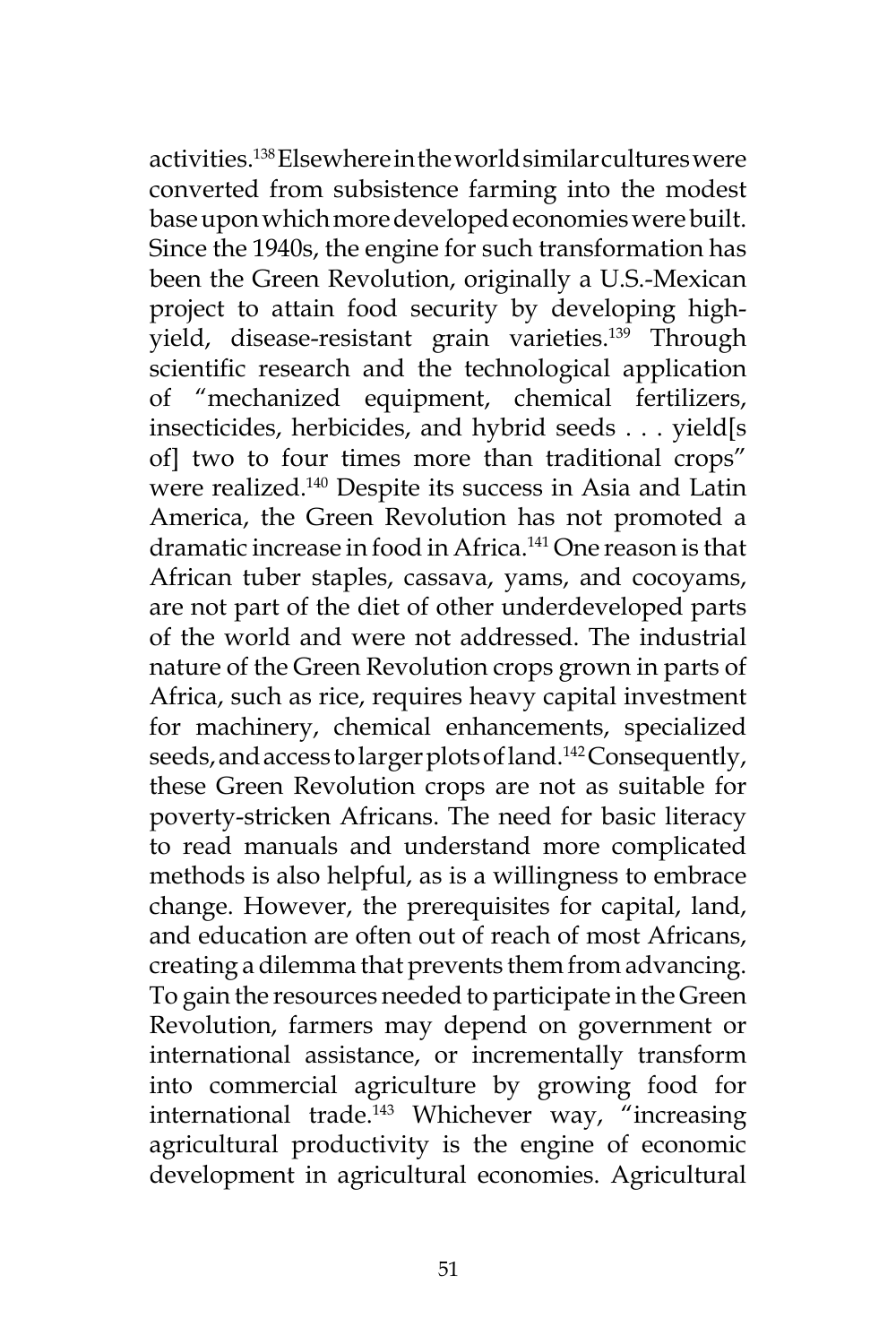productivity improvement and rural development are also the most effective ways to improve conditions for poor people."144 The Green Revolution is a proven way of moving towards higher development, but initiating that change requires assistance.

Unlike subsistence agriculture, commercial crops are grown primarily for sale and depend on capital driven inputs like machinery, chemical enhancements, and large plots of land—all of which increases crop production while reducing the percentage of laborers involved.145 Such produce may include grains, fruits and vegetables, nuts, fibers, meat and dairy, timber, fish, or more of nature's bounty that grows on land or sea and whose harvest exceeds local needs. Malawi offers a classic example of commercial agriculture through tobacco, which accounts for 70 percent of all of its export revenues. However, Malawi is also a caution against using mono-agriculture to fuel economic development, since so much needed revenue depends on the survival of a single crop and the vagaries of global competition.146 Perhaps for this reason Malawi places low in the HDI (at 0.437 ranking 164 of 177 countries), and last world-wide in GDP-PPP, earning only U.S. \$667 per capita annually.147 Ethiopia's coffee crop is also a major part of its foreign revenue, which has stunted Ethiopia's economic growth because of recent droughts, exacerbated by a simmering war with Eritrea, and depressed international demand.<sup>148</sup> Uganda's exports depend upon primary commodities too, accounting for 83 percent, but it "diversified its agricultural sector to include nontraditional exports, such as fruits, vegetables, tobacco, and flowers . . . ."  $-a$  safer strategy.<sup>149</sup> In Table 7, the Primary Exports category is an indicator of the amount of commercial agriculture (but also mineral and energy resources and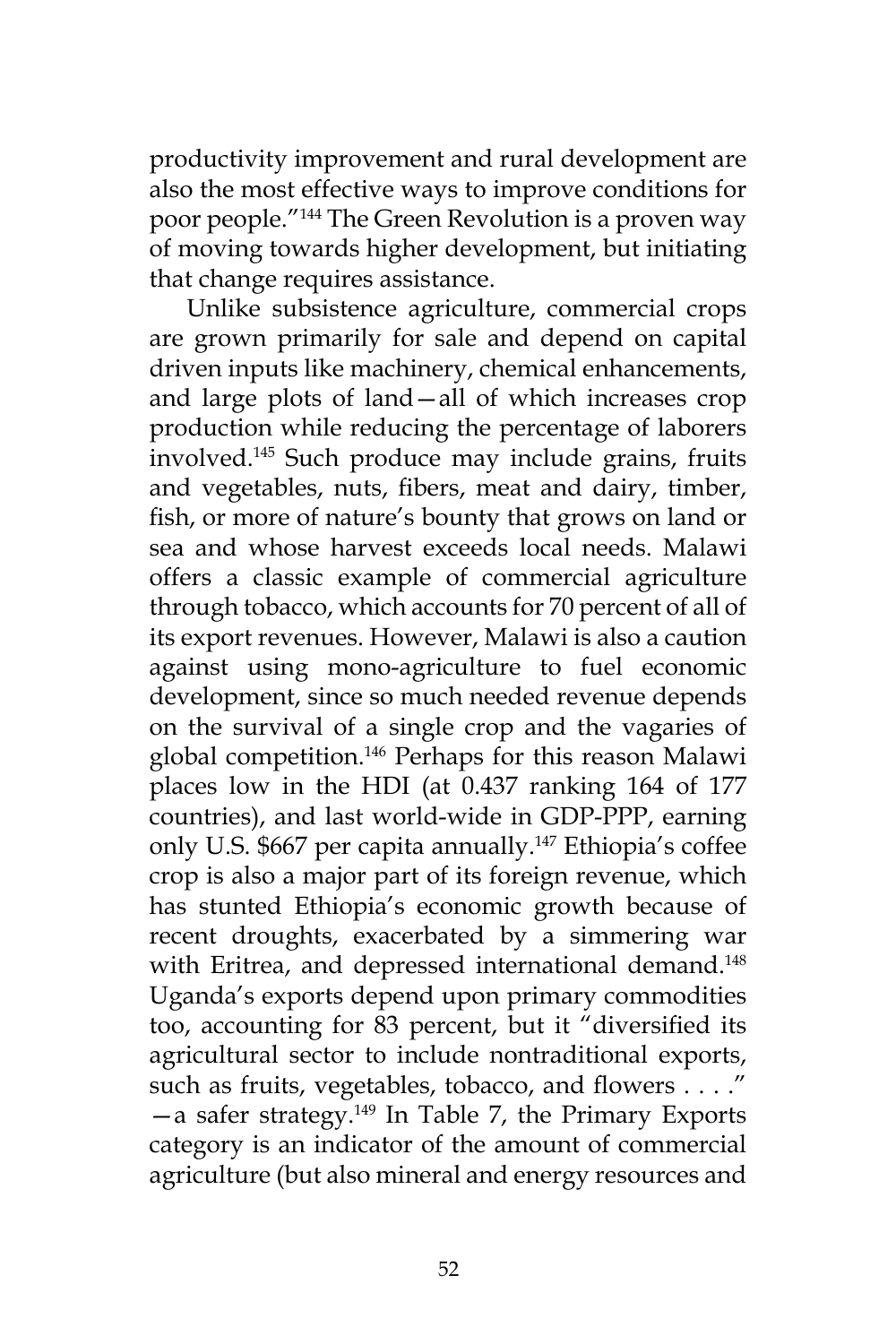logging, depending on which state is examined) sold abroad. For Ethiopia, 60 percent of its exports are from commercial crops like coffee; but that excludes the vast number of subsistence farmers who grow few cash crops.150 Another typical example is Ghana's 35 percent of export revenue from agriculture, mainly cocoa, in which few of Ghana's 55 percent of agricultural workers participate.151 Commercial agriculture is currently only a boon to an elite portion of Africa's population.

Commercial and subsistence agriculture often exist side by side in a dual economic system, which explains why some countries have both a high percentage of workers engaged in agriculture and yet depend very much on exports from agricultural goods. As noted earlier, such commercial enterprises may be the engine for gaining resources needed to transform subsistence agriculture through a new Green Revolution, whereby "foreign innovations are first adapted on large scale farms . . . before descending to the level of small holder."152 The dark side to a dual structure is that the wealthy elite who gain the resources to be commercial farmers or ranchers also have the power to control poor subsistence farmers or drive them to marginal land that is quickly overworked<sup>153</sup> before a transition occurs. On the other hand, during the 2000s, Zimbabwe demonstrated the negative impact on food security and exports of unwisely breaking up large commercial farms. Within families, such dualism also exists, which is a legacy of colonial policies and reinforces gender inequality today.154 For example, women are often relegated to traditional subsistence farming to feed the family, growing up to 80 percent of Africa's total food supply, while men work for wages or grow commercial crops as part of the transition from subsistence farming.155 Creating surplus food in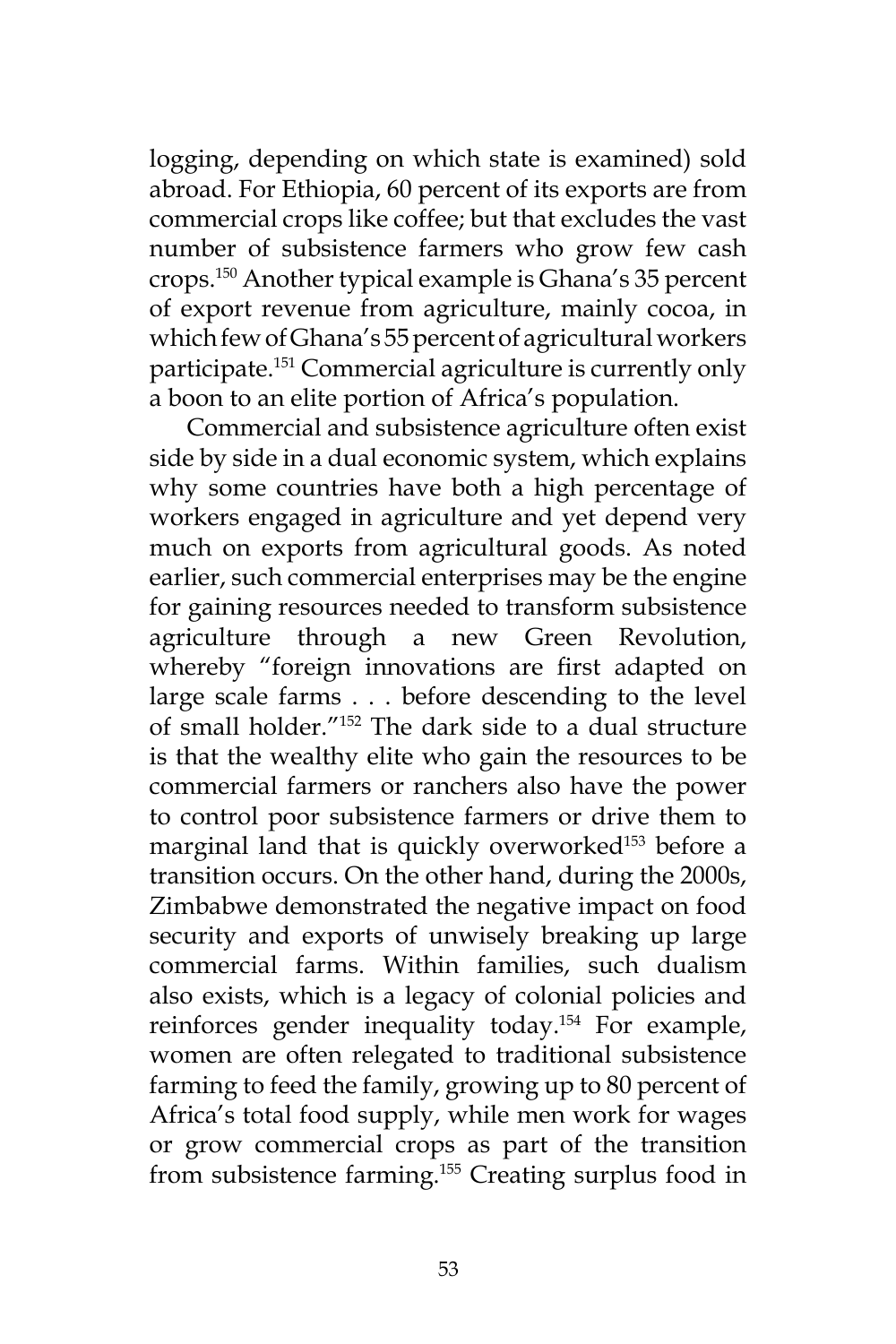agriculture-dependent Africa is the key to economic development. Participating in a new Green Revolution is one way to transition to more lucrative commercial agriculture and assure access to food, but for success a balanced transition from subsistence to commercial agriculture must occur.

Since agriculture is crucial to the well-being of Africans, its proper management is the key place from which to develop the continent's economies and societies. Africa's agricultural underperformance is a function of the region's corruption of the dual economic system, climate and bad weather, and institutional factors such as low levels of investment, instability, inefficient use of resources, and mal-governance.<sup>156</sup> The antidote to these problems is better national governance and administration and international assistance to prod Africa's stagnant development trend. Maintaining basic internal stability, external peace, transparency, and representative government are necessary first steps in gaining local and foreign investment in agriculture, but one that many African governments seem unable to achieve. To encourage change towards these goals, the United States started the Millennium Challenge Account (MCA), which offers "a 50 percent increase in development assistance for those countries meeting its qualifications . . . [which] stress good governance, peace, security, the rule of law, human rights. . . ."157 In Africa, Benin, Ghana, Mali, and Senegal have gained eligibility in MCA for their improvement efforts. With basic good governance in place, external assistance could help to ensure that commercial agriculture becomes a boost to development and not just another form of supporting the elite. For instance, professional agricultural planning that respects or restores the environment is crucial to increase production and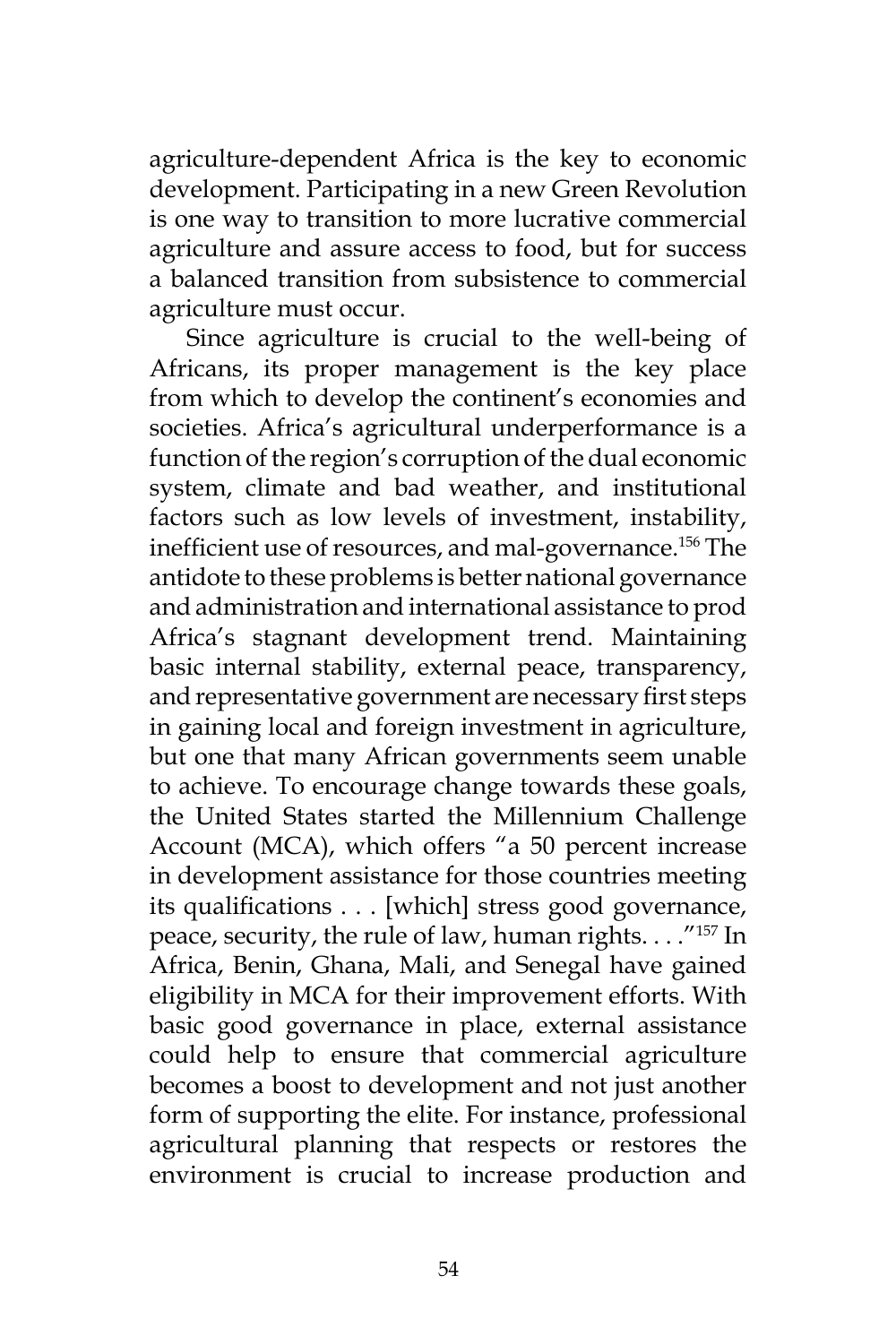| Country                                                                  | Employment<br>In<br>Agriculture<br>(% total<br>employ) | Primary<br>Exports<br>(% exports) | GDP from<br>Agriculture<br>(% of<br>total) | Primary Economic<br><b>Activity Exports</b>    |
|--------------------------------------------------------------------------|--------------------------------------------------------|-----------------------------------|--------------------------------------------|------------------------------------------------|
| Algeria                                                                  | 14                                                     | 98                                | 8                                          | Petroleum, natural<br>gas                      |
| Botswana                                                                 | n/a                                                    | 13                                | $\overline{2}$                             | Diamonds, copper,<br>nickel, soda, ash         |
| Chad                                                                     | 80                                                     | n/a                               | 22                                         | Oil, cattle, cotton,<br>gum arabic             |
| Congo, Rep                                                               | n/a                                                    | n/a                               | 6                                          | Petroleum, lumber,<br>sugar, cocoa             |
| Ethiopia                                                                 | 80                                                     | 89                                | 49                                         | Coffee, qat, gold,<br>livestock, oilseed       |
| Ghana                                                                    | 56                                                     | 88                                | 37                                         | Gold, cocoa, timber,<br>tuna, manganese        |
| Kenya                                                                    | 75                                                     | 79                                | 24                                         | Tea, horticultural<br>products coffee,<br>fish |
| <b>Mauritius</b>                                                         | $\overline{9}$                                         | 29                                | 5                                          | Sugar, cut flowers,<br>fish                    |
| Nigeria                                                                  | 70                                                     | 98                                | 18                                         | Petroleum, cocoa,<br>rubber                    |
| Sierra Leone                                                             | n/a                                                    | 93                                | 49                                         | Diamonds, rutile,<br>cocoa, fish               |
| South Africa                                                             | 9                                                      | 43                                | $\overline{2}$                             | Gold, diamonds,<br>platinum, metals            |
| Sudan                                                                    | 80                                                     | 99                                | 31                                         | Petroleum, cotton,<br>sesame, livestock        |
| UK                                                                       | $\mathbf{1}$                                           | 18                                | $\mathbf{1}$                               |                                                |
| <b>USA</b>                                                               | $\mathbf{1}$                                           | 15                                | $\mathbf{1}$                               |                                                |
| Notes: Data based on most recent years from 2000-07 Botswana, Congo, and |                                                        |                                   |                                            |                                                |

Notes: Data based on most recent years from 2000-07. Botswana, Congo, and Sierra Leone's agriculture employment data are not available, but each at least exceeds half of the work force.

Sources: Primary Exports: UNDP, Human Development Reports, 2007-08. Employment, GDP from Agriculture, and Exports: CIA's World Factbook, 2008.

# **Table 7. Comparison of Primary Economic Employment and Production Indicator**s.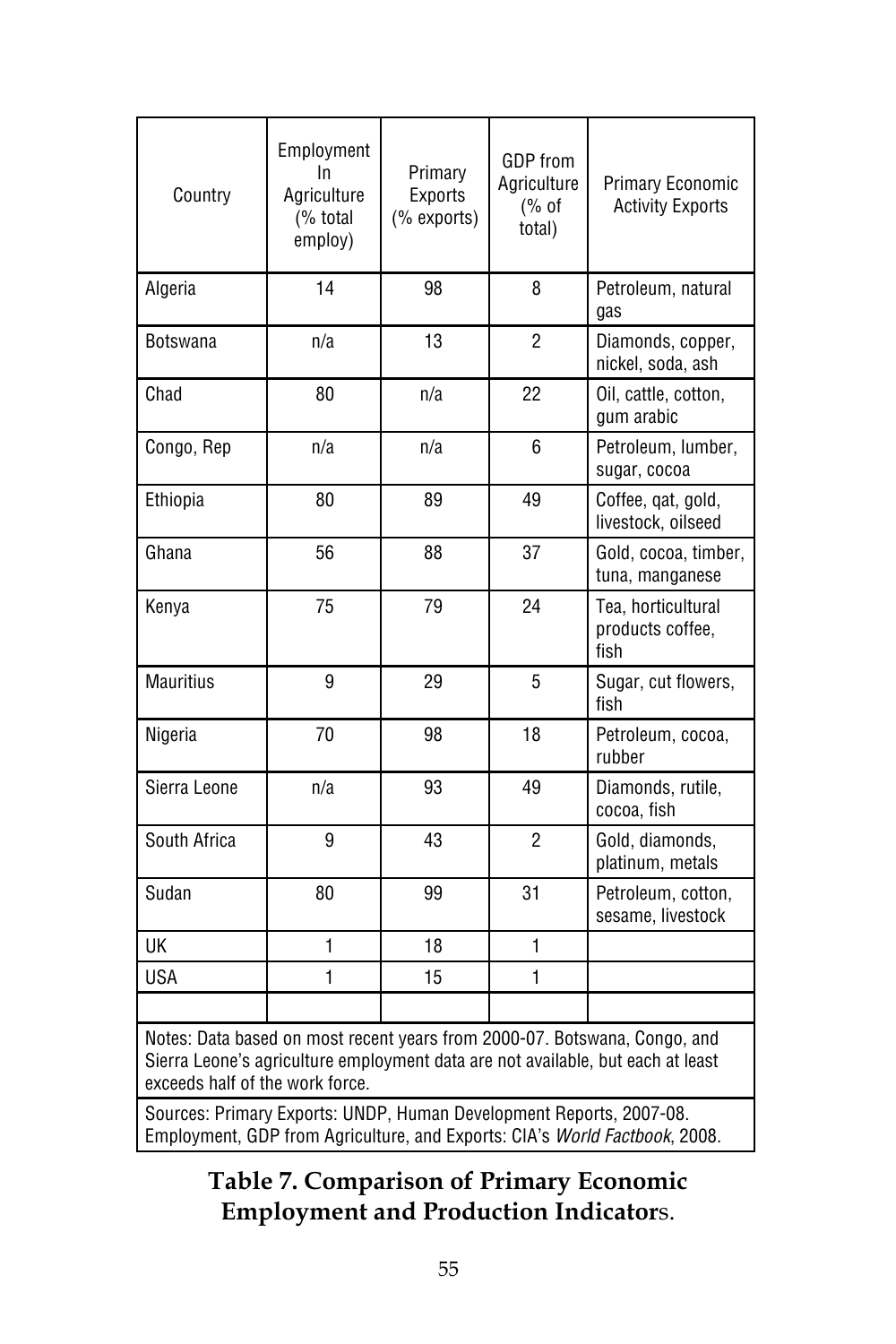ensure that any gains made can be sustained for future generations. State governments should be proactive through reforestation, re-vegetation, soil conservation, and through their organizational responses to problems, rather than a reactive posture as has usually been the case.<sup>158</sup> Such steps will mitigate the effects of adverse weather and somewhat prepare for changes in the environment. Since farmers and state governments often lack the resources and capital to spur a Green Revolution and more efficient commercial agriculture, foreign aid may prove very useful at the start. One example of such assistance is the U.S. Government's Africa Seeds of Hope Act which aims to increase agricultural productivity and rural development through food security for subsistence agriculture and higher income for commercial endeavors. Through this act, USAID consults with the rural poor to establish micro credit with private entities and NGOs, extends the benefits of the Green Revolution to African crops, enables increased flexibility in food aid, and ensures accountability towards progress.<sup>159</sup> Other international, foreign government, and nongovernmental organizations are also active in similar initiatives, and all efforts should be cooperatively optimized. A partnership of African governments willing to improve governance and international assistance is one way to help continue Africa's development.

A second way to promote development and to establish food security for Africans while creating a surplus of commercial crops for international trade is by enhancing the demand-side of agriculture. International demand for African agricultural products may better ensure that development is sustainable in the long run and does not simply continue ineffective aid and grants. The United States and EU could play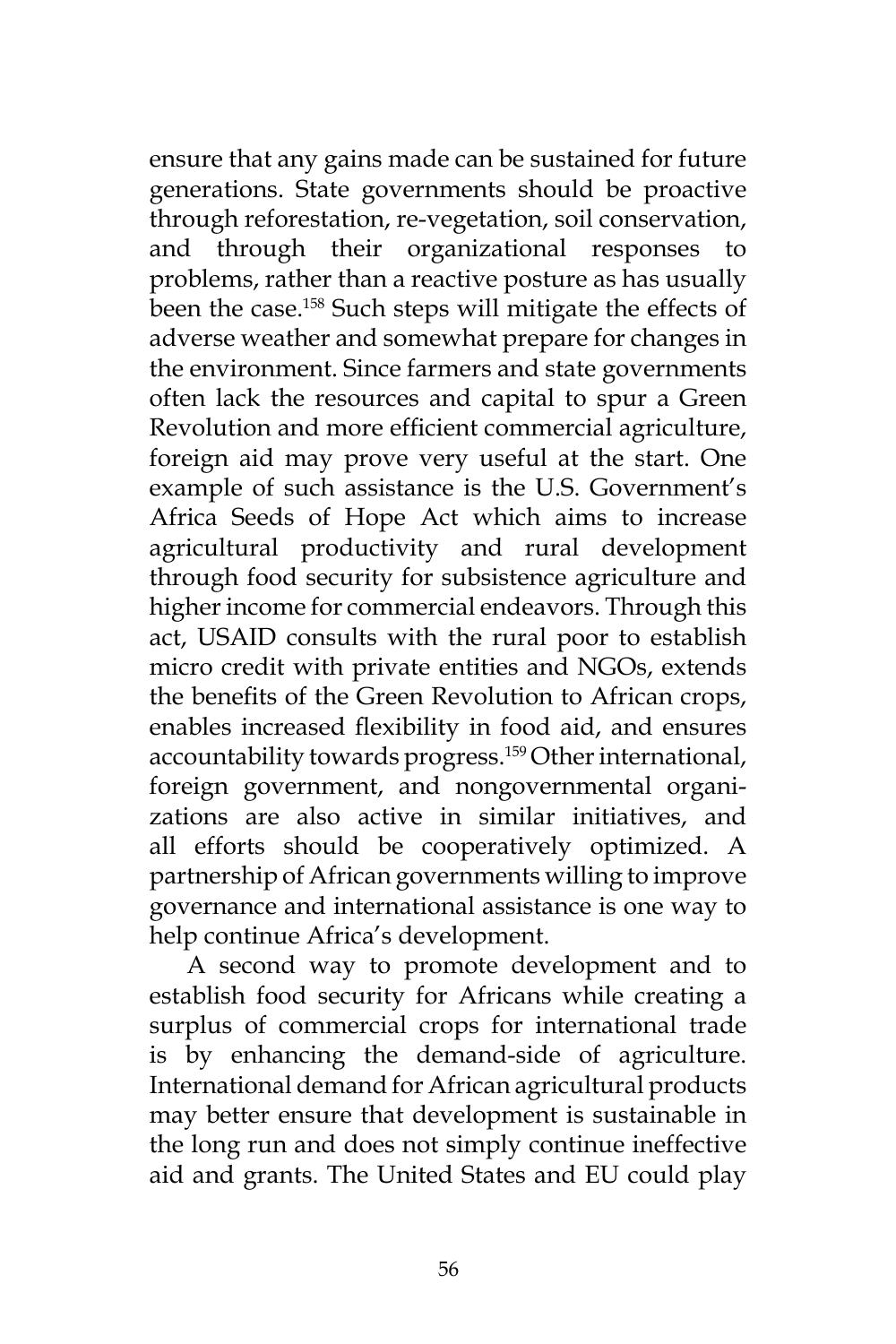a much larger, if more controversial, role by opening up their domestic markets to African agricultural goods, similar to the access that African manufactured products have. This would eliminate a World Bank estimated U.S. \$270 billion of trade-distorting price supports, and spur African economies.<sup>160</sup> However, every change made to the precarious balance of Africa's economies needs to be carefully considered. In such a case, African farmers

would require substantial financial, human, and physical investment in developing land for growing agricultural products, and agro-industrial development for processing, packaging, meeting health and sanitary standards, and marketing to the supermarkets of the world. It would require human capital and expertise in farming, food processing, and food product marketing of precisely the kind that Africa has been carelessly exporting.161

Uganda's past policy and Zimbabwe's present policy of land reapportionment have driven away much of the human capital needed to achieve such a goal, whereas Kenya's and Namibia's policies have better retained the needed expertise, although perpetuating other problems. Developing agriculture is the key to advancing Africa's economic and human development. To achieve these goals, African governments must govern better, and ensure an efficient and equitable transition to food security and commercial agriculture. International assistance can spur the transformation by offering aid to initiate the process and opening markets to African products. This may be the key piece in a complex puzzle of helping Africa develop security and stability.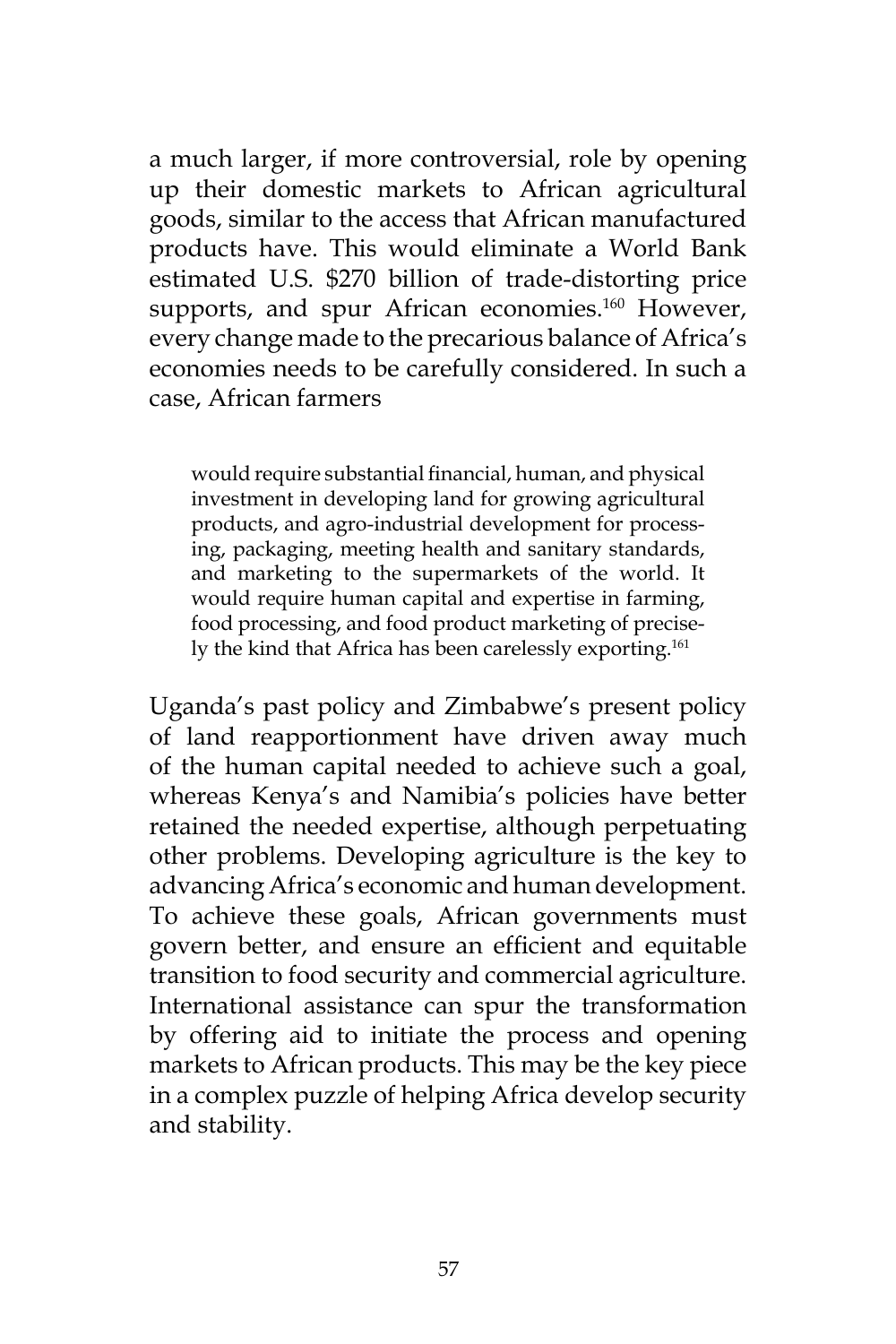#### **Extractive Resources.**

Just as important as agriculture in underpinning Africa's economies is its vast mineral and energy wealth. These are primary commodities that may be the foundation upon which to develop a society or economy if properly managed, but often they are not. Because Africa is relatively land and resource abundant but underachieving in human efforts, natural resources play a larger role in its fortunes than in any other region except the Middle East.<sup>162</sup> Between 1965 and 2000 "most of the growth that has taken place in export trade has come primarily from extractive processes and agriculture" with primary commodities accounting for more than 90 percent of foreign revenues in many African countries.<sup>163</sup> These resources are "naturally occurring, exploitable material that society perceives as useful to its economic and material well-being."164 Some resources are renewable, like solar, wind, and geo-thermal energy. Africa has much potential to harness these for its benefit, using its mighty rivers like the Congo or Niger to generate electricity, but also through numerous small rivers such as Liberia's St. Paul River, which once supplied half of that country's electricity. Although Africans desperately need cheap clean energy from these renewable sources, their establishment has been slow and underfunded compared to nonrenewable resources, which are exportable and of greater interest to overseas companies and governments that invest in Africa's infrastructure. Nonrenewable resources include metallic and nonmetallic minerals and fossil fuels. To be useful, natural resources must be accessible, exploitable, and economically needed. Accessible refers to the distribution and occurrence of a resource.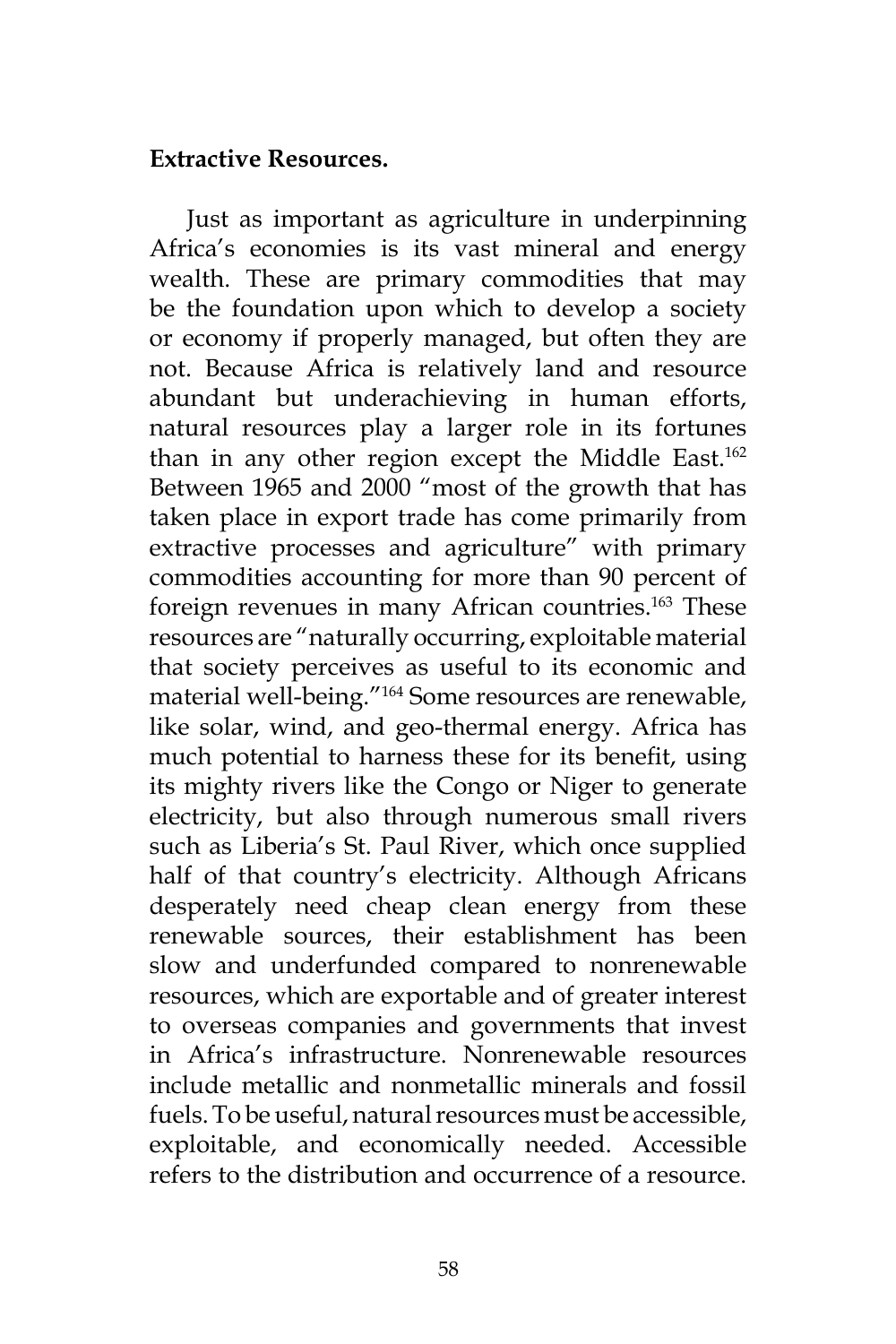Many African states have little or less-than-adequate natural resources and cannot depend on this avenue for development revenue. Exploitability requires technology to recover and fashion these resources in an economically viable way. Although some resources are relatively easy to obtain, such as the alluvial diamonds of Sierra Leone and Liberia (a characteristic that fueled the civil wars in both countries), most need capital, technology, and expertise, usually requiring the intervention of foreign interests. Economic need is based on the recognition that a resource has value and fills a niche within an economy, generating trade or industry. Natural resources can be more influential in speeding development than agriculture because the payoff is greater, but with increased risks. The geographical distribution of natural resources give them a value that rises and falls with international demand, so thereby they may be unreliable sources of funding for development plans. The requirement for foreign demand and assistance to recover and use these resources also means that a state government often has less control over its fate than is true of more localized agriculture. Because of the advanced level of technology and expertise involved in extraction activities, their potential return to spur development is higher because of the capital cost and value added, but usually rewards only an elite fraction of the population unless government intervenes to spread the wealth. Raw materials and agriculture alone can be used for development, as coal and iron ore were used in the UK to start the Industrial Revolution in the 18th century. Other European countries, the United States, and Japan followed suit with an increasing need for raw materials to continue their development. This appetite, however, resulted in imperialism in Africa and other parts of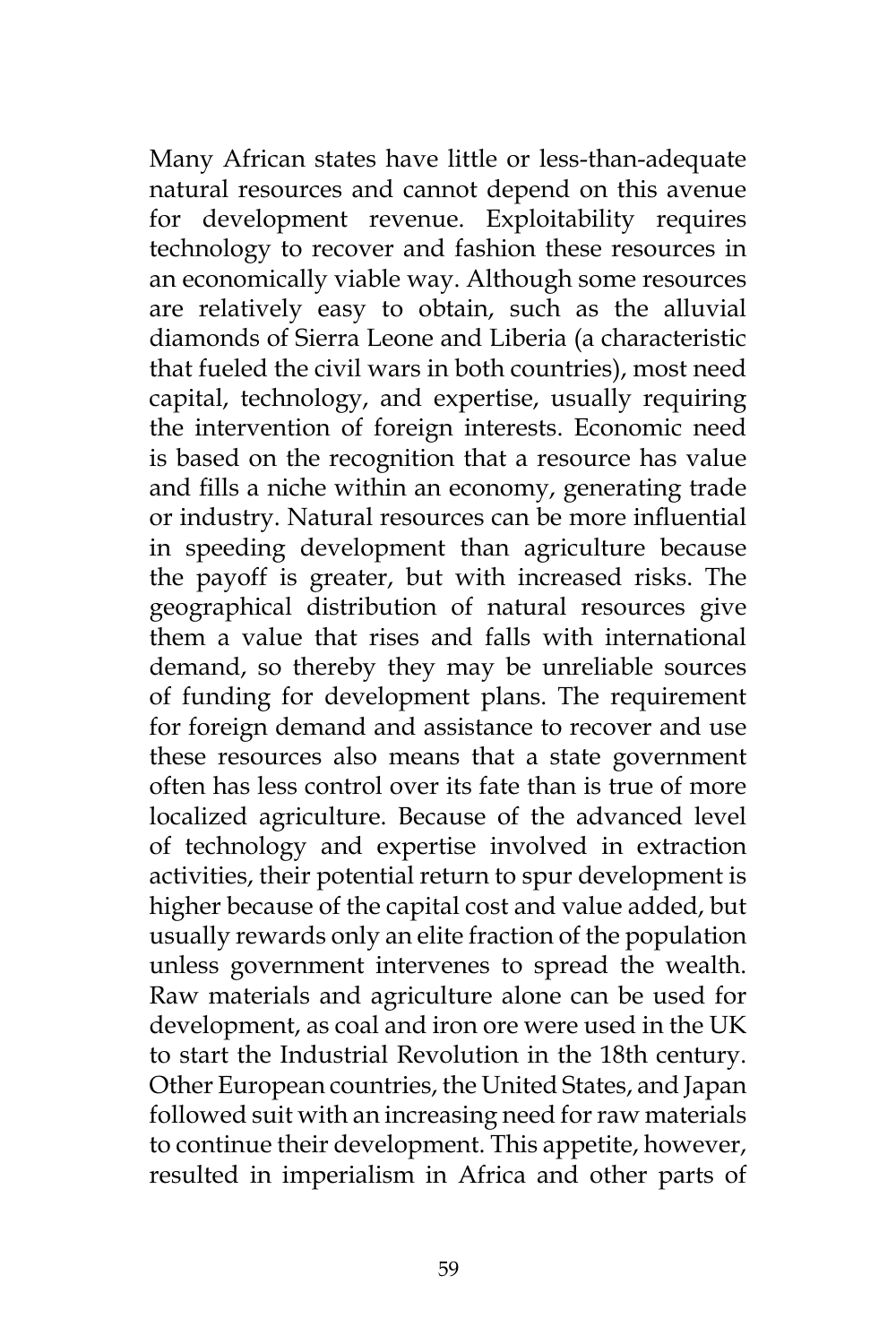the world, thereby inhibiting further development in the newly colonized regions.165 Natural resources offer more potential to enhance development than agriculture, if properly governed, but to a lesser extent than industry or services. Below are examples of how natural resources are contributing to development of African nations and the pitfalls they pose to the development process.

Natural resources in some countries have remained the primary source for funding economic and human development, resulting in both notable successes and negative effects.166 From 2000 to 2007, oil exporting countries led Africa's economies with an impressive 7 percent growth rate.<sup>167</sup> Gabon is a typical country benefiting from this trend. Well into the 1970s, Gabon was an exporter of timber, gold, iron ore, and manganese, but the discovery of oil catapulted Gabon's growth. Oil, the commodity that accounts for 50 percent of GDP and 80 percent of export revenues, caused the GDP-PPP to rise to an impressive U.S. \$13,800 in 2007. Gabon's national income per capita based on oil is near the highest in Sub-Saharan Africa and is four times that of most other African states.168 On the negative side, Gabon's rapid growth has also produced a high income inequality level, which keeps power in a small group and most of its population poor and uneducated. Oil also dominates Nigeria's economy at 25 percent of GDP and 95 percent of exports. Although oil revenues produced respectable growth from 1965 to 1982, the GNI per capita since then has dropped from U.S. \$1,110 to \$300 in 2000. This demonstrates the inherent transitory nature of riches from natural commodities. The drop in GNI was further exacerbated by the government's mismanagement of its economy, high population growth (TFR of 5.41 in 2007), and ethnic divisions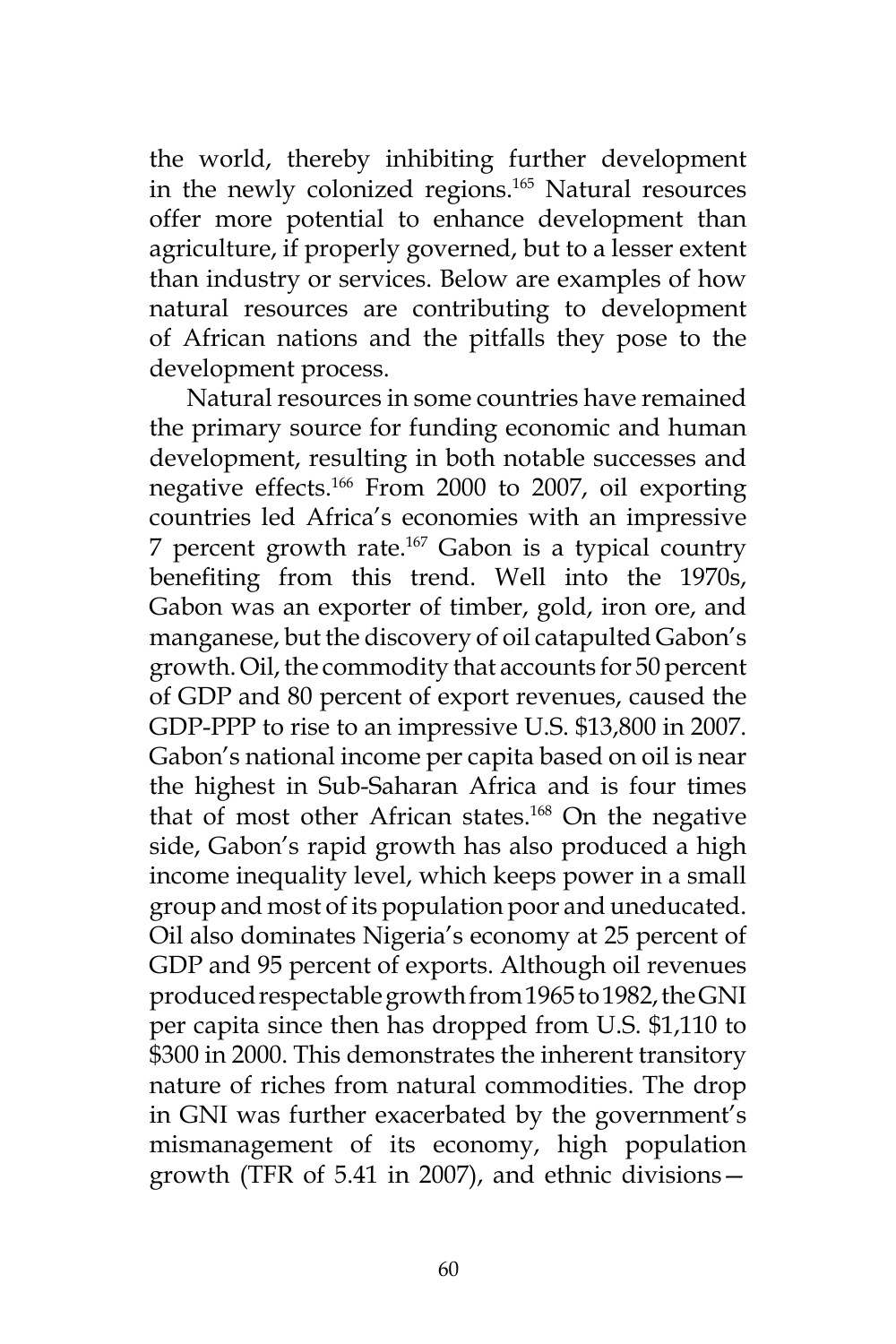typical of development problems confronted by other African states.<sup>169</sup>

Not only has Nigeria's oil production failed to increase the general welfare of its people, but in some cases it had a direct negative impact by harming agriculture through polluting the land, and diverting funds from agricultural development.<sup>170</sup> In the oil producing Niger River delta, the deprivations from inequality and environmental degradation have ignited an insurgency, which in turn disrupts oil production and limits overall economic growth.<sup>171</sup> Natural resource wealth has stoked instability and violence in other places, too. Impoverished Chad is currently hoping for oil reserves to provide an economic boost through foreign investment. However, internal ethnic unrest and cross border incursions produced a negative 1.3 percent growth rate in 2007172 due in part to violent disruption of oil production and mal-governance.<sup>173</sup> Even where a government genuinely tries to develop its population through its resources, it may not succeed. Algeria earns 60 percent of its budget revenue and 95 percent of its export earnings from hydrocarbons as the world's 4th largest natural gas exporter and 14th in oil. Yet the government's attempt to diversify the economy so as to reduce high unemployment and raise living standards has yet to be successful, with reforms slowed by corruption and bureaucratic inertia.174 The perceived blessings of oil may backfire in other ways, too. Since the 1980s in the Republic of Congo rising oil revenues have been the main source to finance large-scale development resulting in a substantial GDP growth averaging 5 percent annually. To do so, however, the "government has mortgaged a substantial portion of its oil earnings through oilbacked loans that have contributed to a growing debt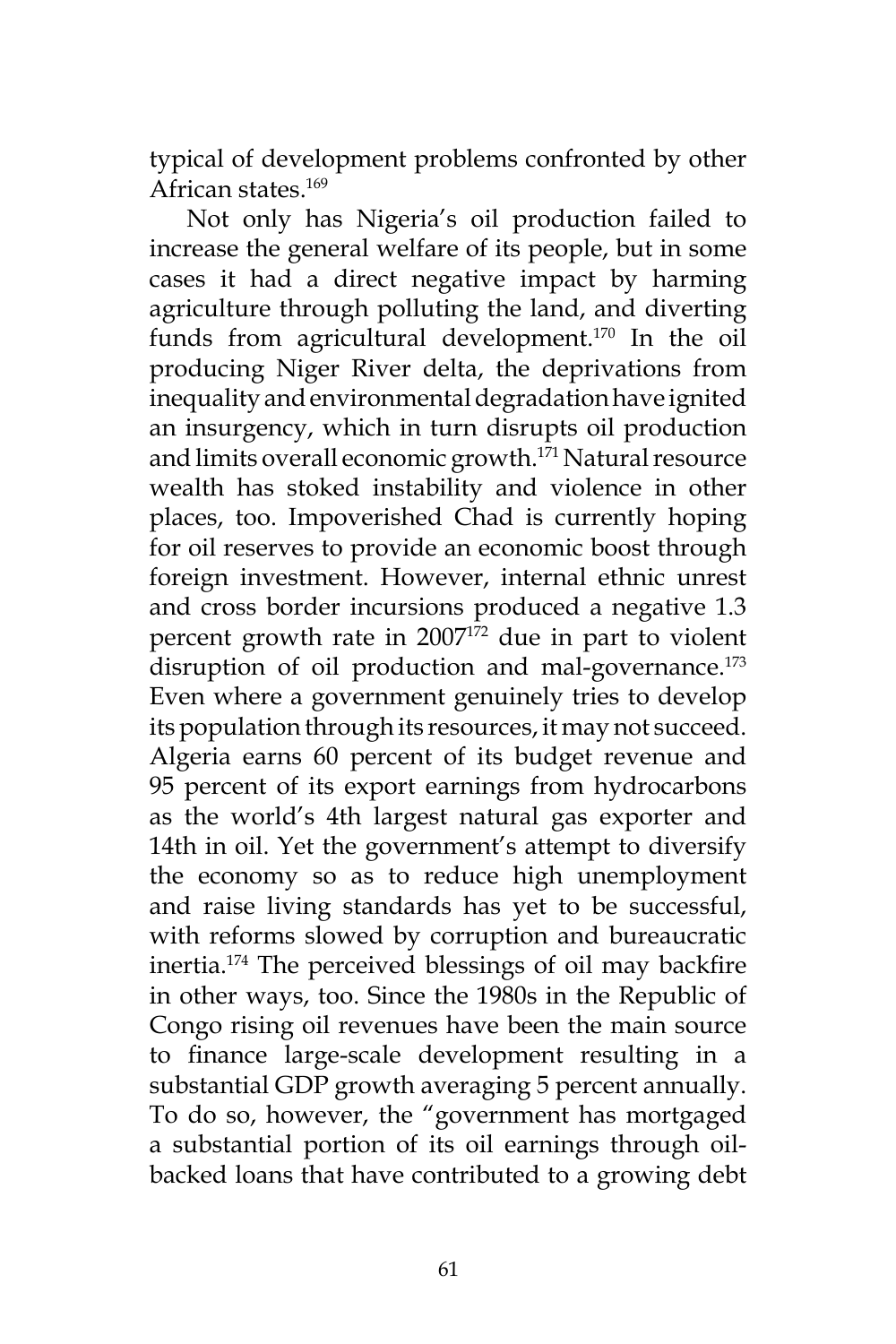burden and chronic revenue shortfalls."175 Congo's success is also threatened by the cyclical nature of oil prices, internal instability, and incomplete government and economic reform.<sup>176</sup> The potential of African natural resources have only been partially realized in helping to advance the world's least developed region. Throughout Africa, the benefits of natural resources are diminished because of many of the same recurring problems found in agriculture: the cyclical nature of the demand for natural resources, poor government management in using the earnings from raw materials, internal instability that actually may be caused by the presence of such wealth, and population growth that simply outstrips the economic growth rate. Despite these hindrances, resource rich states are envied, since many other African states are bereft of natural resources and the potential of those resources to spur development.

Natural resources can be both a help and hindrance to development, so analyzing Africa's sources of natural wealth beyond hydrocarbons is instructive. Oil and natural gas-poor African countries can sometimes rely on other resources to generate foreign revenue. Guinea, for example, is a major producer of bauxite and gem stones that, along with other primary products, make up 75 percent of its exports, but do not advance a low HDI of 0.456, ranking 160th in the world.<sup>177</sup> Zambia is an important world supplier of cobalt and copper, a major portion of its 91 percent of primary exports, but has an even lower HDI of 0.434 and ranks 165th in the world.178 The Democratic Republic of Congo is blessed with 80 percent of the world's cobalt reserves, 10 percent of its copper, 30 percent of its diamonds, and other diverse mining resources that contribute to 25 percent of GDP output and 75 percent of total exports, along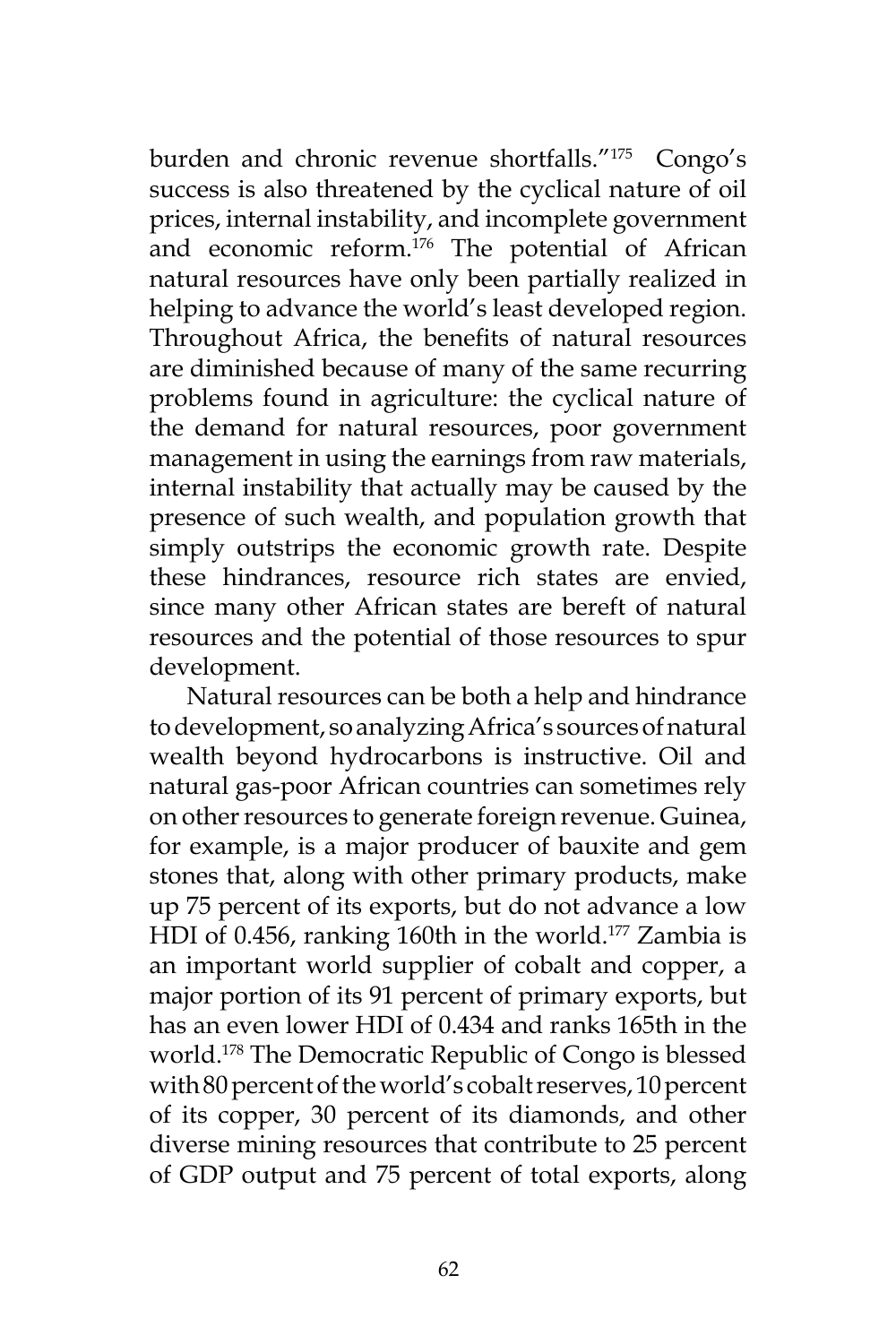with rich renewable energy and agricultural sources. Yet Congo has not realized its development potential for many of the same reasons cited for other African states: "government corruption, mismanagement, and profligacy. . . . War only furthered the collapse."179 South Africa is the continent's largest and most diverse source for important metallic and nonmetallic minerals. These raw materials account for nearly all of South Africa's primary exports, which at only 48 percent of all exports indicates a diversification of the economy that few other countries in Africa share. South Africa is a rare case where resources do not seem to hold back economic and human development because of the country's relatively better governance, economic management, greater stability, and diversification into higher order economic activities. Morocco, on the other hand, is not as well endowed with physical resources, although it is the world's leading exporter of phosphates used in fertilizer, which make up 92 percent of its mining earnings.180 Together with some food products, primary commodities only make up 35 percent of Morocco's exports, but this contributes to a higher HDI of 0.646, ranking 126th—very close to South Africa's level.<sup>181</sup> Why is it that despite the abundant natural resources found in Africa, only 3 of Africa's 54 states (Seychelles, Mauritius, and Tunisia) rank in the top 100 of the HDI $<sub>182</sub>$  and none maintain this ranking</sub> through agriculture or raw resources?

Despite its potential benefits, a case can be made that reliance on Africa's huge endowment of natural resources is actually a detriment to development because Africa's wealth is so mismanaged as to retard real growth elsewhere. Thomas Friedman, a noted modern economics author, calls this the "curse of oil," but the curse could be extended to reliance on any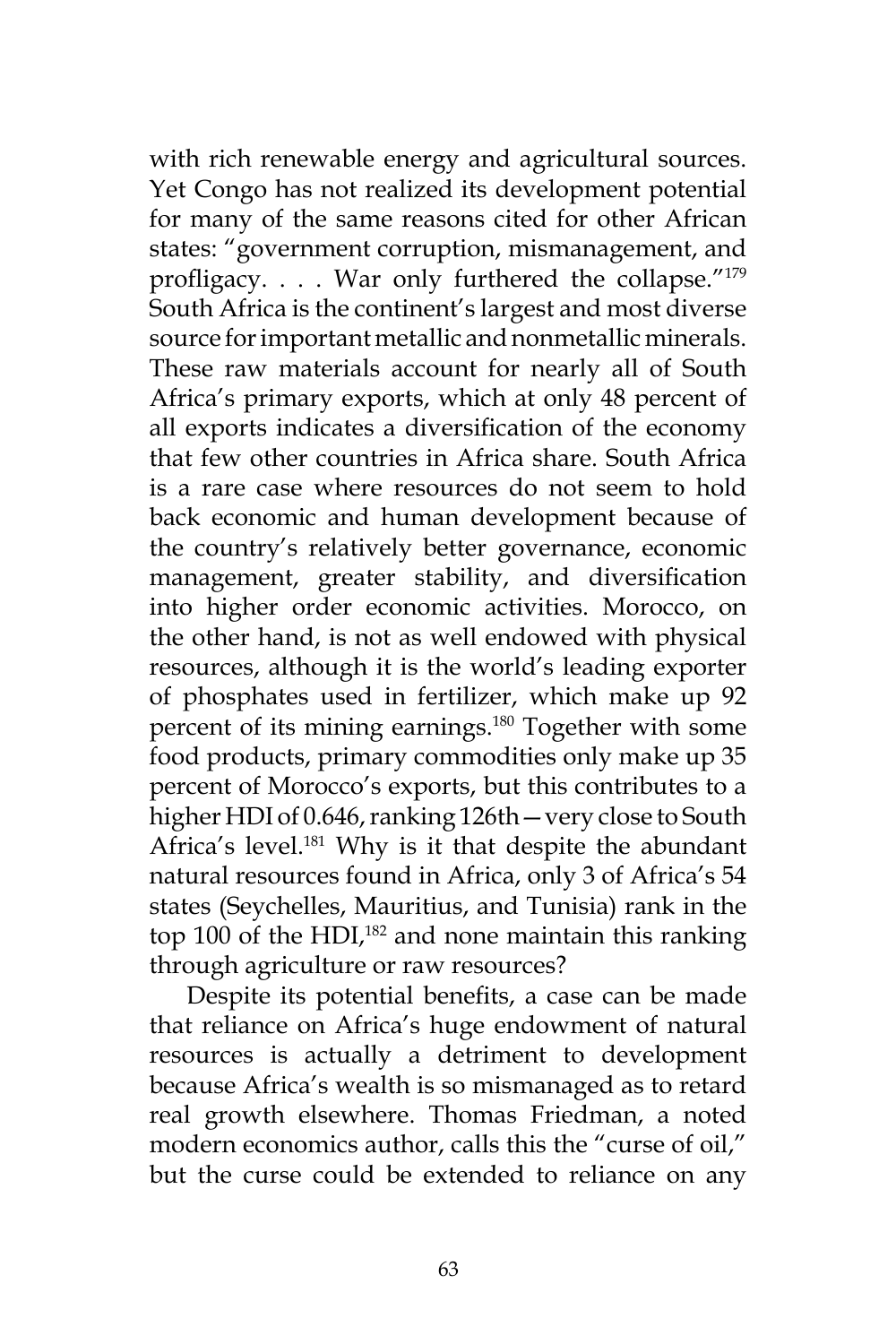natural resource sold as a state's primary means of revenue. Friedman explains:

As long as the monarchs and dictators who run these oil states can get rich by drilling their natural resources as opposed to drilling the natural talents and energy of their people—they can stay in office forever. They can use oil money to monopolize all the instruments of power—army, police, and intelligence—and never have to introduce real transparency or power sharing. . . . Countries focused on tapping their people have to focus on developing real institutions, property rights, rule of law, independent courts, modern education, foreign trade, foreign investments, freedom of thought, and scientific enquiry to get the most out of their men and women.<sup>183</sup>

Freidman's comments describe a plutocracy that is common in Africa, a self-serving elite whose grip on power and wealth is simplified by the concentrated, in-place, self-contained nature of mineral extraction between a single foreign or local entity with capital and expertise and a willing government that advances the elites' financial interests, and keeps the country in a dependent relationship with international institutions.184 An example is tolerating "piracy and bunkering, or the theft of oil out of pipelines, [which] are estimated to drain \$1 billion to \$4 billion annually from West African oil production. An estimated 25 percent of Cameroon's is stolen."185 Worse is the *kleptocracy*, where elites steal outright national wealth. The books of Angola's state oil company, Sonangol, are treated as virtual state secrets. In 1998 more than a billion dollars was secured for exploration permits but "much of it disappeared off of the books."<sup>186</sup> Natural resource wealth has also literally fueled violent conflict that so readily plagues the continent.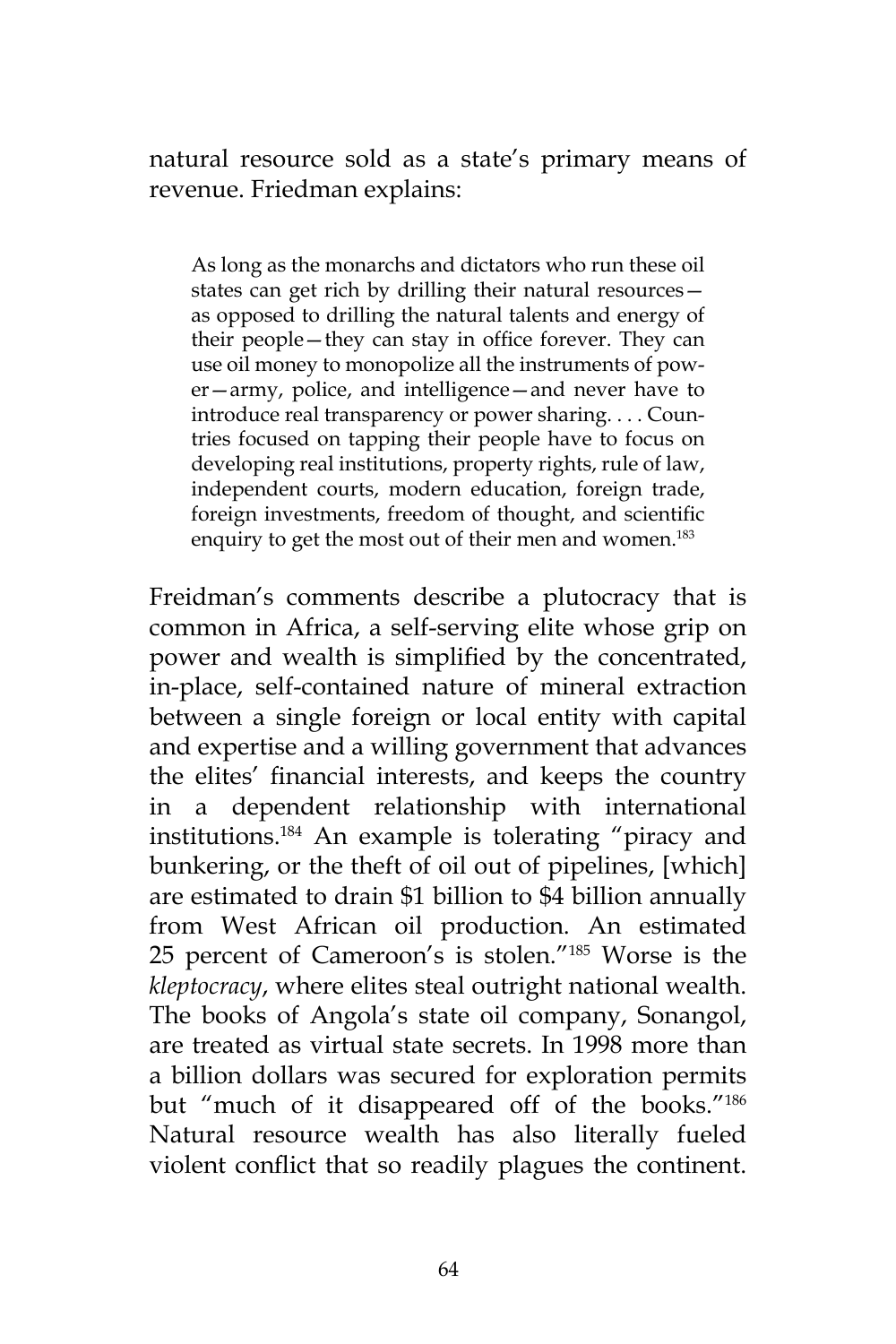The most notorious were *blood diamonds* smuggled out by warring factions and sold on the world market to finance war and insurgency. Africa's bloodiest civil war in the Democratic Republic of Congo was funded through diamonds and its other resources.187 The source of the natural wealth does not matter as much as how that wealth is applied to achieve development, or misapplied to prevent it. Unfortunately most resources are squandered through lack of judicious administration, meaning such natural wealth may be a detriment under the wrong circumstances.

For all of their promise, the limitations of natural resources in advancing development are widespread and multifaceted. Some limits are due to the inherent traits of natural resources, which concentrate their wealth in only a few fortunate economies, and whose price, and therefore aid to development, fluctuates with an international market. The outside assistance needed to generate supply and demand has opened resource extraction to past colonial and alleged neocolonial relationships. Internal and external conflict may be exacerbated by fighting over control of natural resources, and ethnic divisions have also been factors in diminishing the returns. However, the most significant factor, and one over which Africans themselves hold the most control, is that of mal-governance and poor administration, which diverts the benefit of natural resource revenue from developing economic and human resources to ineffective schemes or outright corruption. The proper administration of Africa's natural resources for the betterment of society is often an unrealized dream. However, good administration can promote economic and human prosperity as states from Norway to Australia have demonstrated, and of which Botswana is the best African example.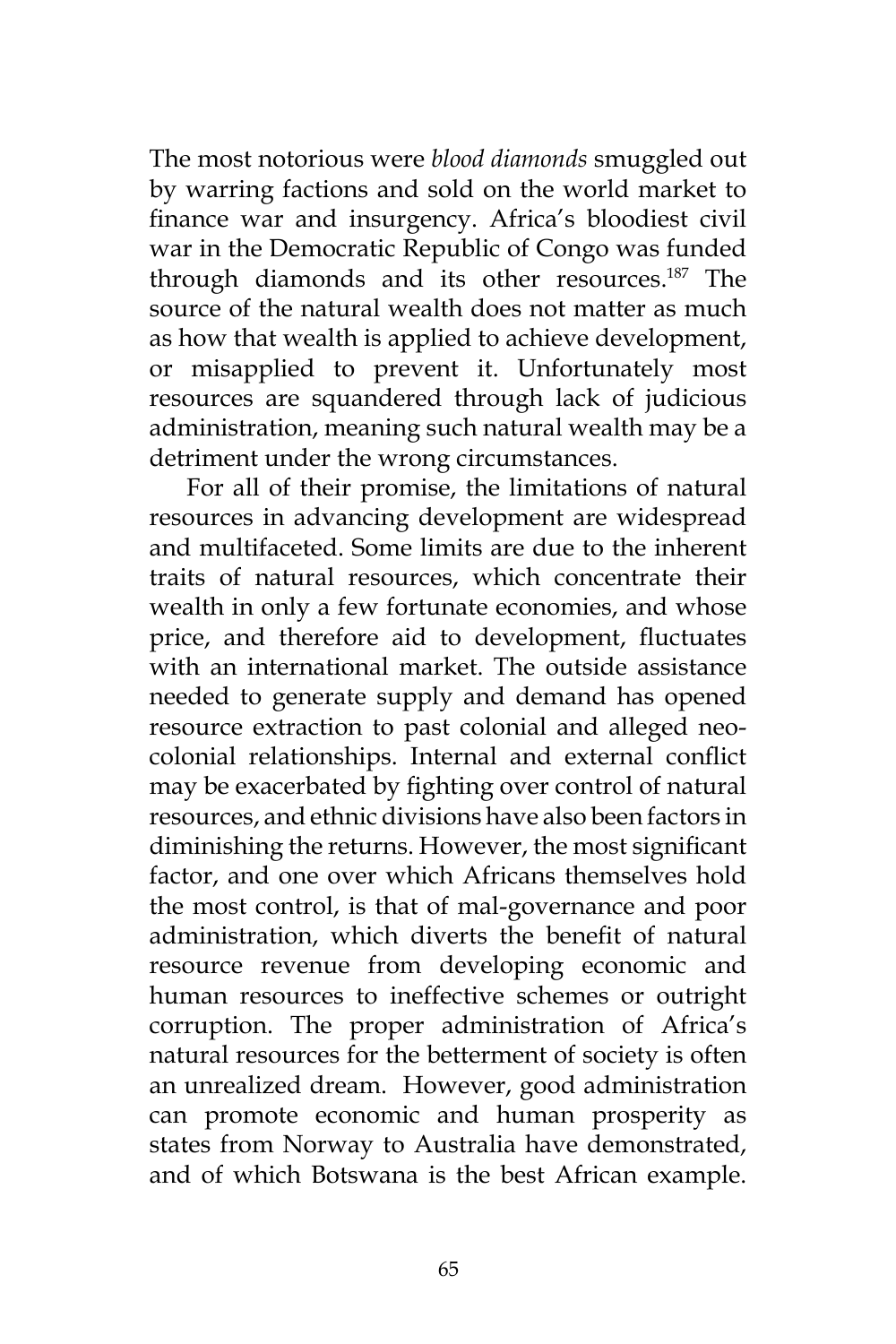The key to such success is the same as in successful resource-poor countries such as Japan, Switzerland, South Korea, Finland, and Taiwan—good governance that invests in its people and a stable and secure foundation to build upon. That is why gauging social and economic measures is so important to understanding development. Good economic planning and the development of human capital are some of the best ways to invest in the future, by harnessing natural resources and talent and diversifying the economy into higher order activities.

## **Industry.**

If Africans wish to attain the same levels of economic, social, and demographic development as did Europe, North America, and Japan, they could follow a similar path to advancement from primary to secondary economic activities. These countries showed that the most important component of the economic development process is its people in terms of numbers, literacy, health, and productivity. The demographic characteristics of a country are a second major component of the economic development process, and one that is particularly suitable for aiding development and building secondary economic activities by some African countries. Secondary economic activities are manufacturing, construction, power production, and other activities "that process, transform, and assemble raw materials into useful products [or] take manufactured goods and fabricate them into finished consumer products."188 Industry depends on the productivity of people, which is the labor value-added to a product beyond the cost of raw material and energy inputs.<sup>189</sup> The productivity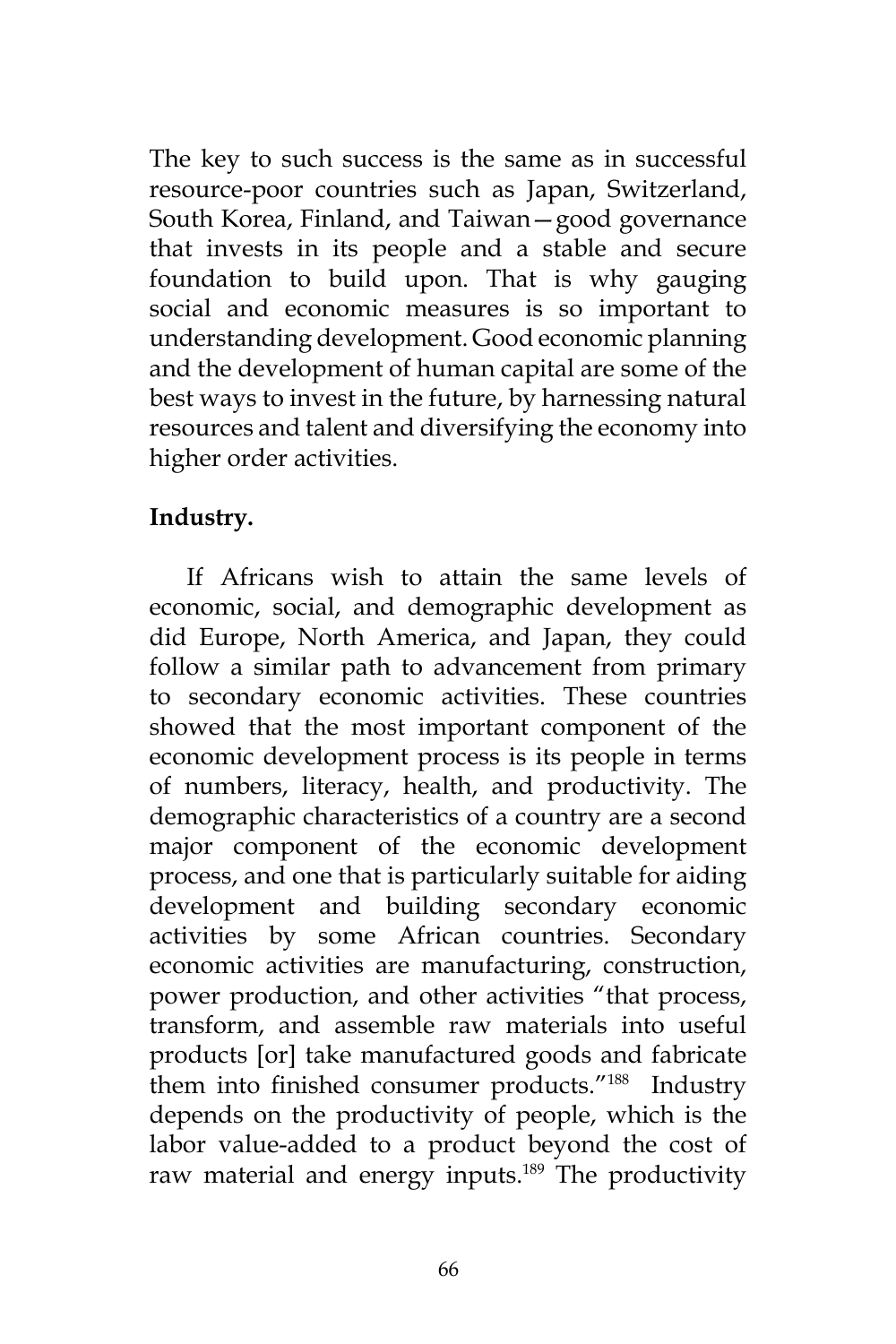of people depends on their literacy, skills, and health as enhanced by processes and capital inputs like tools, transportation, and communications. The dividends from value-added human intellect and fabrication using capital and technology have been earlier demonstrated in the higher returns from commercial agriculture over subsistence. People are key components of both farming and industry. However, with farming the population is relatively dispersed while in industry workers are usually concentrated in cities or their surroundings, which results in an economy of scale in production, concentration of support facilities like transportation and communication nodes, and more efficient consumption of products produced. Although the mining and drilling of resources are considered primary economic activities, extraction shares many characteristics with industry so they are sometimes analyzed together, as with the data used in Table 8. The similarities between extraction and manufacturing are that both operate from point locations, involve higher level worker skills and technology, require expensive capital infrastructure investments and access to power, and offer higher economic returns. Because of the economic advantages that secondary activities provide, "one of the markers of underdevelopment today is the relative absence of modern manufacturing capability."190 In Sub-Saharan Africa, industry has fared poorly, declining in relative world share since 1975 from 4.8 percent to 2.4 percent in 1990.<sup>191</sup> In 2006, according to Director General Kandeh Yumkella of the UN Industrial Development Organization, Sub-Saharan Africa's share of world industrial output stands at 1 percent, and half of that comes from South Africa. In contrast, South Korea alone produces 3.4 percent of the world's industrial output.<sup>192</sup> Clearly, industry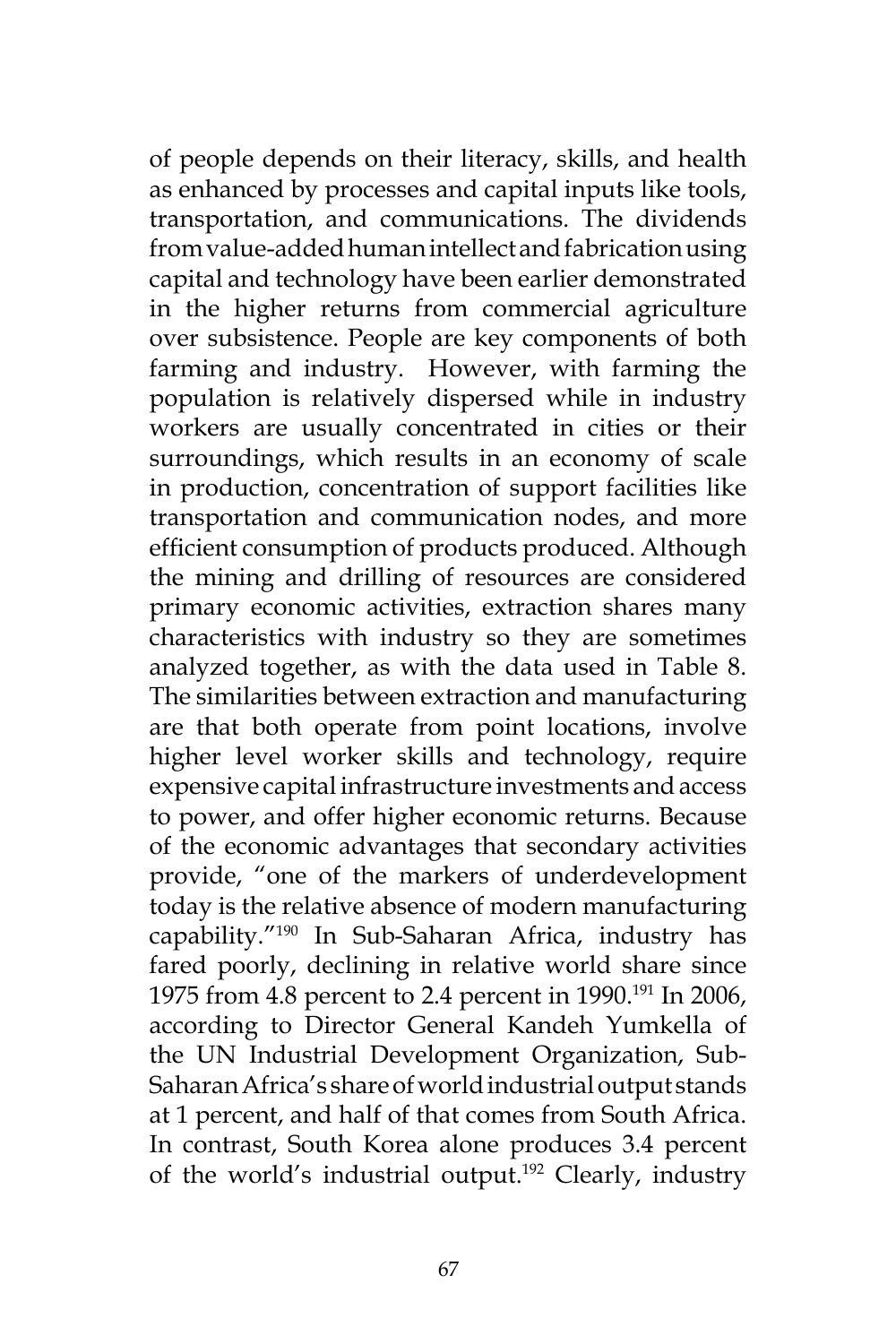has played a much smaller role in Africa's economies than agriculture or resource extraction. Industry has remained stagnant in absolute terms and declined in relative terms over the past decades. If African societies wish to develop further, then industrialization is one path to follow, as has already occurred in developed states.

All African states have some light manufacturing tailored to domestic markets, which may range from a village blacksmith to a small local bottling plant. It is at the intraregional and international levels that African manufacturing remains paltry and uncompetitive. However, Africans do possess some comparative advantages for their own development through industries in which native components are significant. Most major industrial areas in Africa are centered in urban areas near natural resources such as West Africa's petroleum fields, Southwest Africa's ring of diamonds, South Africa's mineral rich Witwatersrand, copper in Zambia and the Democratic Republic of Congo, and the agricultural regions of Lake Victoria and central Ethiopia.193 Dependence on primary goods is common in the early stages of industrialization because it builds upon existing economic specialization. For example, Ethiopia's small industrial sector depends upon agriculture to produce textiles from its cotton crop, and leather goods from its cattle herds.194 Such agriculturally-based manufacturing accounts for 66 percent of Ethiopia's manufacturing base, 73 percent in Uganda, and 90 percent in Burundi.<sup>195</sup> These efforts are only a small first step, however. Botswana, on the other hand, has been remarkably successful in using its main natural resource, diamonds, to attain one of the world's highest sustained economic growth rates. Stability, security, and good governance are major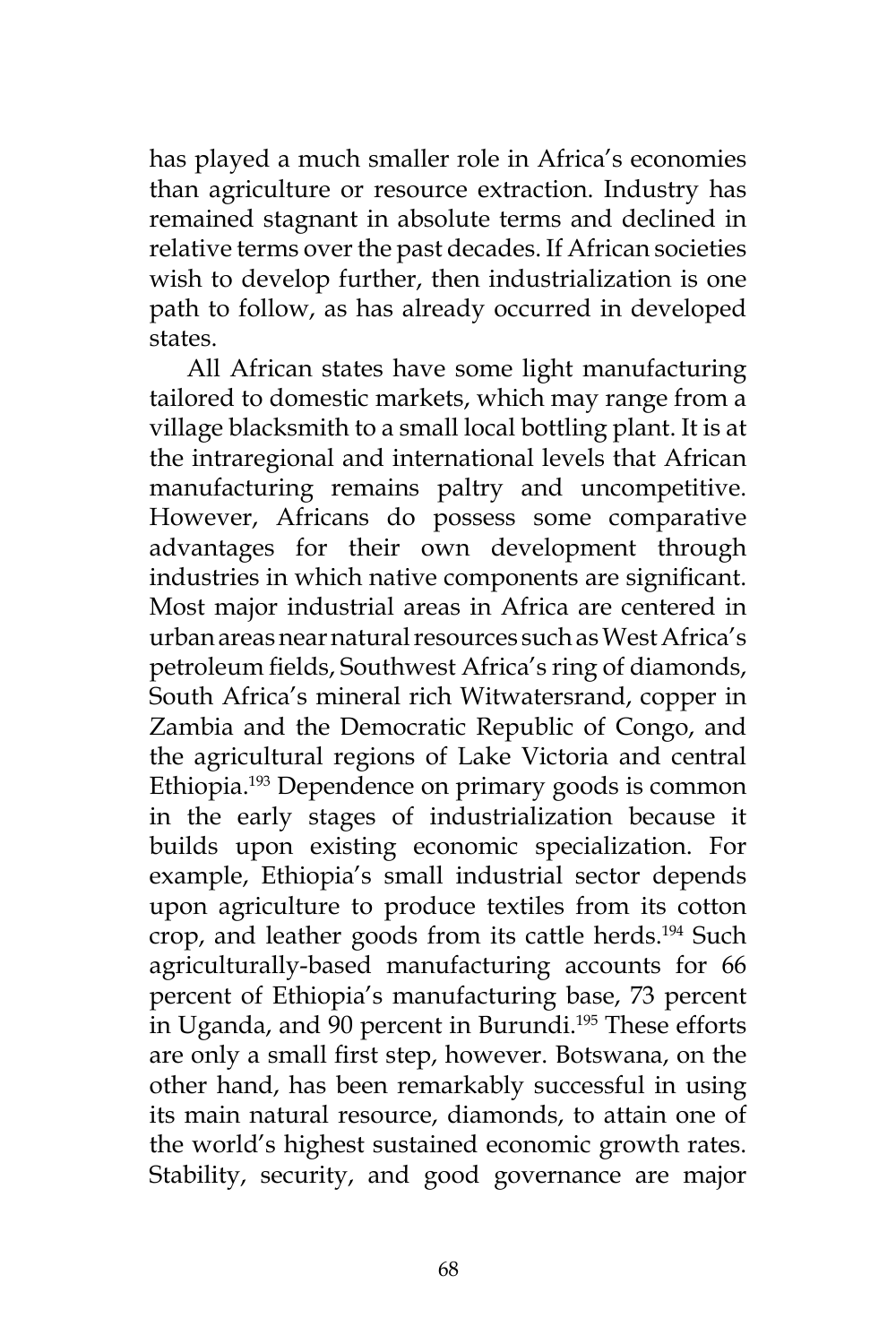contributors to this success, but they have also benefited from higher level activities, going beyond being the world's largest producer of crude diamonds.196 To gain the economic benefits of value-added human fabrication, the government insisted that its partner, the giant diamond company DeBeers, move its sorting operations from London and its cutting, polishing, and marketing operations from India to Botswana.<sup>197</sup> This lucrative arrangement has maintained one of Africa's highest GDPs per capita—shared by a small population composed mostly of subsistence farmers.

South Africa, the continent's economic powerhouse, has an industrial base founded on natural resources and local requirements. However, a well-developed infrastructure in communications, transportation and energy, a strong business services sector, and relative stability have allowed diverse industries producing automobiles, metalwork, machinery, textiles, iron and steel, and chemicals to develop within South Africa.198 Yet despite these advantages, South Africa's manufacturing remains as stagnant as that of the rest of Africa.199 Mauritius' industry also started with a basic commodity, sugar, but the government aggressively diversified it to achieve a middle income economy. In the 1960s, raw sugar accounted for 86 percent of export earnings because it is the island's only viable commercial crop. Since then, Mauritius has expanded to processing molasses, and more recently to producing bio-fuel from sugar waste to generate 60 percent of the country's electricity. Mauritius has purposely grown beyond its natural resources to enter into the labor intensive textile industry as a way to continue to advance its economy further. At its peak in 2004, such light manufacturing accounted for 21.4 percent of GDP, almost all for export.<sup>200</sup> To become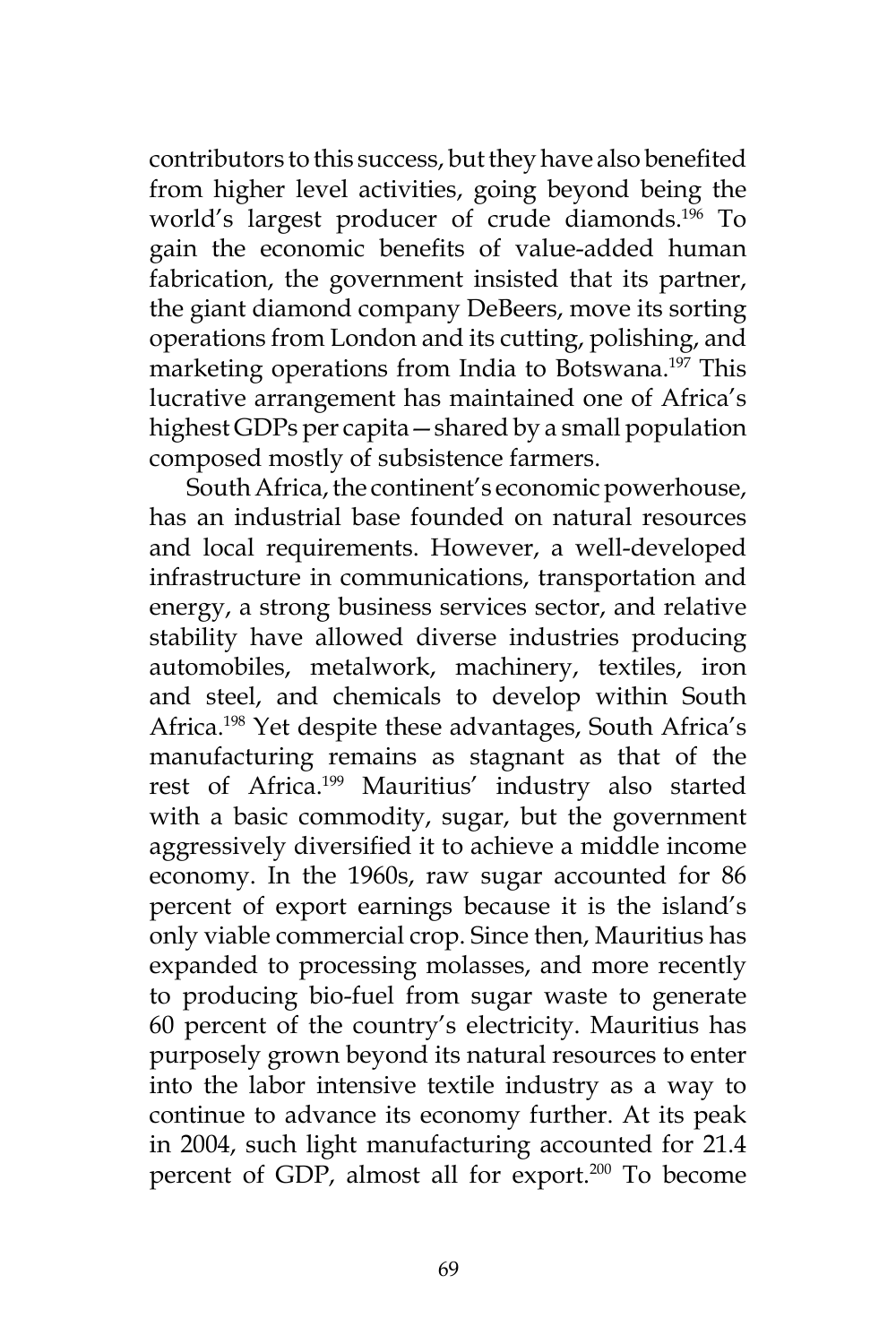internationally competitive, the government of Mauritius heavily invested in its human potential and physical infrastructure, and is showing the benefits in its favorable development measurements, including an equitable income distribution.<sup>201</sup> Industry based on using native natural resources is a basic stepping stone towards development, but because Mauritius is resource poor, it has purposefully enabled and harnessed its human resources. Nearly all countries in Africa have started down the industrialization path, except for South Africa and Mauritius, few have gone far. The fundamentals of stability, good government planning, and proper investment once again demonstrate their value for economic and social development. However, even with the achievement of some successes, Africa's most advanced countries face problems in sustaining their development and maintaining their relatively high standards of living.

Despite the previous examples, Africa cannot be construed as an industrialized region. Even with a few bright examples, African economies must surmount daunting intrastate and interstate obstacles to grow their industrial bases so as to become competitive. Continuing to examine Mauritius' manufacturing illustrates some of the problems that African states face. The industrial gains made by Mauritius through the harnessing of its one agricultural asset, sugar, and the textile skills of its people were challenged by changes to international trade policy. In 2005, the EU started to remove preferential trade agreements in sugar given to former colonial states (Mauritius was a British possession until 1968). This has severely strained sugar farming and its attendant industries, the island's most important employer and revenue source. To remain competitive, seven of eleven sugar processing plants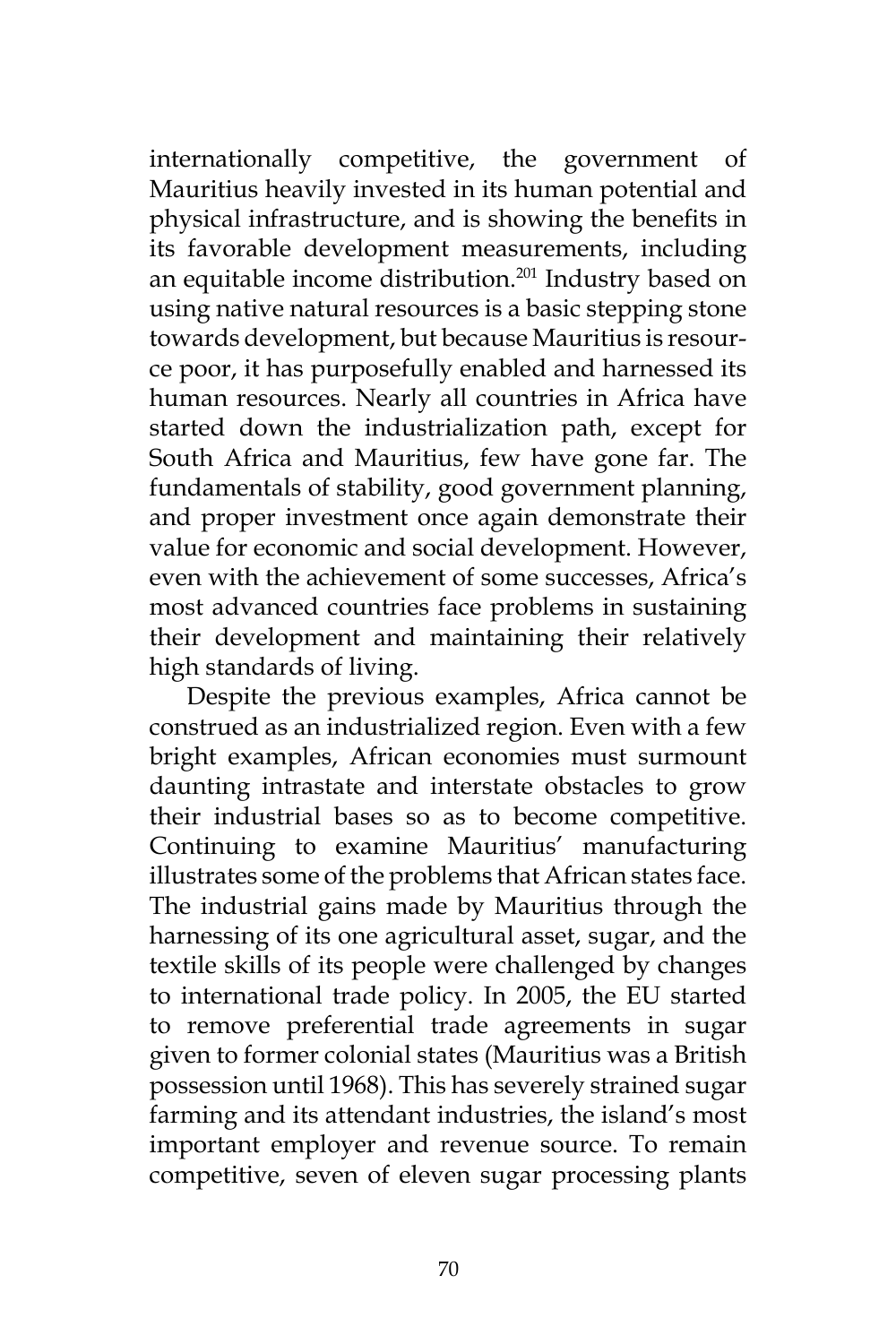| Country                                                                                                                                                                             | Employment<br>In industry<br>(% employ) | <b>GDP</b> from<br>Industry<br>(% of<br>total) | Industrial<br>Exports | Employment<br>in Services<br>(% employ) | GDP<br>from<br><b>Services</b><br>(% of<br>total) | Intrnat'l<br><b>Tourists</b><br>(000s) |
|-------------------------------------------------------------------------------------------------------------------------------------------------------------------------------------|-----------------------------------------|------------------------------------------------|-----------------------|-----------------------------------------|---------------------------------------------------|----------------------------------------|
| Algeria                                                                                                                                                                             | 23                                      | 61                                             | Petroleum<br>products | 63                                      | 30                                                | 866                                    |
| Botswana                                                                                                                                                                            | n/a                                     | 51                                             | <b>Textiles</b>       | n/a                                     | 47                                                | 843                                    |
| Chad                                                                                                                                                                                | 8<br>(approx)                           | 47                                             | None                  | 12<br>(approx)                          | 31                                                | 44                                     |
| Congo,<br>Rep                                                                                                                                                                       | n/a                                     | 57                                             | Plywood               | n/a                                     | 37                                                | 26                                     |
| Ethiopia                                                                                                                                                                            | 8                                       | 13                                             | Leather<br>products   | 12                                      | 38                                                | 125                                    |
| Ghana                                                                                                                                                                               | 15                                      | 25                                             | Aluminum              | 29                                      | 38                                                | 373                                    |
| Kenya                                                                                                                                                                               | 10<br>(approx)                          | 17                                             | Petroleum<br>products | 15<br>(approx)                          | 59                                                | 990                                    |
| <b>Mauritius</b>                                                                                                                                                                    | 30                                      | 25                                             | Clothing,<br>molasses | 61                                      | 70                                                | n/a                                    |
| Nigeria                                                                                                                                                                             | 10                                      | 53                                             | Petroleum<br>products | 20                                      | 29                                                | 813                                    |
| Sierra<br>Leone<br>n/a                                                                                                                                                              | 31                                      | None                                           | n/a                   | 20                                      | 10                                                |                                        |
| South<br>Africa                                                                                                                                                                     | 26                                      | 27                                             | Machinery             | 65                                      | 71                                                | 6,026                                  |
| Sudan                                                                                                                                                                               | $\overline{7}$                          | 36                                             | Petroleum<br>products | 13                                      | 33                                                | 39                                     |
| UK                                                                                                                                                                                  | 18                                      | 24                                             |                       | 81                                      | 75                                                | 4900                                   |
| <b>USA</b>                                                                                                                                                                          | 23                                      | 21                                             |                       | 76                                      | 78                                                | 52,690                                 |
| Notes: Data from 2007. Tourism data from 2000, except Botswana and South Africa from 1999.<br>Employment in Industry and GDP from Industry percentage includes mining and drilling. |                                         |                                                |                       |                                         |                                                   |                                        |

Sources: CIA's 2008 World Factbook, 2007 data. Tourism: Tom Nevin, "African Tourism Review," African Business, February 2003, except U.S. and UK from World Tourism Organization Release "Millennium Tourism Boom in 2000."

# **Table 8. Comparison of Industry and Services Employment and Production Indicators**.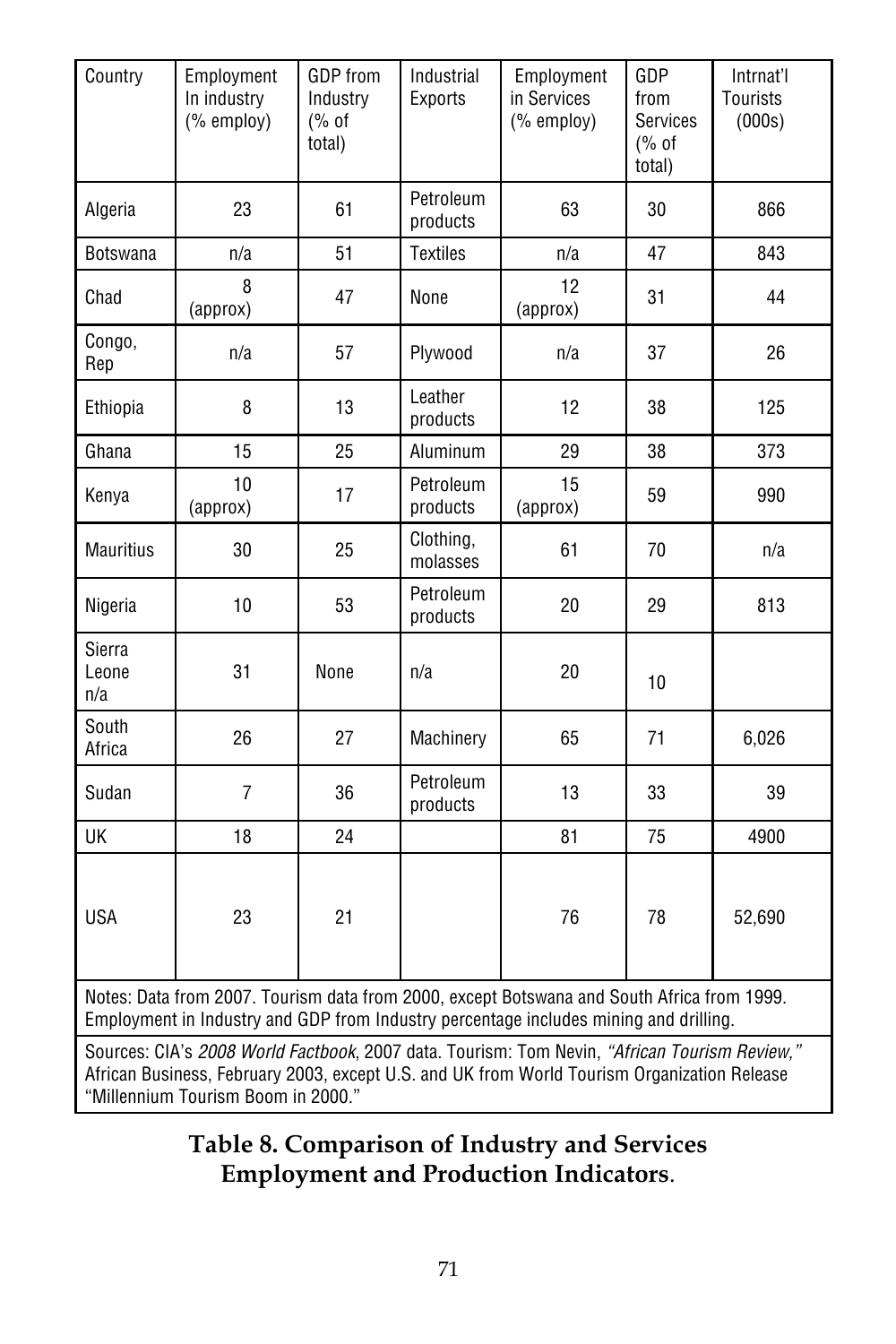closed, farming practices were modernized, and alternate derivative products were developed. These were strong government responses to adverse circumstances. A second blow also ended favorable U.S. and European textile import quotas, which had successfully stimulated industry in the world's poorest countries. These changes closed hundreds of factories in Mauritius, which at the time was the world's second largest exporter of woolen knits.202 Lesotho's burgeoning textile industry suffered the same fate in 2005. Under the U.S. African Growth and Opportunity Act (AGOA), passed in 2000, African development was promoted through increased trade and investment.203 East Asian manufacturers took advantage of cheap African labor and reduced U.S. duties to invest U.S. \$100 million in Lesotho, employing 50,000 people and producing 10.5 percent of its GDP. The end of preferential imports brought the near overnight collapse of this industry in Lesotho and other African countries.<sup>204</sup> There are international trade obstacles preventing development other than trade barriers. For example, Africa's young industries lack the fundamentals to gain entry into developed markets; the same quality, safety, marketing, and other problems that African agricultural produce also faces. International standards are higher and more ubiquitous than in decades past, and integrating into multilateral trading systems like the World Trade Organization (WTO) is more difficult.205 Thus African industry needs to improve its production capacity, but its efforts are undercut by an inability to attract foreign capital and expertise, and by international trade regulations.

In many cases Africans and their governments have also undermined their own industrial development. Zimbabwe once boasted one of Africa's more diverse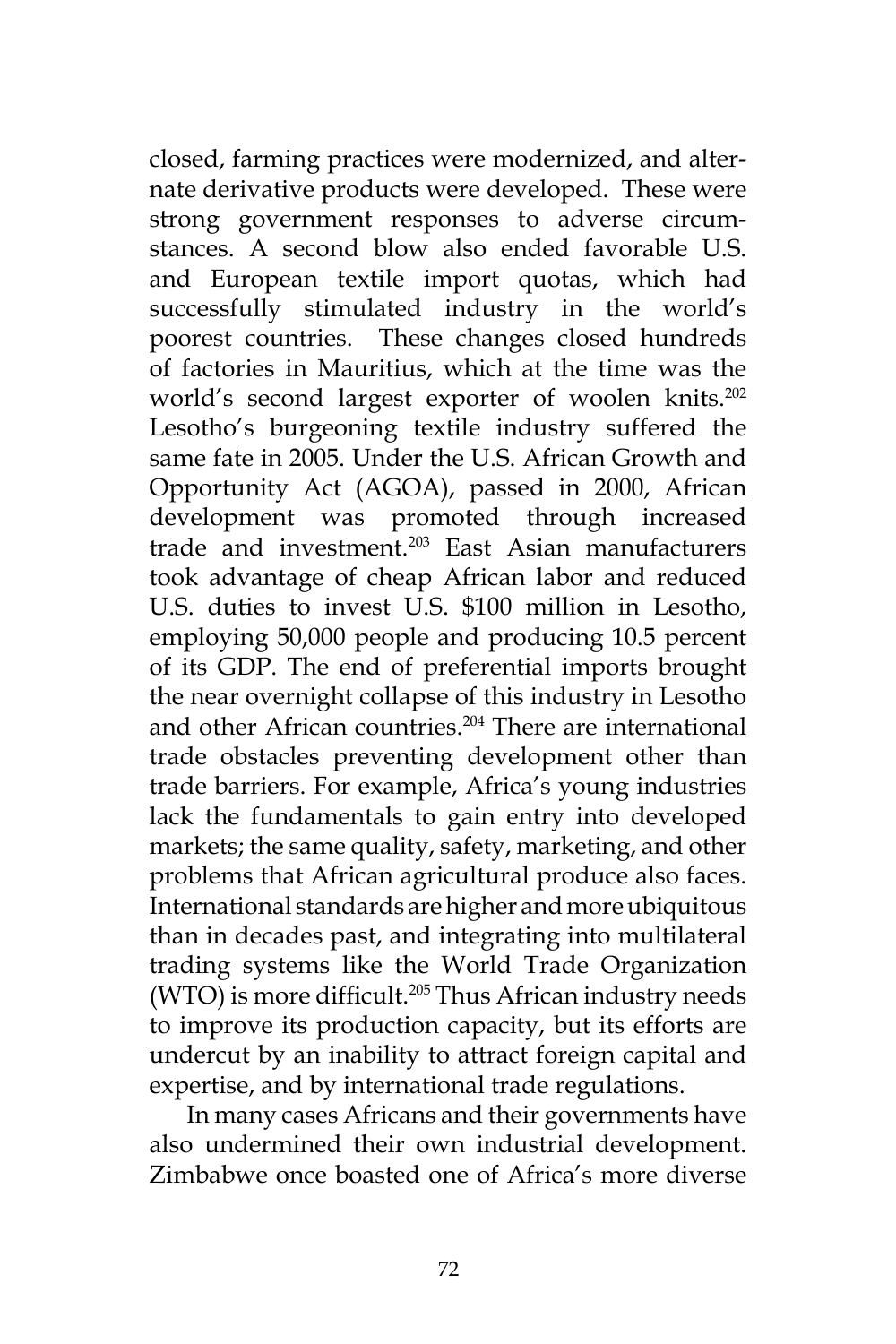economies and modern industrial sectors. It successfully exported textiles, footwear, and agricultural machinery to regional markets. However, inept management, corruption, and a draconian one-party state polarized society and eviscerated an industrial success story.<sup>206</sup> Violence and instability are perhaps the biggest causes of underdevelopment in Africa because it frightens away capital investment and investors who seek stability to reap a return. Even after investments are made, stability is needed to operate, as the Democratic Republic of Congo illustrates with its long-running internal conflict contributing to an industrial capacity producing at just 25 percent and unemployment at 85 percent in 2005.207 Lack of infrastructure investment is another chronic problem for industrialization. A U.S. \$1.2 billion mega aluminum smelter was located in Mozambique to take advantage of cheap hydro-electric potential from the Zambezi River. However, the finished plant will consume four times Mozambique's average electricity production and requires major investment in additional dams and in Mozambique's fledgling natural gas industry for more energy. The project is stalled after its first phase until more power is generated. However, needed investment is arriving from foreign investors impressed with the government's open economic regime and capitalist development, which has made Mozambique one of the most dynamic economies in Africa.<sup>208</sup> Mozambique is benefiting from its government's policies, but many states do not, and poor governance and administration may be the second biggest cause for lack of development. A disappointing example is Ethiopia where private land ownership is illegal, hampering investment in industry such that only a small portion of Ethiopia's economic production is manufactured.209 Governments such as the ones in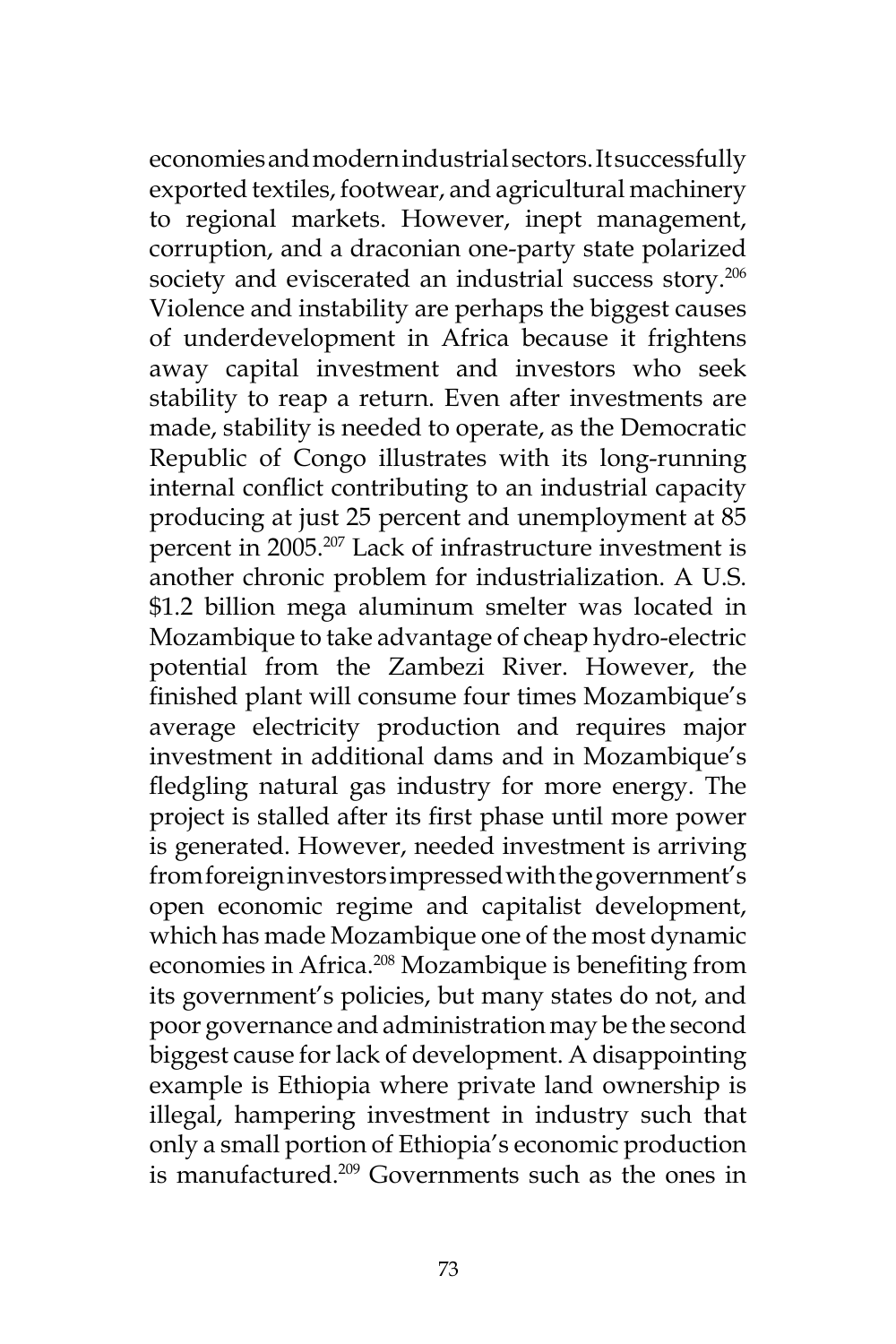Nigeria or Cameroon also misallocate public funds, undercutting important sectors like agriculture by investing in the more glamorous extraction industry.<sup>210</sup> Sometimes these misallocations "stimulated ruralurban migration, yet there were insufficient jobs to absorb those who left the countryside," and the misallocation was also a cause for food shortages on the continent.211 Government imposed import substitution strategies strive to build young native industries by protecting them in their local market from foreign competition. Inevitably, though, such policies produce inefficient low quality companies, whose products are globally uncompetitive and too expensive for local consumers. African government efforts are better spent making their industries competitive through establishing "institutions for industrial standards, testing, expert support, quality assurance, training, technology information, research, and technical extension and assistance for investors, suppliers, subcontractors, and local African entrepreneurs."<sup>212</sup> Neo-liberal trade policies, such as the "Washington Consensus," advocate an export-led development strategy that would open up African economies to world trade starting with African agricultural and extractive products. This might reverse Africa's declining share of world trade, which now stands at only 1.5 percent.213 In 2001, *Afrobarometer* cited several African countries for their positive market reforms and democratization including Botswana, Ghana, Lesotho, Malawi, Mali, Namibia, South Africa, Tanzania, Uganda, and Zambia.214 If their efforts continue, these are the countries that have positioned themselves for success through their internal efforts, adapting to international markets and using international support to lead African economies past old negative tendencies and toward sustainable development.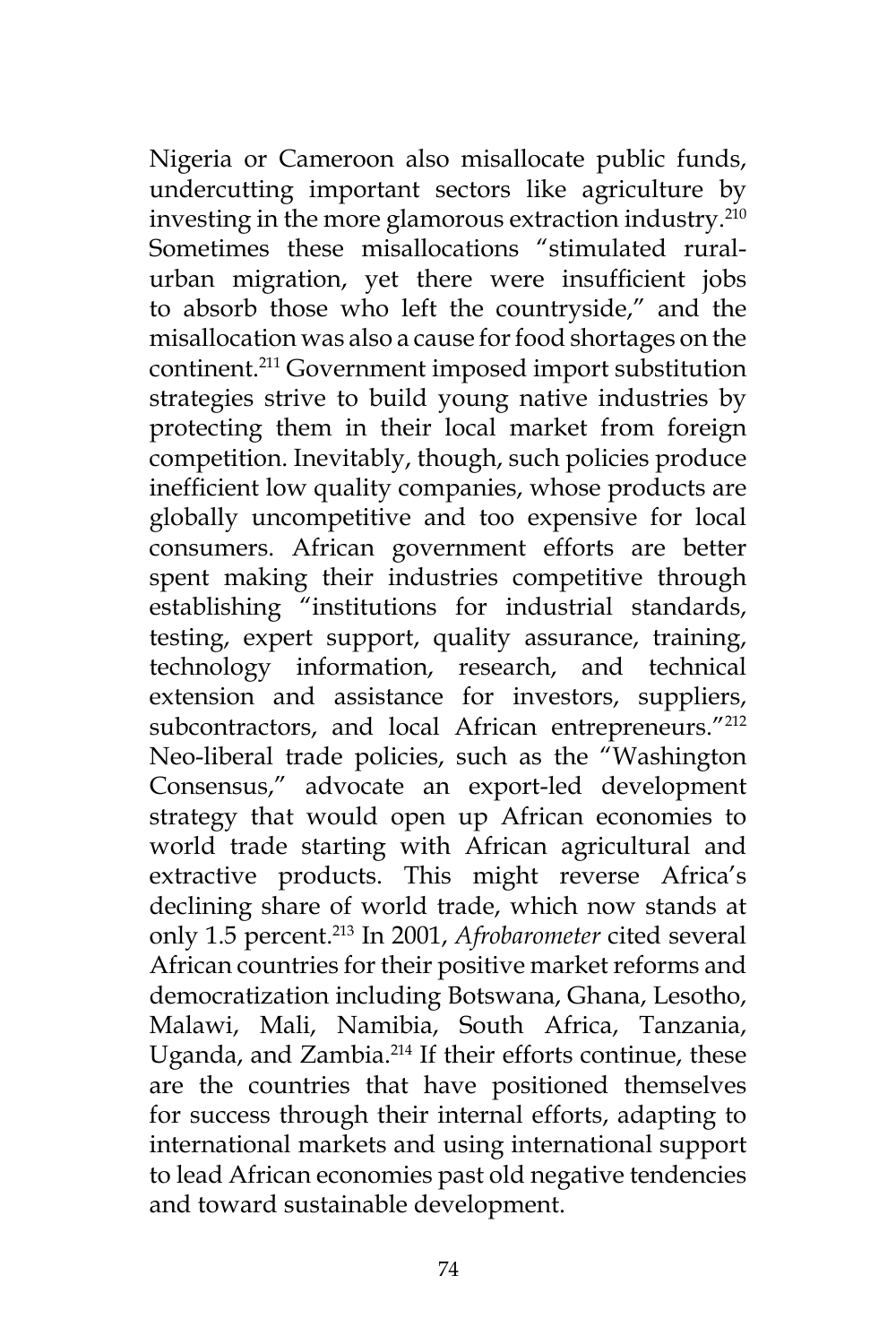## **Services.**

A third part of an economy is its tertiary economic activities, its services. These complement and enhance the primary and secondary activities and add vigor to an economy through diversity and greater depth. Services are any activity that fulfills a human want or need and returns money to those who provide it. There are three types of services with numerous subtypes that include consumer services such as retail and wholesale, education, health, leisure and hospitality; business services such as financial, professional, transportation, and communications; and public services like security and social services<sup>215</sup>

As with primary and secondary economic activities, tertiary activities rely on the economic development components of people, the natural environment, and societal culture. Whereas the success of primary activities was particularly sensitive to the natural environment, and secondary activities to the quality of a population, tertiary activities are especially dependent on culture. Culture is the way that a society "organizes itself in terms of beliefs, values, customs and lifestyles [which] greatly influences both the direction and degree of development."216 When service activities are used to generate international revenue, the manner in which a culture embraces change and globalization is a key to success. Like industry, the added-value of people's involvement and investment required for many tertiary activities give these higher order economic endeavors greater returns.

The human-to-human aspect of services that provide international revenue puts a premium on the culture component of development in order to sufficiently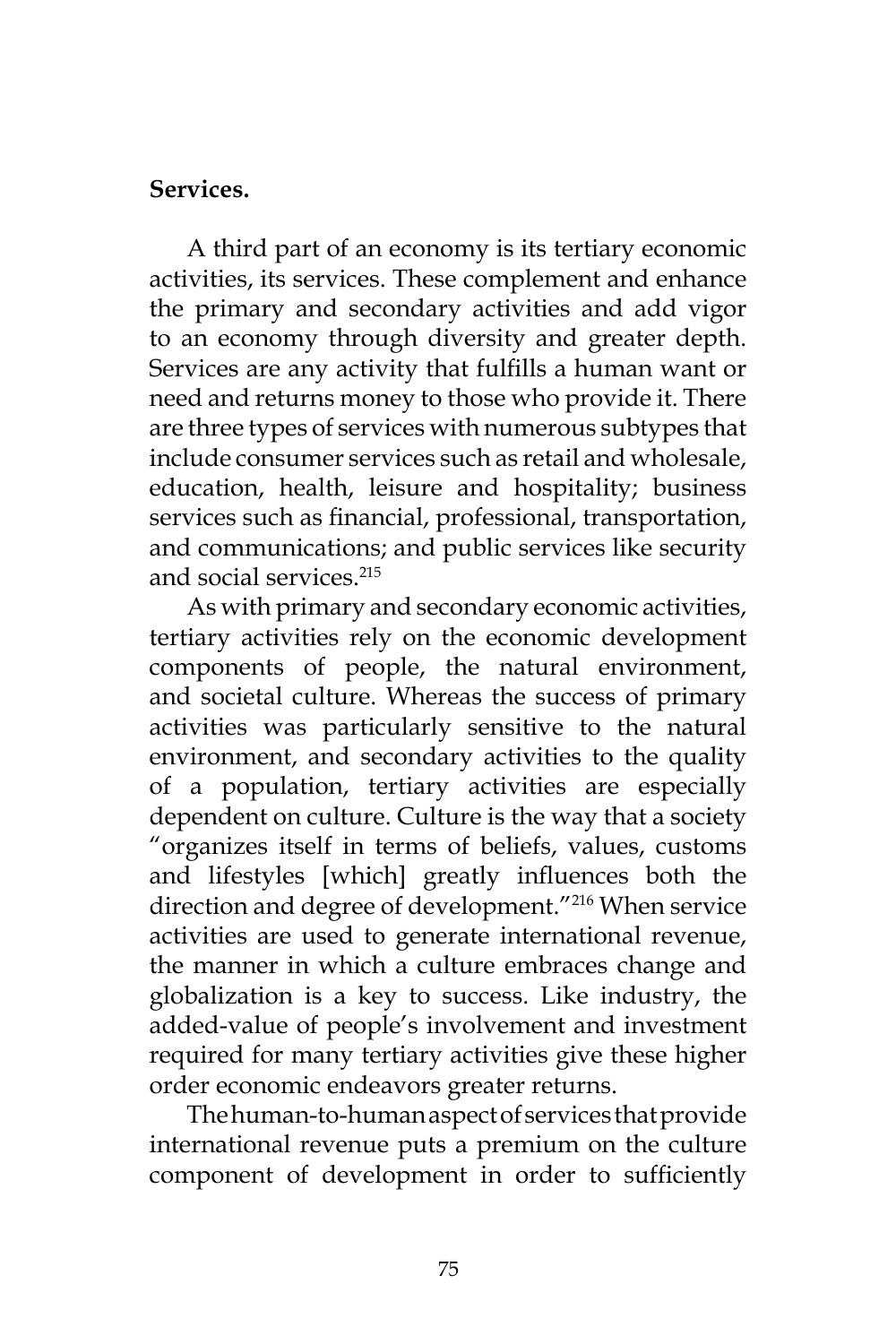interact with other societies and embrace the constant fast-paced changes that globalization requires. Some examples of cultural characteristics are typical personalsocietal obligation traits that could impact the success of international services through the concept of time (Western economies are monochronic, being more schedule driven than polychronic societies, as typically found in Africa), attitude towards uncertainty (Western economies are more accepting of uncertainty and risk than uncertainty avoidance cultures), and acceptance of authority (participation in Western economies is more flat and distributed than in high power distance cultures).217

The service sector of most African economies is composed primarily of internal personal services ranging from retail vendors to primary schools to cell phone providers. At some level, services have existed throughout Africa's history alongside agriculture and basic industries. African tertiary activities can include high technology and support other parts of the economy at the same time. One prime example is the research conducted by African universities to find better adapted crops and techniques to spur subsistence and commercial agriculture. Other examples of service support to African activities include banking and insurance to cover factories and mines and public transportation and security to help bring crops to market. Although all African countries have some services, the strongest and largest economies have broadened themselves to offer international services. Among several such African activities, tourism and intraregional business services are two of the more important that will be presented here as examples. Even though they constitute only a small part of the overall economy, expanding global tertiary activities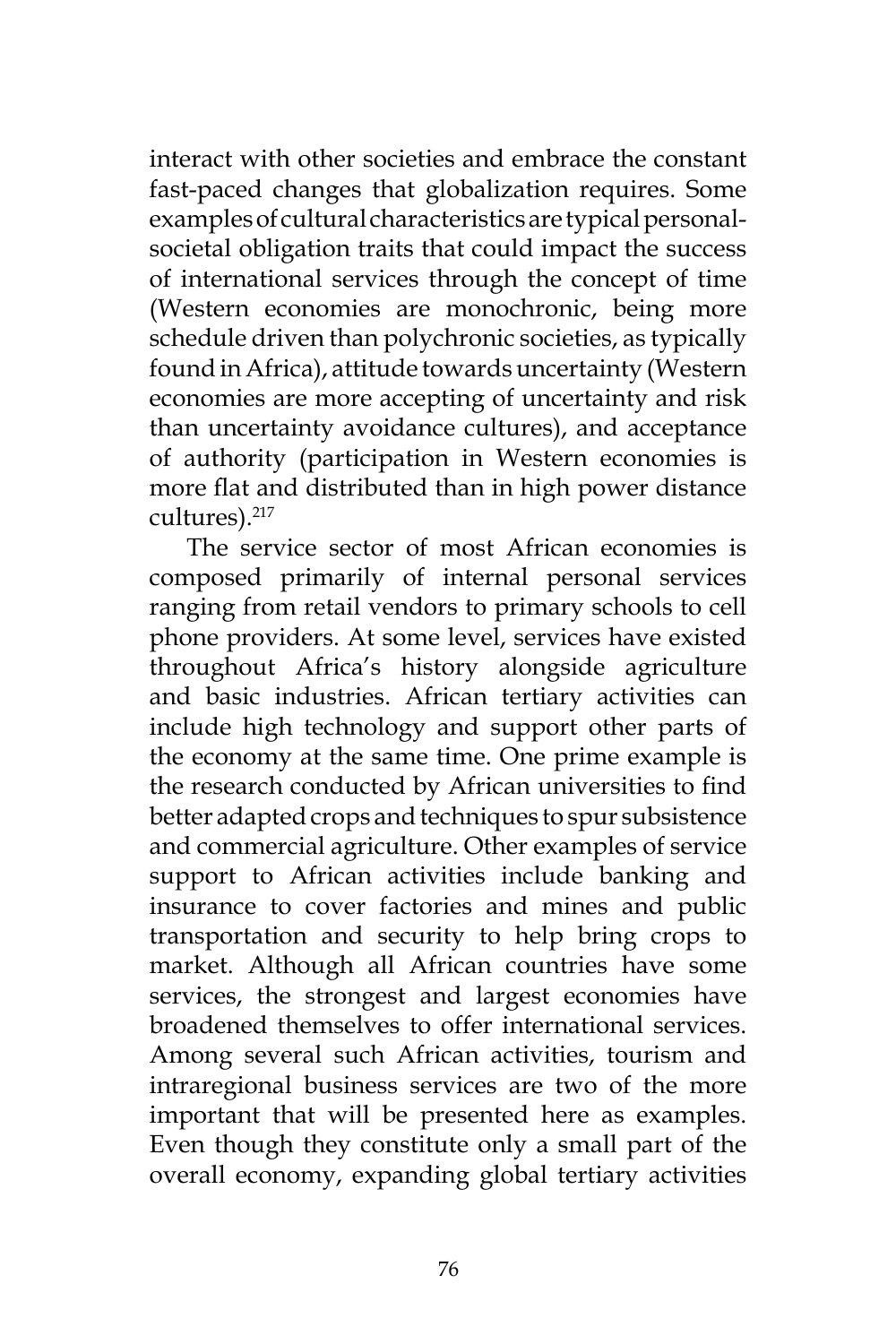should be a goal for Africans, since these activities tend to use higher order human skills, are more lucrative, and are a catalyst to higher economic and human development. They have also been the best method of development for countries like Singapore, which are resource poor but invest heavily in the skills and wellbeing of their people.

One natural resource for which Africa is renowned but is not mined or drilled is its inspiring landscape and abundant wildlife, from the tropical rain forests to the vast grass savannas. In 2001 28.4 million international tourists visited these sights, generating U.S. \$11.7 billion in much needed foreign income for Africa. Many countries see tourism as vital in generating revenue for economic development. Tourism can be a boon to job creation, attract foreign expertise to develop local skills, balance intrastate development, and diversify an economy. Since Africa is the destination of choice for only 4.1 percent of international tourists worldwide, there is much growth potential in this sector. $218$ One Zambian businessman summed up the promise and challenges of tourism when he said, "Virtually Africa-wide, the tourism industry has been identified as the sector most likely to build national economies. The painful question is how to stimulate the political will, persuade governments and private sectors to fund tourism infrastructure . . . and, probably most importantly, for governments to inspire the confidence of foreign investors."219 Some African countries have answered these questions and succeeded in attracting tourists, especially Kenya in the east; Mauritius and the Seychelles on the Indian Ocean; Morocco, Tunisia, and Egypt in the north; Cote d'Ivoire and Senegal in the west; and South Africa. Some of this success is a result of scenic natural resources and climate—advantageous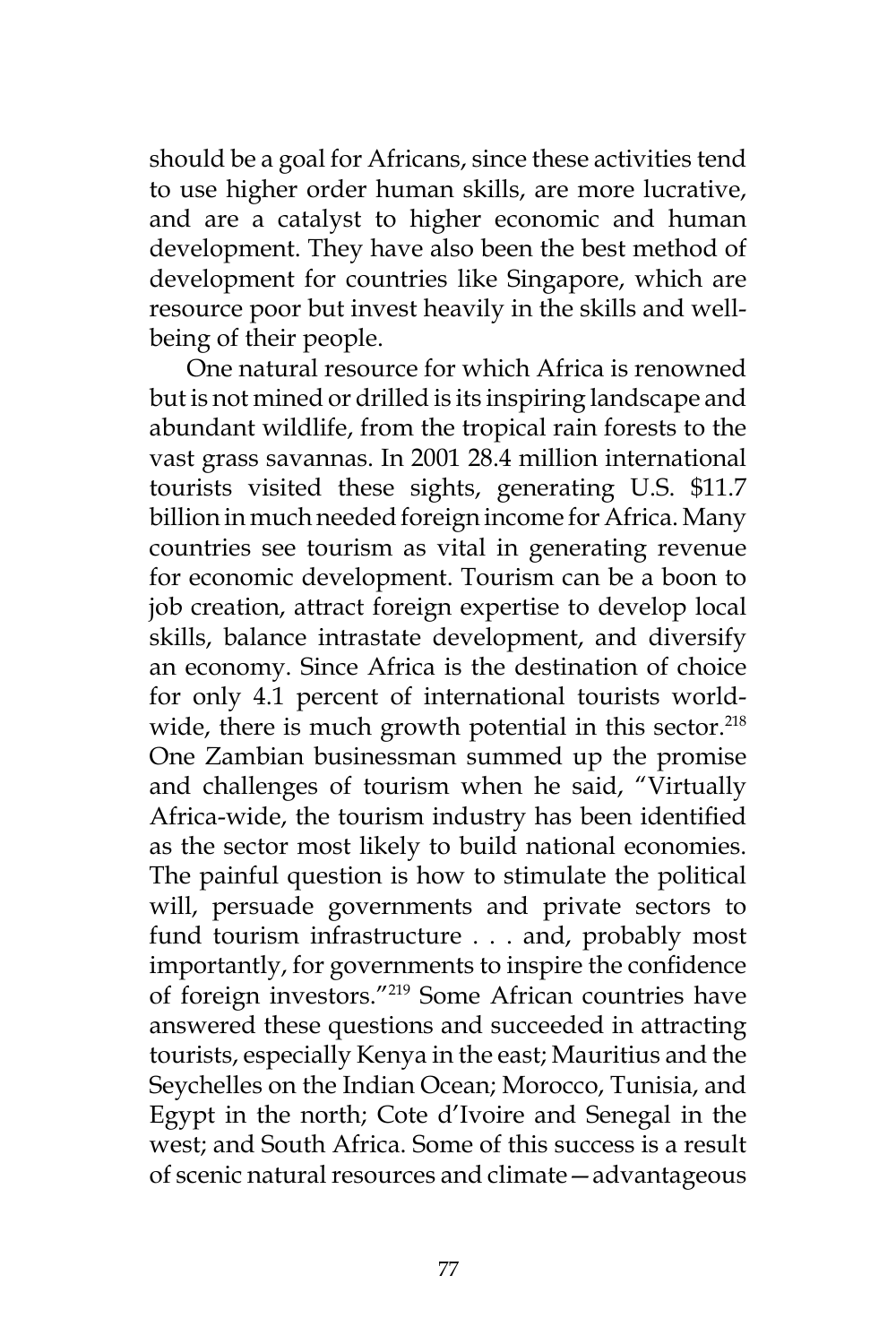but not equitably distributed elements of tourism. Another geographic advantage is close proximity to Europe, which helped North Africa attract over a third of Africa's tourists (10.6 million) and receipts (U.S. \$4.2 billion) in 2001.220 A third important factor is stability and security. Quite simply, tourists are attracted to safe and secure areas for vacation, and investors look for macroeconomic stability to realize a return in infrastructure investments like lodging, transportation, and attractions. Zimbabwe is a case in point. It slipped from 1.2 million visitors in 1999 to a few thousand in 2002 because of the political and economic problems that threaten violence in that country. The expectation of stability in the rest of southern Africa plays an important part in the World Tourism Organization predictions that this region will become Africa's top tourist destination by 2020 with 36 million visitors, nearly quadruple the number it had in 2000.<sup>221</sup> Tourism also tends to succeed in countries where other foreign enterprises already exist with functioning investment ties, open channels of communication, and good understanding of foreign cultures $222$ meaning established integration into the international community, or continuing dependence through neocolonialism, depending on one's perspective. Kenya is an example of these conditions where "pioneer facilities development was in place because Kenya had a vigorous expatriate community which sought to advance foreign commercial interests, including tourism." Not coincidentally, East Africa was the third most visited African region with 5.9 million visitors in 2001, and expected to grow proportionately through 2020.223 By establishing good economic fundamentals of a stable environment and global connections, Africa's tourism can greatly boost the continent's development aspirations.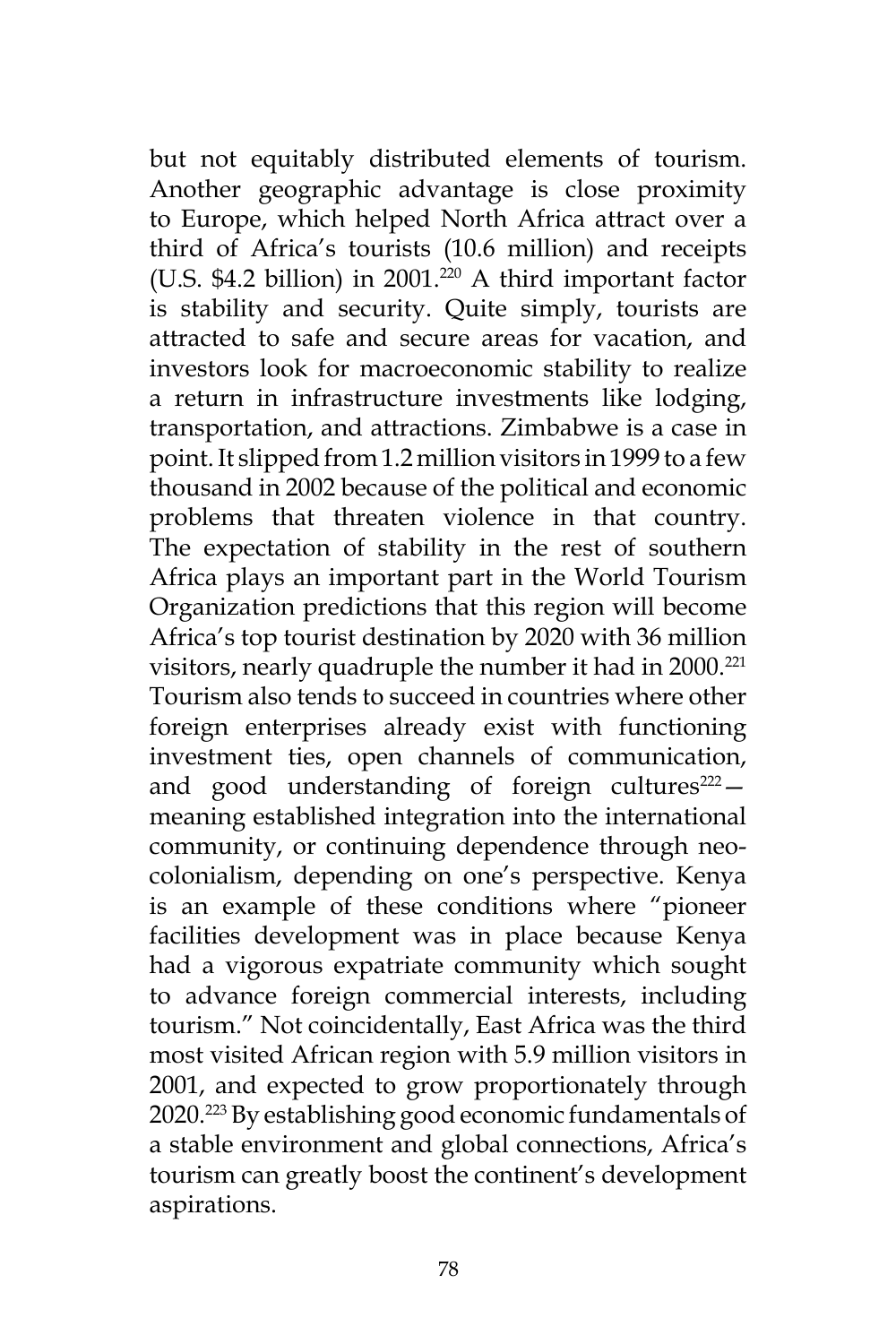As with other endeavors, good governance and political will are also required to attain the stability and globalization needed to thrive in international tourism, but also to support human development in terms of health and education, legal rights for private enterprise and political freedoms, and the construction and maintenance of a basic physical infrastructure. Such good governance also enhances other economic endeavors but is particularly important to activities like tourism that have a strong international component. The Seychelles is a model for applying these criteria towards tourism, having hosted 140,000 elite tourists in 2006 accounting for 70 percent of its foreign earnings and an impressive GDP per capita. Most African countries have been unable to establish such criteria and, as a consequence, have not built higher end activities like tourism. Establishing tourism in an environmentally sustainable way is another form of good governance and critically important to maintain the assets that tourists seek.<sup>224</sup> Sustainability is also attained through building native human resources to develop quality services and to encourage skills that could improve other economic sectors as well.<sup>225</sup> Even if all of these conditions are properly set, unexpected events such as terrorism may undercut any efforts, which is why diversity of activities in an economy is important. For example, Morocco registered decreases in its important tourism businesses after the attacks of September 2001, and even more after the U.S. invasion of Iraq in 2003.226 In Tanzania, tourism has dropped significantly following the al-Qaeda attack on the U.S. embassy in 1998 and with the subsequent rise in Islamist moralism.227 Although often seen as a main engine for development in Africa, the broad requirements for natural or cultural attractions—human development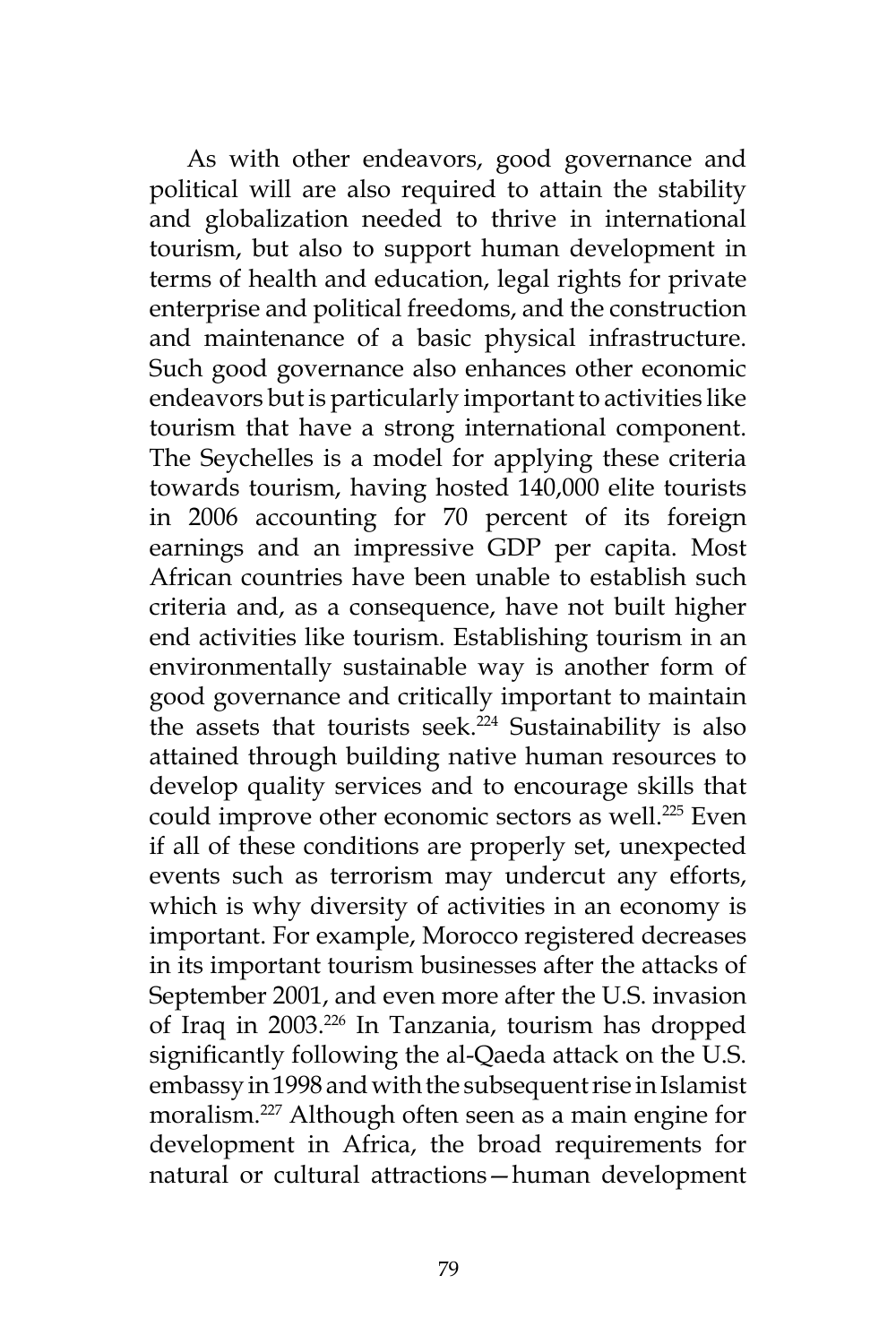skills, cultural sensibilities and globalization, stability, and good governance—have set a high bar for entry into tourist services. Much like mineral extraction and manufacturing, tourism can also disturb fragile balances in local societies, infrastructure, and the environment. However, those countries that succeed in tourism experience a synergistic effect that improves other economic sectors. For these reasons, rather than being the engine of African-wide development, tourism may reinforce the gulf between developing and poor countries<sup>228</sup> and for most countries may simply be a mark of development rather than a way to reach it.

Often, countries that are sophisticated enough to establish a tertiary sector like international tourism also possess the skills and resources to diversify into other higher service activities as well. Higher level services include the banking, insurance, brokering, and other services commonly grouped under the financial sector of business services. A strong financial services sector is particularly prized in an economy because it is not only a lucrative sector in its own right, but one that can financially support and boost other economic activities from agriculture to services. In the weak financial markets often found in Africa, a strong indigenous financial sector can fill a void to become a regional hub gaining foreign revenue and attracting international expertise for local companies and their workers. However, doing so usually requires liberalizing the local economy and removing barriers. Although it is considered risky to open an economy to global competition, the advantages are a larger potential market and the effort of compelling native businesses to sharpen their skills, broaden services and products, and lower costs to other businesses. Becoming a competitive regional financial hub also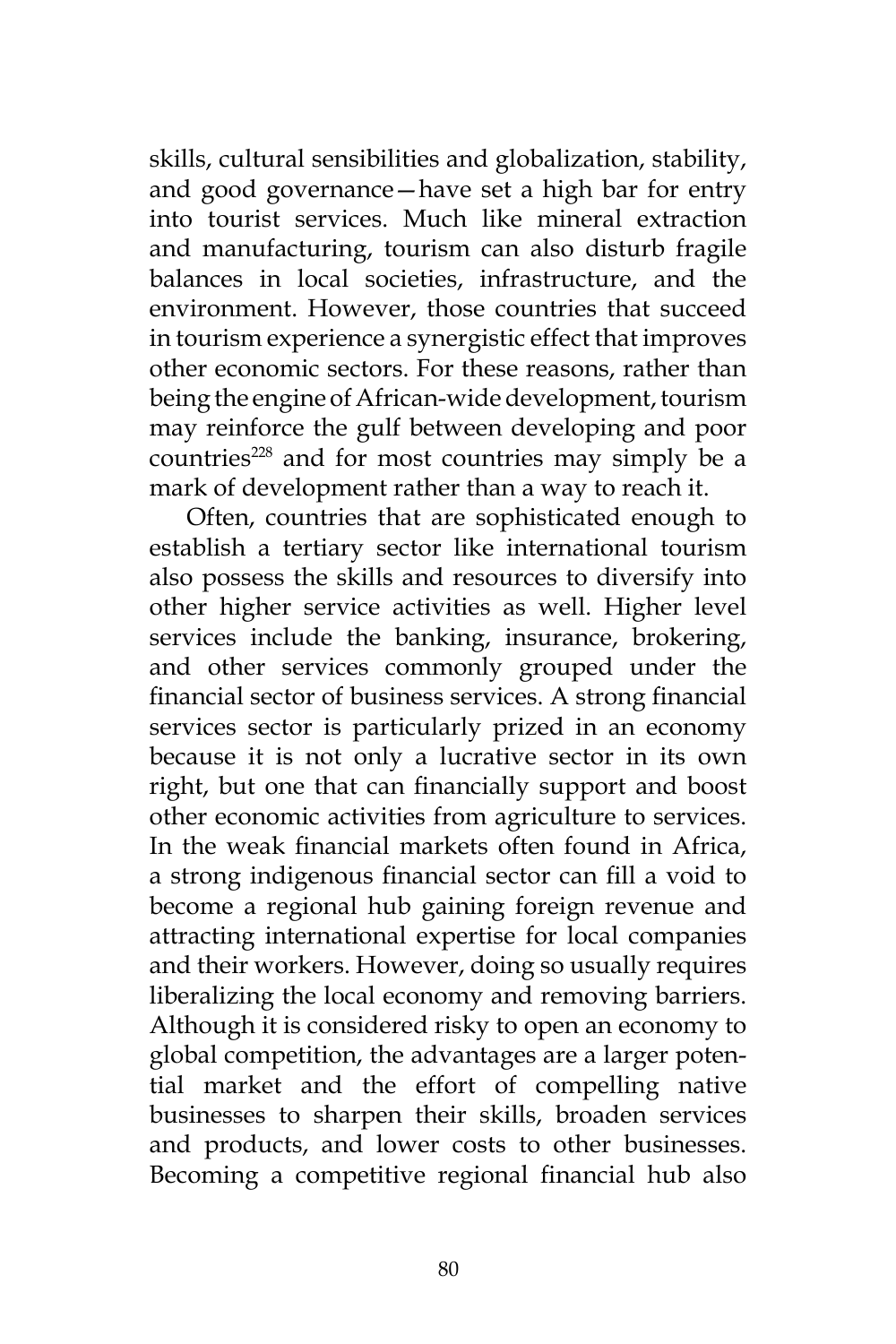requires sophisticated communications, transportation, research, and managerial skills and infrastructure bolstering those and other sectors as well.<sup>229</sup> Mauritius has deliberately expanded its economy beyond sugar, textiles, and tourism to embrace banking, communications, and information technology by creating cyber cities, and tapping into the fiber-optic cable that runs from Europe to India's "high-tech" corridor.<sup>230</sup> In so doing, it has become a regional financial hub, luring over 32,000 off-shore entities worth U.S. \$1 billion to transact business in India, China, and Africa.231 Mauritius also benefits from its predominately Indian culture to serve as go-between for businesses in India and the rest of the world. To bridge the shortage in needed skilled workers, Mauritius has invested heavily in education, extended the school day, and added technological subjects to its curriculum, but a lack of qualified people remains its biggest impediment to growth.232 South Africa has built a well-regulated and sophisticated financial sector that attracts many foreign financial businesses to the region because its technology, infrastructure, and supervision meet competitive world standards.<sup>233</sup> Because of these standards, South Africa's stock exchange has grown to become the 17th largest in the world and now includes many foreign brokerages that control up to 40 percent of the market; yet the bourse's overall size grew so much that few of the local traders lost revenue.<sup>234</sup> South Africa is the continent's leader in commercial loans, financial advisory services, foreign exchange, securities trading, and insurance; all of which make South Africa an important launching point into Africa for international business.235 In 2003, South Africa also had 38,000 people working in call centers, taking advantage of its communications infrastructure and human skills.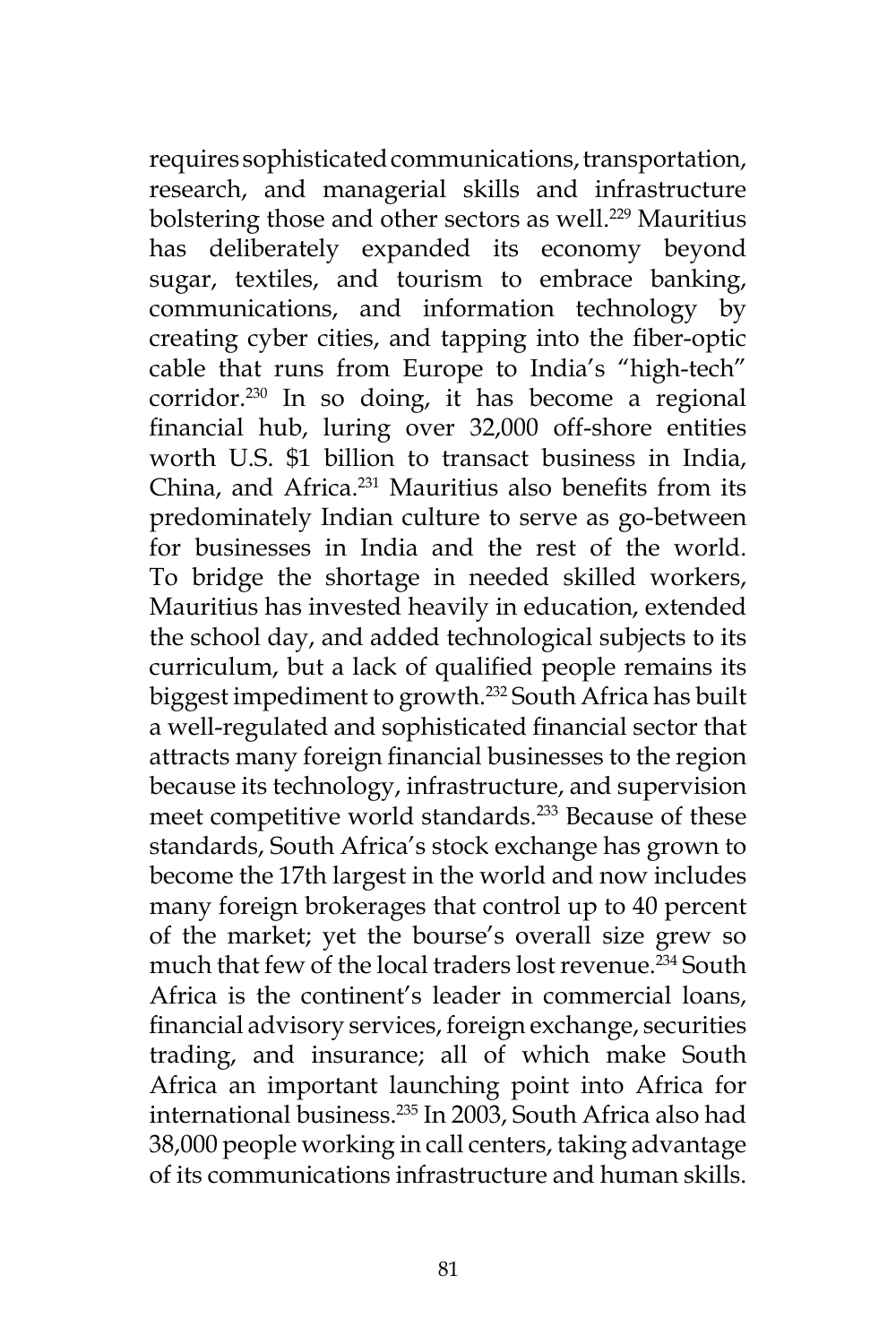Ghana, Senegal, Kenya, Morocco, and Madagascar have also started international call center operations, but have only 16,000 jobs among them.<sup>236</sup> Striving to become a services' hub requires liberalizing economic policies and investing in requisite infrastructure and people skills in order to take advantage of regional financial services.

Not all international financial dealings are by large transnational corporations. Because of Africa's maldistribution of resources, wealth, and opportunities, many workers are migrant, sending remittances to their families at home. Lesotho, for instance, has few resources, so many of its 50 percent unemployed go to South Africa to work. Although declining, in 1996 remittances still accounted for a third of the entire GDP of Lesotho.237 Côte d'Ivoire, Ghana, Nigeria, and overseas countries like Spain, Great Britain, and France host many African workers who need to send money home. Kenya is the regional hub in East Africa for financial services, dealing in both large commercial and small micro-fund transfers.238 Kenya's claim as the regional hub comes from its relative strength in regulation and better coverage in terms of numbers of banks and population served—even though its financial services do not reach global standards.<sup>239</sup> The small and informal nature of such exchanges makes tracking them difficult, but they remain major sources of income and part of Kenya's strength as a financial hub. As desirable as financial and other services may be as part of an economy, the high cost of capital to develop the infrastructure and human skills needed to participate has severely limited or barred most African states from benefiting.<sup>240</sup> An ironic twist for African states is that international banking is mature enough to be used in a reverse transfer of wealth because African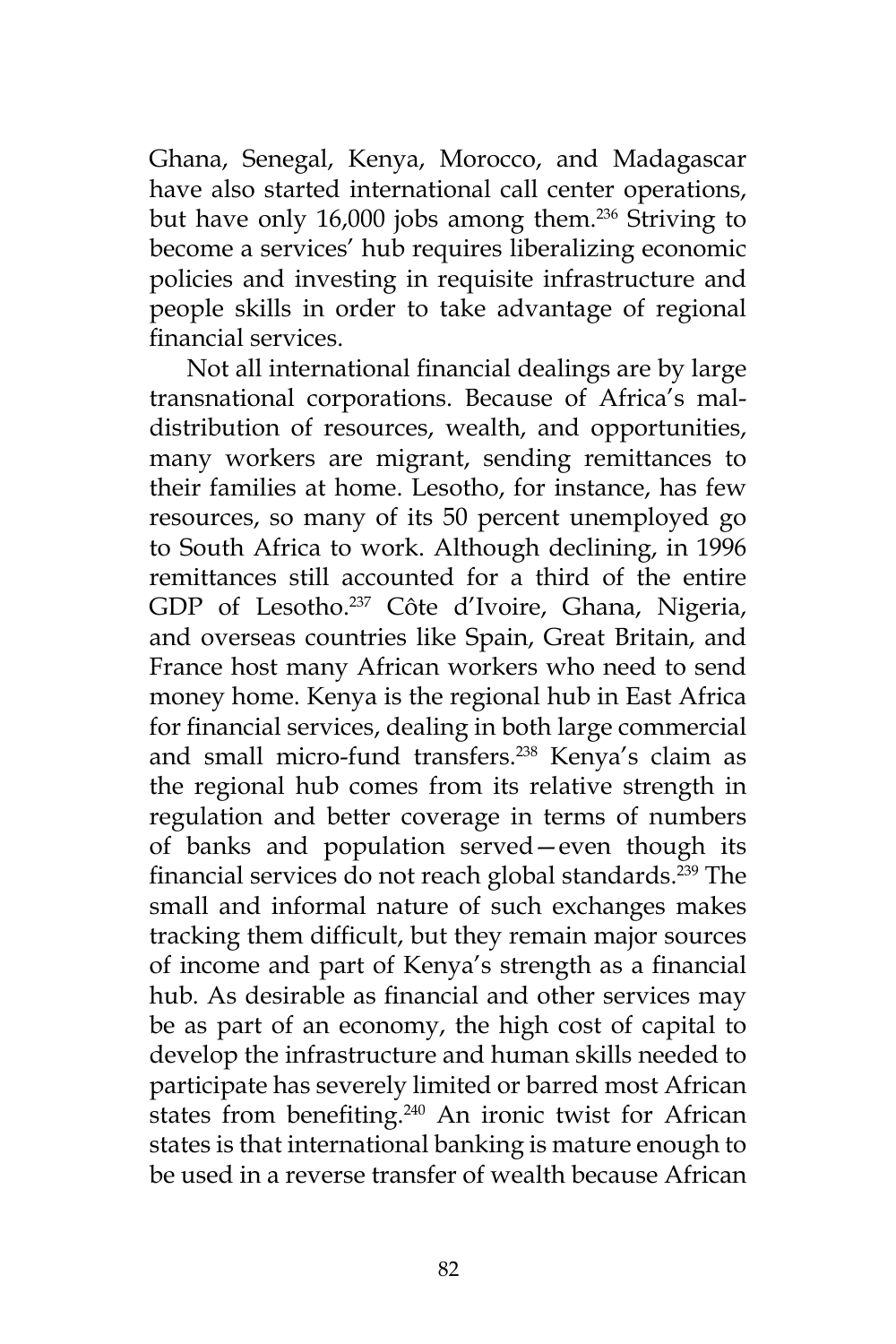states must repay huge debts they incurred—U.S. \$15 billion for interest alone in 2003.<sup>241</sup> International debt relief as pioneered by the British government at the G8 Gleneagles conference in 2005 has started a welcome trend of debt reduction for 38 countries, most of them African, based on demonstrated improved governance.<sup>242</sup> These actions should help right financial systems, lower balance of payments, and divert debt payments into a states' physical and human capital. Debt relief and the reward of good governance are welcome steps in reinforcing basic requirements for development: stability, government transparency, liberalizing economies, and investment in human and physical capital. In banking, as in most of the other international services, Africans are woefully deficient both a cause and an indicator of their underdeveloped status.

## **Africa's Economy Summary.**

Although often described and perceived as a single entity, Africa's people and economies are no monolith. Africa presents a complex environment with many factors affecting its diverse parts. Africa boasts some success stories, along with the world's most destitute people and conditions. Almost half of Sub-Saharan African states averaged an economic growth rate of 5 percent or more in 2003, and over a third in 2006, with 16 countries sustaining growth of over 4 percent for a decade. Although Sub-Saharan economies have grown by over 4.5 percent from 2000 to 2007, the growth rate did not keep pace with the higher average of other underdeveloped countries, but did beat the world average and, most important for real gains, exceeded the population growth rate.<sup>243</sup> Despite recent relative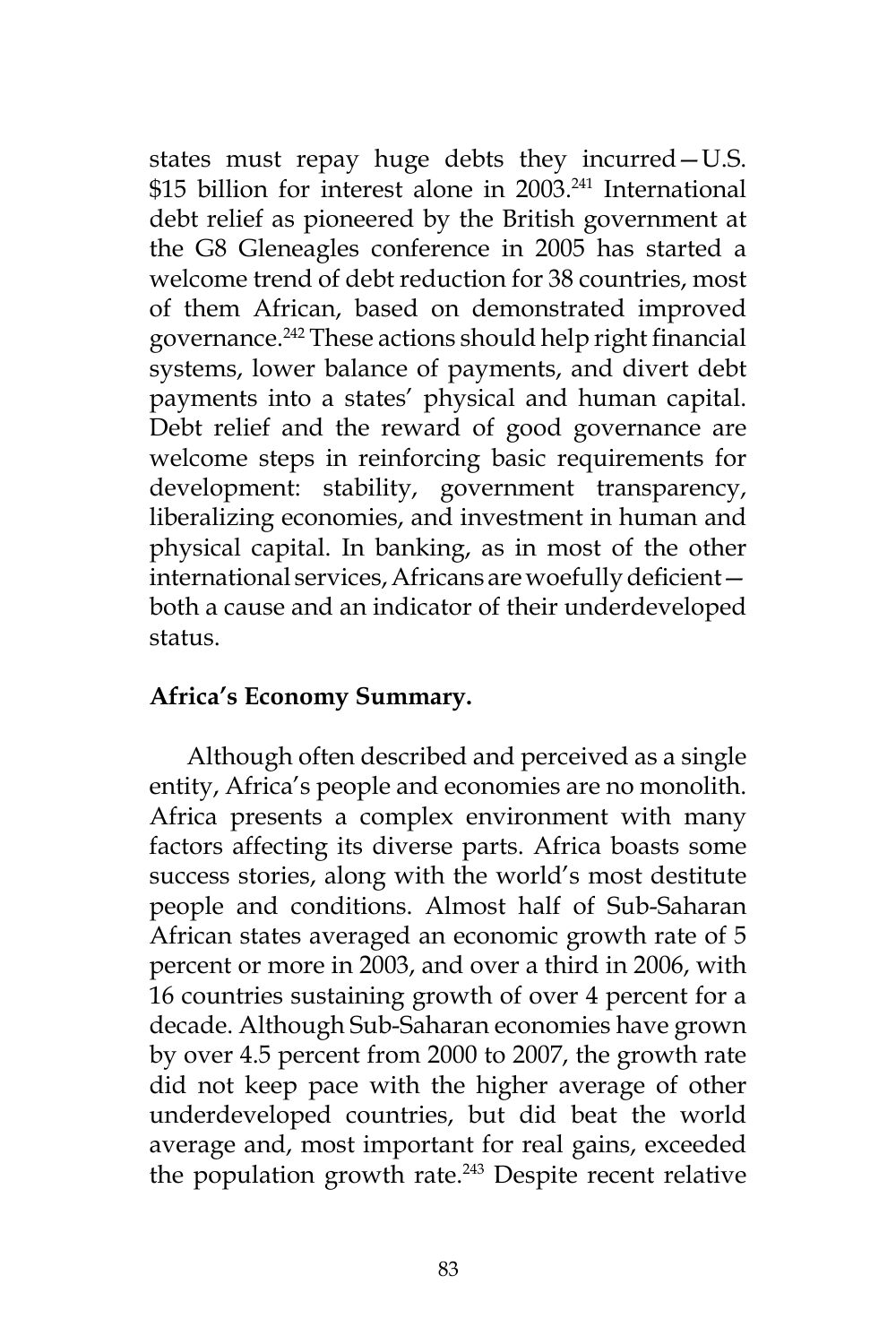success, Africa's 54 states still occupy 26 of the world's bottom 32 rankings in GDP-PPP per capita (with Malawi at the bottom), 28 of the lowest 36 in literacy rates (with Burkina Faso the lowest), 35 of the lowest 37 states in life expectancy (Zambia being the worst), and 34 of the last 40 counties in the HDI (with Sierra Leone bringing up the rear, but Liberia and Somalia did not report and may be in worse shape).<sup>244</sup> What caused these differences? The problems bringing about such poverty are many, as discussed in the preceding sections. Economic reasons include low human labor value added in most African activities, low or fluctuating commodity prices, lack of investment in physical infrastructure and human capital, overreliance on one primary economic product for foreign revenue, difficulty in meeting world standards in products and globalization requirements, dependence on one or a few international markets in which to sell goods, state domination of the economy, poor corporate administration and oversight, and import price shocks. Political problems include lack of stability or violence through frequent coups, civil wars and cross-border fighting, dominance of self-serving elites, inadequate citizen representation, and poor or counterproductive government policies. These factors undermine the security and stability that African states require if they are to continue to develop economically and mature politically. These are the goals for which Africans, and those external bodies like USAFRICOM that intend to meaningfully help Africans, must strive to achieve if real and enduring progress is to be made towards peace, security, and stability in Africa.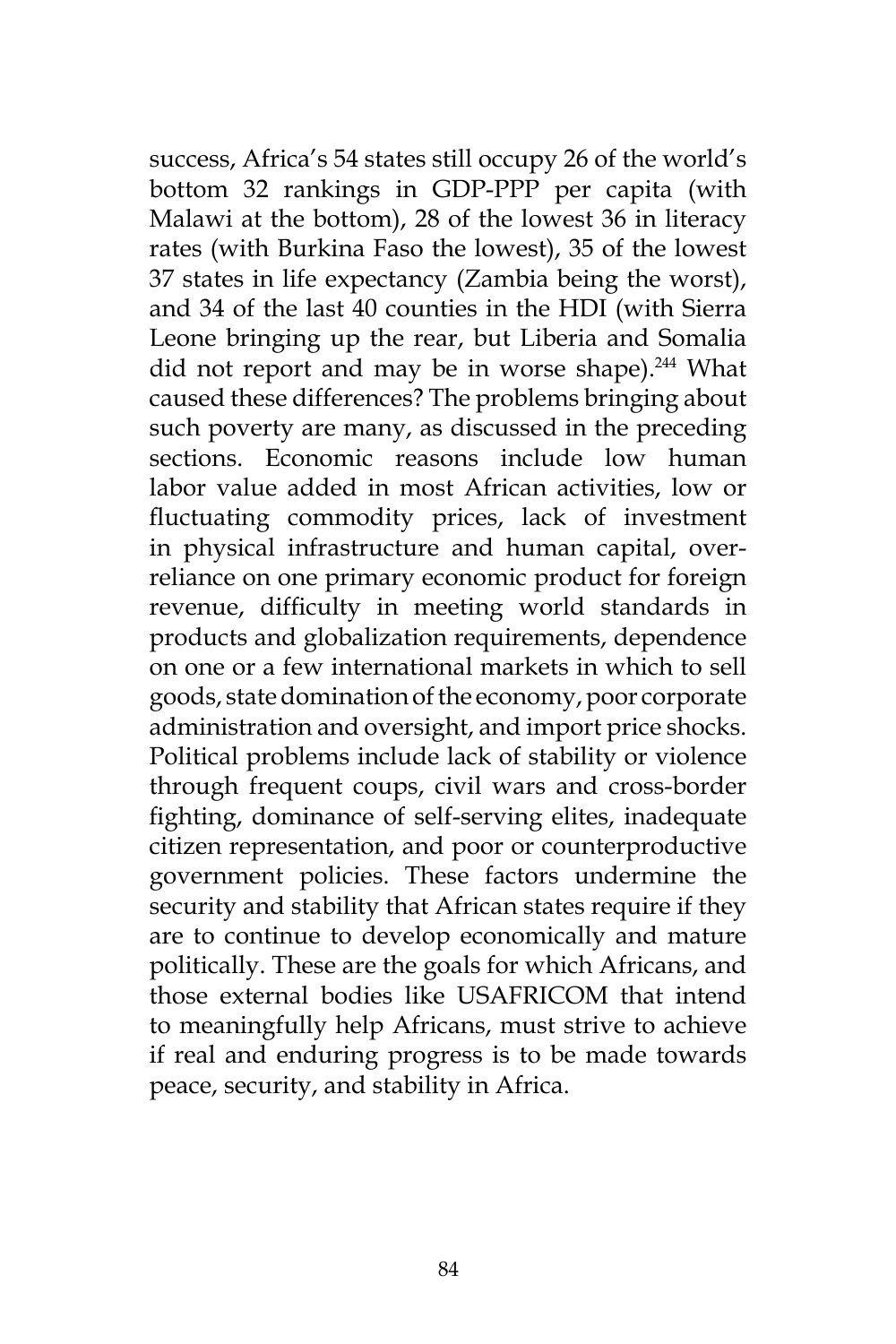### **ANALYSIS AND RECOMMENDATIONS**

The situation in Africa is bleak and has been for decades. Other developing regions have far surpassed it in social, economic, and political measurements of development and governance, which remain stubbornly stalled in Africa. Africans, as well as the rest of the world community, need peace and prosperity on the continent to benefit its people, attain mutual security and humanitarian aspirations, and incorporate Africa into the world's economy. Foreign assistance, including military support like that represented by USAFRICOM, can be of great help toward the achievement of these goals. Such support can assist with much needed security and stability by performing an external security role, and to a lesser extent, in establishing and maintaining internal law, order, and justice. These are traditional missions of military peace operations that are well understood and are internationally sanctioned. The military's role in the equally important requirements for economic development and better governance has precedents from humanitarian relief to security assistance and stability operations. However, the involvement of a military force in these endeavors may be more controversial, misunderstood, or misapplied. The previous discussion of how Africa's importance warrants international assistance, the precedent for military involvement in establishing security and stability, and the need to address economic development and political governance were presented as background information in order to better examine possible foreign government actions to improve the conditions in Africa. This next section elaborates on a continuum of actions to better organize and administer assistance in order to illuminate what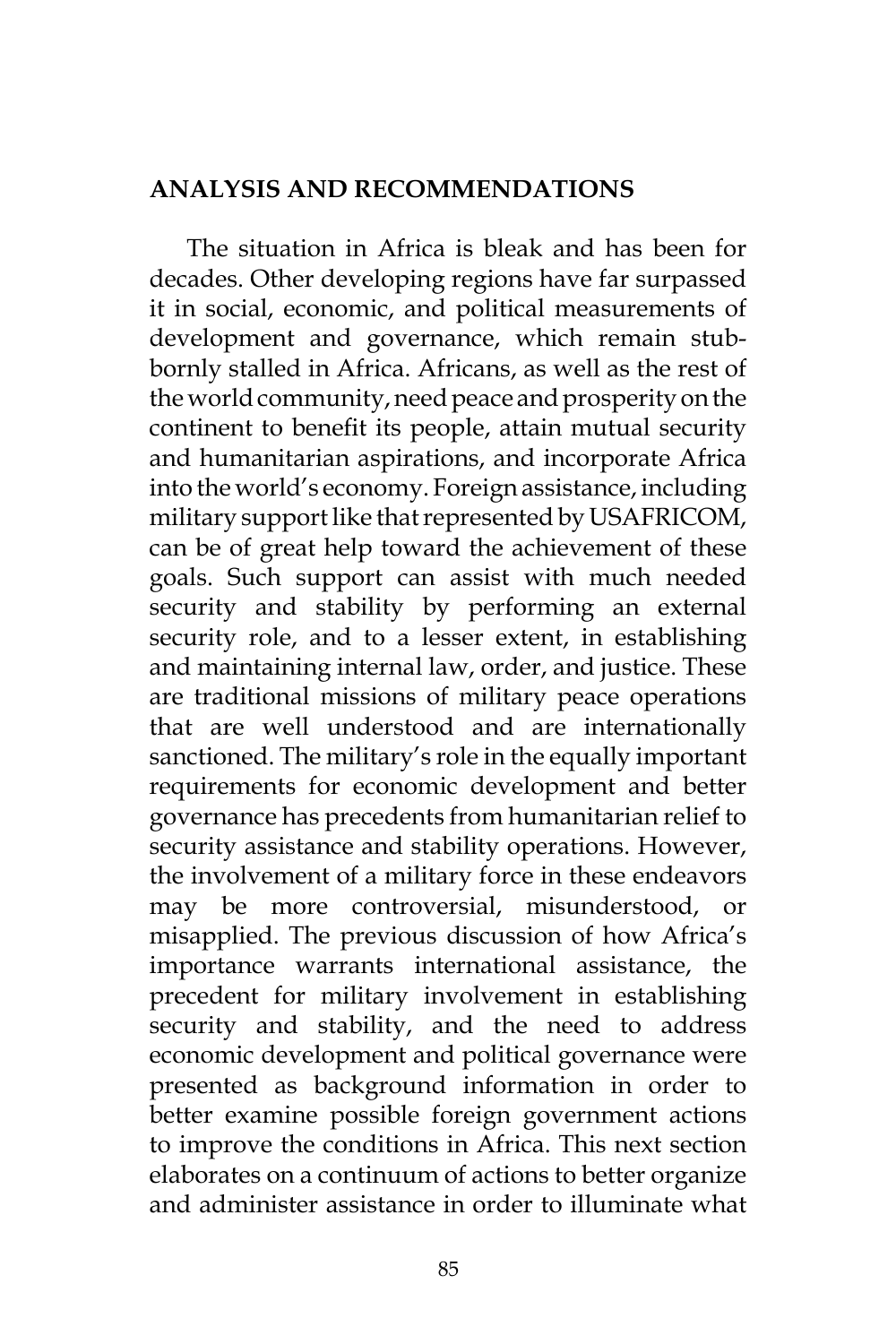has been accomplished in terms of the status quo and what improvement can be made to current models. The upcoming section also discusses what could be done with greater direct military involvement and leadership, or with military support given under the close direction of other government agencies. This discussion will enable the reader to decide how foreign government assistance can be used to help Africans achieve peace and prosperity.

The past use of aid has proven that external help alone will not solve Africa's problems. Africans need to fix their own problems. However, these problems are of such magnitude that leaving them strictly for Africans to solve will take a very long time to succeed. Outside help is still needed, but not of the type given in the past. Since independence, African states have absorbed a net total of \$600 billion in foreign aid with disappointing results—confirming that the current efforts by Africans and the international community to improve the situation are insufficient.<sup>245</sup> During the Cold War, foreign aid was often misdirected simply to win political support.<sup>246</sup> Such engagement was the antithesis of good governance or proper economic development and as a result, many Africans "lost faith in the various projects of modernization and development that promised Africans a better life," with ramifications still echoing today.<sup>247</sup> Corruption, instability, and underdeveloped infrastructure and human resources have discouraged most international business investment, leaving 70 percent of gross capital formation in Africa stemming from donor country hand-outs and less than 15 percent from foreign investment. The little foreign business investment available is usually cordoned in enclaves of natural resources that are buffered from local economies to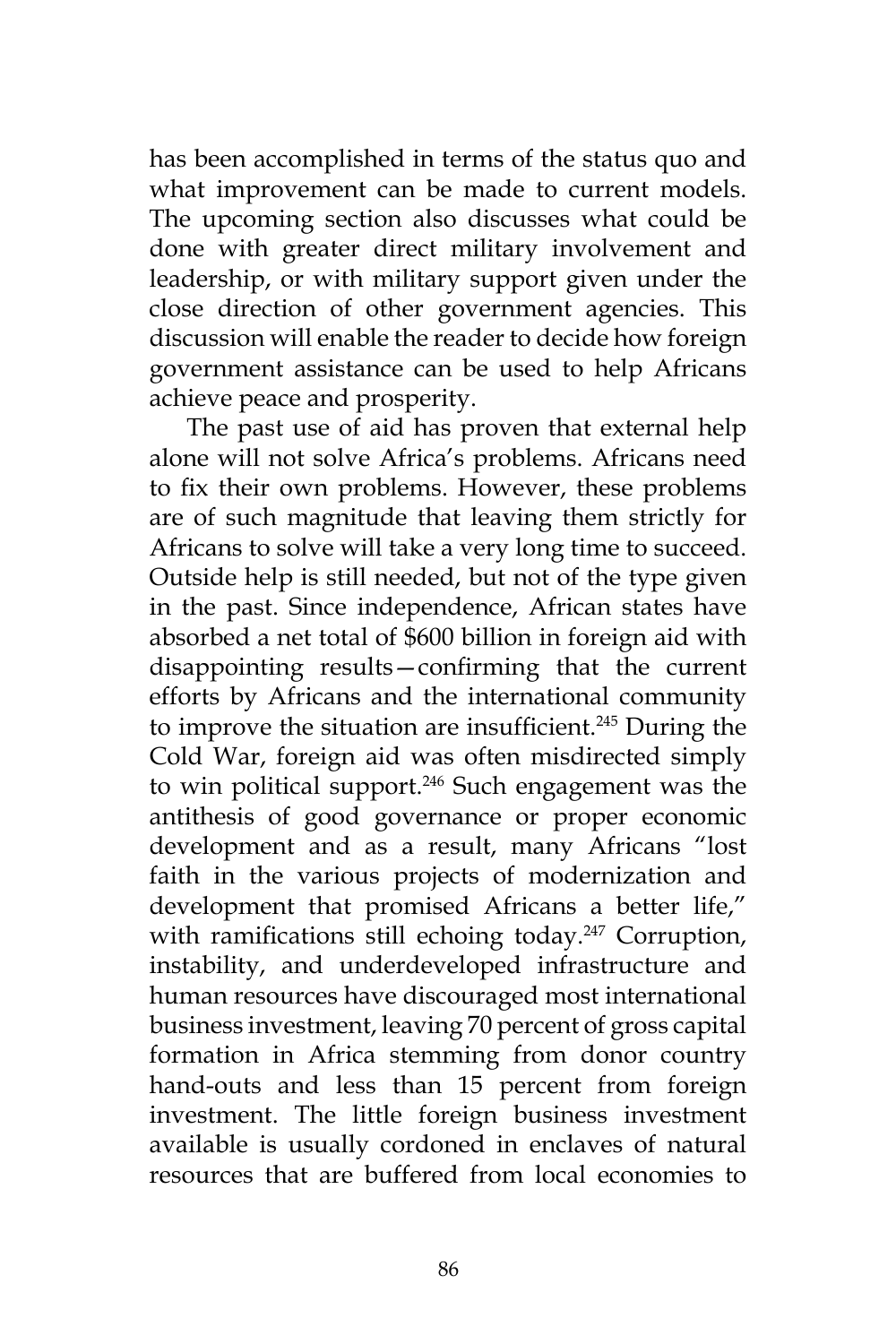limit exposure to crime and conflict.<sup>248</sup> Africans have grown reliant on outside aid rather than solving their own problems, and may now be trapped in the paradox of needing aid to grow more self-reliant. However it is delivered, aid to Africans should be given so as to build African economic and governing capacity while reducing their need for such aid, the dependency on which has historically slowed African progress.

### **Keep What Works.**

Security trumps everything. It does little good to build a school if parents are afraid to send their children to that school because they may not come home.

> James Stephenson in Losing the Golden Hour<sup>249</sup>

Security and stability are prerequisites for any improvements in Africa, so attaining them should be the first step for indigenous and international policymakers and planners. This is also certainly the desire of the local populace for whom relative safety in conducting daily affairs is of great concern.<sup>250</sup> The creation of a benign environment also benefits the population through the safe introduction of the services of crucial civilian government agencies and intergovernment and nongovernment organizations, and the more effective use of available military support.<sup>251</sup> Such was the case by 1952 in occupied Japan where "without a secure environment in which to operate, the likelihood of SCAP [Supreme Commander of the Allied Powers] successfully guiding the Japanese Government to political and economic reform was slim at best."<sup>252</sup> Where conditions have deteriorated beyond the ability of local government, law enforcement,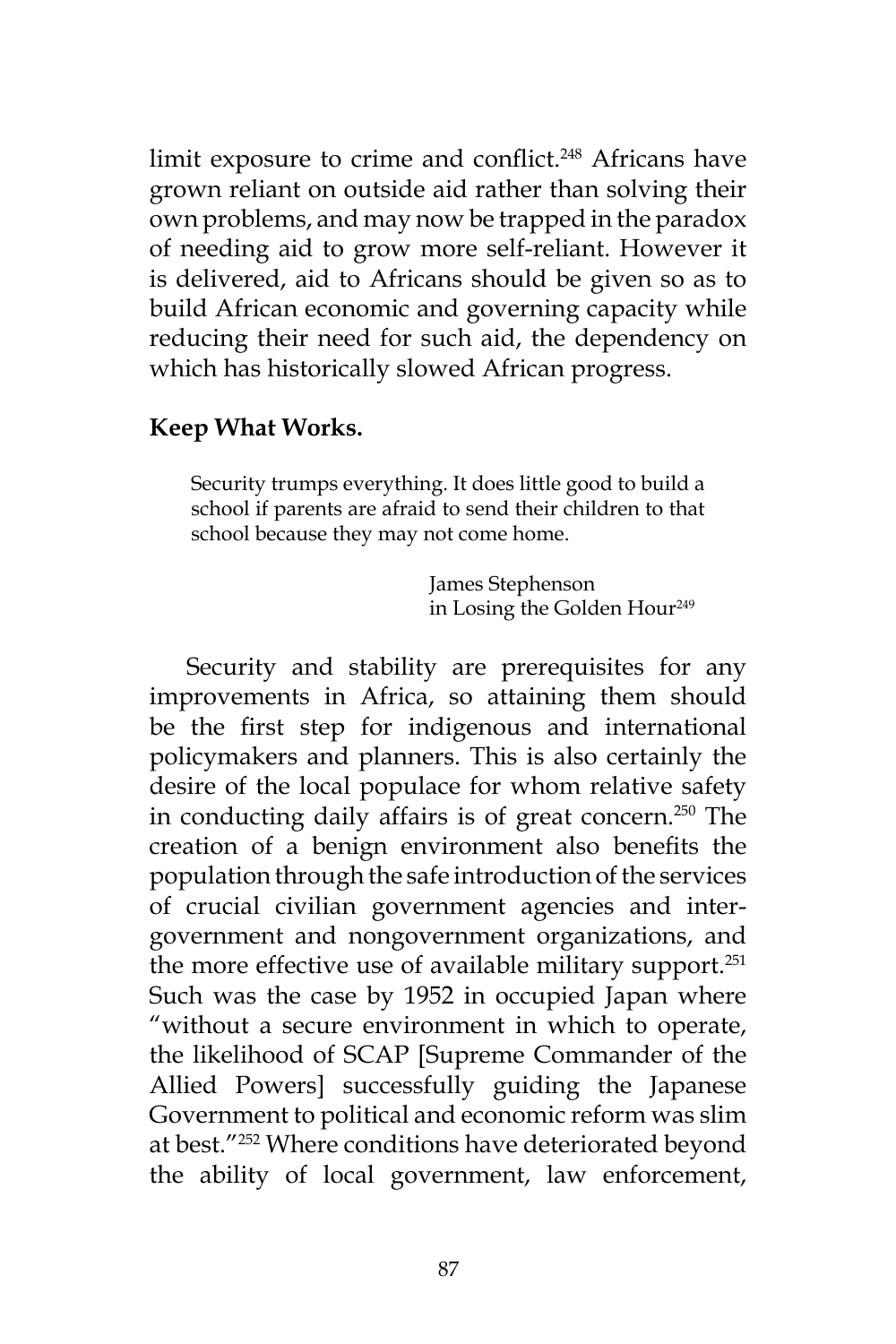and military forces to provide a stable and secure environment, foreign military forces could employ their inherent capabilities to restore these necessary conditions.253 The type of military actions needed to do so depends on the nature of the threats faced and how advanced the stability and security efforts are. Sometimes coercive military actions are needed to counter political and criminal threats and violence, as international forces tried to do in Somalia in the 1990s. Under other circumstances, a military force may act simply as a deterrent and require no direct intervention at all.254 Between these two, FM 3-07 suggests that military forces can transform conflict, "the process of reducing the means and motivations for violent conflict while developing more viable, peaceful alternatives for the competitive pursuit of political and socioeconomic aspirations," and address the causes of strife.<sup>255</sup> Although a less traditional form of military intervention, conflict transformation could convert disruptive actions into economic and political improvements. Thomas Barnett also believes that economic and political progress depend upon the elimination of conflict and that military forces are an important way to achieve peace. In this vein, he asserts that security is the "most influential [U.S.] public-sector export."<sup>256</sup> On a national interest level, a U.S. security umbrella over Africa also protects U.S. investments and resources and opens Africa to benefit from international investment, expertise, and trade.<sup>257</sup> According to FM 3-07, attaining security and stability are part of the primary stability tasks assigned to U.S. military forces when, under some circumstances, military forces must be part of the solution overseas.

Conflict resolution through hard power may be what most military forces train for and do best, but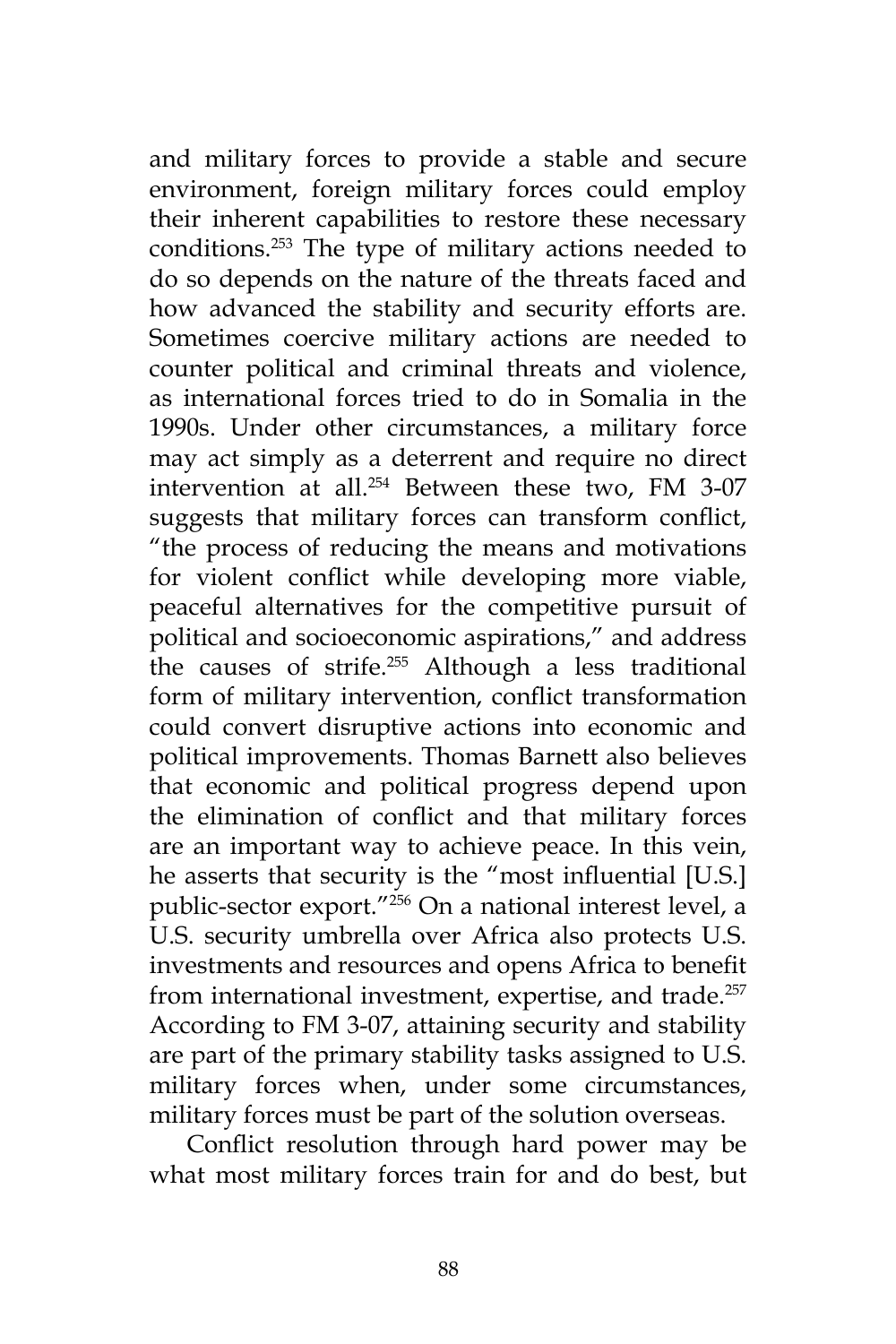they may also deliver security and stability through less lethal soft power methods, such as the U.S. Department of Defense (DoD) concept of peacetime military engagement. Such engagement comes from USAFRICOM and other U.S. combatant command theater security cooperation programs, "which share many of the same broad goals as stability operations . . . to build partner capacity, strengthen legitimate governance, maintain rule of law, [and] foster economic growth. . . ."258 Security engagement recognizes that security and stability are vital to both U.S. and host country interests, but should be attained through cooperative improvement to local conditions with U.S. forces rather than more drastic direct intervention. This is what USAFRICOM's commander calls "active security—defined as a persistent and sustained level of effort focused on security assistance programs that prevent conflict in order to foster dialogue and development."259 Here the AFRICOM Commander refers to security assistance: the best known of many types of security cooperation, which supplies defenserelated articles, training, and services to another country.260 However, security assistance is only one of many defense programs supplied by the U.S. military through U.S. ambassadors to shore up similar values and interests between the United States and host countries while achieving common goals.<sup>261</sup> FM 3-07 also notes that "the most effective measure for conflict prevention and resolution is the promotion of democracy and economic development . . . [and] Stability tasks executed as part of a theater security cooperation plan under the operational theme of peacetime military engagement generally fall in this category."<sup>262</sup> Peacetime military engagement consists of many programs to deliver these results. The following paragraphs give three examples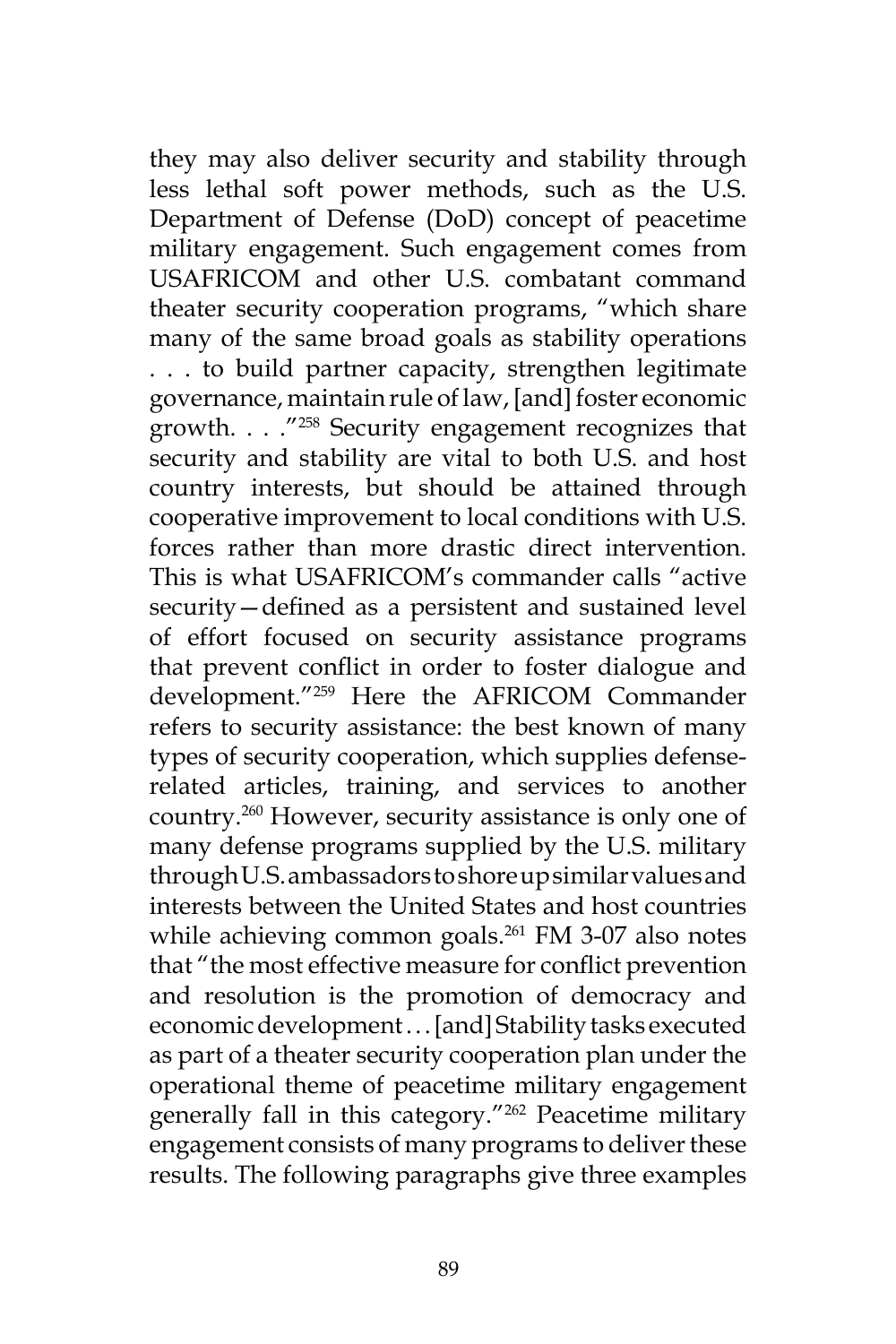of such assistance to put into context how they are used in Africa: professionalization activities like combined education, training, and exercises; humanitarian assistance; and broader nation assistance activities. Security engagement is an important contribution to the security and stability of far more countries than that of direct hard power, and will remain a part of any potential solutions that military forces are called upon to support.

Since combined education, training, and exercises are highly visible and well established within the U.S. military, they should constitute part of any solution involving government-to-government assistance. An example in education is USAFRICOM's African Center for Strategic Studies (ACSS) which offers informative seminars to senior military and civilian African leaders to provide institutional and individual understanding about military forces operating under democratic institutions. The British, French, and other governments run similar educational partnerships to build a military capability for professional, competent African leaders.263 At lower leadership levels, from 2002 to 2005 U.S. military programs provided training to approximately 2,000 Africans annually in a variety of undertakings covering 47 African countries at a cost of U.S. \$250.6 million.<sup>264</sup> Examples of bilateral activities include U.S. marines training Algerians on patrolling techniques;265 U.S. airmen in Botswana teaching airlift, security, and logistics;<sup>266</sup> and \$500 million for internal security training through the Trans-Sahara Counterterrorism Initiative to increase border security and counterterrorism capability.<sup>267</sup> Because of their bilateral worth, other developed countries also offer such programs, such as the British Military Advisory and Training Teams (BMATT) and French *Renforcement*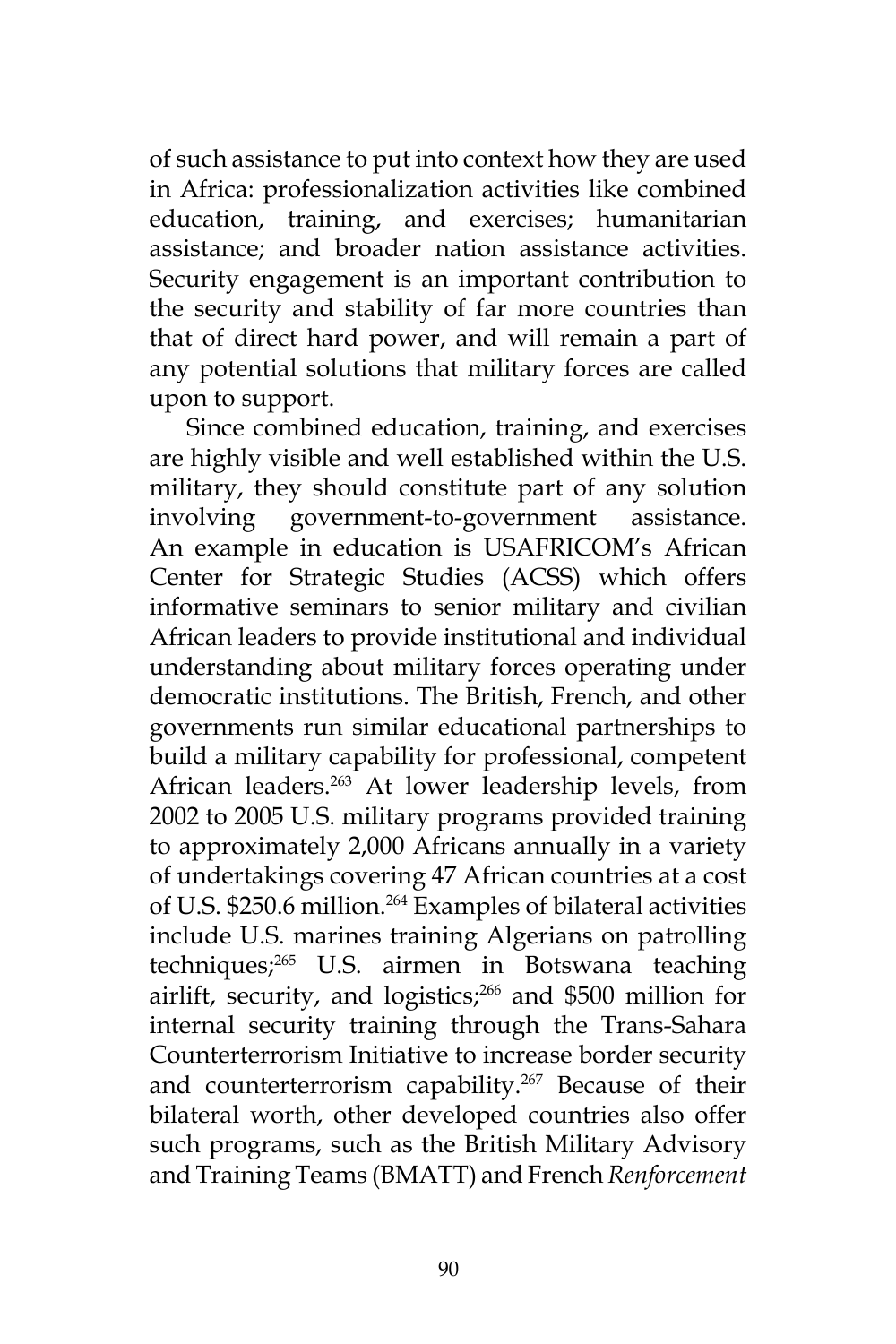*des Capacités Africaines de Maintien la Paix* (RECAMP), each also emphasizing the "train-the-trainer" concept and sustained engagement.<sup>268</sup> Such professionalization of national forces in Africa counters the *coup d'etat* and factional fighting by armed forces that have been major sources of instability in African states.

One particularly successful U.S. training program that instills discipline and basic military skills in African forces, while also directly contributing to continentwide peace and stability, is the Africa Contingency Operations Training Assistance (ACOTA). Initially conceived as the African Crisis Response Initiative (ACRI) after the Somalia and Rwanda debacles, ACOTA seeks to strengthen African peacekeeping and humanitarian response capabilities while resolving Africa's problems internally.<sup>269</sup> This arrangement has reduced direct U.S. participation in African peacekeeping operations (PKO) by replacing it with improved African peacekeeping forces. Since ACRI's inception in 1997, the program has trained 45,000 African troops and 3,200 trainers from 21 participating countries at a rate of 21 battalions a year, $270$  with four of the 10 top UN contributing countries in 2006 coming from Africa (Nigeria, Ghana, Ethiopia, and Kenya). $271$  This leaves the U.S. military to directly support African PKO with specialized services in short supply, like logistics, airlift, communications, and fire support.<sup>272</sup> For example, in 2009 USAFRICOM began large scale support to peace operations for African troops in Darfur by airlifting Rwandan troops and equipment.273 The immediate benefit of ACOTA is to apply an African solution to African problems. Of more long-term importance is that peacekeeping missions "provide the lion's share of operational experience for a growing proportion of African professional military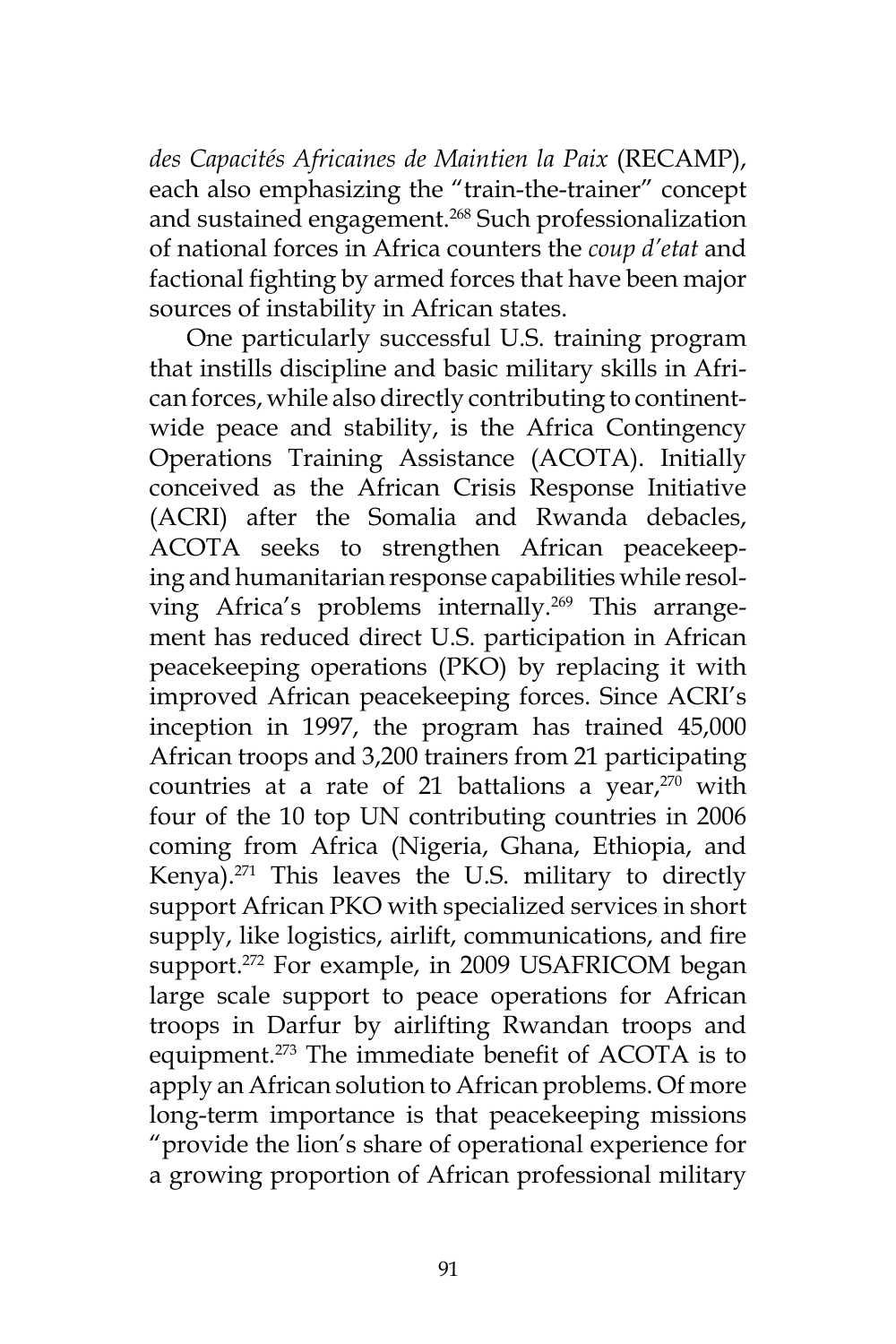leaders at every level . . . shifting their operational context from post-colonial regime maintenance, traditional war fighting, and the struggle for black majority rule, to peace operations."274 ACOTA offers an example of building military capacity in African states; partnership with outside powers to meet mutual needs and to attain international standards in operations; and perseverance to institutionalize this program and its values—which are also hallmarks of other U.S. and foreign education, training, and exercise plans. Such programs develop African military forces to contribute more to internal security and stability on the continent and instill a sense of transparent responsibility and respect for civil authorities, rule of law, and international human rights— "part of broader trends toward more representative and more accountable governance in Africa."275 Roles in soft power represented by education, training, and exercises are traditional military missions supporting other forces, and directly strengthen the stability and security for which military forces should exist.

Education, training, and exercises, however, do not adequately confront the underlying problems of economic development and good governance, although both stability operations and theater security engagement give U.S. military forces a role in addressing both. Other forms of military activities are closer to the mark of addressing humanitarian problems including Humanitarian and Civic Assistance (HCA). This assistance benefits the local populace as secondary activities of planned military operations or exercises. HCA serves to address basic human needs like medical, dental, or veterinary care; drilling wells or constructing sanitation facilities; and constructing or repairing roads and public facilities like schools and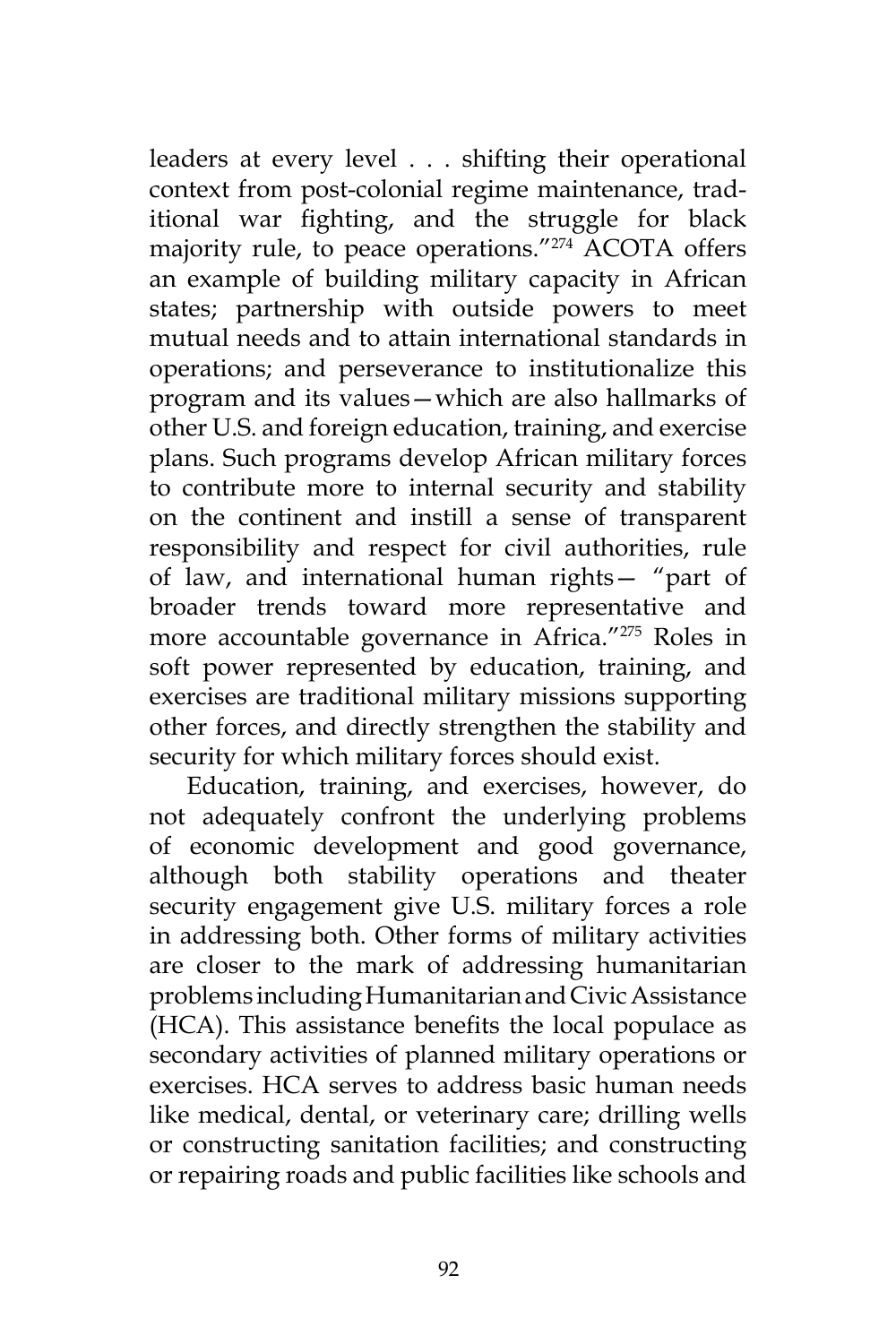clinics<sup>276</sup> for the society within which U.S. forces are operating. During a training exercise in Ghana and Togo for example, U.S. sailors treated thousands of local people with critically needed medical care. Another U.S. Navy example involved a construction battalion (Seabees) deployed to Liberia in 2008 that renovated two medical clinics and a large high school with electricity, running water, and structural improvements.<sup>277</sup> Such actions benefit the population with services they otherwise would not have received, improve the operational readiness of the military participants, and the U.S. Government members garner improved contacts, cultural understanding, and good will.<sup>278</sup> A similar program run by UN forces also strives to have a good effect while supporting other operational goals. A Quick Impact Project (QIP) is meant to assist a local population in a number of ways during a peacekeeping mission to include infrastructure improvement and income generating activities.<sup>279</sup> International programs like HCA and QIP help the impoverished with basic medical care, infrastructure improvement, and economic support in which Africa is woefully deficient, but they do not significantly contribute to systemic economic development on the level that African states need. Although such humanitarian programs are usually conducted in partnership with Africans, their immediate nature usually means that they are done for Africans by outsiders and therefore do not build crucial capacity whereby Africans learn to help themselves. These programs also lack persistence, often meeting an urgent need, but in a piecemeal way. For this reason, the UN warns that QIPs "are not a substitute for humanitarian and/or development assistance," since their real purpose is to build respect for the UN mission and confidence in the peace process.280 For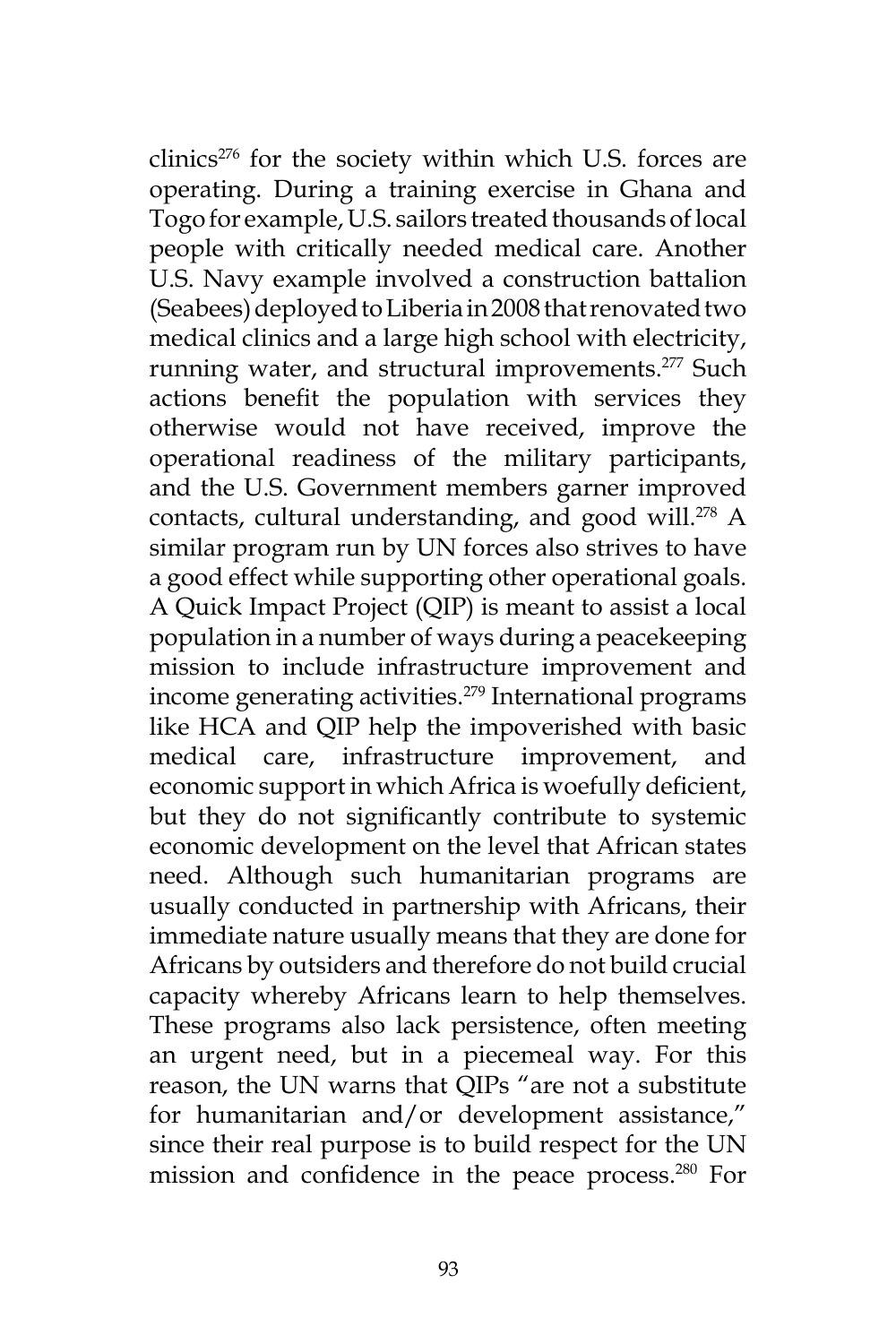the United States, HCA benefits are acknowledged as residual, with their primary purpose being to influence and gain access for U.S. personnel. Only two of five HCA program objectives directly support local interests.281 USAFRICOM's budget for HCA activity is very small and constrained, severely limiting its impact on development.<sup>282</sup> The tie between HCA and development problems in Africa is obvious, and HCA is one way to improve distressing situations. However, such programs' transitory and by-product nature lack perseverance and in-depth capacity building and are akin to previous less-effective methods that do not systemically address the root cause of problems in Africa. Although accomplishing some good locally while meeting foreign interests, such programs fall short in terms of the economic development and good governance that Africans need.

Although each part of theater security engagement may contribute in part or indirectly to economic development or good governance, nation assistance operations can allow military forces to address economic development and governance issues more broadly. In peacetime through war, nation assistance supports another country with "sustainable development and growth . . . to promote long term regional stability" under the direction of the Department of State. Nation assistance is an over arching category of U.S. theater security engagement that includes subcategories like HCA and security assistance,<sup>283</sup> but puts emphasis on long-term development, which is not an explicit characteristic of other activities.284 In its widest application, nation assistance covers projects that its individual subcategories may not. Nation assistance operations may be conducted independent of other operations or exercises, or in conjunction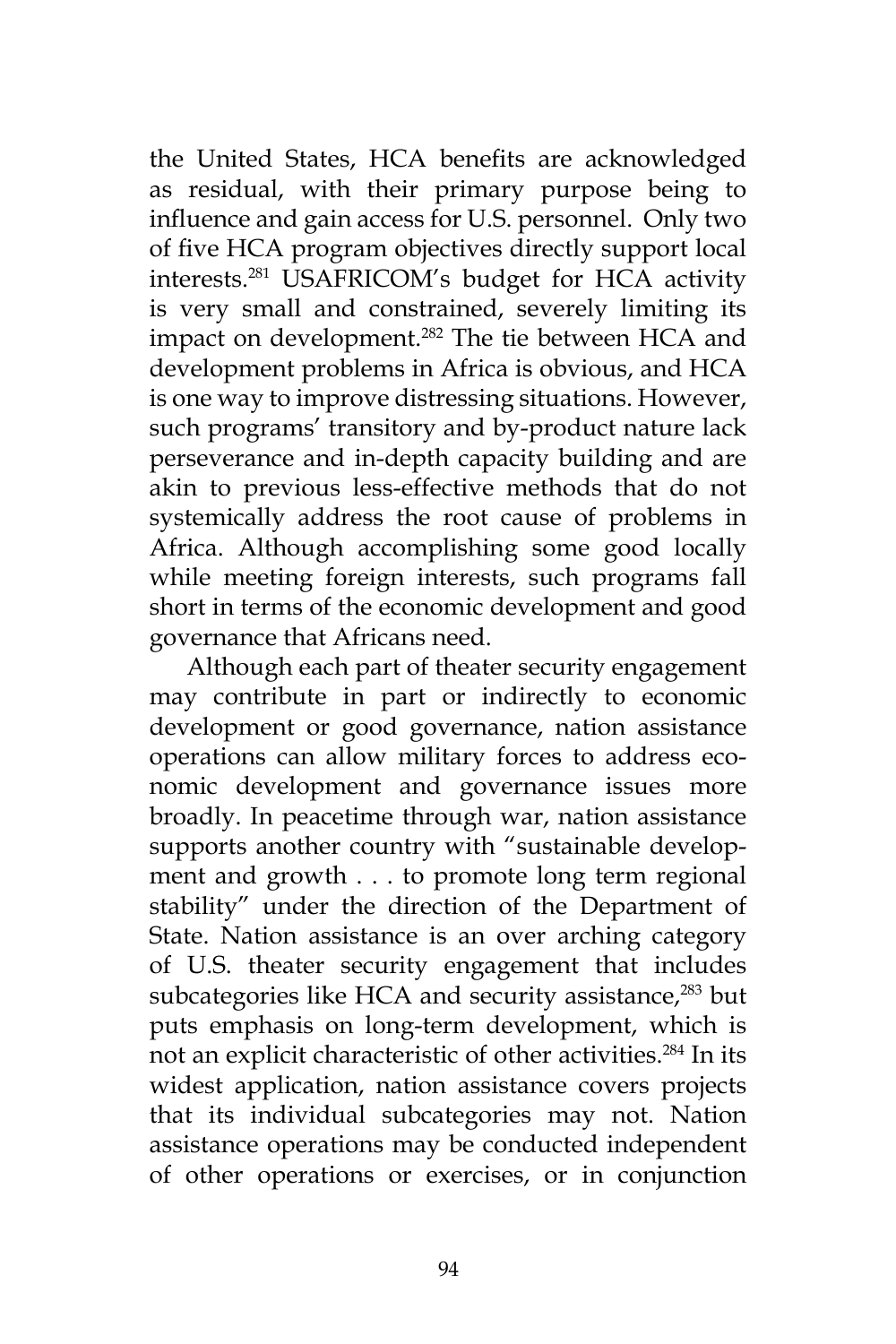with other U.S. Government agencies, international government organizations (IGOs), NGOs, and host nation authorities.<sup>285</sup> These activities carry more gravity and significance in economic development and governance and may be akin to the stability operations projects conducted in Iraq and Afghanistan. Despite the very beneficial nature of nation assistance in facilitating long-term security and stability, the U.S. military has often shied away from such missions, except when absolutely necessary. Reluctance to accept this mission stems from its potential to drain resources from combat duties, its long-term nature, and the reduction in military readiness caused by concentrating on secondary skills to the detriment of primary skills training. To date, U.S.-led nation assistance is rare in Africa, but a hypothetical mission using USAF Rapid Engineer Deployable Heavy Operational Repair Squadron Engineers (REDHORSE) illustrates the concept:

In remote areas of the world, particularly Africa, air transport may be the only means of contact to the outside world. . . . [REDHORSE] could be airlifted into these locations and begin providing support by rebuilding or constructing airfields to permit an open air supply route to that particular location. These airstrips, in turn, would act as conduits for supplying the region with food and healthcare. Construction units could also serve dual purposes in meeting economic and health interests by using their capability to drill water wells and erect needed facilities. . . . Additionally, these units could repair existing facilities to allow electricity, water, and other needed life support systems to become functional or construct earthen dams or the like to protect against natural disaster and meet environmental security needs.<sup>286</sup>

Through its use elsewhere in the world, the U.S. military has honed over time a nation assistance tradition that could serve African security and stability well.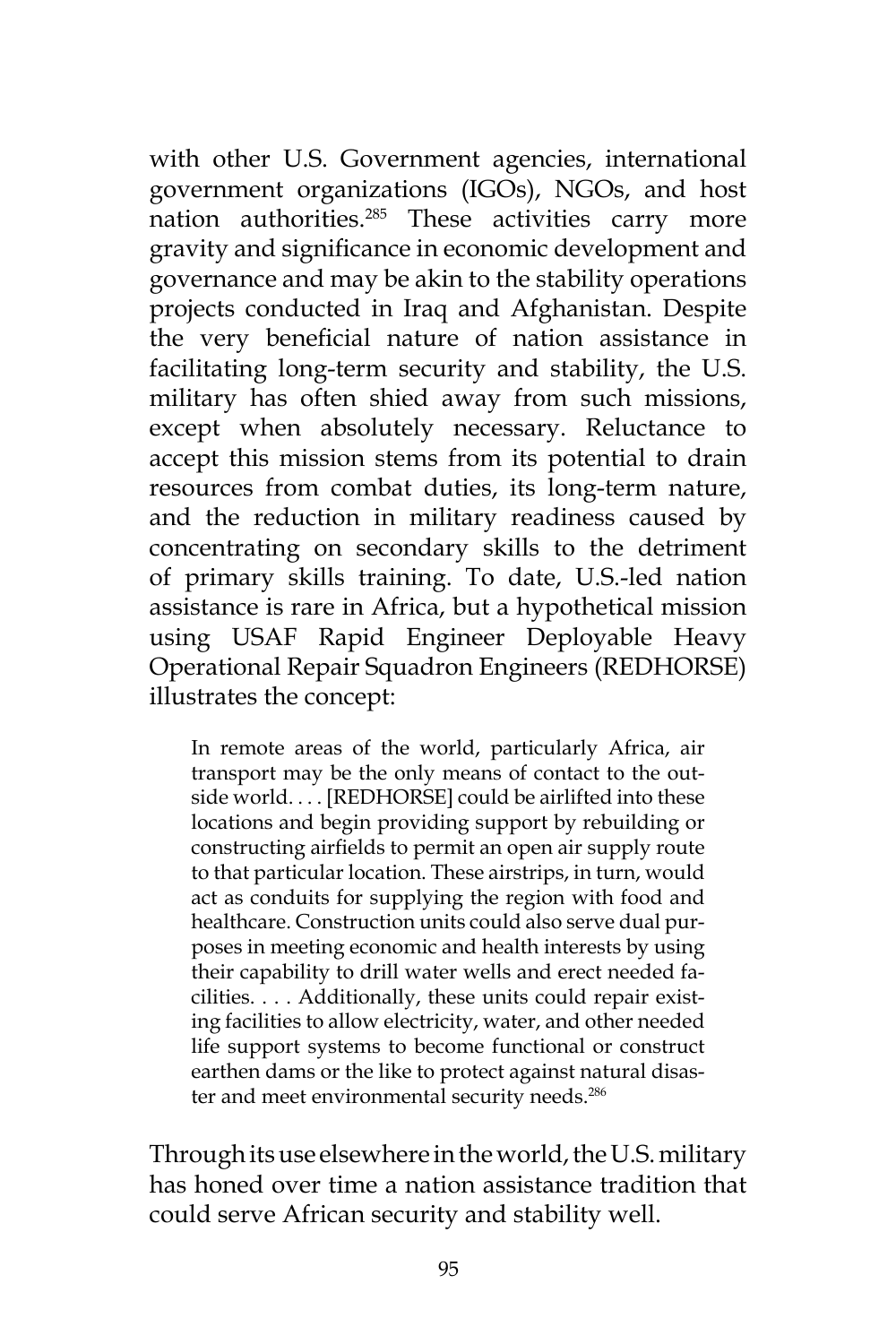On the political side of nation assistance, military forces may do more than help educate and train a professional military, they can actually build an improved organization. Security sector reform (SSR) can improve detrimental organizations by "organizing new institutions and units from the ministerial level to the smallest maneuver unit. Building infrastructure capability—such as personnel, logistics, and intelligence—is necessary for sustaining the new host-nation capacity."287 An example of this approach is how the United States, France, and the United Kingdom have coordinated to reestablish professional and accountable ministries of defense and armed forces respectively in Liberia, Sierra Leone, and Côte d'Ivoire following devastating and interlocking civil wars in western Africa. The U.S. Government's nation assistance to Liberia included funding and running a disarmament, demobilization, and reintegration (DDR) program for former military and militia members, recruiting and vetting new recruits and civil staff, and training and equipping a right-sized force inculcated with professional skills, proper understanding of civilmilitary relations, and respect for law and rights. The new Liberian Ministry of National Defense (MND) civilians completed this process, too. Its staff learned topics from coordination skills to ethics, military justice, protocol, logistics, finance, planning, and public affairs to help them forge an effective bureaucracy. With proper education, pay, equipment, facilities, and procedures, all instituted through mutual consultation between the United States and Liberian governments, the new MND became a model for other Liberian ministries. Nation assistance in its grandest scale approaches the types and levels of economic and governance assistance needed for security and stability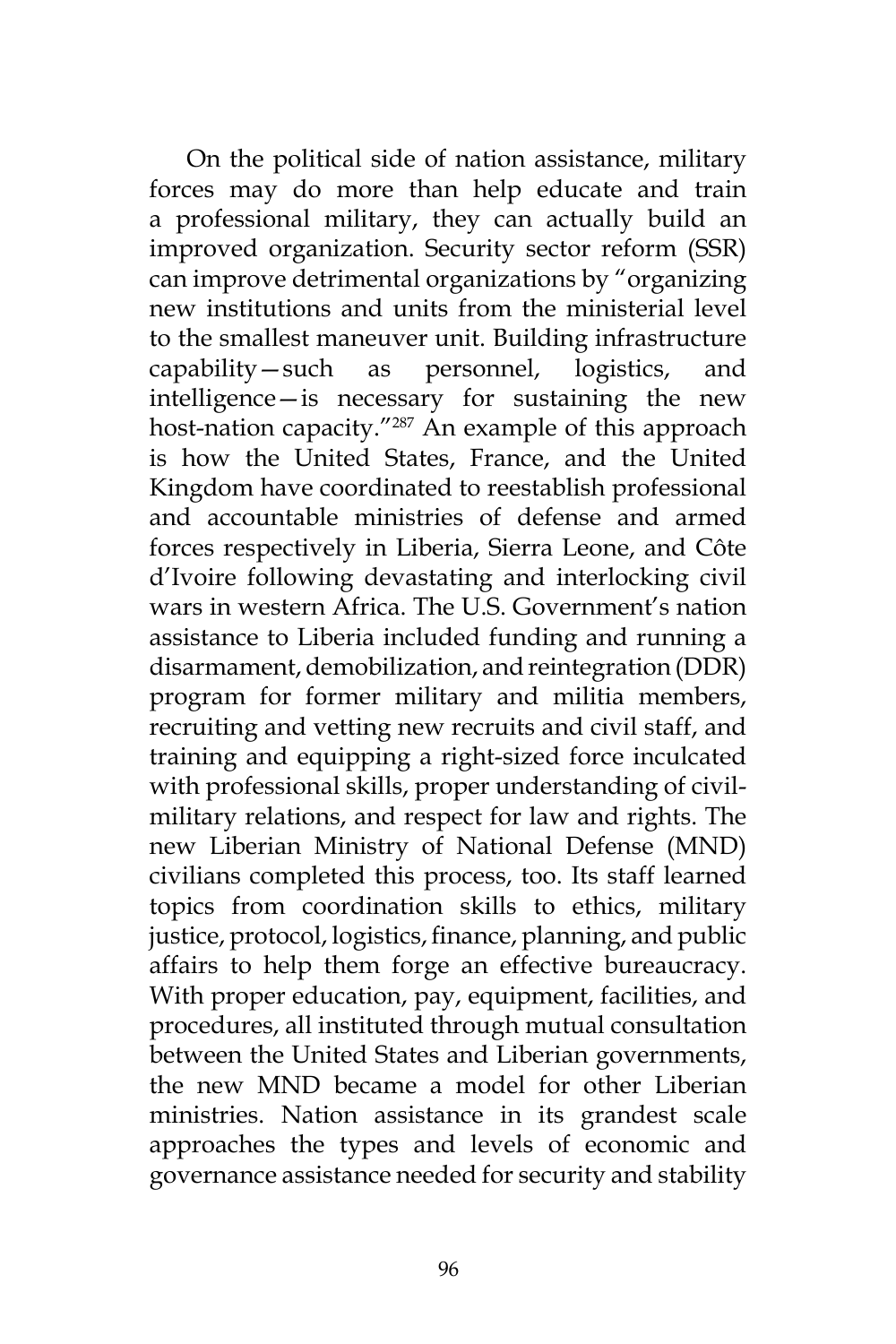in African countries and is the closest that U.S. military forces may come under current practices to realize African needs. However, current practices are such that significant nation assistance projects rarely occur except as a byproduct of combat with U.S. forces.

Even though military theater engagement has proven to be useful as a stand-alone program or as part of larger interagency efforts it does have room for improvement, and there are definite limits to what it can accomplish. Assuming that improved security and stability in Africa are priorities for theater engagement projects, one low cost improvement effort can be achieved by better cooperation among North American, European, and other donors to reduce administration and overhead costs.288 Additionally, the program's impact could be enhanced by broadening the capacity of African nationals through larger coordinated programs and by increasing the duration of these programs enabling longer lasting effects. The SSR example given for Liberia, Sierra Leone, and Côte d'Ivoire is an example of this approach that simultaneously leverages U.S., French, and British efforts to stop the violence that occurred among these countries. The Scandinavian countries combine efforts that share resources and programs to the point that individual country efforts are sometimes indistinguishable from the larger "Norden" group identity.<sup>289</sup> Working together with other countries may also reduce the crosscutting competition between donors that was frequent during the Cold War and that can undermine common goals.290 This multinational approach takes more effort and reduces the recognition received by the donor, but its heightened impact on improving degraded conditions in Africa makes it worth the effort. Another improvement to theater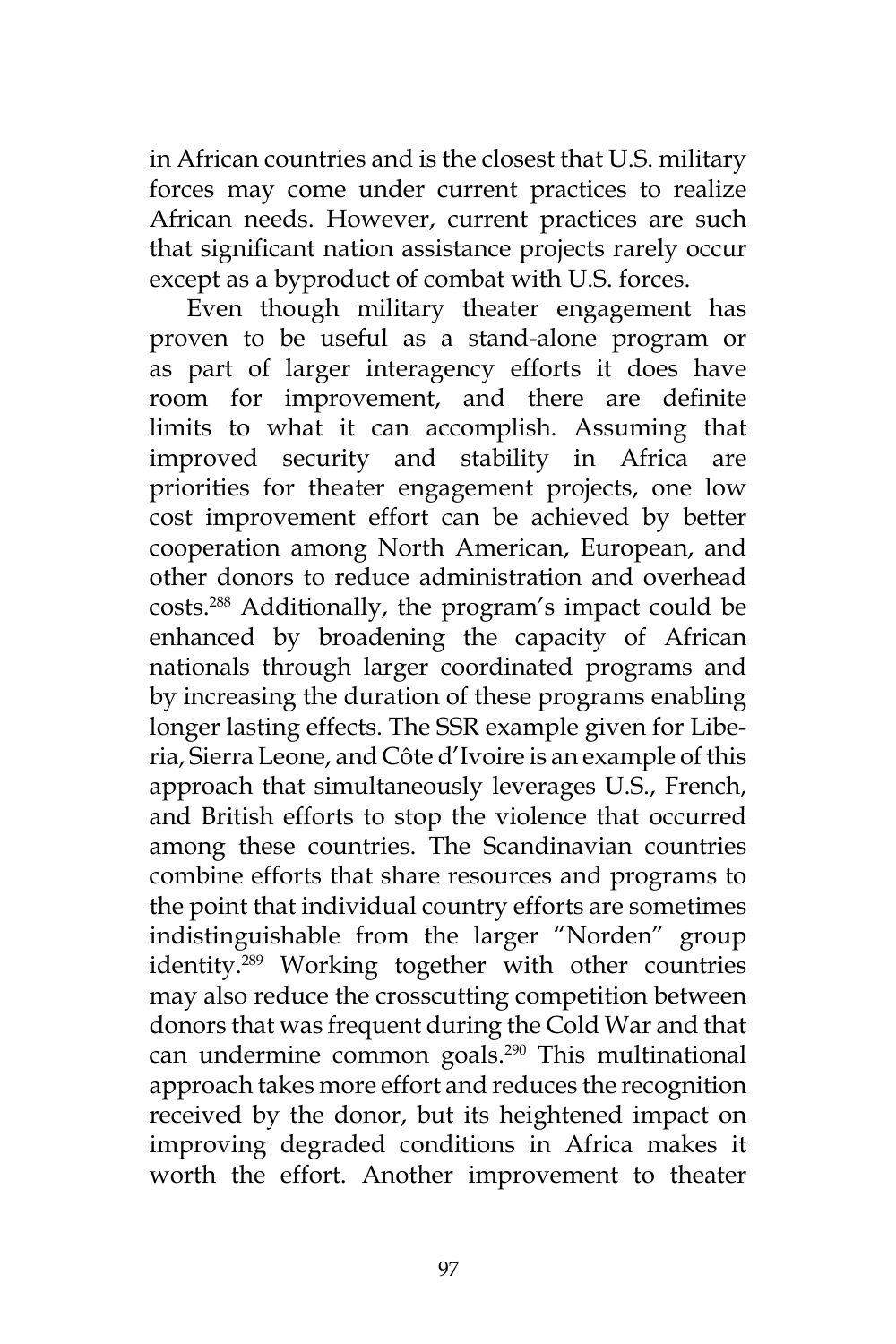engagement, especially from the receivers' perspective, is to support regional cooperation initiatives, such as the African Standby Force, the African Union's standing force for Africans to respond to African crises and catastrophes.291 In ACOTA, this approach is used with sub-regional organizations such as ECOWAS and the Southern African Development Community (SADC) to consult and participate in peacekeeping, thereby reinforcing the inherent multinational nature of these operations.<sup>292</sup> Another example is the subregional MEDFLAG operations, which provide medical and humanitarian aid from the U.S., European, and Asian participants to multiple African countries.<sup>293</sup> For small African countries, dealing with major international donors through a regional organization is less overwhelming, and for regional powers such as Nigeria, South Africa, Libya, or Ethiopia it allows them to maintain their influence and feel less threatened by activities from foreigners.294 Regional initiatives also better harness foreign-local collaboration because more expertise and resources remain on the African side, which builds more capacity and persistence since neighboring countries can reinforce and aid each other better after donor support is gone. Within internal donor country politics, regional initiatives also reduce the undue influence of country advocates with particular clout, which should make programs more efficient and persistent.<sup>295</sup> Even with improvements in donor cooperation and acting with regional organizations to enhance the effects of military engagement, inherent limits remain in how security cooperation programs can support underlying African security factors.

The many varieties of military engagement in Africa usually meet the foreign sponsors' interests through acquainting military leaders with potential partners,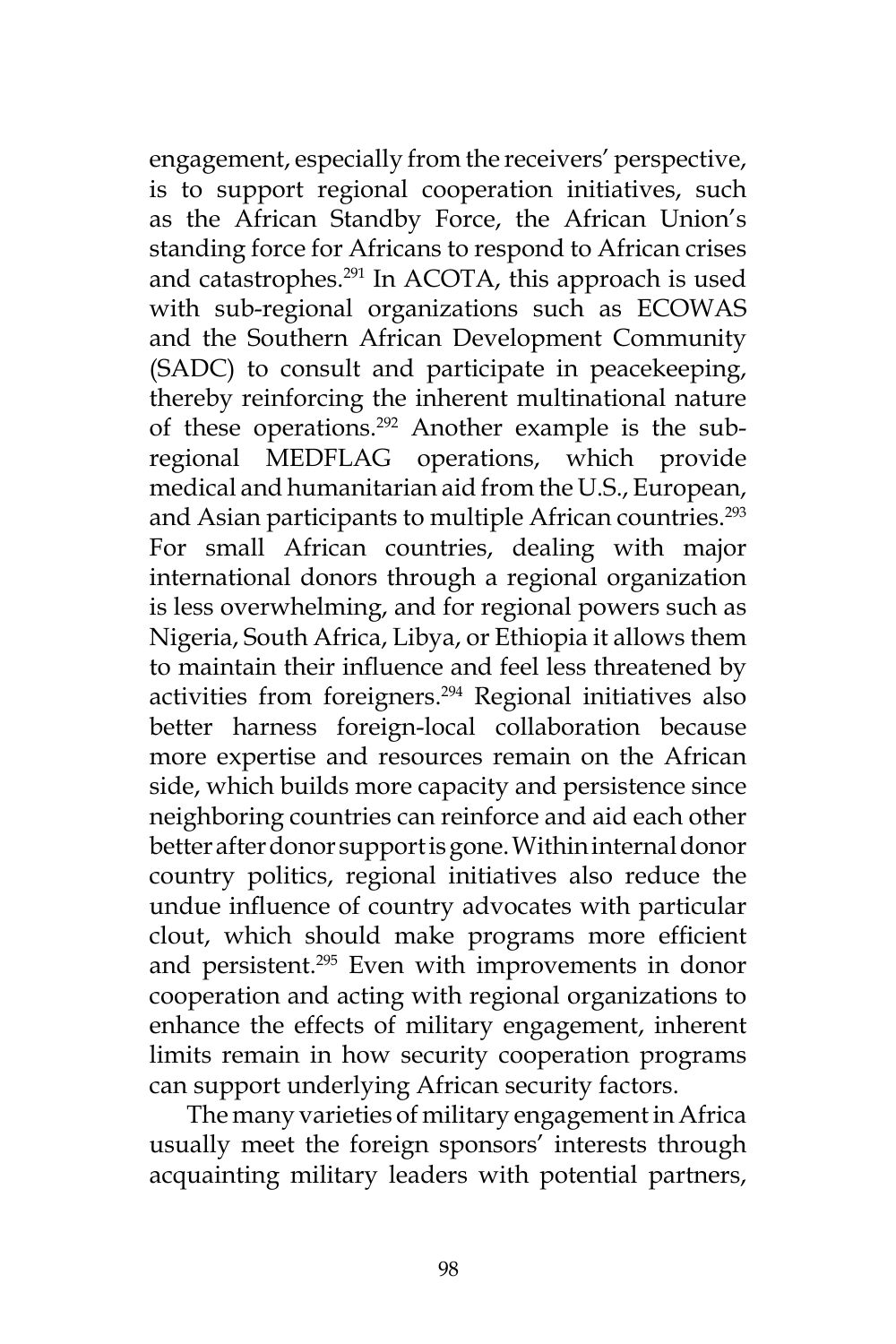providing familiarization with a region, establishing access to areas, and serving as "good insurance that the United States will have militarily competent, dependable regional allies in crisis,"296 which is why these programs continue even through lean donor government budgets. In professionalizing local armed forces and making them better contributors to stability, theater engagement activities are generally useful to host nations through the education, training, and exercising of armed forces; in assisting them with operational missions like peacekeeping; and through other security assistance and related programs. However, these security assistance programs only tangentially address some of the root causes of economic and political problems. Although better at addressing these core issues, HCA and the wider nation assistance programs are still limited in aiding development because they focus mainly on military related applications, since these programs are military missions, and lower priority ones at that. Current AFRICOM military-security programs lack the depth, breadth, and persistence needed to solve Africa's real security and stability problems.<sup>297</sup> Current foreign military engagement is also often limited in its effects because of general concerns that military involvement in economic and governing affairs sets the wrong example, and employing local forces in these ways gives them too much power, conflicts with civil organizations, and diverts them from their core military mission.<sup>298</sup> Thus despite the fact that the U.S. Theater Security Cooperation (TSC) Program has a charter to support security and stability in foreign countries, in part through improving their economic and governing base, it falls short of its mark, even when used in conjunction with other elements of power. The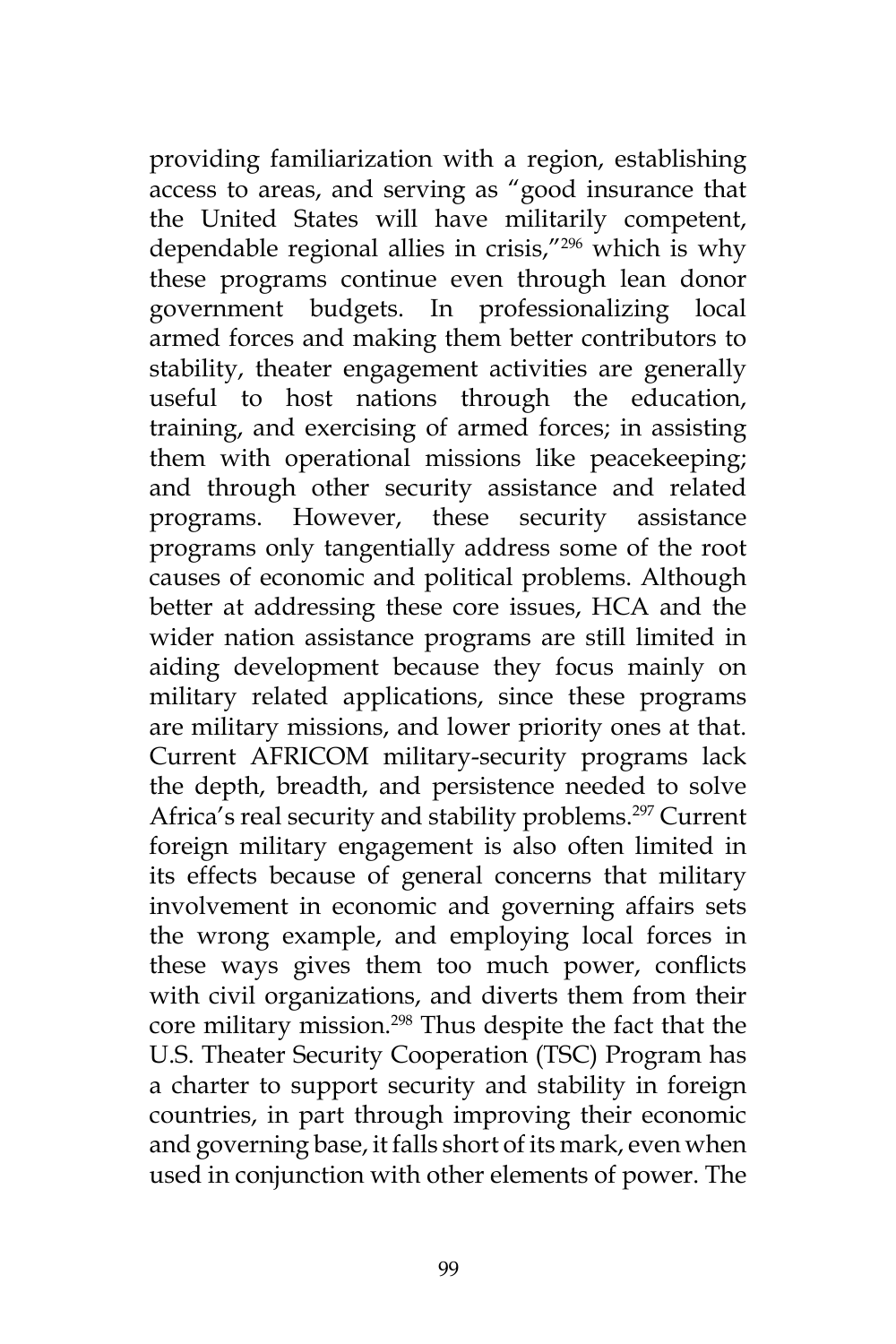U.S. TSC Program as now conducted is useful but of minor assistance in combating the real problems of Africa that undermine its peace and prosperity.<sup>299</sup> In any strategy used to support stability and security in Africa, this program will be a necessary part, but it is insufficient to achieve a significant lasting impact on its own. There are better ways to use foreign military forces in Africa than are currently employed.

### **Military Lead.**

No process is sacrosanct—DJS [Director, Joint Staff] shall break and redesign as needed—outcomes are what counts.

> ADM Michael G. Mullen, *CJCS Guidance for 2008-2009300*

If much of Africa is in dire need of assistance in establishing security and stability within its countries and across its borders, would it make more sense to change the current insufficient approaches for ones that hold more promise? For the past 65 years, the U.S. military has been deeply involved in reestablishing security and stability directly in foreign countries and in improving their long-term economic well-being and political governance. U.S. military forces have done this from Germany and Japan after World War II to the in-progress efforts in Iraq and Afghanistan. By doctrine, stability operations and nation assistance may occur before, during, or after conflict,<sup>301</sup> so a more active peacetime military role in Africa is possible. Such a military option could adopt as its "long term goal . . . to help develop indigenous capacity for security, essential services, a viable market economy, rule of law, [and] democratic institutions . . . in its extreme, stability operations means nation-building."302 With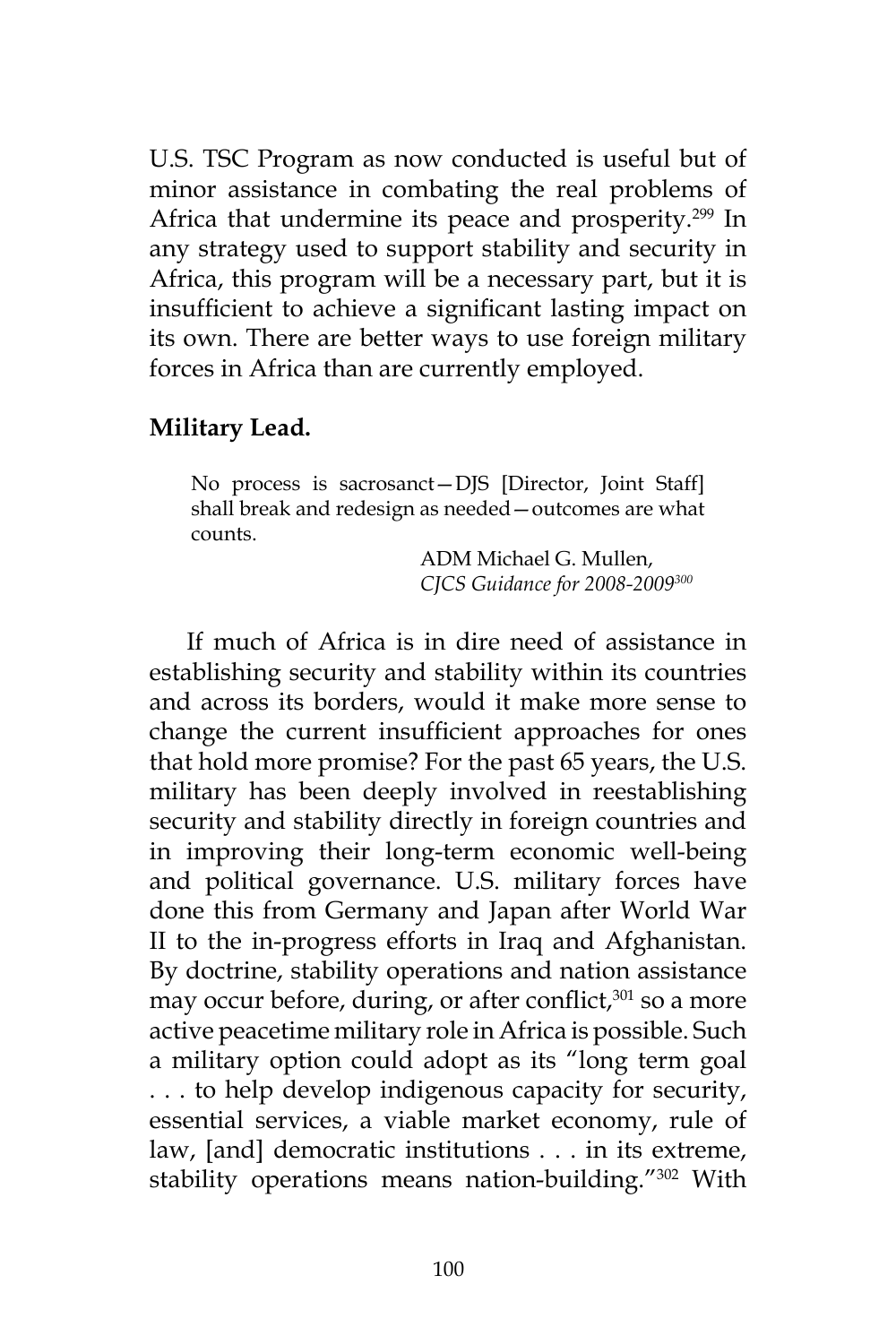planning skills, manpower, resources, and appropriate expertise coordinating reserve component personnel and the whole of the U.S. Government, military forces could be the lead of a concerted effort to significantly improve peace within Africa and set it on a much delayed course to prosperity. This concept of the military leading other government agencies in attaining security and stability through economic and governing initiatives is explored in this section by examining why and how this might be accomplished, and the problems and negative consequences that detract from this as an approach. This is a reasonable option if the reader accepts that what military forces need to accomplish to prevent violence and instability is changing, and thus the military's role in security missions is also changing.303

A military lead for the U.S. Government's efforts to improve Africa's security and its economic and political well-being is not farfetched. A military lead approach has practical advantages, strong advocates, and to some degree is already occurring through the establishment and actions of USAFRICOM. Following World War II, the U.S. military had a leading role in countering the greatest threat to stabilizing Europe and Asia: the economic and political challenge of communism. Later, during the Vietnam War, the U.S. military had an increasingly important role in the U.S. Government's peace and prosperity programs through a civil-military single-manager concept over "sociopolitical reforms, economic stimuli, and military assistance."304 Giving the U.S. military a similar role in Africa against today's leading threat, the economic and political ills that spawn instability and terrorism, would follow these precedents. When USAFRICOM was proposed, its initial stated purpose was to bring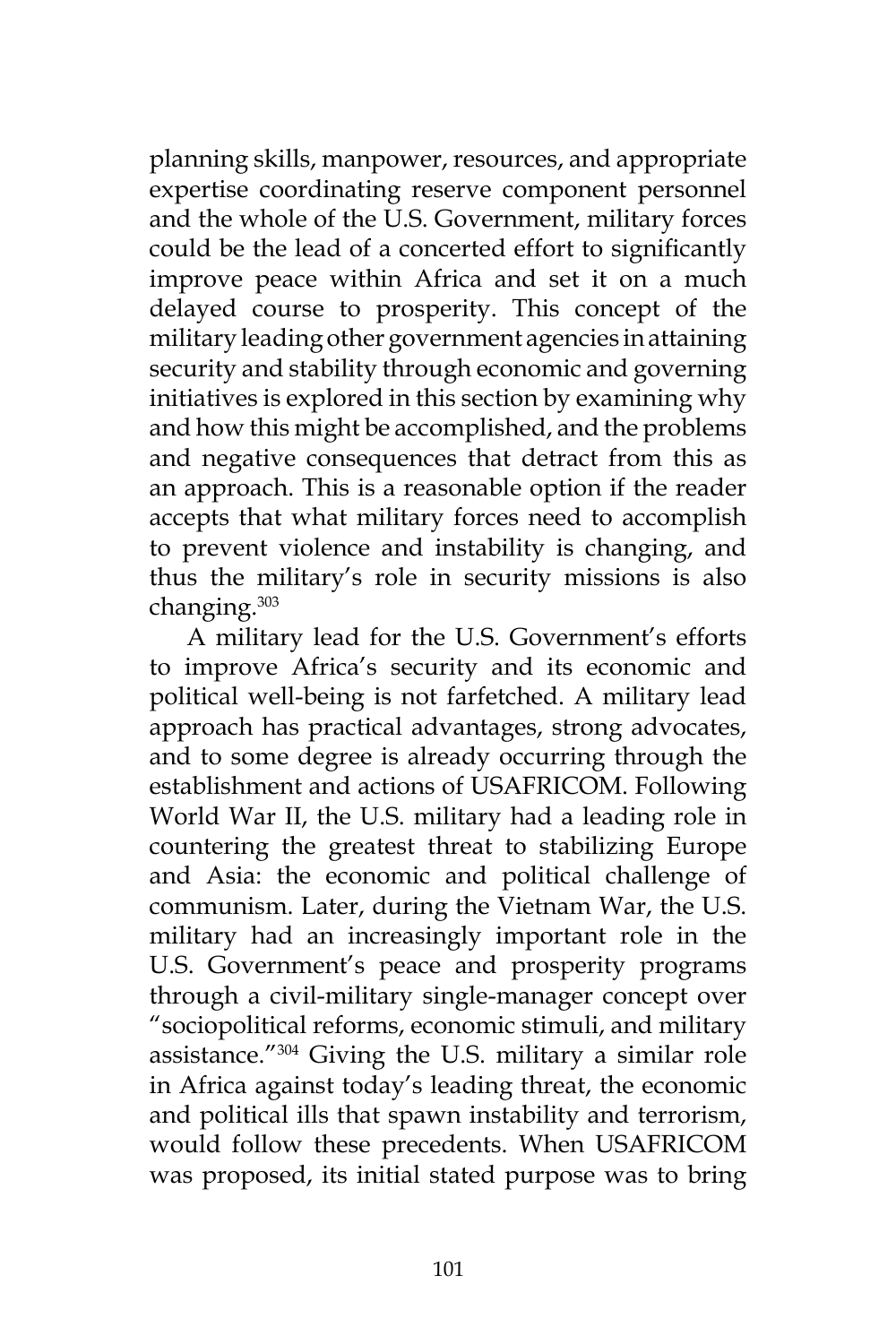"peace and security to Africa by promoting health, education, democracy, and economic growth" seemingly a nation-building program.<sup>305</sup> Critics of the military leading a whole of government effort fear that "the Pentagon's plans to take economic assistance programs begun in Iraq and Afghanistan and make them permanent and world-wide, with more than \$1 billion allocated to them annually,"306 and it is assumed that these programs would be provided to Africa. Supporters of an expanding military role believe "that defeat of internal threats to basic public order and restoration and maintenance of minimum essential political, security, and economic conditions within victim states combined might constitute the new 'major combat operation' for U.S. land forces."307 As noted earlier, Thomas Barnett believes that the U.S. Army needs to promote and sustain regional security to promote U.S. and international interests by engaging not just "military and insurgent forces, but to concentrate on economic, cultural, and sociopolitical structures and issues."308 The conservative Heritage Foundation and others favor "Pentagon centered involvement . . . to include a broader combination of diplomacy, humanitarian aid, and poverty eradication," in support of U.S. Government interests.<sup>309</sup> Despite reluctance for this mission, even DoD officials like the former Undersecretary for Personnel and Readiness have concluded that to prevent future wars, the U.S. military must engage in nation building.<sup>310</sup> Although controversial, a strong case can be made that a U.S. military lead for the U.S. Government when interacting with African states and organizations to help Africans improve their unstable situation is a possibility that has merits.

The military has often led this kind of effort because there were no other viable options. Since the U.S.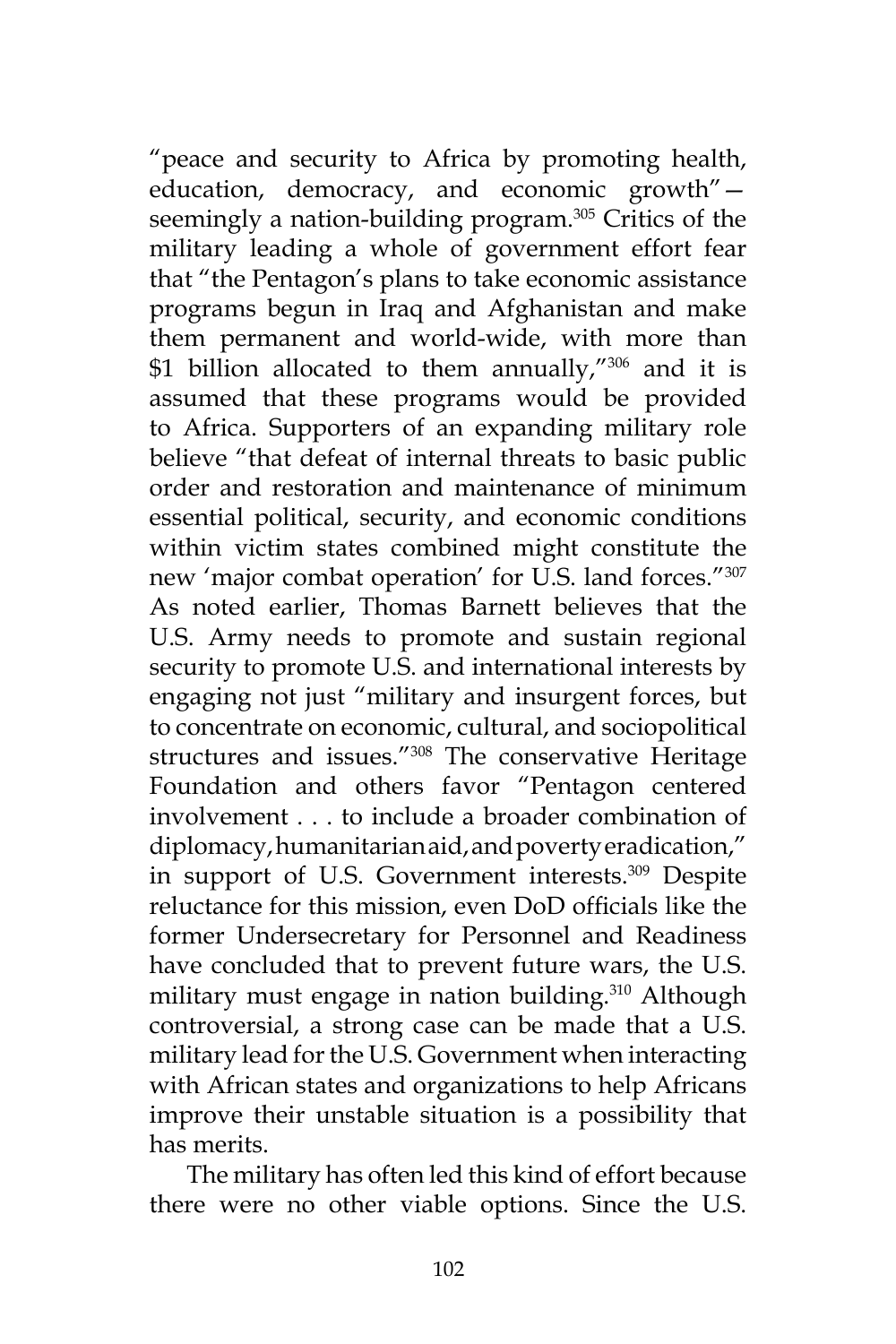military has been effective in this role, a reinforcing expectation persists that military forces should be the lead in state building for practical or expedient reasons. The problem of low intensity conflict, crime, and instability that simmers across Africa "defies purely military solutions, it requires a cross-discipline approach which recognizes the interplay of social, economic, political, and military factors."311 Since development and defense issues are so closely related, they should be addressed in tandem under one strategy and unified leadership,<sup>312</sup> a role in which U.S. military forces have experience. In past and current operations, the U.S. military has taken the lead in stabilization and reconstruction operations because civilian agencies lacked adequate resources, the mandate, or the capability to do so. This happened in Bosnia where the military Stabilization Force (SFOR) had to expand its mission to assist international organizations in typically civilian endeavors, recognizing that SFOR was "moving into the area of nation building but saw no alternative if SFOR was ever going to withdraw...."<sup>313</sup> Similarly in Haiti in 1996 when American troops left the country, conditions deteriorated to pre-intervention levels of the early 1990s because the "civilian agencies that replaced military forces did not have the same resources available, and the Haitian economy, judicial system, and political leaders obstructed reforms."314 The U.S. DoD has been able to gather the resources and authorities needed for soft power problems and has the leadership and processes to tackle complex operations. The military could lead when civilian organizations lack the necessary means to succeed, as happened in Bosnia and Haiti. The military lead is especially needed when security is so bad that civilian organizations cannot function under the conditions, yet to meet national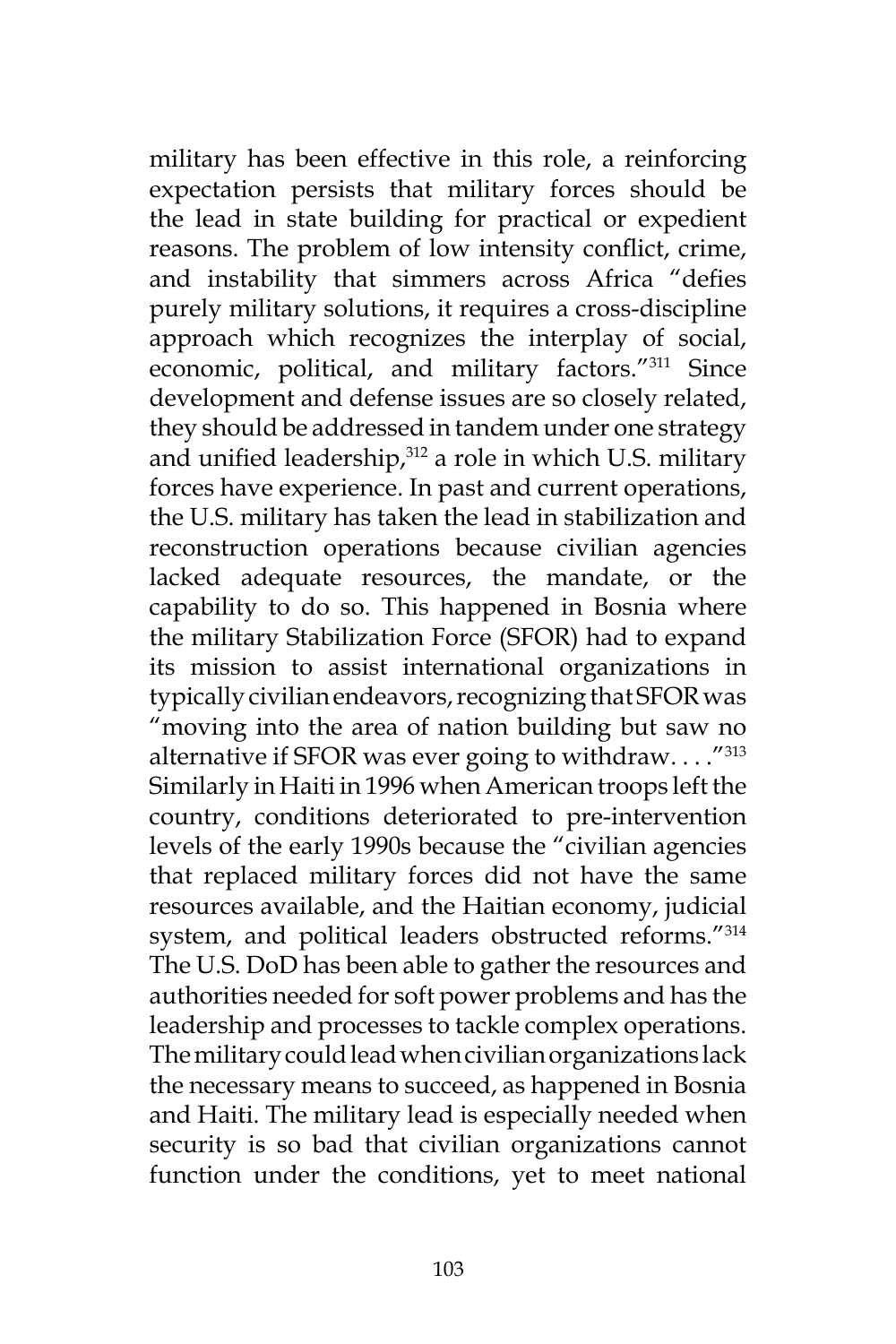goals economic development and governance must improve or military and political failures will ensue.<sup>315</sup> Preparing the military to assume the lead position in such circumstances allows it to be better prepared when it must assume this role, or when deemed best for national interests to do so.<sup>316</sup> Because of its practical merits and existing operations, military lead of U.S. Government efforts could promote security, economic development, and improved governance in Africa.

It is important to note that a military lead of U.S. Government efforts in Africa should not be a "goes it alone" effort. Military lead needs the support of the whole U.S. Government, IGO, and NGO expertise, as much as civilian organizations sometimes need the capabilities of the military to enforce security and stability.<sup>317</sup> The pantheon of participants in a military lead effort would remain the same as a civilian effort, but their relationships would change to allow the military personnel to organize, plan, and execute the effort. U.S. military units, both civil affairs and combat units, have shown they are able to execute primarily civilian responsibilities, with limited or full assistance from host governments and U.S. or international agencies.<sup>318</sup> The learning curve for such activities is steep, though, even when using reserve component forces with consummate civilian skills. The lag in learning how to apply these skills can be costly, as well, as demonstrated by the initially erratic civil-military efforts shortly after the commencement of Operation IRAQI FREEDOM. However, the U.S. military is mastering these economic and governance functions, and is better able to integrate the expertise of other agencies to achieve common peace and prosperity goals.<sup>319</sup> Under a military lead, there may be needed organizations that resent the military taking the lead role, or who may be unable to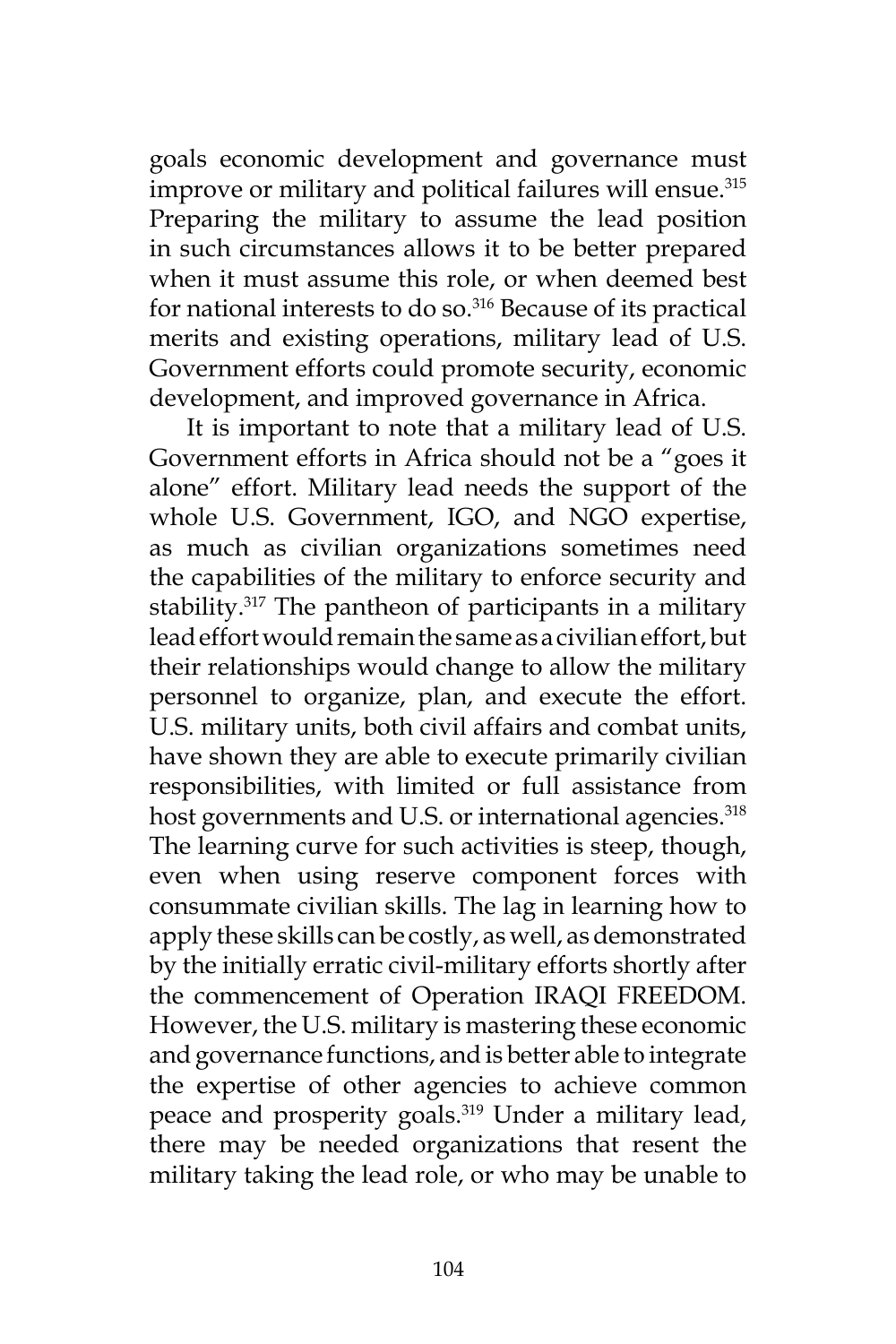cooperate with the military in this manner. NGOs may be the most difficult case because they are independent, governed by international impartiality principles, and often prefer to work at the operational and policy levels away from the taint of parochial organizations, especially military ones.<sup>320</sup> Their aid, however, is essential in humanitarian assistance, economic development, and political governance, and they tend to be focused, faster in response, more experienced in their fields, and remain longer to ensure continuity than similar foreign military efforts. To overcome these barriers between the two sides, common goals can improve cooperation between the actions of NGOs and reluctant government agencies and those of U.S. forces by allowing indirect coordination through UN or U.S. civilian agencies. A common direction fosters unified action: the synchronization of government and nongovernment activities with military operations.321 This proposal would broaden the unified action concept to allow civilian cooperation under military leadership, especially if such leadership maintained a discreet coordinating role much as SCAP had when working with Japanese government organizations after World War II.<sup>322</sup> This same integrated approach towards a common goal could allow for the coordination of various agencies under a military lead donor government effort with host governments, international organizations, NGOs, agencies of other countries and private entities—the definition of the comprehensive approach. Such unified action creates a community of purpose based upon accommodating the concerns of all participants, a common understanding of a situation, shared purposes, and an agreed level of cooperation.323 In this way, common goals could guide the endeavors of others with military lead for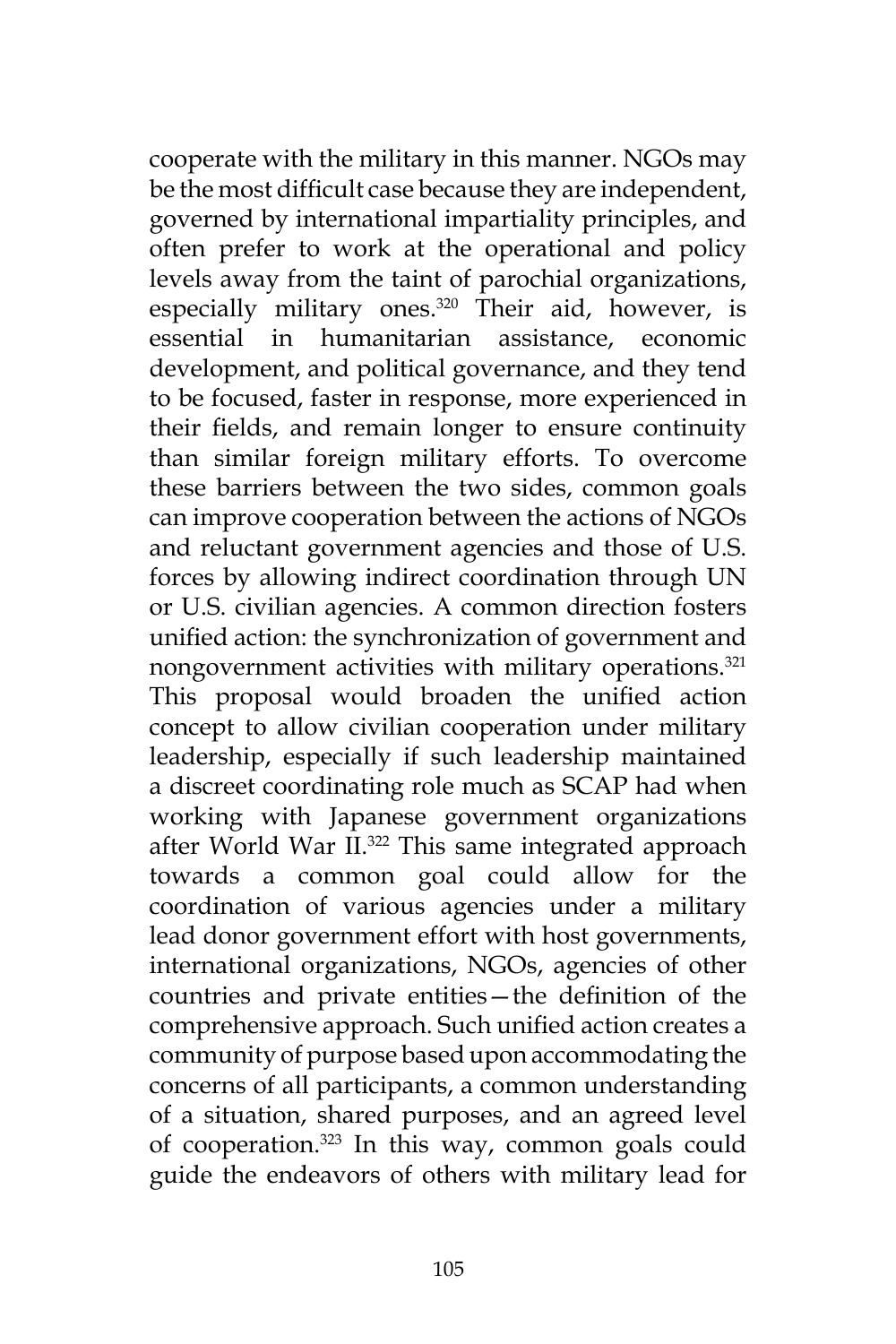U.S. Government efforts in order to get the best from all participants assisting Africa.

Unified action in assisting a region's economic development or improving governance is a broad but relatively weak link between U.S. Government participation and the agencies of other countries, NGOs, and the private sector due to the sometimes diverging national and organizational interests involved. Within the U.S. Government, however, agencies should strive to achieve the more demanding level of coordination called unity of effort, given shared national security goals and executive leadership, but this is not often fully realized through the interagency process. Unity of effort is one of the key dimensions for stability and peace operations, and requires multilevel support from participants to succeed, whether under military or civilian lead. $324$  This is the whole of government approach, the collaborative efforts of departments and agencies of the U.S. Government toward a single goal.<sup>325</sup> Because of its importance to successful operations, every presidential administration since President John F. Kennedy has tried to further institutionalize unity of effort within the executive branch. In 2005 the Bush administration focused interagency cooperation on stability operations through National Security Presidential Directive (NSPD)-44. This document built upon the Clinton administration's Presidential Decision Document (PDD) 56 for Managing Complex Contingency Operations to allow for better coordination efforts in Iraq and Afghanistan under the State Department, but could be reapplied to also allow a DoD lead option in Africa. NSPD-44 also requires other agencies to build their capabilities to participate in stability operations and, as an extension, state building. These improved capabilities would make coordination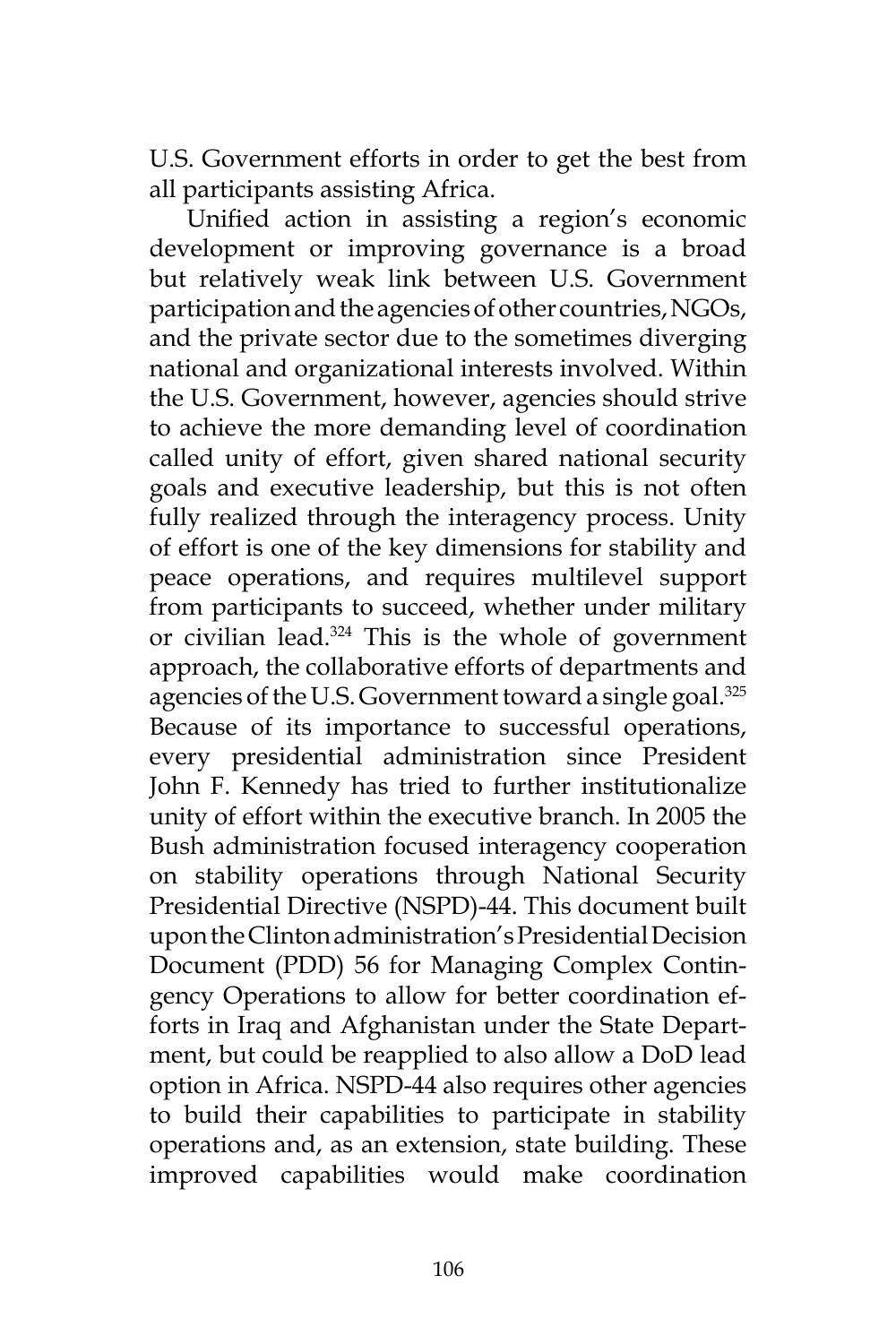under DoD (or another agency) more effective under the whole of government approach.<sup>326</sup> To enhance cooperation and understanding under military leadership (or likewise military subordination under civilian lead) all participants should together train, conduct planning, share procedures and terminology, and perform other preparatory activities needed to succeed. With this type of cooperation as a goal, FM 3-07 was written with input from many nonmilitary sources in order for it to serve as a common reference for all.327 Such exercising and training are second nature to military forces, which is another advantage to a military lead scheme—better preparation of the participants under practiced military tutelage before they are needed. Planning and integration are required to improve the whole of government approach to assist in solving problems in places like Africa and, because of its strong tradition in these processes, the military is an excellent candidate to lead other organizations.

Actual coordination and execution of a plan in the field is just as important as the preparation phase among organizations, and could occur through existing centers that transform themselves into whole of government headquarters. One such case is a military civil affairs unit's Civil-Military Operations Center, which could not only "serve as the primary coordination interface for the U.S. armed forces, humanitarian organizations, IGOs, NGOs, multinational military forces, and other civilian agencies of the U.S. Government" (its intended purpose),<sup>328</sup> but with proper representation and authorities from the organizations involved could also serve as a command center directing efforts in security, economic development, and governance in an efficient and effective manner. The expertise and resources of a military lead could also be inserted into other existing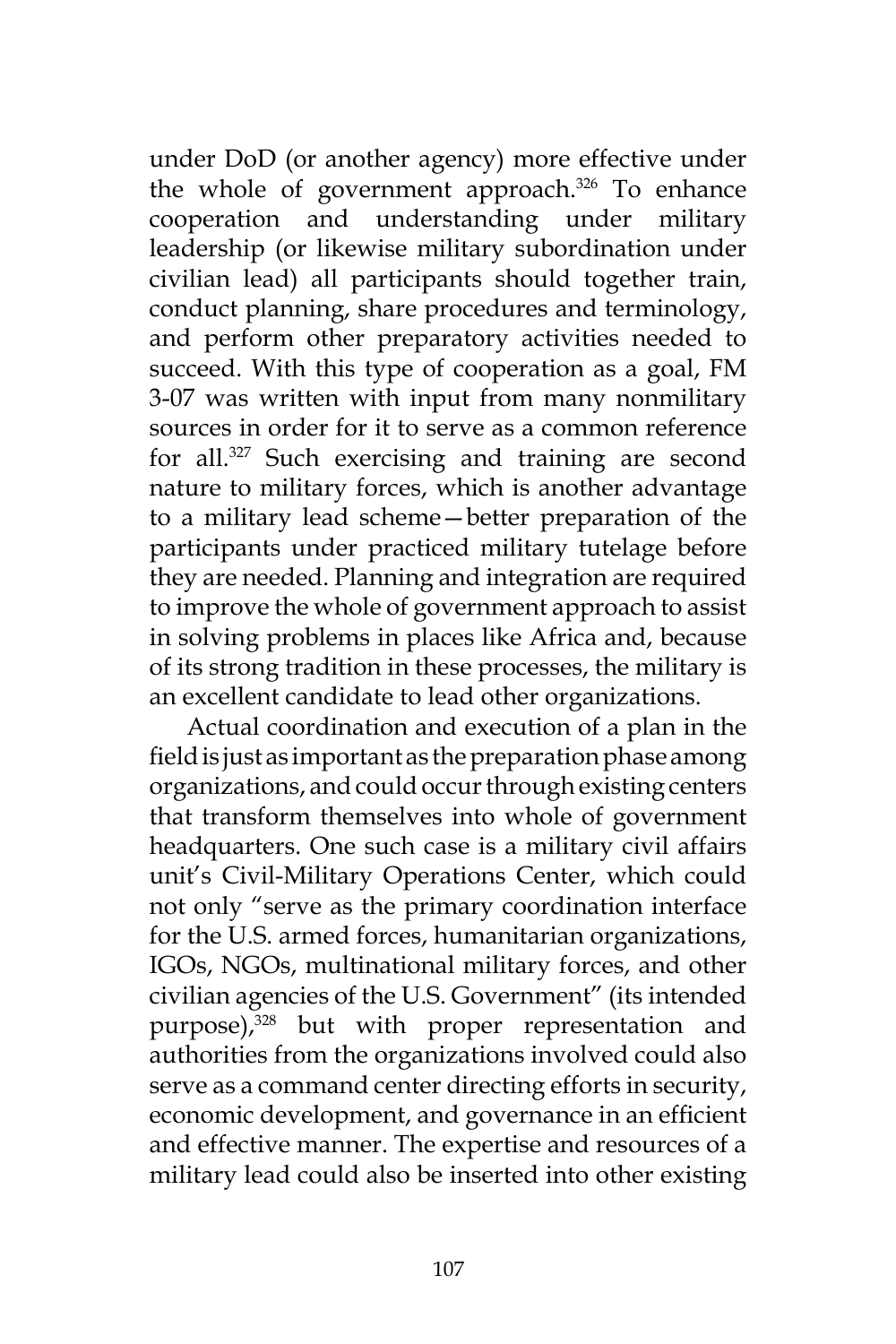coordinating bodies like the State Department's deployable Integrated Planning Cell "to synchronize and coordinate USG[overnment] planning," or in an embassy's country team. These State Department organizations are flexible in their size and composition, and can be adjusted to meet such circumstances.<sup>329</sup> An advantage of inserting a military planning and execution authority into either of these State Department organizations is the organizational skills and resources that military planning and execution of operations brings while still under the overall purview of the State Department or an ambassador—a more acceptable approach for some critics. Such hybrid military-civilian organizations blend their parochial identities, which is the point of whole of government operations. Blurring the stovepipes of organizations in order to mix capabilities is the goal—although doing so means that whoever is in charge (and someone must be) may not matter as much as whether the goals are being achieved. With the proper motivation and resources, the U.S. military "is the world's greatest nation building institution . . . [and] the United States has rarely accomplished long-term policy goals after any conflict without an extended American military presence to ensure proper results from the peace."330 Thus planning and execution, before or after conflict, through military processes and personnel employing the experience of other government agencies may be a viable way to assist Africa.

To make a military lead and civilian hybrid operation work will require changes in the U.S. Government. The military, for instance, should develop and dedicate nation assistance specialists with broad backgrounds in the methods and roles of related government and nongovernmental organizations, and judiciously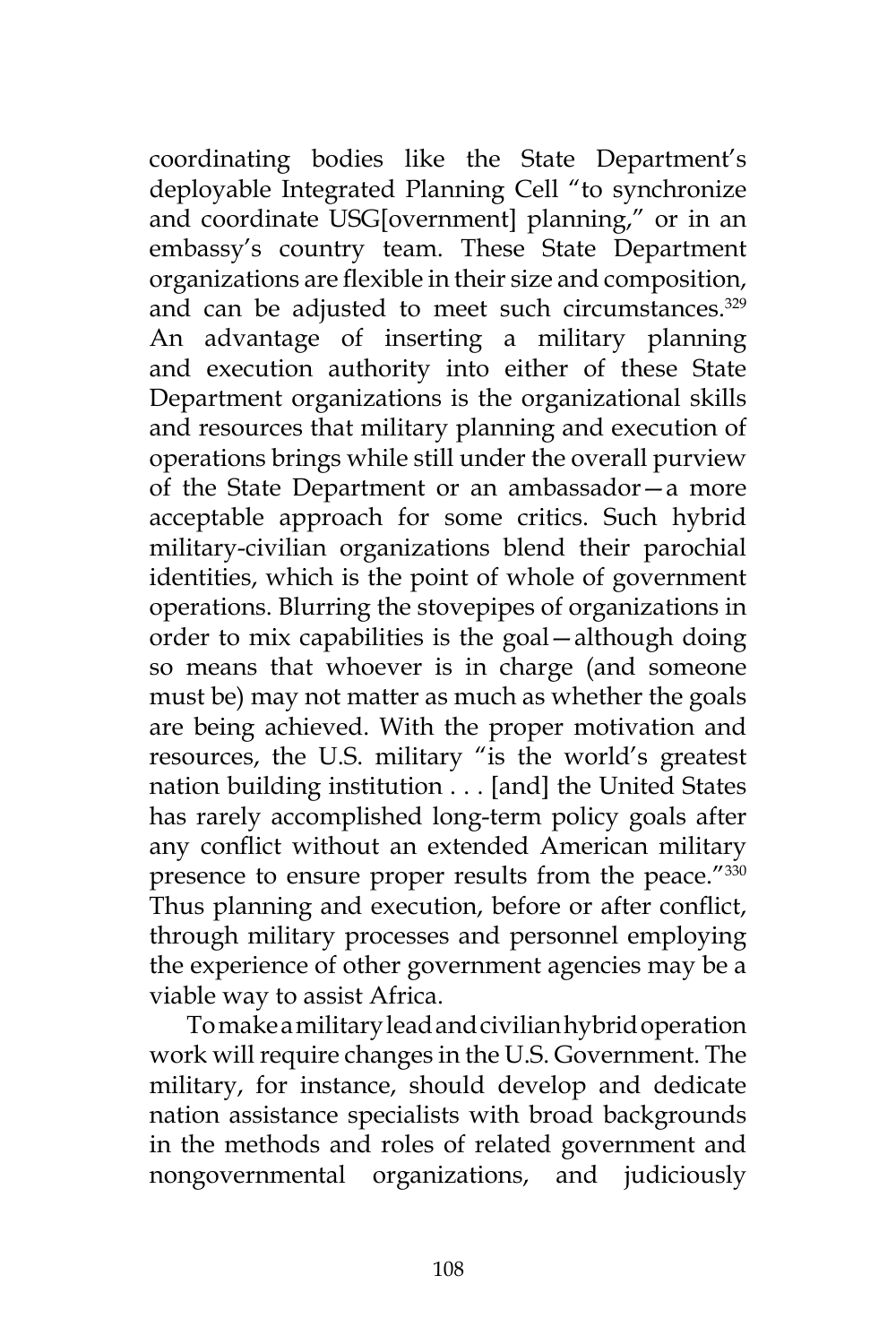assign such officers to appropriate government staffs.<sup>331</sup> Select military units may need to specialize as well to perform specific functions to support and interact with other government organizations or NGOs. Reserve component units, with their diverse civilian expertise, or civil-military units may be best suited for these lead or support roles. U.S. military efforts involving such units during nation assistance operations in the Balkans have been commended by civilian administrators.332 Modern operations, however, have shown that stability operations and nation assistance should not be confined to specialists, although specialists are needed. Many operations may be of too great a magnitude, and their concurrent nature with traditional military operations so entangled, that any unit may need to employ these skills and knowledge at some point. Training for all units should include skills and considerations that support immediate or followon tasks to achieve stability, but also with an eye to economic development and enhancing governance—a different mindset than decisive combat operations.<sup>333</sup> If the military will lead such operations in the field, units must better understand and execute this mission, which is a challenging requirement given the other tasks that a combat unit must master. Such enhanced integration of the DoD and other government agencies under one command would require statutory changes, especially because such changes already seem necessary for the much less ambitious unity of effort integration and participation in nontraditional missions now attempted for USAFRICOM.334

Changes in other parts of the government must also be made for this option to work. If a standing cadre of security, economic, and governance professionals is needed, and such an organization would be beneficial to jumpstart any contingency, then U.S. Government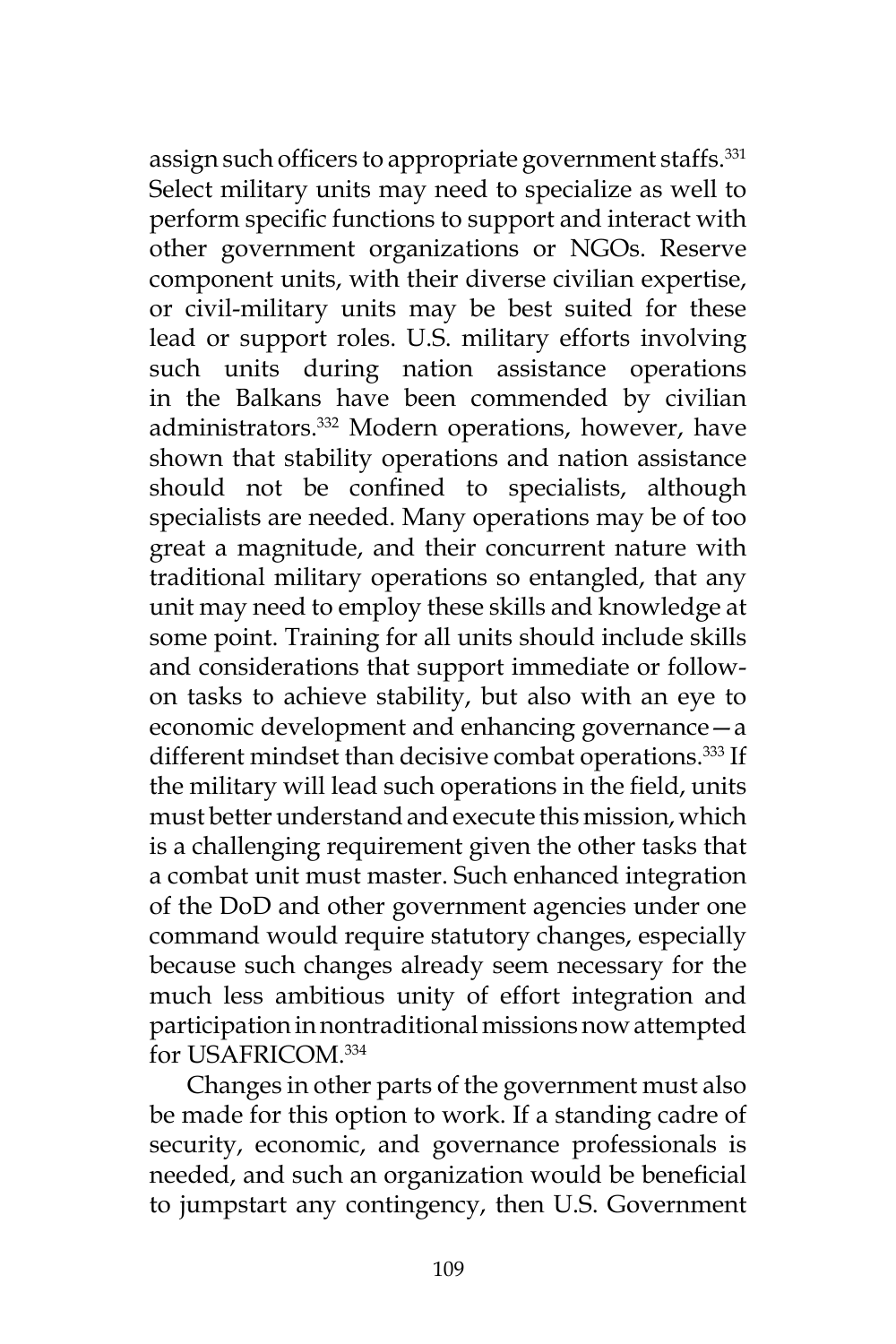agencies with smaller manning authorizations than DoD will need to expand to allow regular training and contingency preparation to be effective. Such an expansion would counter the manning problem now experienced in the more modest experiment of integrating interagency personnel into USAFRICOM, 335 which will initially field only one non-DoD civilian for every 100 DoD members on the AFRICOM staff. Too few personnel are assigned to State Department, USAID, and other government agencies for their own missions as well as these enhanced integrated missions due to chronic under resourcing.336 This imbalance can be seen as another reason that supports a military lead solution, which could fully leverage and efficiently organize the strapped assets of other departments to sustain Africa's drive for peace and prosperity. However, such "continued growth in military capability in these areas is self-reinforcing, accelerating the downward spiral of civilian capacity in favor of more expedient military solutions,"337 enmeshing the military even further in these affairs. A U.S. military lead of other U.S. Government resources, and, indirectly, non-American or nongovernment assets, should only be a temporary measure until the State Department and others build expertise to truly lead under NSPD-44, or during conditions where nonmilitary organizations cannot or will not operate.<sup>338</sup> It is worth stressing that this solution should always work in tandem with functioning host nation agencies or competent citizens whenever possible to ensure the capacity building and continuity such assistance should bring.<sup>339</sup> There are some situations, including cases of extreme instability, in which a U.S. military lead role for stability and security operations may be beneficial to assist Africans resolve their economic and governance problems. But the many changes needed to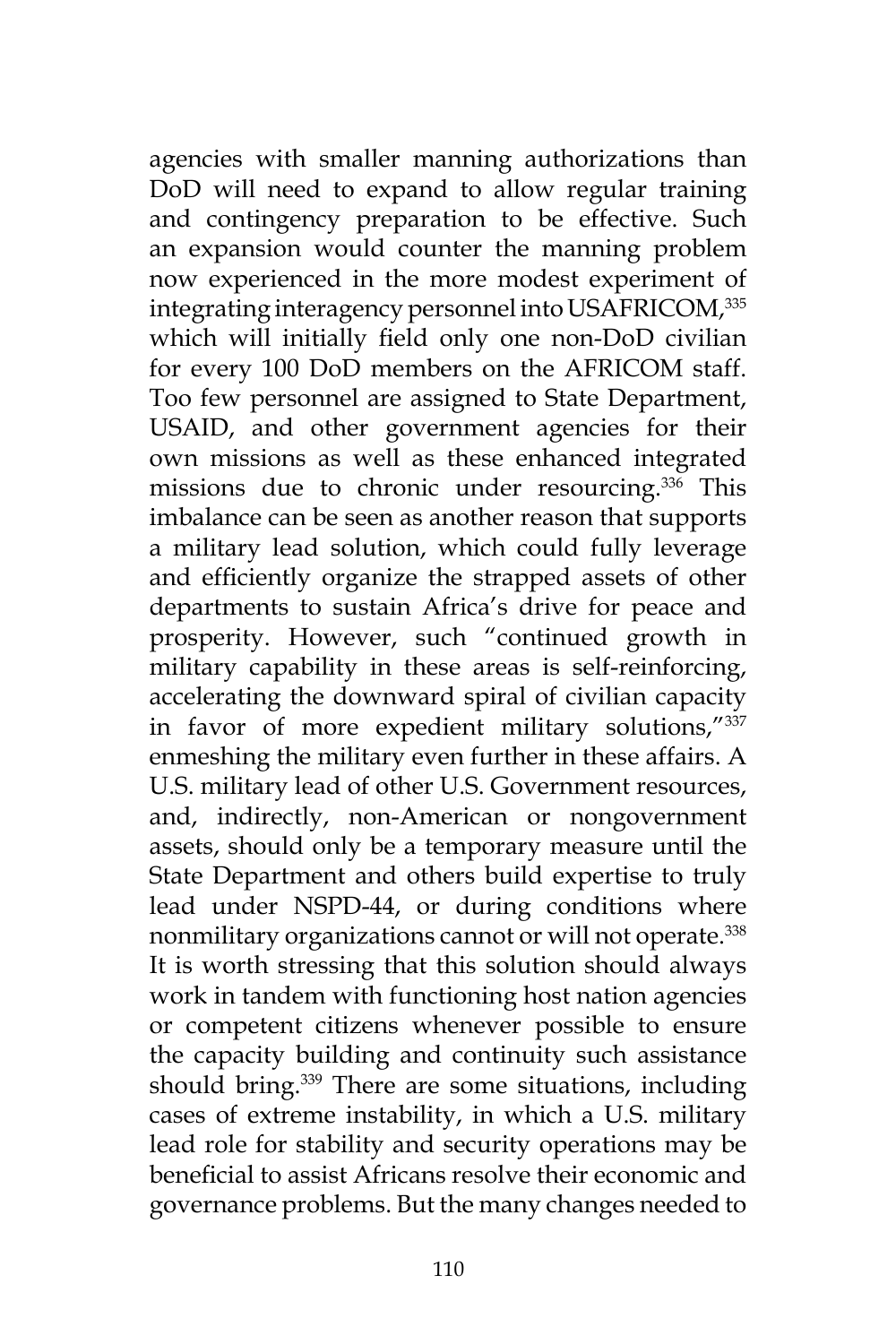modify military, other government, and host country institutions suggests that this may be a difficult and even undesirable option.

Just because professional military forces could lead efforts in Africa does not mean that they should. Despite the merits of a military lead in terms of unity of effort or a comprehensive approach, current western democratic values and experience do not easily tolerate a military organization like USAFRICOM directing economic development and governance aid to support local governments and regional organizations. Although circumstances in Africa may be the worst in the world, the situation is not drastic enough for Western politicians or the public to call for radical measures like military oversight of traditionally civilian functions. Not only are Western countries probably not willing to overthrow centuries of successful military subordination for the uncertain prospects of speeding improvements in Africa, there are no national interests at stake with any donor country to warrant such dramatic departures, as could be argued occurred at the time of the Marshall Plan. The improvements needed to make a military lead option viable would simply reinforce stronger military attributes, often at the expense of other departments. Some State Department and USAID officials already believe that USAFRICOM may become the lead for U.S. efforts in Africa.<sup>340</sup> As evidence, critics note that DoD control of official U.S. aid money has grown from 3 percent to 22 percent in the past decade, while USAID's share has dropped from  $65$  to  $40$  percent.<sup>341</sup> Regardless of what organization is leading, the imbalance of resources and personnel available for nonmilitary government organizations to properly assist African nations must be obtained to ensure smoother cooperation towards national goals.342 Overemphasizing military capabilities also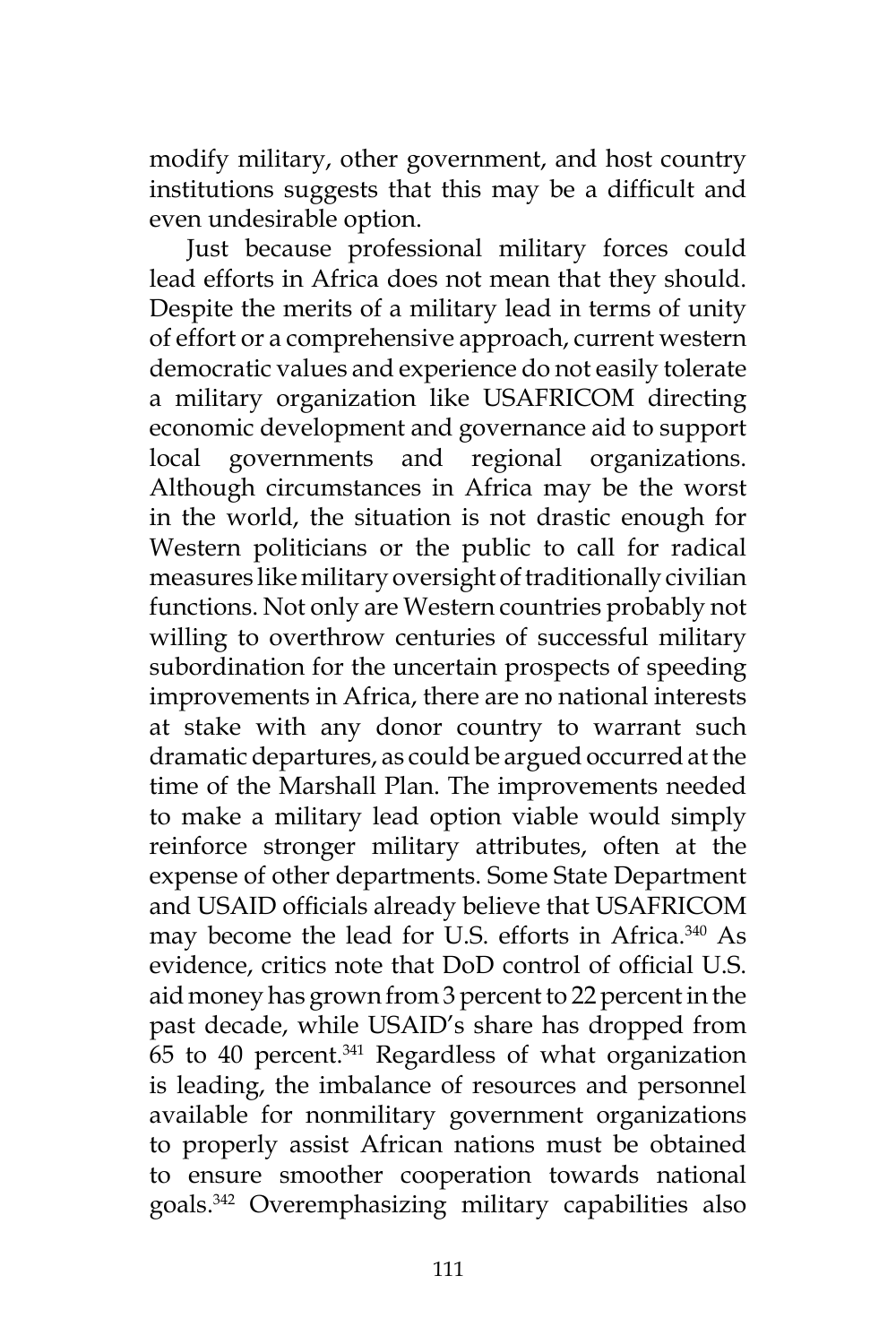runs the danger of making the military an attractive tool of choice for situations in which its use is not appropriate, or of overestimating military capabilities where they may be of only lesser value.<sup>343</sup> Legally, there are also problems with a leading economic and governance role performed by the military. U.S. laws governing roles and missions of government organizations would need to be revised, and funding to specifically allow the military to act on economic and governance issues would have to be expanded.344 Even if these actions are taken, international law remains an obstacle since it limits how military forces may act in economic development to provide security and order, unless such action is directed by an authority like the UN Security Council.<sup>345</sup> Domestic factors and traditional expectations, then, make a military lead of U.S. Government economic development efforts an awkward option.

Another reason why USAFRICOM should not be the lead in U.S. Government African affairs is that military forces are not widely trusted. USAFRICOM has had a poor initial reception in Africa following decades of U.S. Government neglect or misdirection in the name of security. Inadequate consultation with African leaders during the formation of USAFRICOM, and the prospect of neo-colonialism that has haunted Africans from since the days of Cold War engagement to today's perception that renewed interest in Africa is just a front for gaining resources and fighting terrorism are barriers to effective development.<sup>346</sup> Africans are not the only ones who are not convinced of the efficacy of USAFRICOM's more focused mission. The difficulty that other U.S. departments have in filling current USAFRICOM personnel assignments may be due as much to a skepticism or hostility towards the role of the military in Africa as to resource shortages.<sup>347</sup> An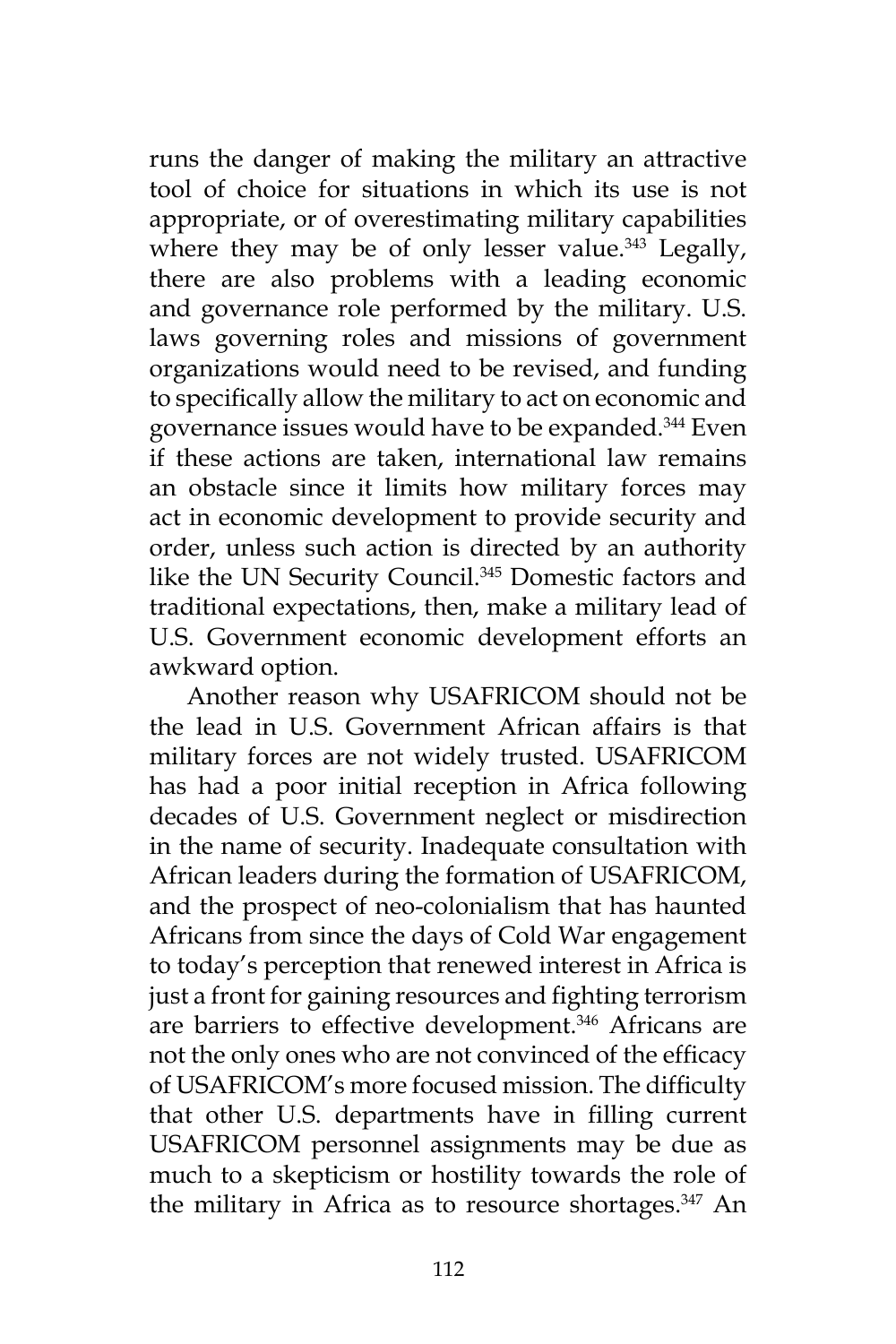assistant director for program development and policy at the Africa Faith and Justice Network remarked that "the blending of military and civilian agencies and the overreach of the Department of Defense . . . [is] putting a velvet glove of humanitarian aid over the fist of the military."348 Some U.S. Government aid officials also do not want to be stigmatized by being directly associated with the military, regardless of other advantages such an association offers.<sup>349</sup> Such concerns are not new, and were also expressed during the early Vietnam War years when the fear was that the militarization of policy would give military men influence in areas that had previously been the exclusive domain of civilians.350 On top of all these problems, some skeptics doubt that the military alone, or as a lead, has been very effective in these roles. One study found that in 51 cases where U.S. or British forces intervened, they were successful only 25 percent of the time, and some of those situations could probably have been stabilized and reconstruction carried out without military intervention.<sup>351</sup> A military lead effort for economic development and governance improvement would fail without the support of crucial African, international, and U.S. Government elements. So far, this support has not been gained and will not be obtained under current circumstances.

Although the U.S. military has a long history of involvement in stability operations before and after conflict and with peace building, its results have been mixed. Military forces do have the capability to organize, lead, and assist in complex foreign development and governance issues to further stability and security in places like Africa. They could assume a lead role through various existing structures and by overseeing the sharing of resources, processes, and training needed to make cooperation more effective. To streamline its role, the military should groom more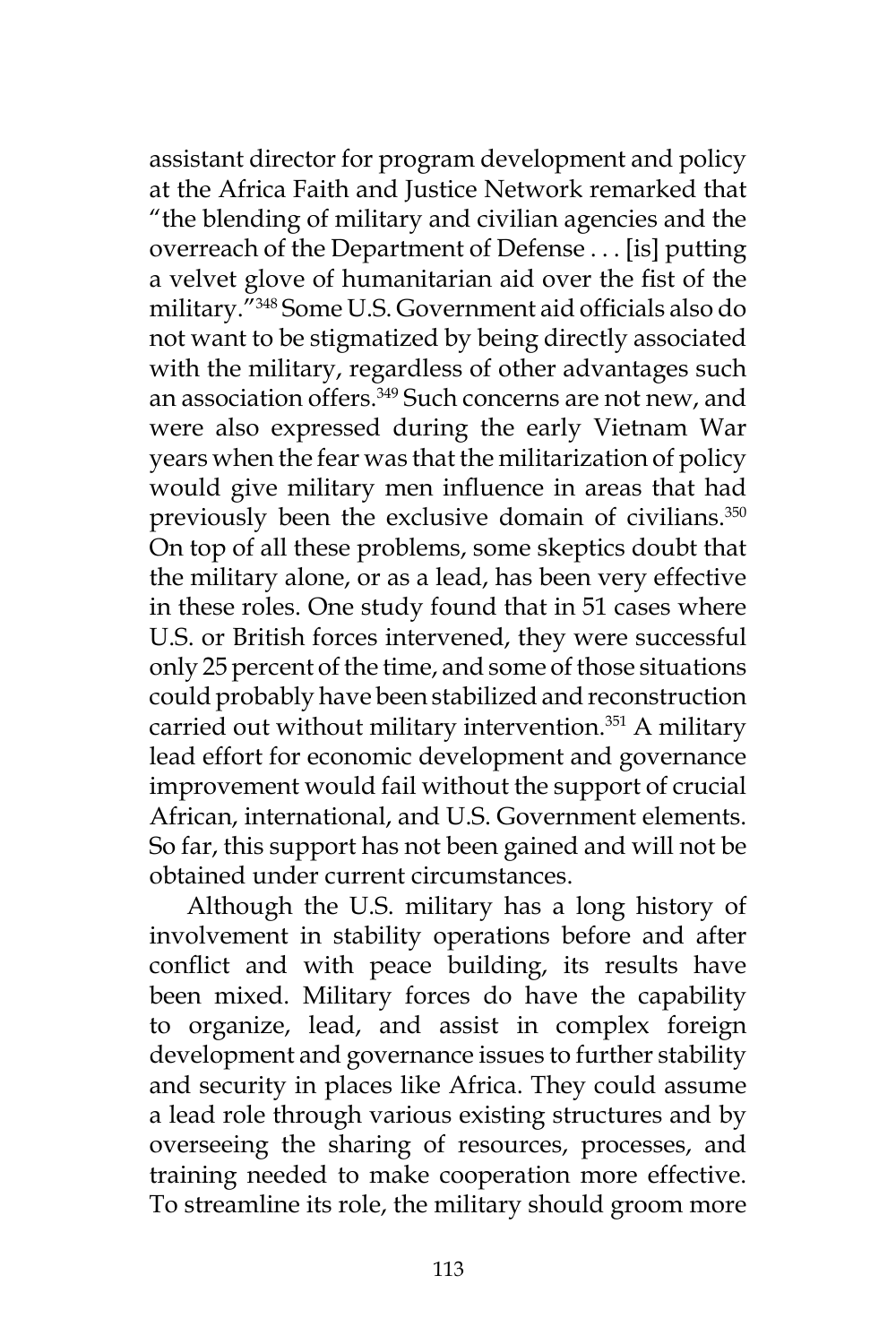specialists and specialty units, and generally orient other units toward development and governance missions. Other government agencies will also need more robust resources and training to better synchronize their efforts. Even with these improvements, the deep resources, established processes, and can-do military attitude could overwhelm cross-discipline efforts when the military is in the lead. Critics of this approach fear that continued overreliance on the military eviscerates the civilian, international, and nongovernmental organizations that specialize in these roles and sets a poor example of civil-military relations for the people that these efforts are meant to help. Furthermore, U.S. public expectation will not allow the military to lead civilian organizations in most cases. Given the realities of the situation, meritorious though a military lead might seem, perhaps a better solution is to reverse the positions and adequately resource civilian institutions to lead along with appropriate support from military forces, such as USAFRICOM.

## **Civilian Lead.**

However, we cannot meet the challenges of today and those of tomorrow with military power alone. We must guard against further militarization of our foreign policy . . . it is vital that we not only develop our military capabilities, but also strengthen capacity of other government agencies and that of our foreign partners.

> ADM Michael Mullen Chairman of the Joint Chiefs of Staff<sup>352</sup>

So far, many topics have been covered by this paper with the intent to impart the importance of Africa to U.S. affairs; the links between problems that Africa faces in economic development, governance, security, and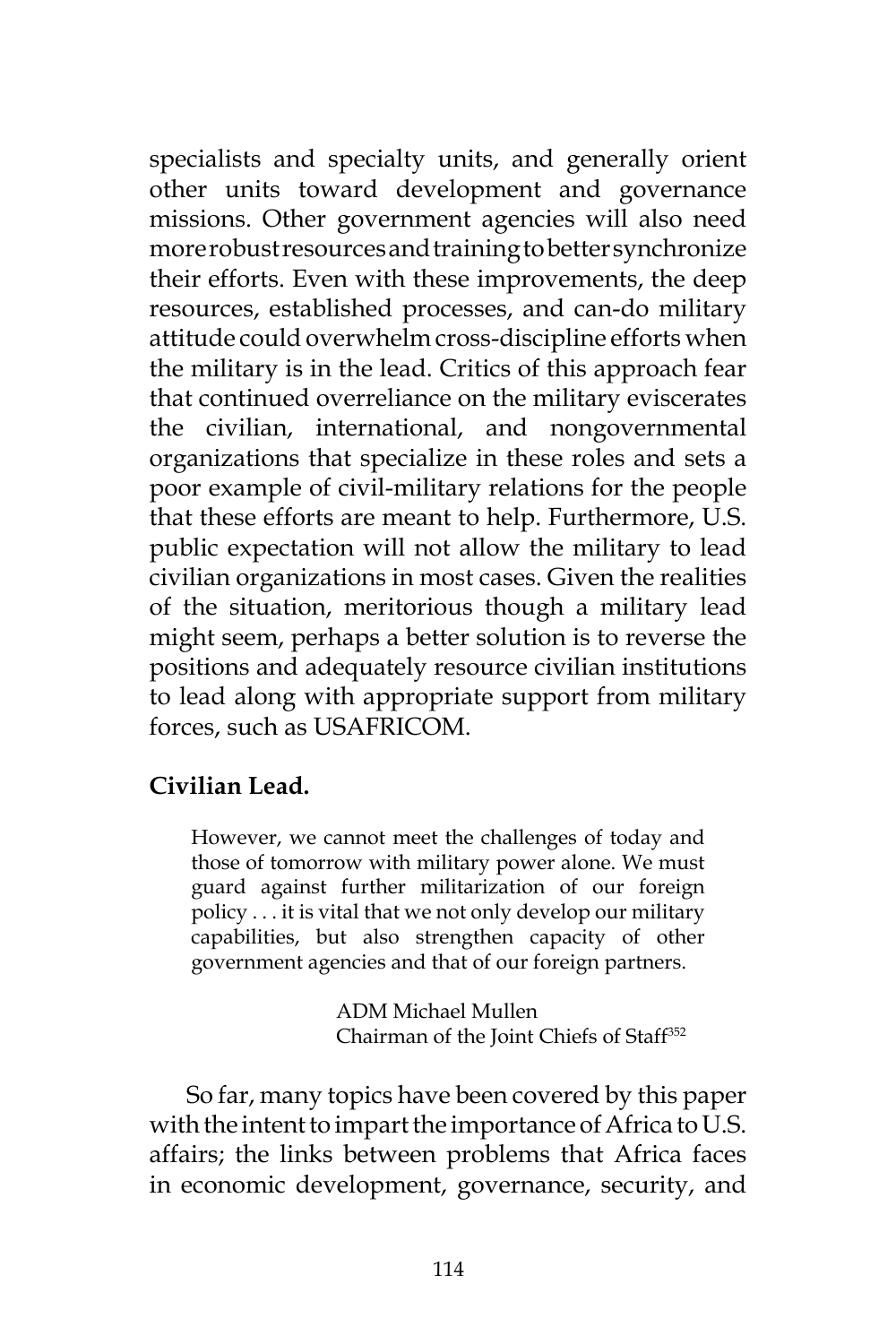stability; and two ways that USAFRICOM can address some of these problems through improving the current method of theater engagement, or leading a unified U.S. Government or international comprehensive approach. Both approaches offer advantages, but also significant disadvantages. Thus a third option of subordinating U.S. military efforts squarely under the capable leadership of robust diplomatic and development organizations is tentatively being pursued by the U.S. Government. Most of the elements by which the U.S. and other governments can assist Africans towards peace and prosperity already exist; they just need to be properly structured and resourced. The U.S. and other militaries are important government elements needed under a civilian lead because of the military's contacts with influential organizations in African societies; effective resources; specialized development and security expertise; and experience in organizing, directing, and executing complex operations. These are the same strengths that support arguments for a military lead, but here they would be employed under civilian organizations such as USAID or the State Department. If these institutions were adequately resourced and properly directed, a civilian-lead U.S. Government team would be readily accepted by the international and African communities. Not only could this combination better help Africans attain the security and stability they need through economic development and improved governance, but may better serve U.S. national security and military interests in the process. The methods used in regional development and improvement are widely known and debated, and thus beyond the scope of this already lengthy tome. Therefore, this section focuses on the continuing improvements being made toward strengthening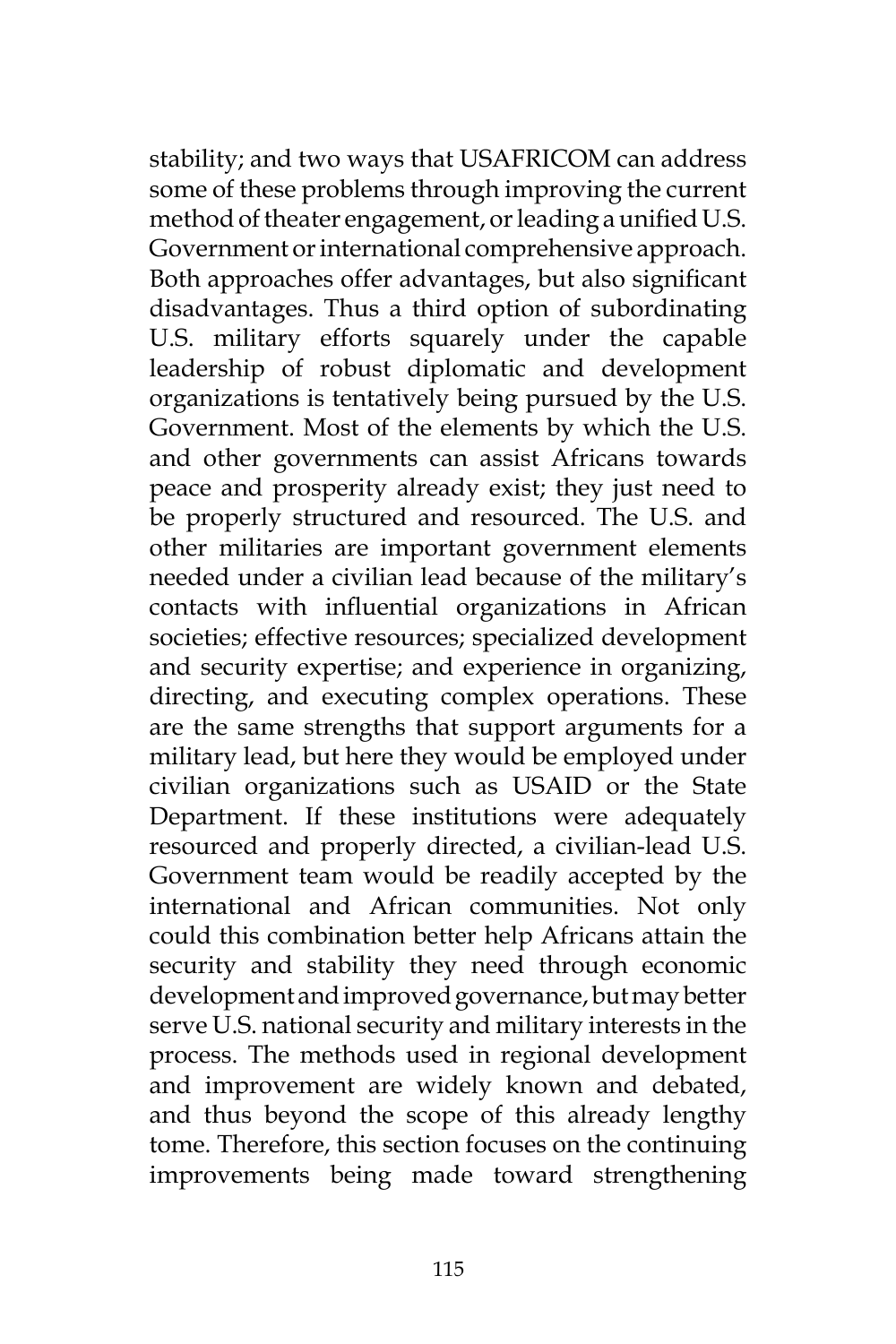civilian while incorporating military capabilities, and offers some additional recommendations to ensure the future success of this arrangement. If the U.S. Government and the international community are serious about assisting Africans to follow a path to prosperity, proper governance, and security, the following proposals outline how these objectives may be achieved.

Because USAFRICOM is perceived by some as becoming the proconsul of U.S. Government affairs in Africa—interfering outside of its own proper role—a more appropriate U.S. Government civilian institution like USAID should reassume this role through adequate resourcing and support. Many Africans, suspicious of any increased military role wonder why the U.S. Government lead for assistance is not given to an existing institution that specializes in promoting development and is more locally and internationally acceptable.<sup>353</sup> USAID is active throughout Africa and it has assisted there for decades and is respected for its work. Civilian whole of government leadership under USAID offers the advantages of organic expertise in economic and development issues and its inherent focus on long-term solutions; neither of which are integral to military efforts since they are viewed as secondary missions. The existing nebulous division of labor between civilian and military is also perceived as a competition for funds, which undercuts the professional developers.354 The current U.S. political system brings both military and civilian efforts together under the same leadership only at the chief executive level. Since long-term African affairs, like development, rarely rise to sufficient national interest levels that would demand coordination by the U.S. President, competition over goals and resources occurs at lower levels to the current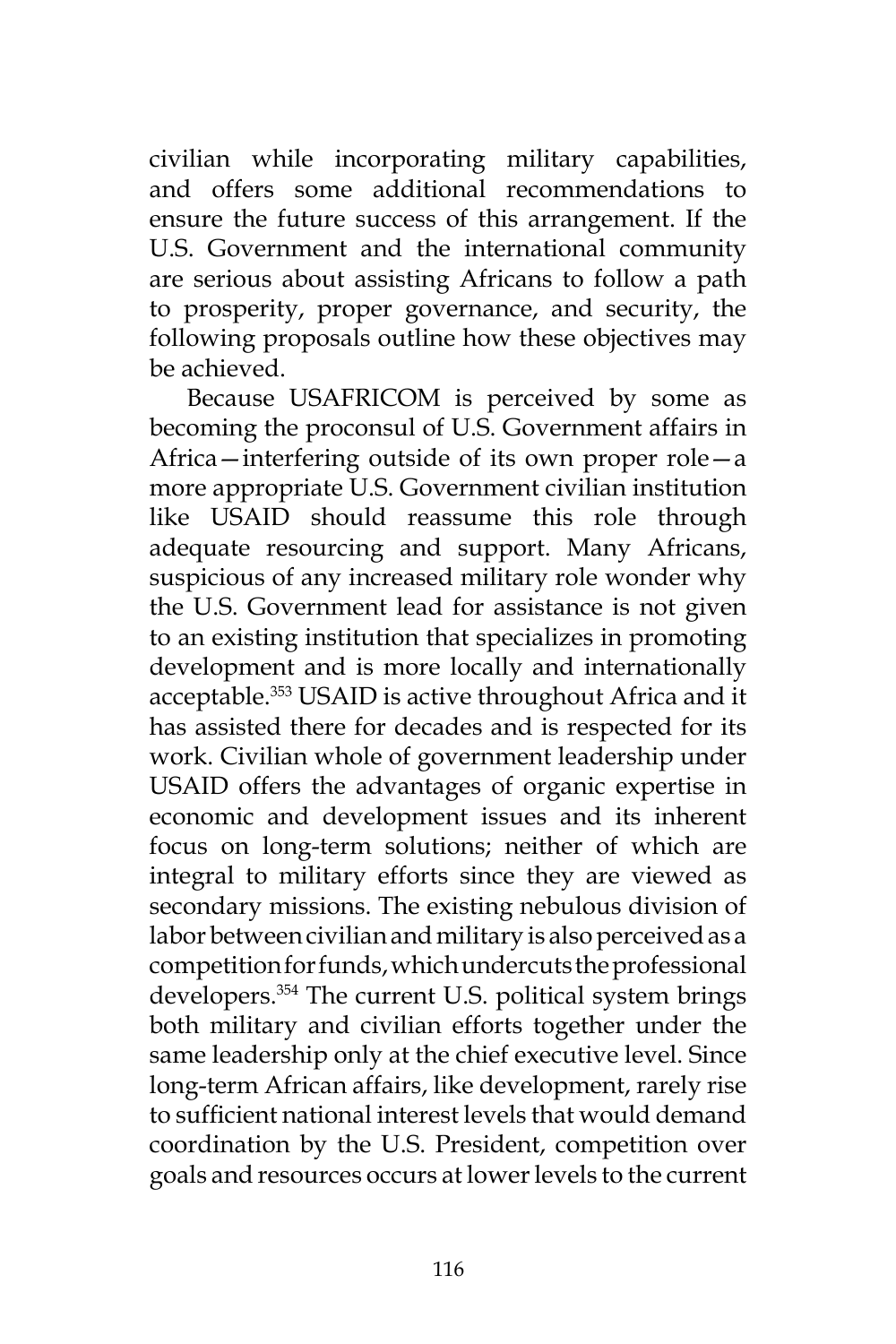detriment of civilian efforts. The National Security Council (NSC) is supposed to coordinate and lead U.S. Government departments through coordinated foreign policy advice for the President but, to do so, the NSC leadership would have to recognize that economic and governance problems in Africa are security issues and that Africa's importance warrants long-term oversight and coordination of whole of government efforts towards stated U.S. goals. Such recognition has not yet occurred at this level. The process to attain national security goals in Africa should be civilian, with military capabilities synchronized toward "soft power to promote participation in government, spur economic development, and address the root causes of conflict . . .," which is the comprehensive approach to stability operations and peace building advocated by FM 3-07.<sup>355</sup> Assuming that a civilian organization like USAID is better suited than a military force to lead whole of government efforts in Africa, some of the ways this approach is being adopted will now be discussed.

Since traditional means to coordinate U.S. policy and efforts have been unable to fulfill stability and stabilization requirements, another method has evolved within the U.S. Government. The 2005 NSPD-44 requires the State Department "to coordinate and lead U.S. Government efforts to prepare, plan for, and conduct reconstruction and stabilization activities . . . to include balancing civilian and military activities."356 This mission includes improving the U.S. Government's institutional capacity to intervene successfully before, during, and after security problems arise.357 Given the will to assist, the NSPD-44 mandate is broad enough to incorporate improving conditions in Africa to achieve stabilization and security through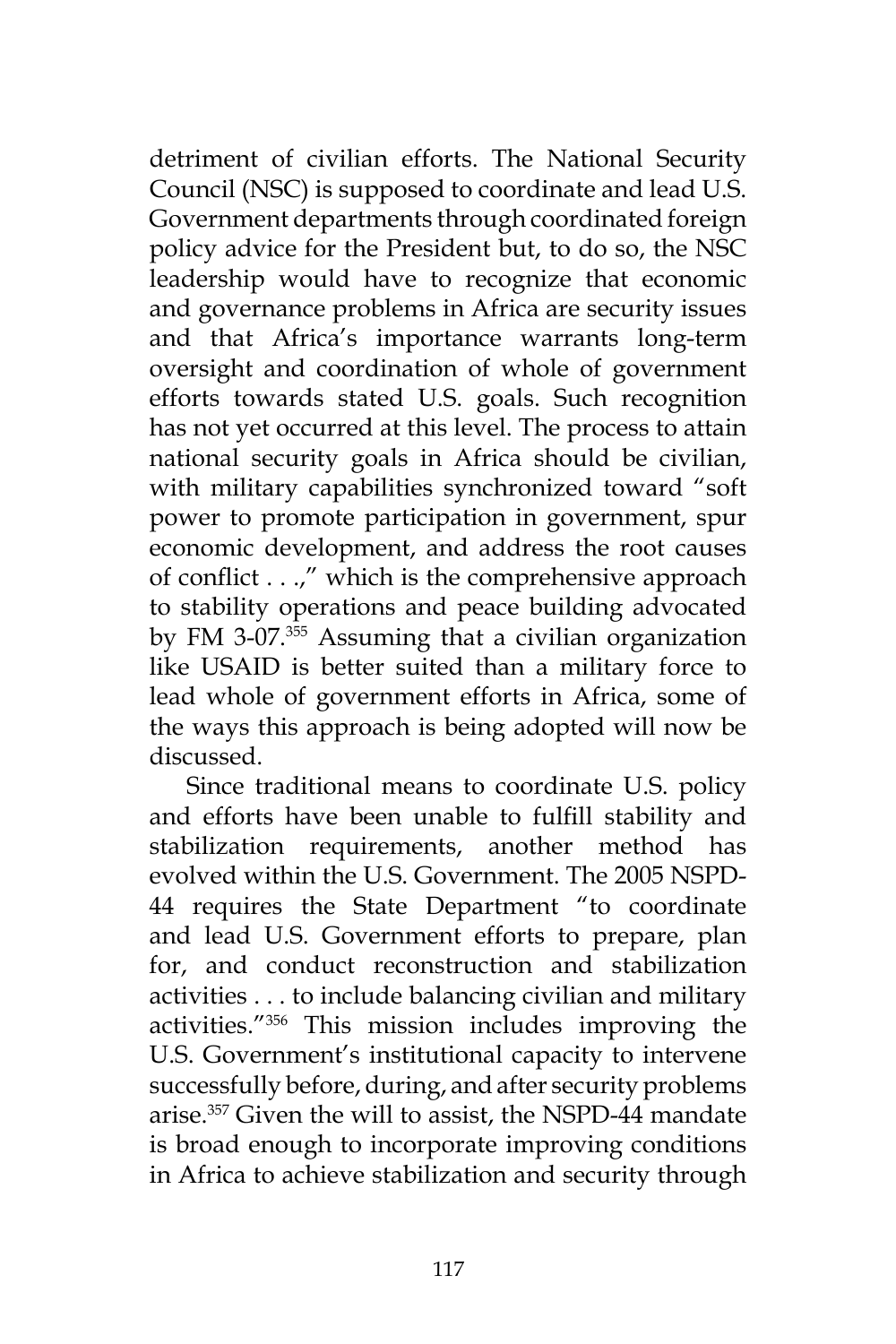economic development and better governance. A decade ago, such an effort in Haiti under USAID's lead synchronized civilian and military stabilization and reconstruction activities, but achieved mixed results.358 The Haiti mission demonstrated that such an arrangement could work, but that USAID needed more resources, robust planning and executing abilities, and access to wider expertise. These lessons were learned again in Iraq and Afghanistan, so that by 2007 the State Department formed the Office of the Coordinator for Reconstruction and Stabilization (S/CRS), to "promote the security of the United States through improved coordination, planning, and implementation of reconstruction and stabilization activities,"359 fulfilling NSPD-44 and DoDD 3000.05 expectations. To solve those earlier shortcomings, S/CRS instituted several means to enable its peace building mission. First was the Interagency Management System, consisting of an interagency stabilization and reconstruction decisionmaking policy committee, a civilian team of strategic planners, and deployable advance teams to balance its capabilities with those found in military units. For more depth in running its operations, S/CRS also has a whole of government planning framework for conflict prevention planning in both crisis and long-term situations and the Civilian Response Corps, a three tiered system to muster personnel and expertise akin to the military's active duty and reserve forces.<sup>360</sup> To build upon these gains, USAID is also developing the concept of Smart Power and Development to explore how to "strengthen our development principles while building civilian-military cooperation . . . [recognizing] a growing consensus that a smart power strategy should comprise both military and non-military tools to address instability. . . ."361 Its intent is to make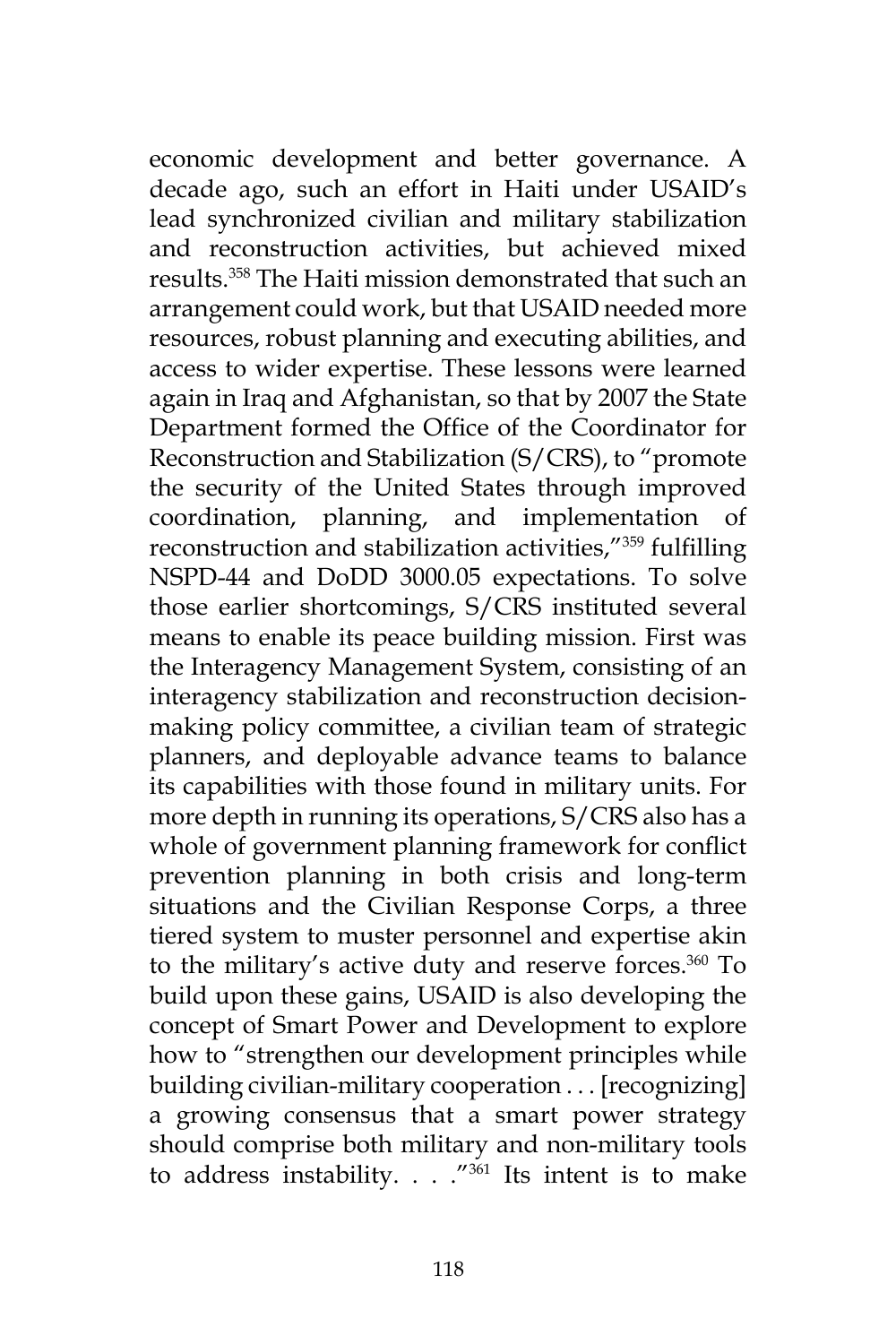diplomacy and development by the U.S. Government "more agile, responsive, and complimentary [sic]."362 Although still being implemented, these are all salutary steps in the right direction to improve the ability of the civilian component to plan, execute, and lead stability efforts through economic development and good governance.

Since civilian organizations are already struggling to complete their rebuilding responsibilities in Iraq and Afghanistan, more resources and people are needed to enable an expanded and extensive mission in Africa as proposed in this paper. Because of its mission and expertise, the responsibility for U.S. Government foreign capacity building and development belongs to USAID,<sup>363</sup> which one member of Congress called a checkwriting agency because it cannot fulfill its core missions without contractor support. From its height in 1968 while providing support for the Vietnam and other Cold War efforts, USAID has decreased in size from 17,500 employees to 2,400 in 2005. That small staff currently provides support in Iraq, Afghanistan, and other parts of the world. More people are needed by USAID, and the Obama administration is adding 281 new officers. These will not be enough, and it will take years to fully integrate even these few.<sup>364</sup> To obtain more resources and people and to better use what it has, the State Department proposes to follow the example of DoD's *Quadrennial Defense Review* (QDR) with a *Quadrennial Diplomacy and Development Review* (QDDR). The QDDR will identify the State Department as the lead for the coordination effort of all agencies involved in diplomacy and development, to match resources and funds to strategic priorities, and to influence long-term policy, funding, and resourcing decisions within a common overarching vision.<sup>365</sup> The QDDR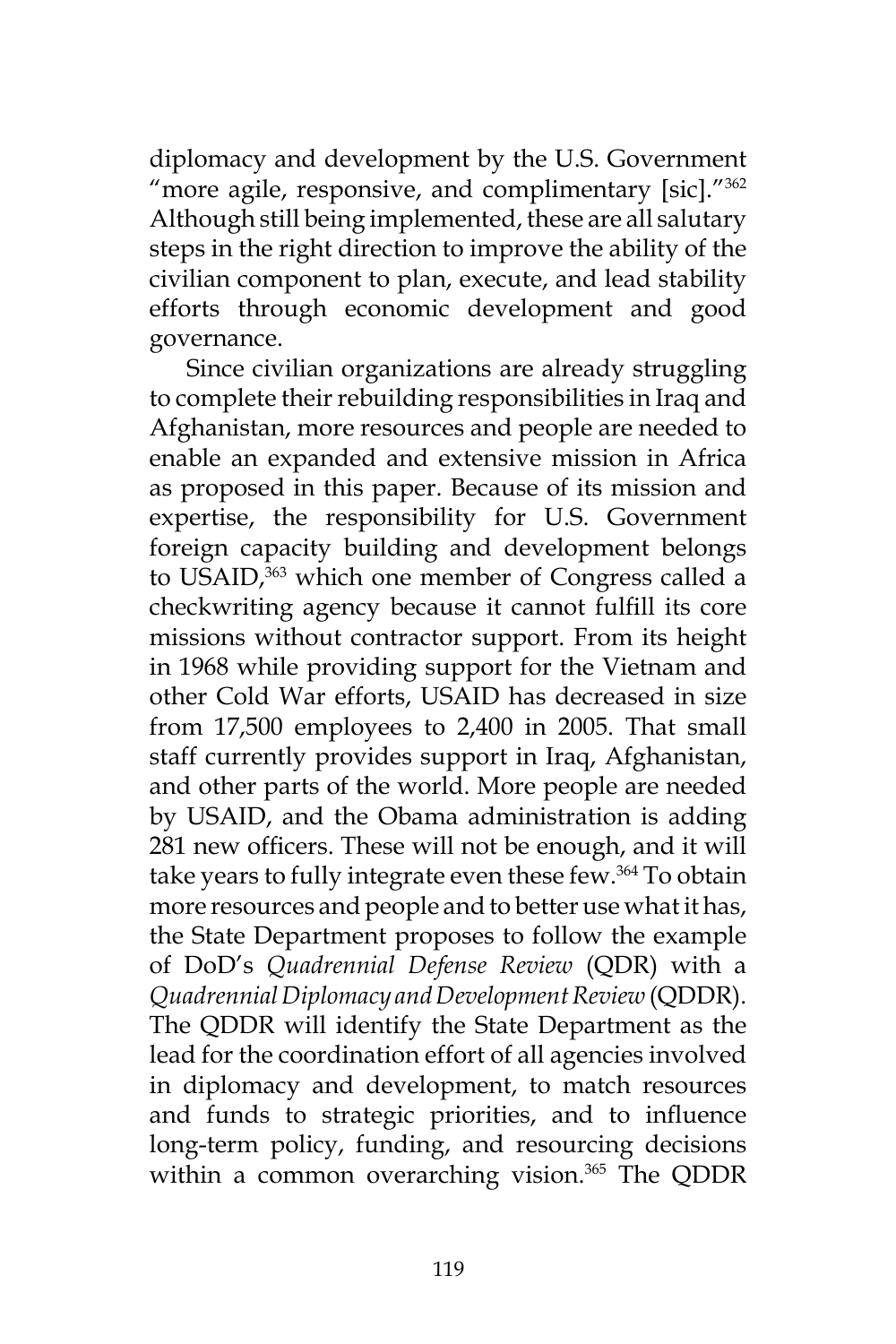could succeed in giving diplomatic and development efforts the credibility needed by Congress to gain real backing and bridge the culture, capability, and resource disparities among USAID, the State Department, and DoD. A congressional advocate may also be needed to rebalance some defense funds dedicated for future training, planning, and execution of stability operations to diplomacy and development funds to correct the 17 to 1 spending ratio now in place.<sup>366</sup> However, putting DoD and the State Department in direct competition for funds in a tight budget process undermines the unity of effort championed by this paper.<sup>367</sup> Some inherent civilmilitary stability operations capability must remain within the military for combat and its aftermath, and for conditions where civilian agencies cannot or have not yet started to operate.<sup>368</sup> However, transferring longer-term responsibilities and capabilities to civilian professionals, and ultimately to indigenous personnel, allows military forces to better focus on their core missions, strengthens the ability of civilian agencies and host governments to accomplish their roles, and removes the specter of a militarized foreign policy that concerns so many.369 Not only would development professionals be enabled, but ultimately more security would be obtained because in unsettled third world regions like Africa, development and stability assistance investments have far greater influence on security than the same money put directly into U.S. armed forces.<sup>370</sup> Putting more resources into civilian organizations balances the ability to stabilize and develop areas whose security is weak—making it an investment against having to send in foreign troops.

Although more resources and manning may be required by the civilian agencies of the U.S. Government who are tasked with foreign capacity building, better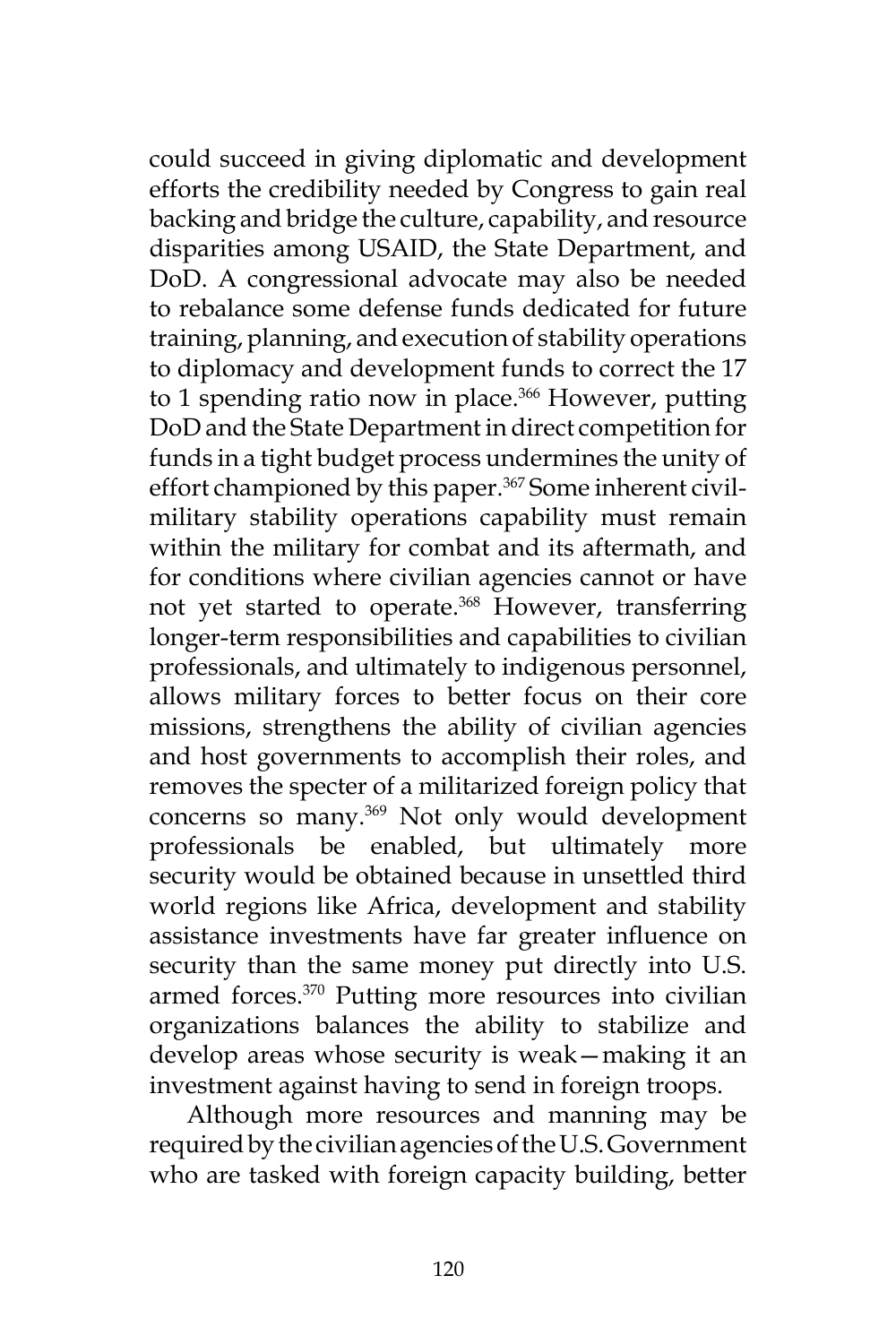understanding and coordination of roles, resources, and policy is important too—and less expensive to implement. Rather than allocating entirely new resources during fiscally constrained times, what may be needed is an approach to:

share resources among U.S. Government agencies and organizations while working toward a common goal. These resources—financial, military, intelligence, law enforcement, diplomatic, developmental, and strategic communications— are often limited in availability. . . . To achieve the broad success envisioned in a whole of government engagement, all must be integral to unified action."371

Unified action is also attained through shared understanding, as found in FM 3-07 written with, by, and for representatives from many nondefense organizations involved in stabilization and peace building. It is a reference for "other government agencies, intergovernmental organizations (IGOs), agencies of other governments, international organizations, nongovernment organizations, and private sector entities" covering how military and civilian efforts complement each other.<sup>372</sup> Published a year later in 2009, *Principles of the USG Planning Framework for Reconstruction, Stabilization and Conflict Transformation*, a parallel whole of government document, was written to bind reconstruction efforts closer together for the numerous parts of the U.S. Government.<sup>373</sup> Towards comprehensive action, the United States Institute of Peace (USIP) *Guide for Participants in Peace, Stability, and Relief Operations* strives to facilitate actions among international organizations, NGOs, U.S. Government civilian agencies, and the military.374 These recent coordination documents are complemented by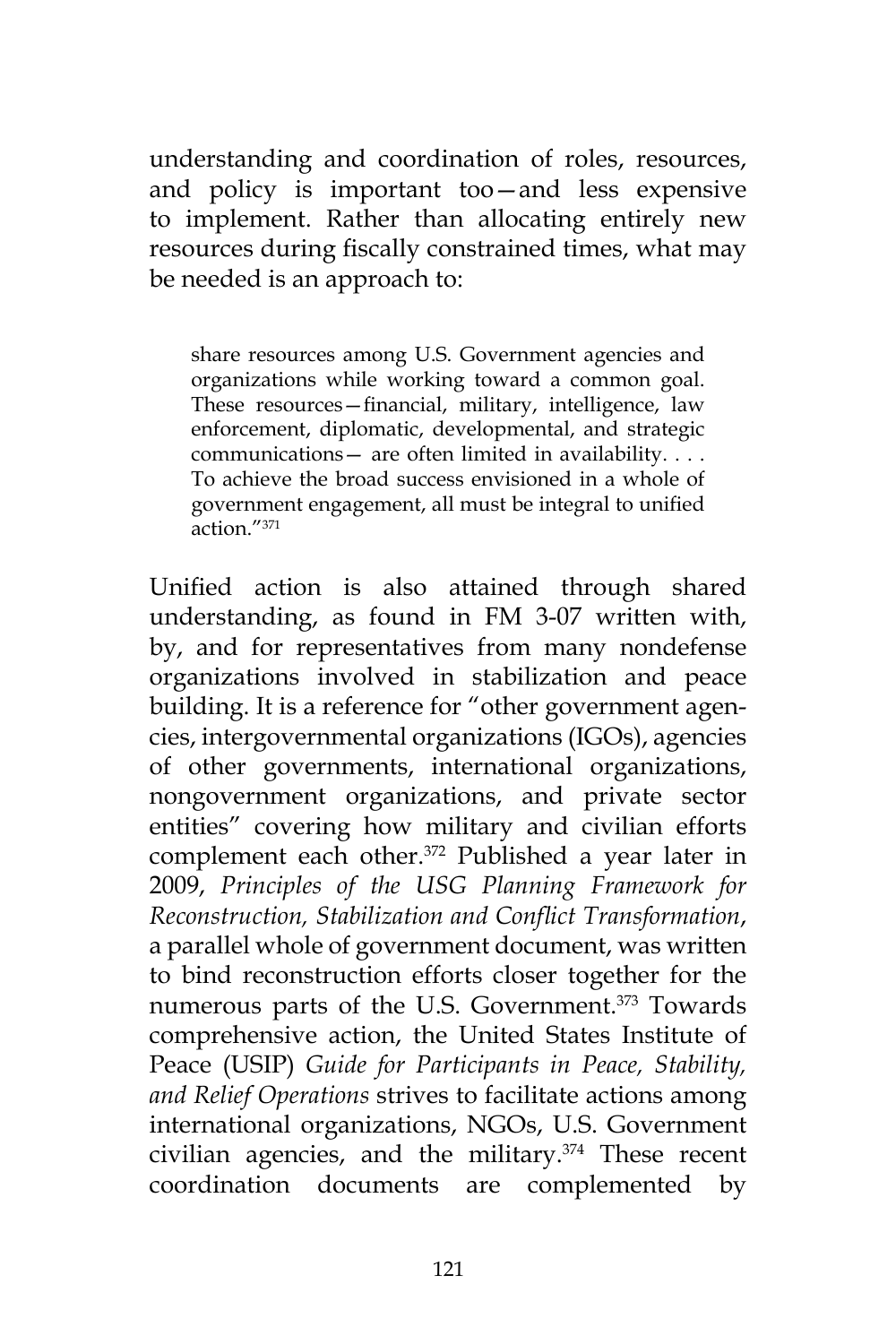other organizational efforts to improve interaction of government efforts under a civilian lead. Among coordinating bodies, the USIP launched the Working Group on Civil-Military Relations in Non-Permissive Environments. It is composed of NGOs, DoD, the State Department, and USAID, and meets to discuss issues of relationships, doctrine, and other matters of mutual concern.375 Another unified effort by these players is the Center for Complex Operations covering irregular warfare, peace operations, and stability operations to build a community of practice of civilian and military operators to prepare for complex operations.376 The process to expand resources for diplomatic and development efforts and to better understand, coordinate, and execute interagency and international efforts is developing in the right direction. USAFRICOM and DoD should wholeheartedly support these efforts, as they are in the best interests of the United States and the U.S. military.

These changes designed to strength the role of development and governance to achieve stability and security indicate their importance in foreign policy. Enlarging and reinforcing civilian lead and participation is the right alternative. There are many more things that could be done based upon the analysis in this paper, but two points need to be emphasized to complete this primer. First, U.S. national security and stability interests are best served when DoD squarely supports an effective civilian lead agency like USAID that has the expertise, resources, and international acceptance to accomplish the tasks that will result in long-term peace and prosperity. Although many processes are in place to improve the capabilities to accomplish this, one remains to be answered: who is in charge of regional efforts? Who is the equivalent of a regional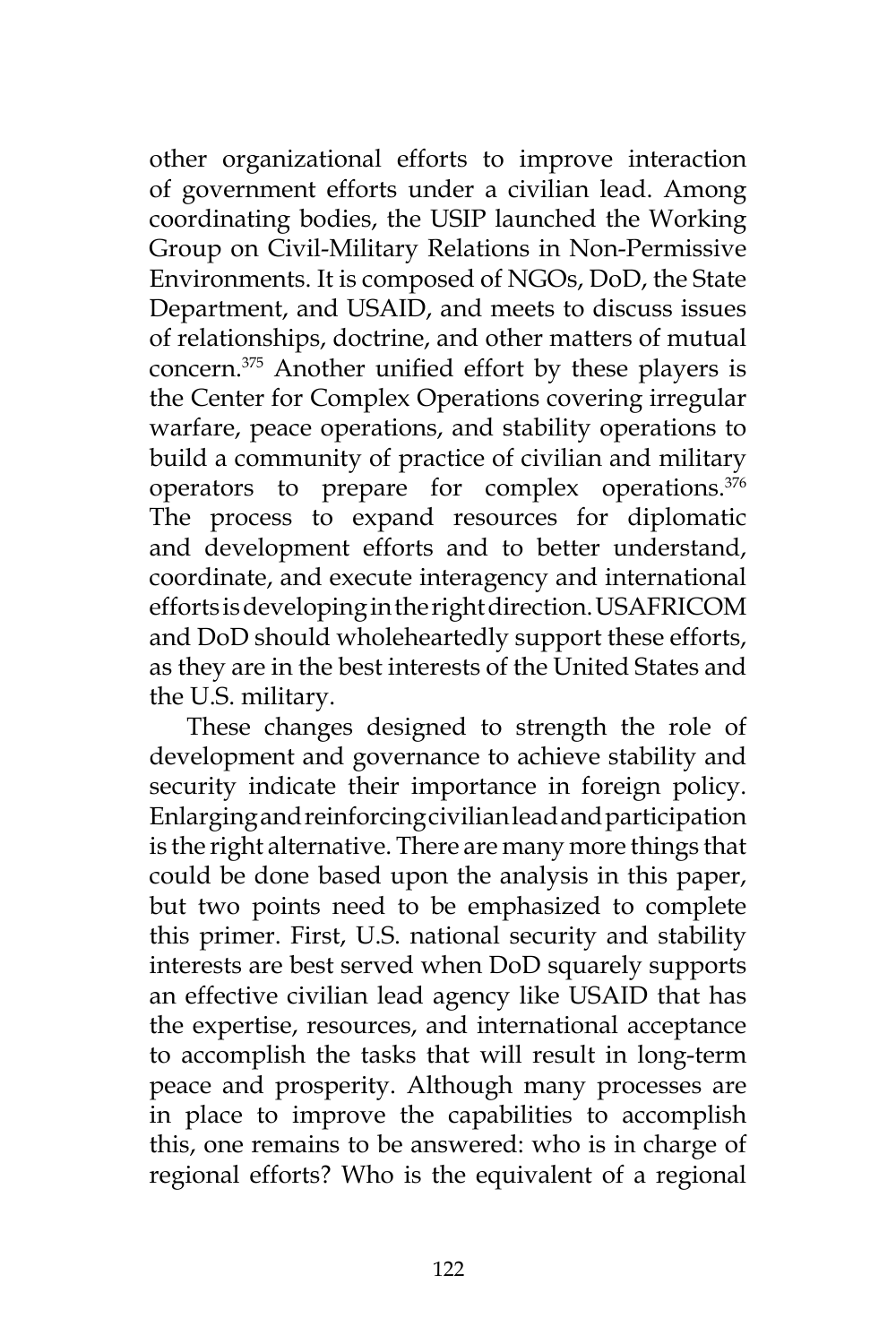combatant commander to guide regional development actions, as does the commander of USAFRICOM in military affairs, to balance, or monitor, the combatant commander's very potent influence? One way is to appoint an equivalent diplomatic proconsul, "a regional super ambassador with clear authority to integrate all U.S. Government activities in a region." [Another way to enhance unity of effort is to create a] "Standing Regional Security Council composed of senior representatives from all of the national security departments and agencies,"377 perhaps as subdivisions of the NSC or within the State Department's regional bureaus. These options support security through long-term economic development and governance, as advocated throughout this paper, to enable agencies like USAID to play a leading part. Either option offers a clear leader for attaining U.S. Government interests and ensures effective use of efforts and resources in making departments and agencies equal partners in the interagency process.<sup>378</sup>

Just as proper roles and resourcing of each U.S. Government organization under strong civilian leadership is important for unity of effort in assisting Africans, so too is that this is accomplished under a comprehensive international effort that brings together the many worldwide participants in a unified action to supplement (and perhaps occasionally to resuscitate) local African organizations. Each country offers particular skills and expertise needed to improve Africa's condition, and all are limited by funding, personnel, and resources in what can be accomplished. Better international coordination of these efforts, government and otherwise, would greatly help local governments navigate through literally thousands of well-intentioned piecemeal projects. Donors could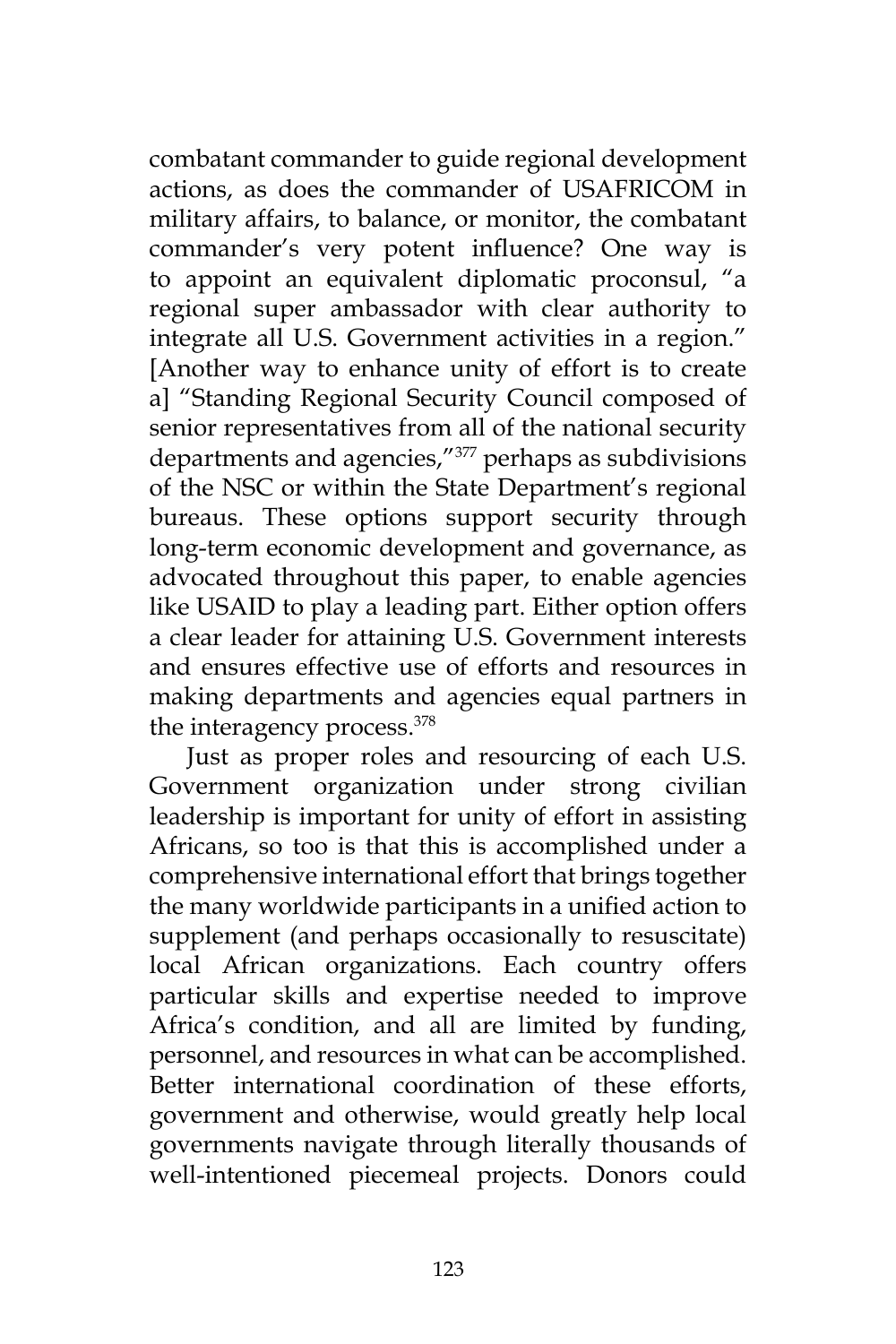share lead responsibilities by sub-region or expertise to best benefit recipients and, in so doing, work more efficiently towards improving the economic and governing conditions that lead to security.379 Such coordination complicates assistance work for donors, but magnifies its potential good, which is the intent of NSPD-44.380 Donors should sublimate recognition for their largesse, often an important motivation for countries currying favor with a recipient, toward the greater good of establishing peace and prosperity in Africa. When support is provided by African partners with the greater good in mind, local capacity is improved while fostering long-term gains and promoting African self-sufficiency. When done together with regional organizations, like ECOWAS rather than individual countries, coordinated donor efforts simplify the process for Africans, who share more responsibility, too. This leverages the ability of African states to sustain success and may also reduce instability recidivism, since any problems that do arise are African problems to solve through a regional organization instead of becoming international problems that may be ignored or that may serve as excuses for foreign intervention.<sup>381</sup> Coordinating efforts between international participants can ensure that limited development funds go farther in support of African security and stability operations.

U.S. Government and international civilian organizations have the mandate and experience needed to help Africans improve their situation. The U.S. and other militaries should play their accepted role in enforcing security and stability directly and indirectly through economic development and good governance, but firmly under overarching civilian oversight. The perception that a robust USAFRICOM may overstep this accepted order requires that the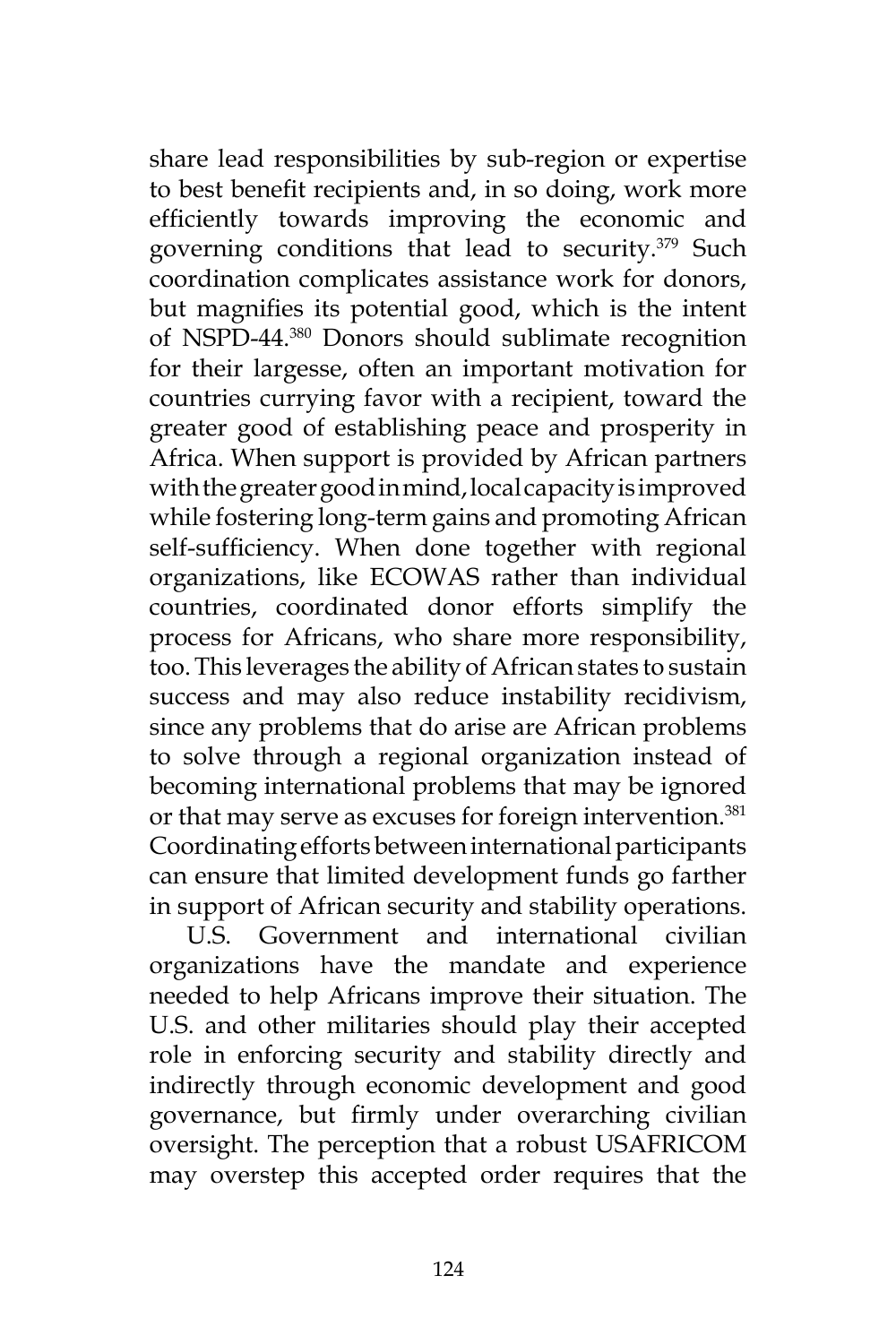existing system of procedures and proposals between civilian and military organizations be reinforced and improvements hastened. NSPD-44 clearly designates the State Department as the overall lead in stability and peace operations, but both State and USAID need more resources and backing to fulfill this charge. In support of the lead mission, changes are being made to fully use assets that are available to the State Department and USAID, and more are proposed, including starting a QDDR to better allocate the necessary funding and manning to carry out these requirements. Coordinating assets and procedures among the whole of the U.S. Government is also part of this streamlining effort. Finally, designating a directional body or person for regional affairs could better balance resources and efforts within the U.S. Government, and facilitate coordination of actions with other governments, NGOs, and IGOs. For practical reasons and to honor longstanding democratic traditions, the best way to attain U. S. national interests in Africa and other regions of the world would be to consolidate economic development and good governance as security and stability issues under USAID.

## **SUMMARY**

There is no limit to what a man can do or where he can go if he doesn't mind who gets the credit. President Ronald W. Reagan<sup>382</sup>

This paper has traced the need for change in the U.S. Government's Africa policy and processes, described how change is happening, and suggested what still could be done. Rather than advocating radically new policies, this paper concludes that the U.S. Government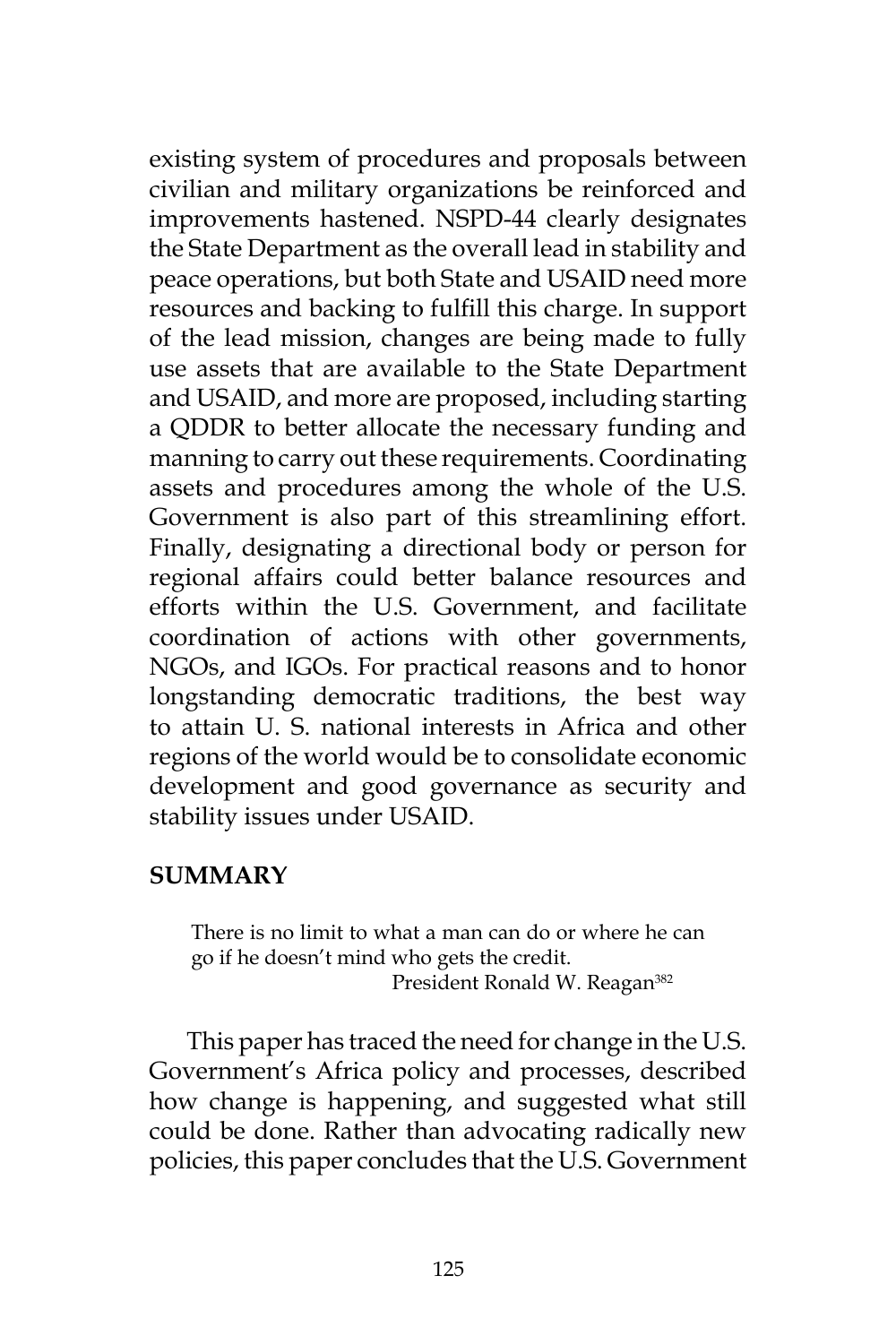and the international community are starting down a promising track with Africans to confront their problems of political and economic malaise. This paper has provided a survey of the current situation in Africa in order to assist newly assigned personnel improve their understanding of U.S. military and government policy and doctrine that supports these efforts. Africa is important to U.S. national interests because of its cultural and economic ties, strategic central location, environmental influence, humanitarian suffering, and potential to spur violence and spread disease throughout the world. Consequently, Africa is worthy of the greater consideration that it has recently received. Africa's situation is economically and politically the worst in the world, which adversely affects its population's health and education, its freedoms, and its chances for stability and security—putting Africa further behind and unable to participate in an ever more tightly linked global economy. Its current economic growth potential through its primary, secondary, and tertiary economic activities is meager and requires external assistance to realize the economic and political gains needed for true stability and security. Such precarious security and stability creates internal turmoil instead of focusing positive energy toward problem resolution. Since long-term security and stability rest on economic development and proper governance, these latter two elements must be addressed to meet the African and international goals of peace and relative prosperity for Africa. Otherwise African strife might disrupt international security by causing African nations to become sanctuaries for terrorists, or they might require international military intervention to stop suffering. Both governance and development must be tackled together, and military forces can play an important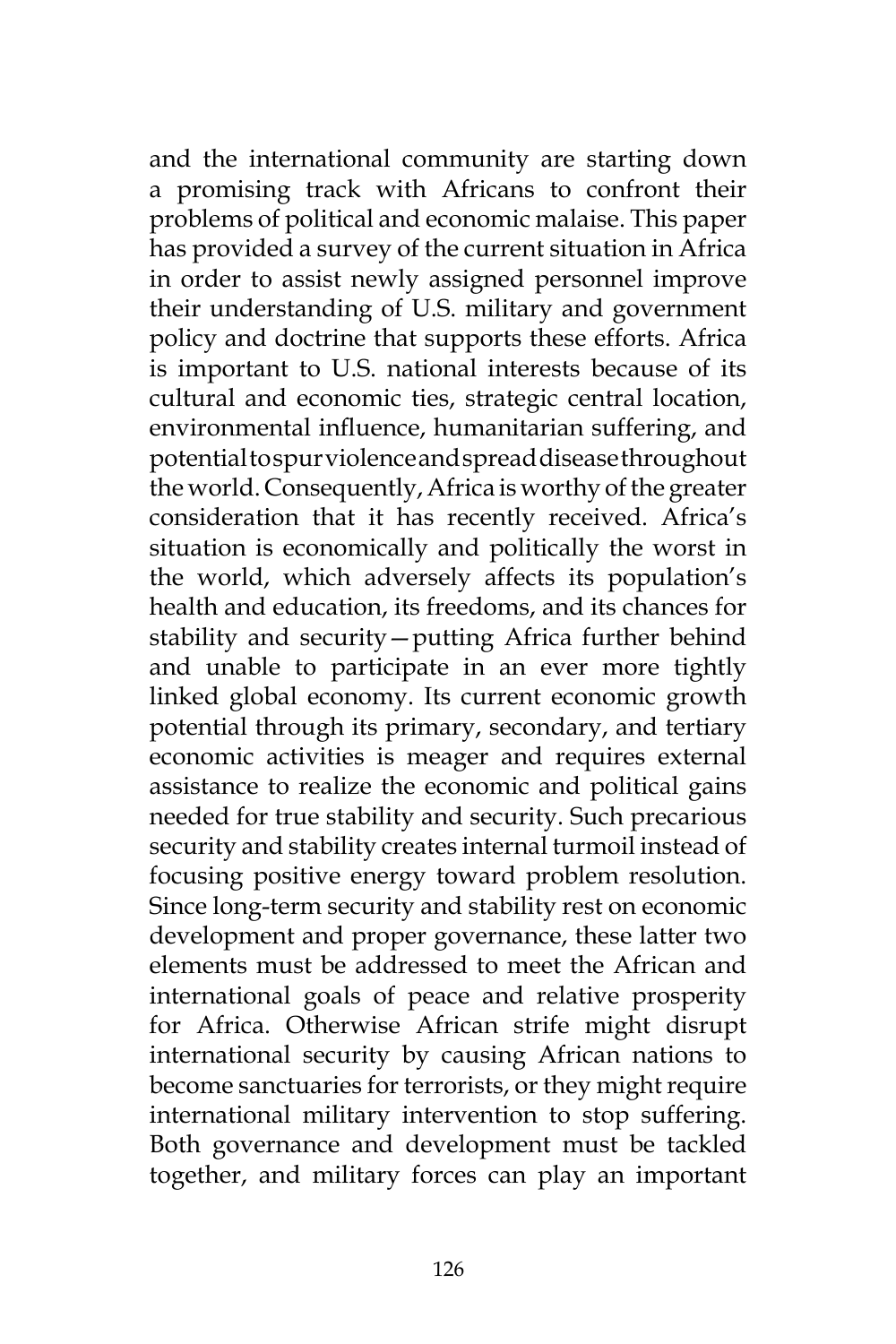part through coordinated stability operations and peace building.

The U.S. military has a role to play in establishing these benign conditions in Africa, and the founding of USAFRICOM focuses and coordinates military efforts to better do so. The traditional and current method for military forces to promote stability and security is through such direct intervention as peace operations or, preferably by enabling host forces to play their role in security as enhanced by U.S. theater engagement activities like security cooperation, education, ACOTA, HCA, and nation assistance. Although important, these activities have a limited influence on the root causes of instability, and therefore the roles of military forces could be expanded. One way is to broaden USAFRICOM's role as leader and coordinator of U.S. Government interagency efforts to improve economic development and good governance. Although the U.S. military has performed such a role throughout history, this usually occurred after conflict in which the U.S. military was involved and obligated to stabilize the situation and to rebuild. Directly involving the military in sustained development efforts or as the lead of a larger effort to rebuild shattered or faltering states where the United States had no previous role is a departure from the norm. This departure may be difficult for Africans, the U.S. public, and the international community to tolerate. It is also counter to the dictates of NSPD-44 and would require many changes to implement at the scale envisioned here. The possible gain in support of national interests from a more peaceful and prosperous Africa does not justify the precedent and organizational disruption that such a military lead entails. Therefore the good that the military offers in terms of countering violence and establishing order and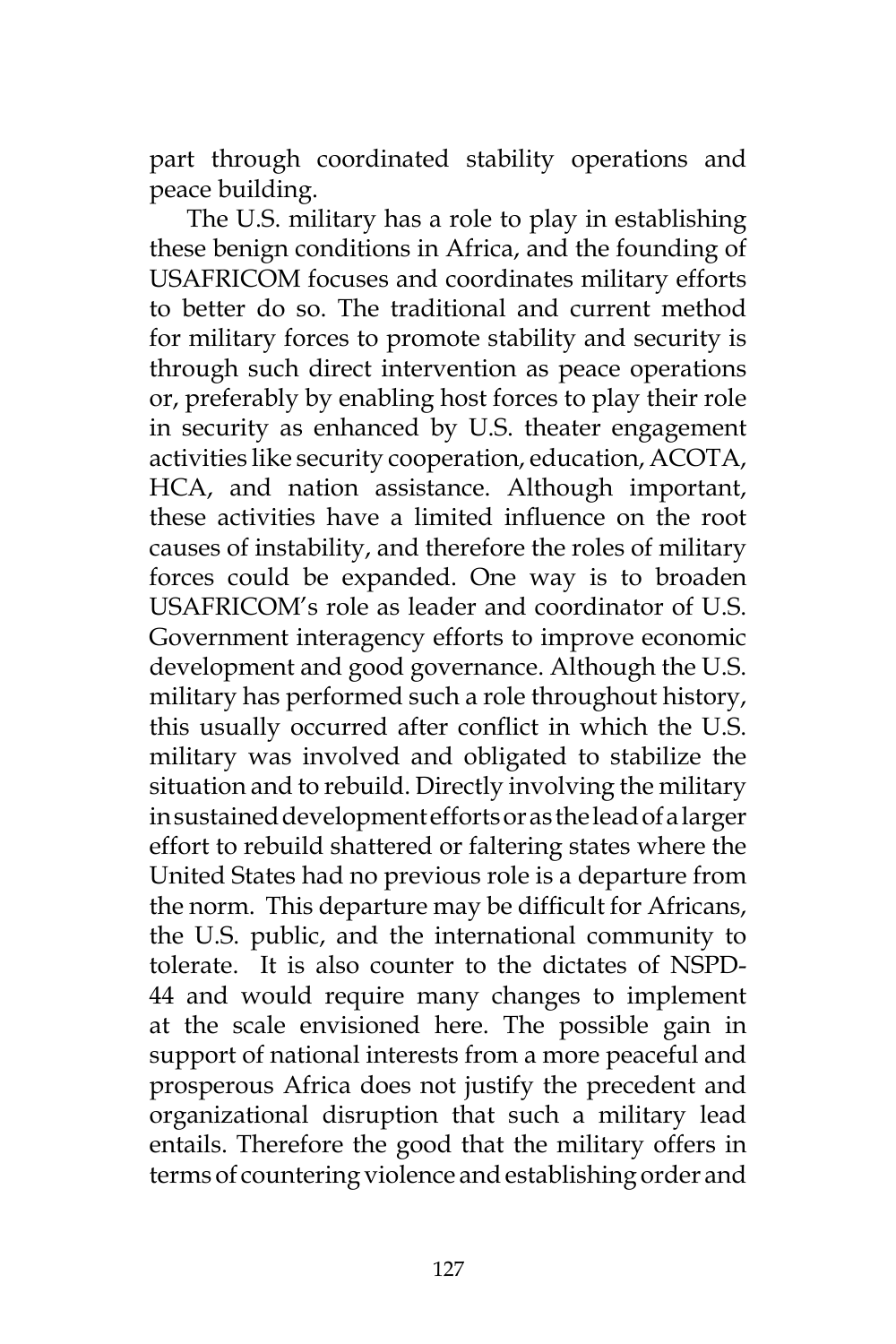enabling the more efficient and acceptable delivery of economic and political development, should be firmly directed by civilian control—be it unity of effort of U.S. Government organizations or unified action with the international community. To reinforce the civilian lead in these efforts, the U.S. Government needs to continue to emphasize civilian leadership through improved manning, resources, processes, and greater integration of military-civilian efforts. To stretch limited resources and expertise, coordinating the efforts of individual state donors could greatly amplify the good achieved by each. Africa needs outside assistance to better its situation. The United States and others will benefit by offering this help.

Although this paper recommends subordinating the military role to a civilian lead, the military's mission to attain security and stability remain important whenever needed. Military forces should first focus on security enforcement for which they are the specialists within the U.S. Government and then address the necessary tasks of stabilization and peace building, putting into place the structure for proper governance and a viable economy required by a functioning state. These steps are required to lay the foundation for the efforts of development agencies and local officials to carry out their tasks of peace, state, and nation building. All of these efforts, though, should be in support of local initiatives and organizations when possible. Within the U.S. Government, the military should complete appropriate security and stability enforcement tasks and judiciously support development and governance tasks under the strong leadership of properly outfitted professional civilian agencies during and after crises, but especially before a crisis when such U.S. Government support has the greatest impact. The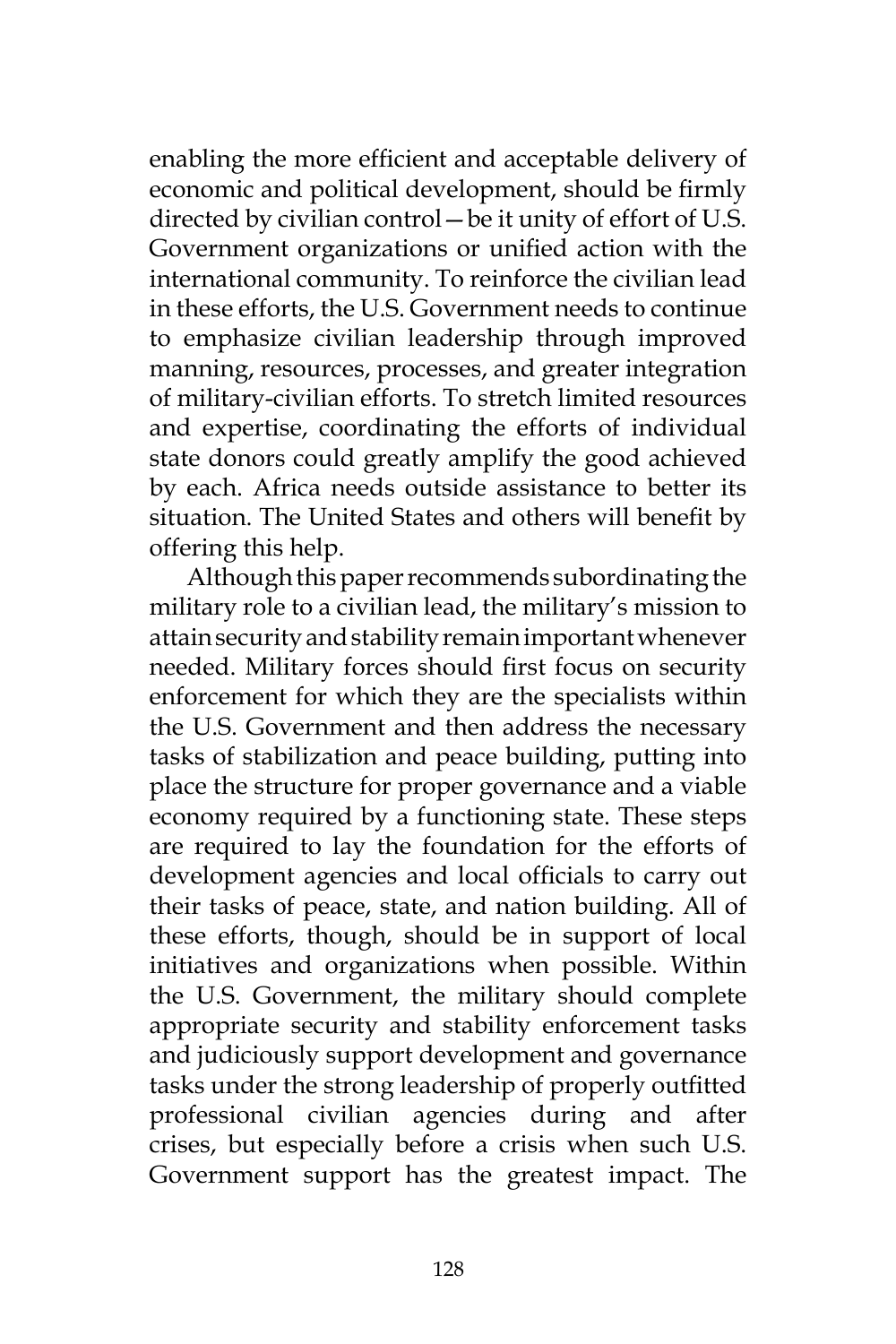military lacks the depth of knowledge in the crucial disciplines that bring long-term security and stability to a state or region. For this reason, the military should defer to civilian professionals, and support them where its suits U.S. interests and the needs of Africans. The depressed state in Africa offers many opportunities to help. This paper serves as a primer for those outside the continent who wish to improve its long-term security and stability through economic development and better governance. It is time for Africans to interact with the global community as equals, and the present course puts them on that much delayed path.

## **ENDNOTES**

1. Michael J. Goodspeed, "Stealing Thunder: African Security Sector Reform, The Military's New Challenge," Carlisle Barracks, PA: 2009, pp. 2.

2. The term "triangular trade" refers to trade among three geographical regions. With regard to Africa, the triangular trade involved slaves exported from West Africa to the Caribbean, where they were sold to work on plantations to produce raw materials to be sent to Europe or the North American east coast, where the raw materials were turned into trade goods to be sent to West Africa to trade for slaves.

3. Central Intelligence Agency, *The 2008 World Factbook,* 2008, pp. Brazil, Haiti, Grenada, and Jamaica, available from *https:// www.cia.gov/library/publications/the-world-factbook/index.html*.

4. "US/AFRICA: US basing prioritises [sic] peace-keeping," Oxford, UK, *OxResearch,* June 30, 2005, p. 1, available from *https:// www.oxan.com/display.aspx?StoryDate=20050630&ProductCode=O ADB&StoryType=DB&StoryNumber=4.*

5. Jason Motlagh, "U.S. Eyes Sahara Desert in Global Terror War," *Washington Times*, November 17, 2005, available from *www. hartford-hwp.com/archives/27e/727.html*.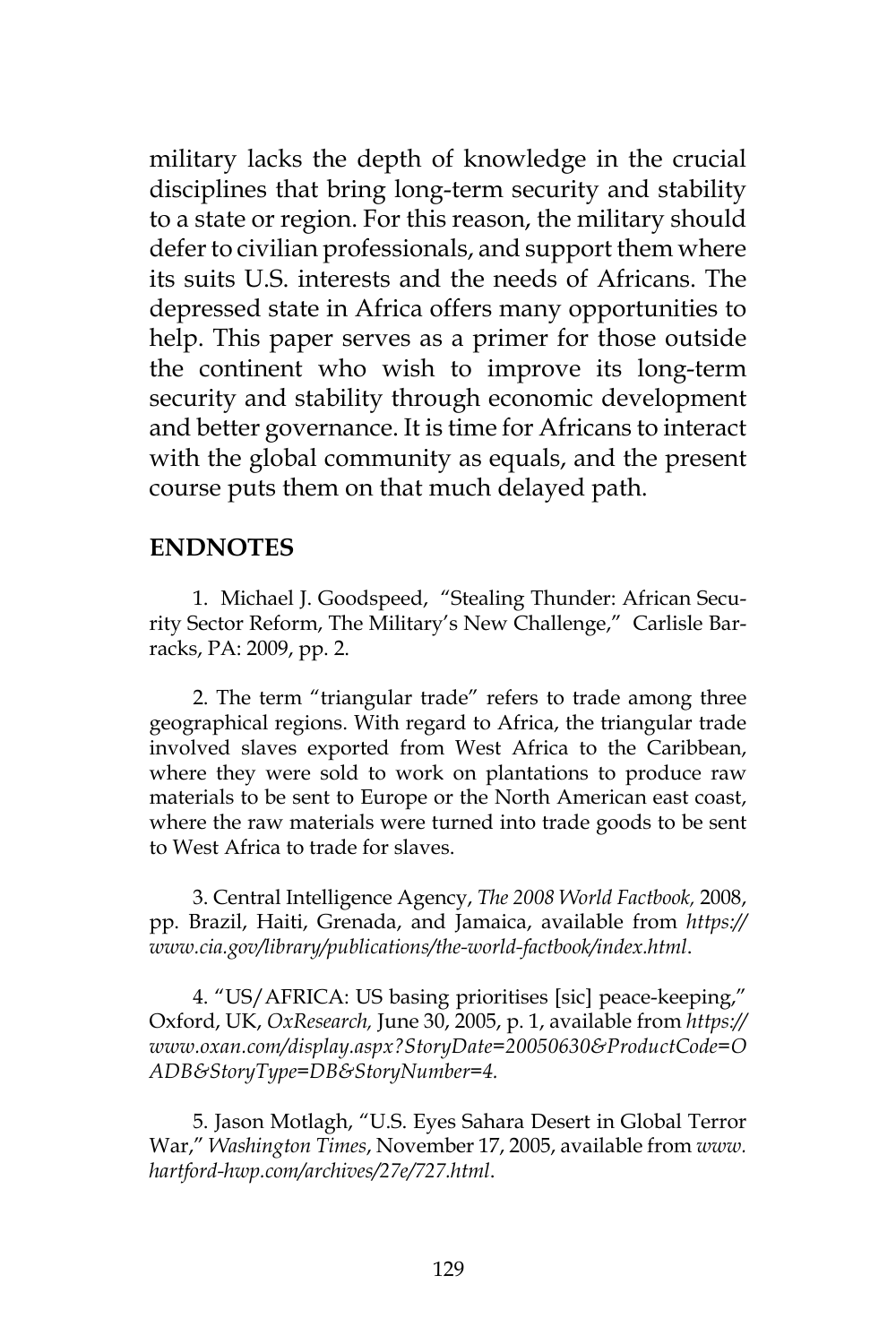6. Sandra T. Barnes, "Global Flows: Terror, Oil, and Strategic Philanthropy," *Asian Studies Review,* Vol. 48, Issue 1, April 2005, p. 3.

7. Friedmann Muller, "Europe Must Diversify Its Energy Sources," *IP Global*, 2/2003, p. 35, available from *www.ip-global. org/archiv/volumes/2003/summer2003/europe-must-diversify-itsenergy-sources.html*.

8. Saurabh Shukla, "Africa on India's Oil Radar, After Decades of Neglect," *India Today*, April 14, 2008, available from *proquest.umi.com/pqdweb?did=1470191891&sid=1&Fmt=3&clientId =20167&RQT=309&VName=PQD*.

9. Shai Oster, "China Strengthens Its Ties to Africa," *Wall Street Journal*, October 30, 2006, p. 2, available from *chinadigitaltimes. net/2006/10/china-strengthens-its-ties-to-africa-shai-oster/*.

10. Giles Mohan and Marcus Power, "New African Choices? The Politics of Chinese Engagement," *Review of African Political Economy*, No. 115, 2008, pp. 23-42.

11. U.S. Geologic Survey (USGS), *Mineral Commodity Summaries 2006,* Washington DC: U.S. Department of the Interior, 2006, pp. 127, 49, 185, 75, 53, 59, 71.

12. Wenping He, "Partners in Development," *Beijing Review*, November 2, 2006, p. 15.

13. Saurabh Shukla, "Africa on India's Oil Radar, After Decades of Neglect," *India Today*, April 14, 2008, available from *proquest.umi.com/pqdweb?did=1470191891&sid=1&Fmt=3&clientId =20167&RQT=309&VName=PQD*.

## 14. *Ibid*.

15. Stale Ulriksen, "Deployments for Development? Nordic Peacekeeping Efforts in Africa," *International Peacekeeping*, Vol. 14, Issue 4, August 2007, p. 656.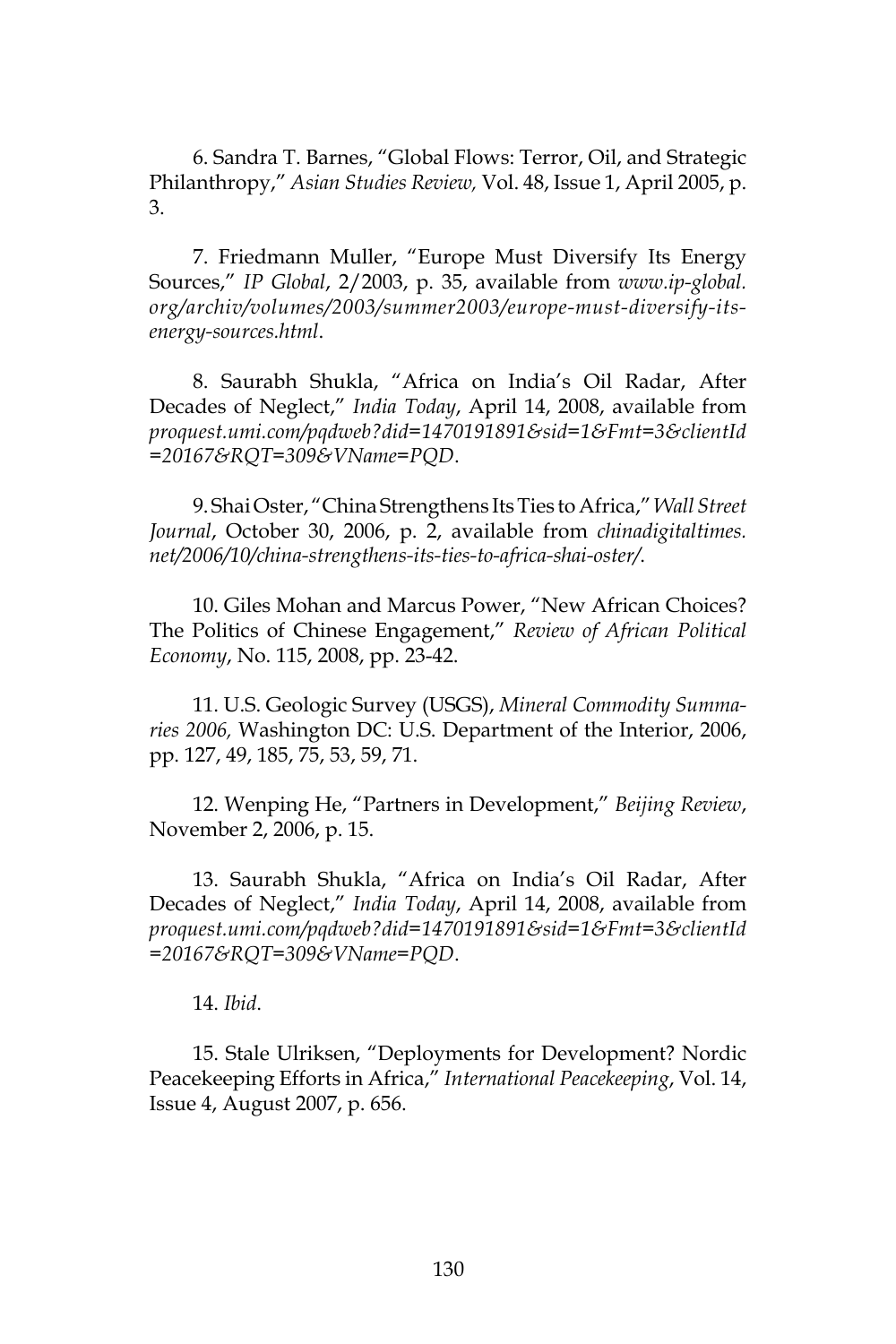16. Curt Suplee, "1 in 8 Plants in Global Study Threatened; 20-Year Project Warns of Major Diversity Loss," *Washington Post,* April 8, 1998, p. A01.

17. Robert K. Dixon, Jerry A. Perry, Elizabeth L Vanderklein, and François Hiol, "Vulnerability of Forest Resources to Global Climate Change: Case Study of Cameroon and Ghana," *Climate Research*, Vol. 6, February 1996, p. 130, available from *www.int-res. com/articles/cr/6/c006p127.pdf*.

18. Elizabeth Bailes et al, "Hybrid Origin of SIV in Chimpanzees," *Science,* Vol. 300, No. 5626, 2003, p. 1713.

19. Kate Milner, "Flashback 1984: Portrait of a Famine," *BBC News World Edition*, April 6, 2000, available from *news.bbc.co.uk/2/ hi/africa/703958.stm*.

20. "UNHCR says Number of Refugees at 25-Year Low but New Challenges Loom," New York: United Nations High Commissioner for Refugees (UNHCR), April 19, 2006, available from *www.unhcr.org/cgi-bin/texis/vtx/news/opendoc. htm?tbl=NEWS&id=44463fed4*.

21. Rachel Bonham Carter, "'Unite Against Malaria'—Africa Malaria Day 2005," New York: United Nations International Children's Emergency Fund, April 25, 2005, available from *www. unicef.org/health/index\_26163.html*.

22. "President's Emergency Plan for AIDS Relief, PEPFAR," United Kingdom: Avert, July 3, 2009, available from *www.avert. org/about.htm*.

23. Stephen Ellis, "The Roots of African Corruption," *Current History*, Vol. 105, Issue 691, May 2006, p. 208.

24. "Key Facts: Africa to Europe Migration," *BBC News*, July 2, 2007available from *news.bbc.co.uk/2/hi/europe/6228236.stm*.

25. Barnes, p. 7.

26. Mohan, pp. 34-35.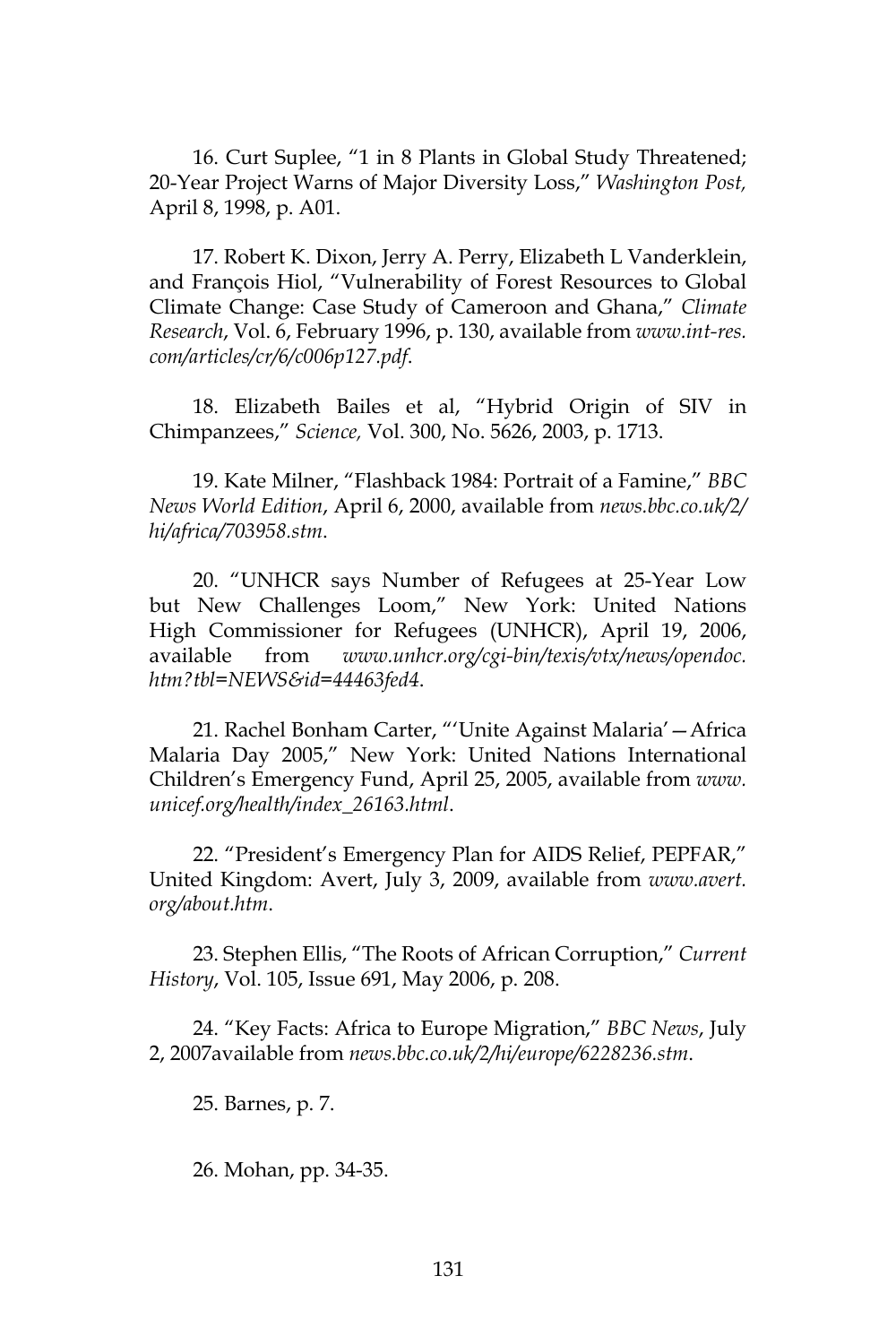27. *Ibid.*

28. Barnes, p. 7.

29. Human Security Report Project, *Human Security Brief 2007,*  Vancouver, Canada: Simon Fraser University, May 2008, pp. 38- 39, available from *www.humansecuritybrief.info/hsb07\_paper3.pdf*.

30. Johann Hari, "How We Fuel Africa's Bloodiest War," *The Independent*, October 30, 2008, available from www*.independent. co.uk/opinion/commentators/johann-hari/johann-hari-how-we-fuelafricas-bloodiest-war-978461.html*.

31. Ellis, p. 208.

32. Lauren Ploch, *Africa Command: U.S. Strategic Interests and the Role of the U.S. Military in Africa*, Washington, DC: Congressional Research Service, December 7, 2007, p. 2.

33. "U.S./Africa," p. 1.

34. Shukla.

35. Headquarters, Department of the Army, *Field Manual* 3-07, *Stability Operations*, Washington DC: U.S. Government Printing Office, October 6, 2008, p. 1-11.

36. Eric Schwartz, "We're Generous Today, But Will We Keep It Up?" *Washington Post,* January 2, 2005, p. B-04.

37. Mark Smith, "Obama: Africa Not Separate from World Affairs*," Associated Press*, July 11, 2009, available from *apnews. myway.com/article/20090711/D99C7ODG0.html*.

38. Robert M. Gates, "Transcript: US Defense Secretary Gates Warns Against 'Militarization of Foreign Policy.'" Stuttgart, GE: US AFRICOM Public Affairs, 17 July 2008, available from africom. mil/printStory.asp?art=1916.

39. Barnes, p. 10.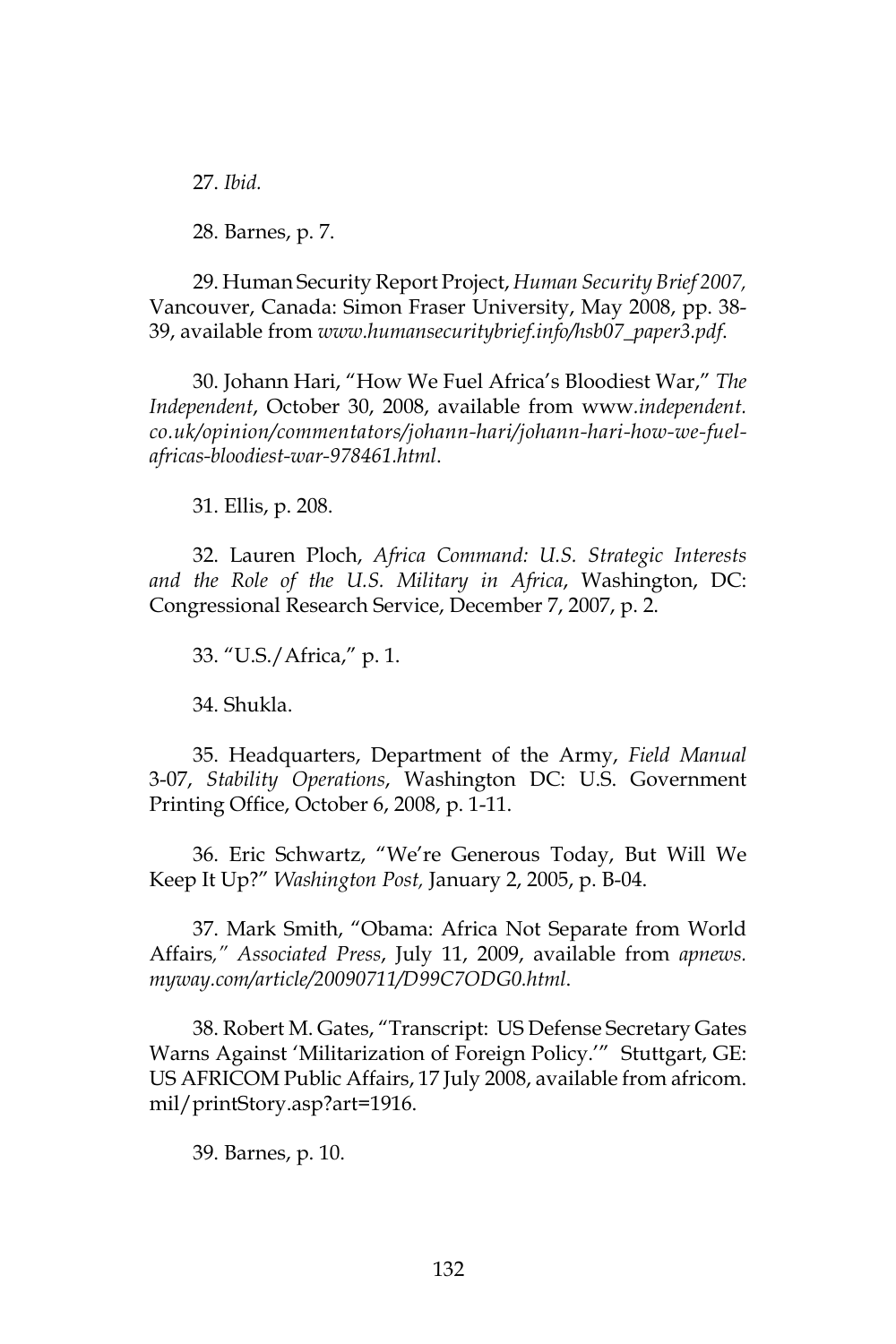40. Percy S. Mistry, "Commentary: Reasons for Sub-Saharan Africa's Development Deficit that the Commission for Africa did not Consider," *African Affairs,* Vol. 104, No. 417, October 2005, p. 667.

41. Mark Smith.

42. FM 3-07, pp. 1-11 - 1-12.

43. *United Nations Peacekeeping Operations Principles and Guidelines (UNPKOPG)*, Capstone Doctrine, United Nations Secretariat New York: Department of Peacekeeping Operations, January 18, 2008, pp. 29-30, available from *pbpu.unlb.org/pbps/ Library/Capstone\_Doctrine\_ENG.pdf*.

44. FM 3-07, pp 2-6 - 2-10.

45. Beth Cole, "An Open Door," *PKSOI Bulletin* Vol. 1, Issue 1, October 2008, p. 5.

46. Juliet Elu, "Human Development in Sub-Sahara Africa: Analysis and Prospects for the Future," *Journal of Third World Studies*, Fall 2000, available from *findarticles.com/p/articles/mi\_ qa3821/is\_200010/ai\_n8927632/pg\_2*.

47. FM 3-07, p. 3-1.

48. John Harlow, "Army Unveils New Stability Operations Manual," Washington DC: Training and Doctrine Command News Service, October 6, 2008, available from *www.army. mil/-newsreleases/2008/10/06/13091-army-unveils-new-stabilityoperations-manual*.

49. West Africa Network for Peacebuilding, WANEP, "An Assessment of the ECOWAS Mechanism for Conflict Prevention and Good Governance," Accra, Ghana: WANEP, Undated, available from *www.wanep.org/programs/image/ecowas\_assessment\_ report.pdf*.

50. James Butty, "Liberia Lobbies for AFRICOM HQ," Voice of America, July 6, 2007, available from *www.voanews.com/english/ archive/2007-07/2007-07-06-voa3.cfm?CFID=280030356&CFTOKE N=76087710&jsessionid=8430db2c608aad8c0c105774751366793071*.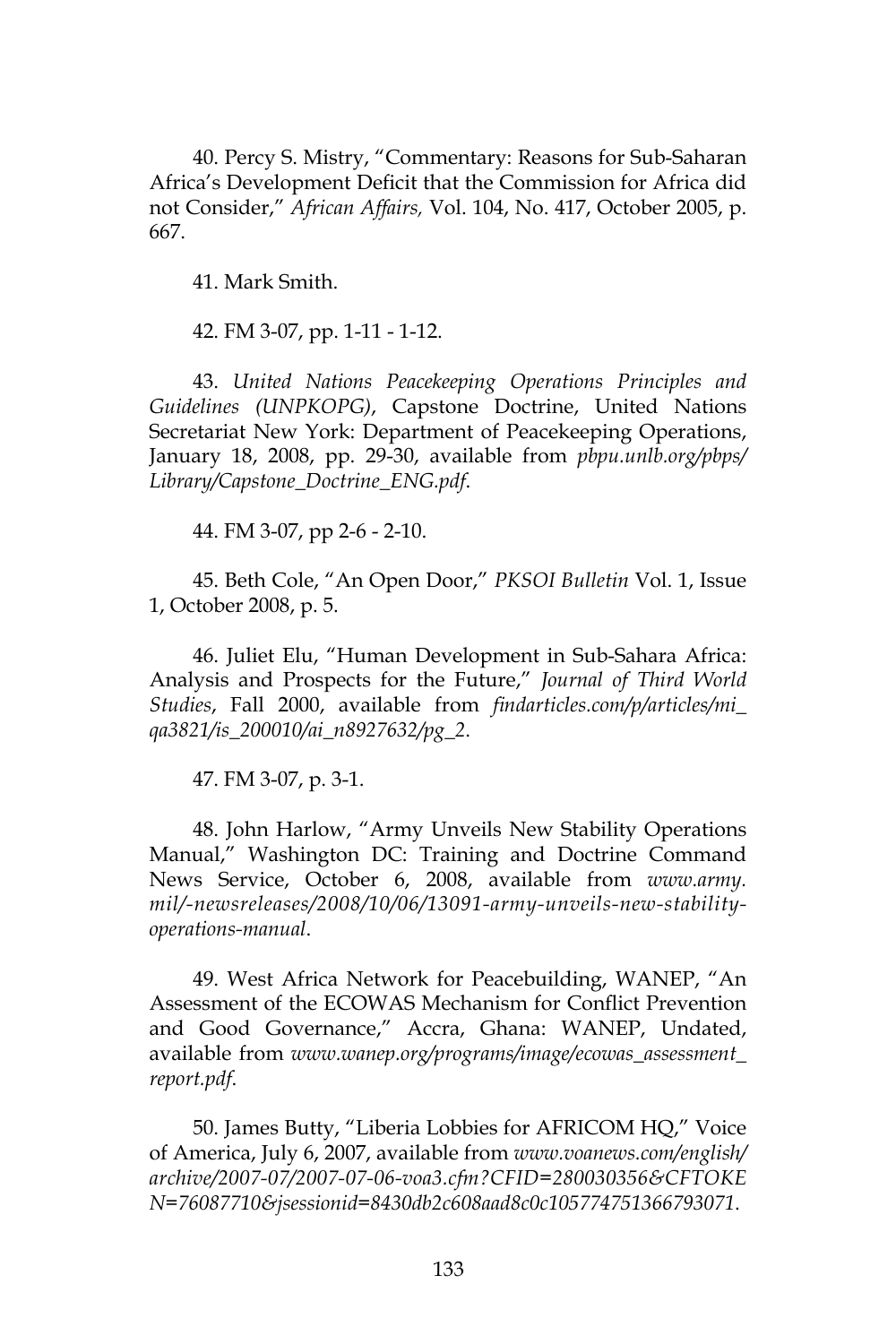51. Mary C. Ott, *A Guide to Economic Growth in Post-Conflict Countries,* Washington, DC: Economic Growth Office, Bureau for Economic Growth, Agriculture, and Trade, U.S. Agency for International Development, USAID, 2009, p. 1, available from *pdf. usaid.gov/pdf\_docs/PNADO408.pdf*.

52. Donald Morelli and Michael M Ferguson, "Low Intensity Conflict: An Operational Perspective," Fort Monroe, VA: U.S. Army Training and Doctrine Command, Office of the Deputy Chief of Staff for Doctrine, April 4, 1984, pp. 7-8.

53. J. N. Mattis, *The Joint Operating Environment 2008*, Suffolk, VA: United States Joint Forces Command, 2008, p. 14.

54. Independent Task Force, ITF, *More Than Humanitarianism: A Strategic U.S. Approach Toward Africa*, Report No. 56, New York: Council of Foreign Relations, 2005, p. 3.

55. Mattis, pp. 12-19.

56. Desmond Tutu, "Peace and Human Rights: Lessons in Security and Stability," *Harvard International Review,* Vol. 30, Issue 1, Spring 2008, p. 77.

57. FM 3-07, Foreword.

58. Gregory L. Garland, "U.S.-Africa Policy and Florida," Washington, DC: Department of State, March 18, 2008, available from *merln.ndu.edu/archivepdf/AF/State/103538.pdf*.

59. FM 3-07, p. vi.

60. U.S. Department of Defense, *Military Support for Stability, Security, Transition, and Reconstruction (SSTR) Operations*, DoD Directive 3000.05. Washington, DC: U.S. Department of Defense, November 28, 2005, p. 2, available from *www.dtic.mil/whs/ directives/corres/pdf/300005p.pdf*.

61. Luc Du Perron De Revel, "Winning the Battle Building Peace: Land Forces in Present and Future Conflicts—A Summary of the FT-011 Booklet," *Doctrine, General Military Review*, French Armed Forces, No. 13, December 2007, p. 7.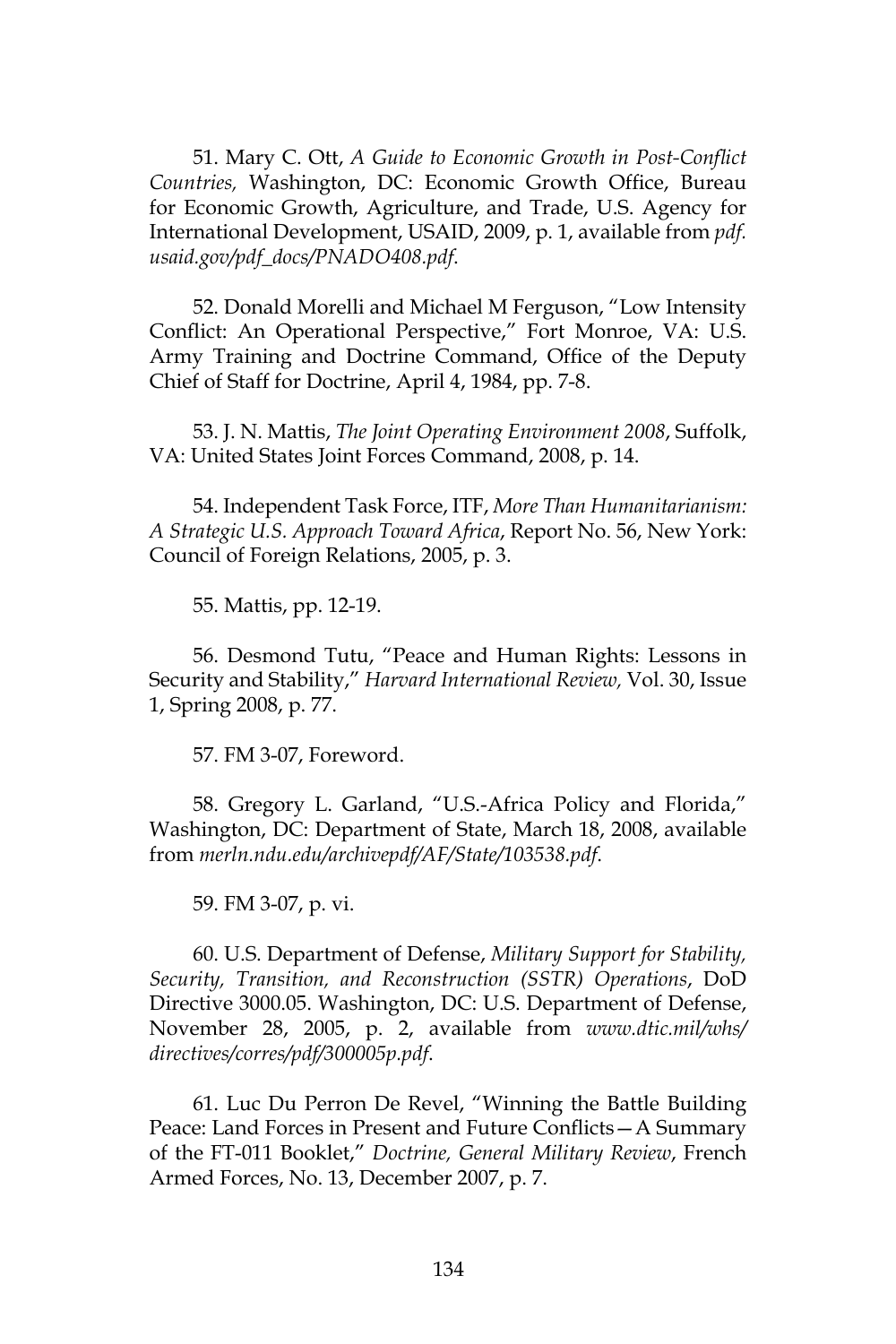62. Ulriksen, p. 559.

63. Michael B. Siegl, "Clarity and Culture in Stability Operations," *Military Review*, Vol. 87, Issue 6, November/ December 2007, p. 99.

64. Mattis, p. 42.

65. FM 3-07, pp. 1-3 - 1-5.

66. George H. Olmstead, "Basic Tenets of the U.S. Strategy to Counter LIC," Unpublished, July 21, 1986, p. 2.

67. Nicklas D. Kristof, "AIDS Workers with Guns," *New York Times*, March 4, 2007, p. A13.

68. John Laskar, "Africa: Troop Activities Signal U.S. Thirst for African Oil," New York: Global Press Service/Global Information Network, February 16, 2006, p. 2.

69. FM 3-07, p. 2-1.

70. UNPKOPG, p. 18.

71. FM 3-07, p. 1-16.

72. Department of Defense, *Peace Operations*, Joint Publication 3-07.3, Washington, DC: U.S. Government Printing Office, 2007, p. GL-5, available from *www.dtic.mil/doctrine/jel/new\_pubs/jp3\_07\_3. pdf* .

73. Siegl, p. 101.

74. United Nations High-level Panel on Threats, Challenges, and Change, "A More Secure World: Our Shared Responsibility," A/59/565, New York: United Nations General Assembly, December 2, 2004, p. 51, available from *www.un.org/secureworld/ report.pdf*.

75. Ronald Bruce St John, "Nation-building vs. State-building in Iraq," Global Beat Syndicate, August 4, 2003, available from *www.bu.edu/globalbeat/syndicate/stjohn-2-080403.html*; and Jayne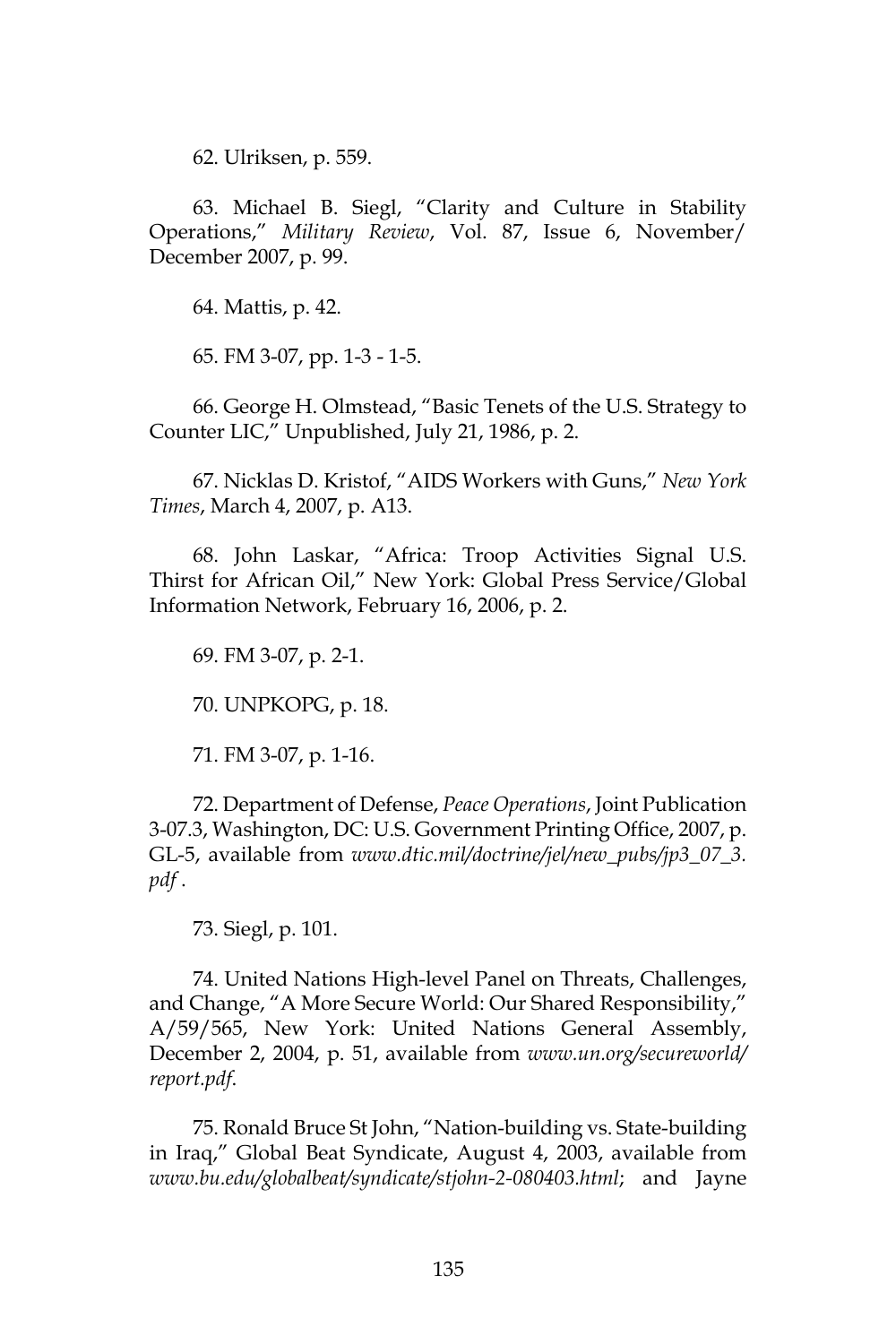Carson, "Nation-Building, the American Way," Carlisle Barracks, PA: U.S. Army War College, 2003, p. 2, available from *www.fas. org/man/eprint/carson.pdf* .

76. Siegl, p. 102.

77. FM 3-07, pp. D-4 - D-5.

78. UNPKOPG, pp. 29-30.

79. Frank Agyekum, "South Korea: A Success Story Worth Emulating," *Ghana Home Page*, October 16, 2005, available from *www.ghanaweb.com/GhanaHomePage/features/artikel.php?ID=92213*.

80. M. Saraswathi, "Malaysia Has Made the Best of What It has, Says Kofi Annan," *Bernama.com*, July 12, 2007, available from *www.bernama.com.my/bernama/v3/printable.php?id=272943*.

81. John Mukum Mbaku, *Institutions and Development in Africa,* Lewiston, NY: Edwin Mellen Press, 2004, p. 97; Agyekum; and Saraswathi.

82. David L. Clawson, Douglas L Johnson, Viola Haarman, Merrill L. Johnson, *World Regional Geography*, Upper Saddle River, NJ: Pearson-Prentice Hall, 2007, p. 635.

83. World Bank, "GNI per Capita 2006: World Development Indicators Database," September 14, 2007, pp. 1-3, available from *siteresources.worldbank.org/DATASTATISTICS/Resources/GNIPC. pdf*.

84. Clawson et al, p. 20.

85. William Morris, ed., *The American Heritage Dictionary of the English Language*, Boston: Houghton Mifflin Company, 1976, p. 413.

86. Arthur Getis, Judith Getis, and Jerome D. Fellmann, *Introduction to Geography*, New York: McGraw Hill, 2006, p. 509. There is a slight difference between GNP and GNI, but for the purposes of this paper that difference is insignificant.

87. *Ibid*., pp 223-224.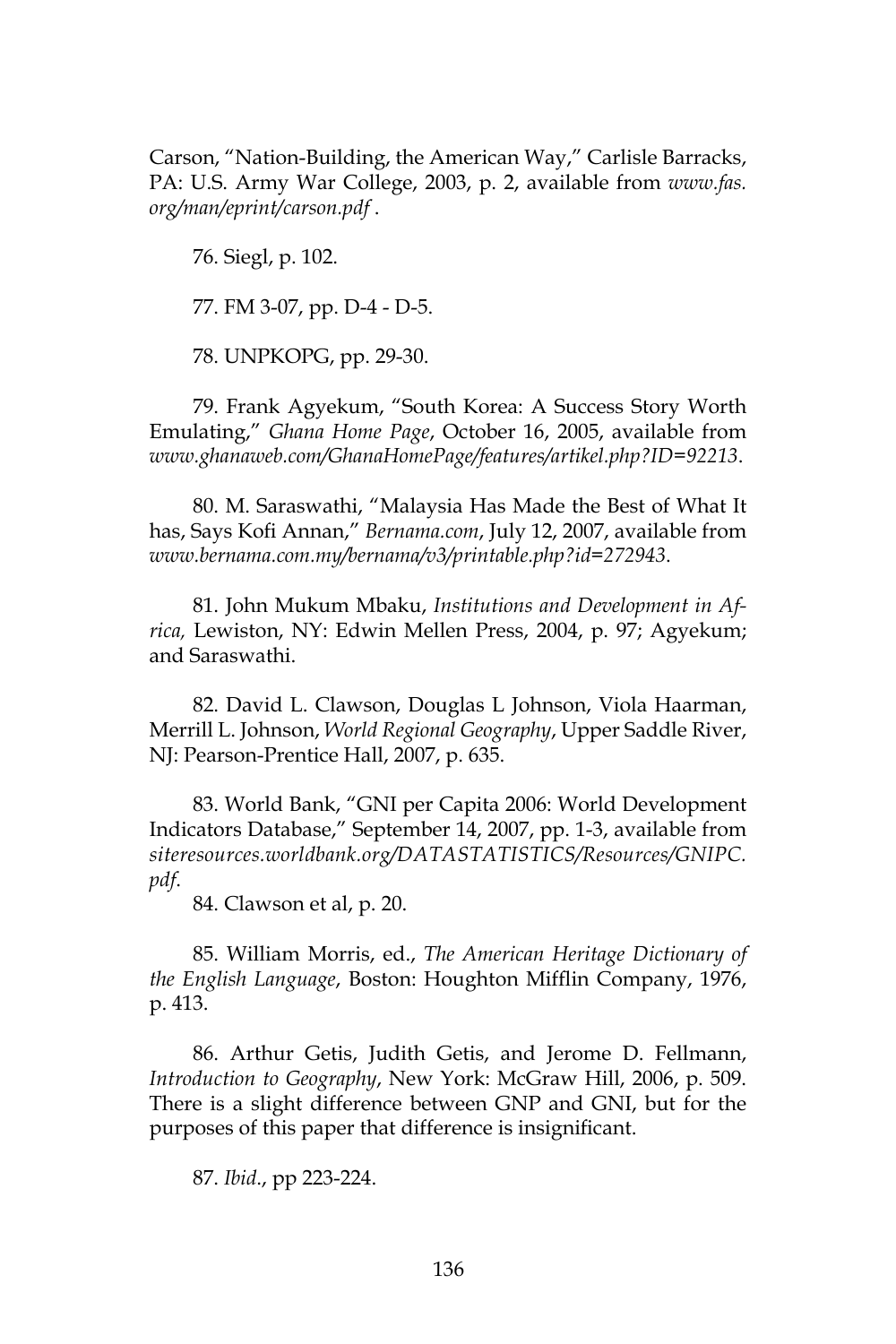88. Steven Holloway and Kavita Pandit, "The Disparity between the Level of Economic Development and Human Welfare," *Professional Geographer*, Vol. 44, No. 1, 1992, p. 58.

89. Elisabeth Feleke, and Louis A. Picard, "African Security Policy in the Twenty-First Century, an Overview of Issues," Washington DC: National Defense University, Africa Center for Strategic Studies, December 31, 2007, p. 4.

90. James M Rubenstein, *An Introduction to Human Geography,* Upper Saddle River, NJ: Pearson Prentice Hall, 2008, p. 294.

91. Paul Collier, "Africa: Geography and Growth," Oxford University, UK: Centre for the Study of African Economics, August 2006, p. 1.

92. United Nations Development Programme (UNDP), "Human Development Reports," 2005 data as reported in 2007/2008 Ed., available from *hdr.undp.org/en/statistics/*.

93. Getis et al, p. 225.

94. Clawson et al, p. 20.

95. UNDP.

96. Rubenstein, p. 300.

97. Sean Jacobs and Krista Johnson, "Media, Social Movements and the State: Competing Images of HIV/AIDS in South Africa," *African Studies Quarterly*, Vol. 9, Issue 4, Fall 2007, p. 10, available from *web.africa.ufl.edu/asq/v9/v9i4a8.htm*.

98. United Nations Gender Statistics Programmes, "Glossary G," New York: United Nations Economic and Social Commission for Western Asia, available from *www.escwa.un.org/gsp/glossary/g. html*.

99. UNDP.

100. Rubenstein, pp. 297-298.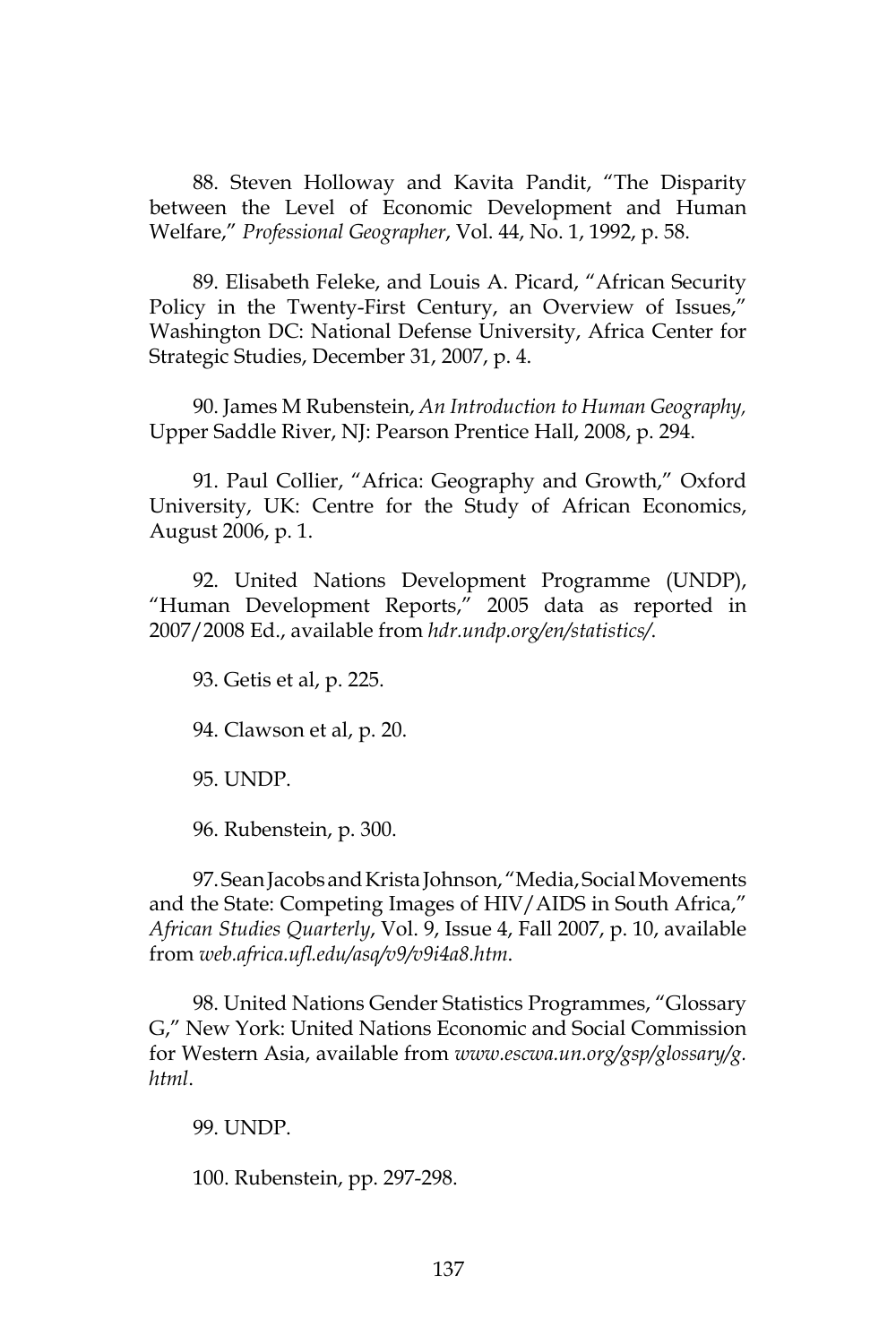101. UNDP.

102. ITF, p. 112.

103. Clawson et al, p. 609.

104. UNDP.

105. *Ibid*.

106. Rubenstein, pp. 302-4.

107. UNDP.

108. *Ibid*.

109. Rubenstein, p. 309.

110. Clawson et al, p. 613.

111. Charles H. Cutter, *Africa 2007*, Harpers Ferry, WV: Stryker-Post Publications, 2007, p. 154.

112. UNDP.

113. April A. Gordon and Donald L. Gordon, "Trends and Prospects," in April A. Gordon and Donald L. Gordon, eds., *Understanding Contemporary Africa*, Boulder, CO: Lynne Reinner Publishers, 2007, pp. 399-400.

114. Paul Lewis, "UN Index on Freedom Enrages Third World," New York Times, June 23, 1991, available from *query. nytimes.com/gst/fullpage.html?res=9D0CE2DA103FF930A15755C 0A967958260*.

115. Andrew J. Cowin, "UN Report Backtracks on Link between Freedom and Development," Heritage Foundation *Issues*, May 13, 1992, Backgrounder Report 180, p. 1.

116. Chris McGreal, "Another Horrific Year Ends Century of Blood," *The Observer, UK,* October 24, 1999, p. Table of Rights Abuses, available from *www.guardian.co.uk/world/1999/oct/24/hu-*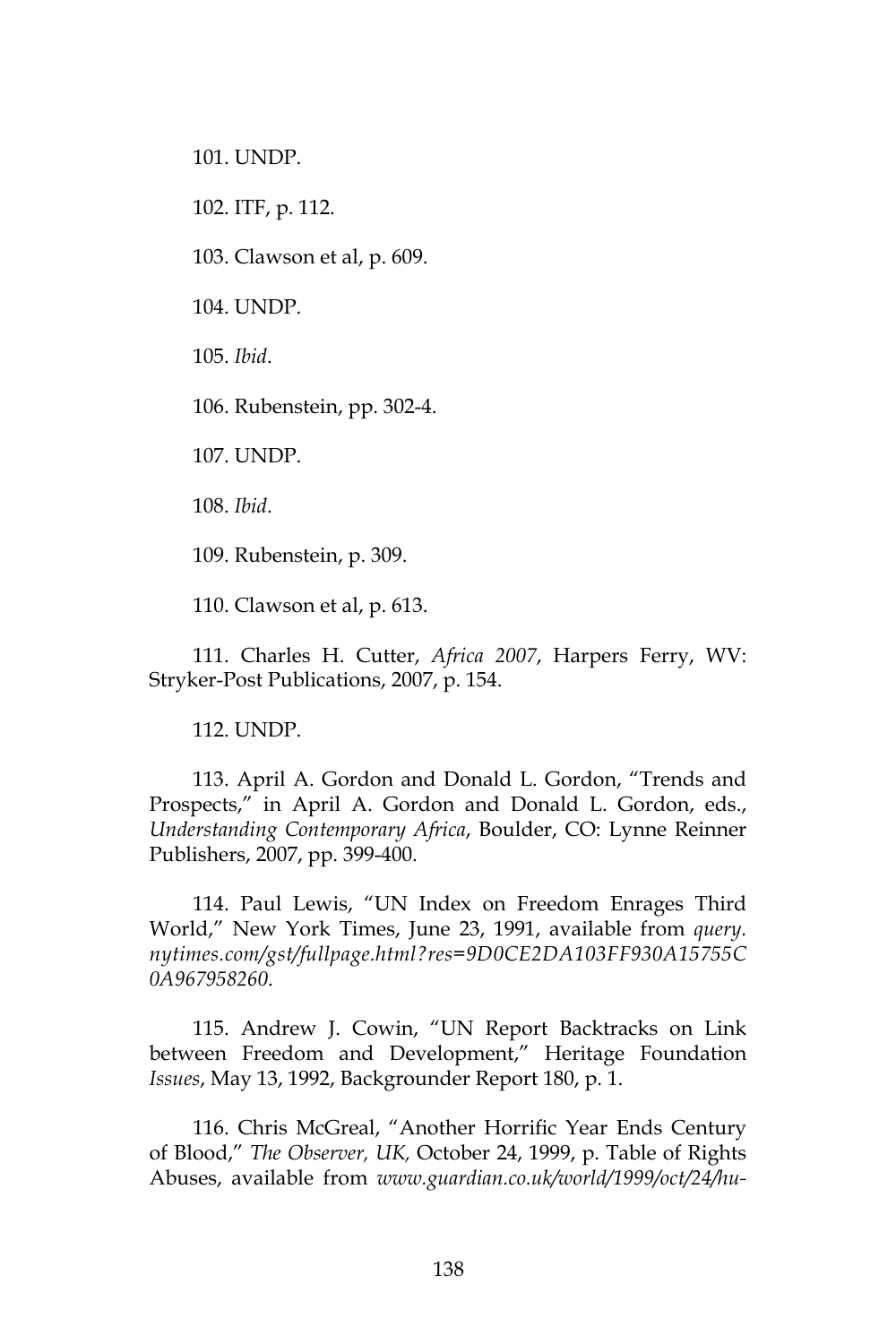*manrights.theobserver2*.

117. Afrobarometer, "Key Findings About Public Opinion in Africa," Pretoria: Institute for Democracy in South Africa, April 2002, No 1, p. 1.

118. Rubenstein, p. 294.

119. *Ibid*., p. 296.

120. UNDP.

121. Clawson et al, p. 20.

122. UNDP.

123. Gordon and Gordon, p. 401.

124. World Bank, "Key Development Data and Statistics," 2006, p. 23, available from *web.worldbank.org/WBSITE/EXTERNAL/ DATASTATISTICS/0,,contentMDK:20535285~menuPK:1192694~p agePK:64133150~piPK:64133175~theSitePK:239419,00.html*.

125. Clawson et al, p. 310.

126. Gordon and Gordon, p. 399.

127. John A. Garraty and Peter Gay, *The Columbia History of the World*, New York City: Harper and Row Publishers, 1972, p. 306.

128. "Economic and Trade Overview," *2007 Comprehensive Report on U.S. Trade and Investment Policy toward Sub-Saharan Africa and Implementation of the African Growth and Opportunity Act,* Office of the United States Trade Representative, Washington, DC: U.S. Department of State, May 2007, p. 21.

129. Garranty and Gay, p. 302.

130. Clawson et al, p. 20.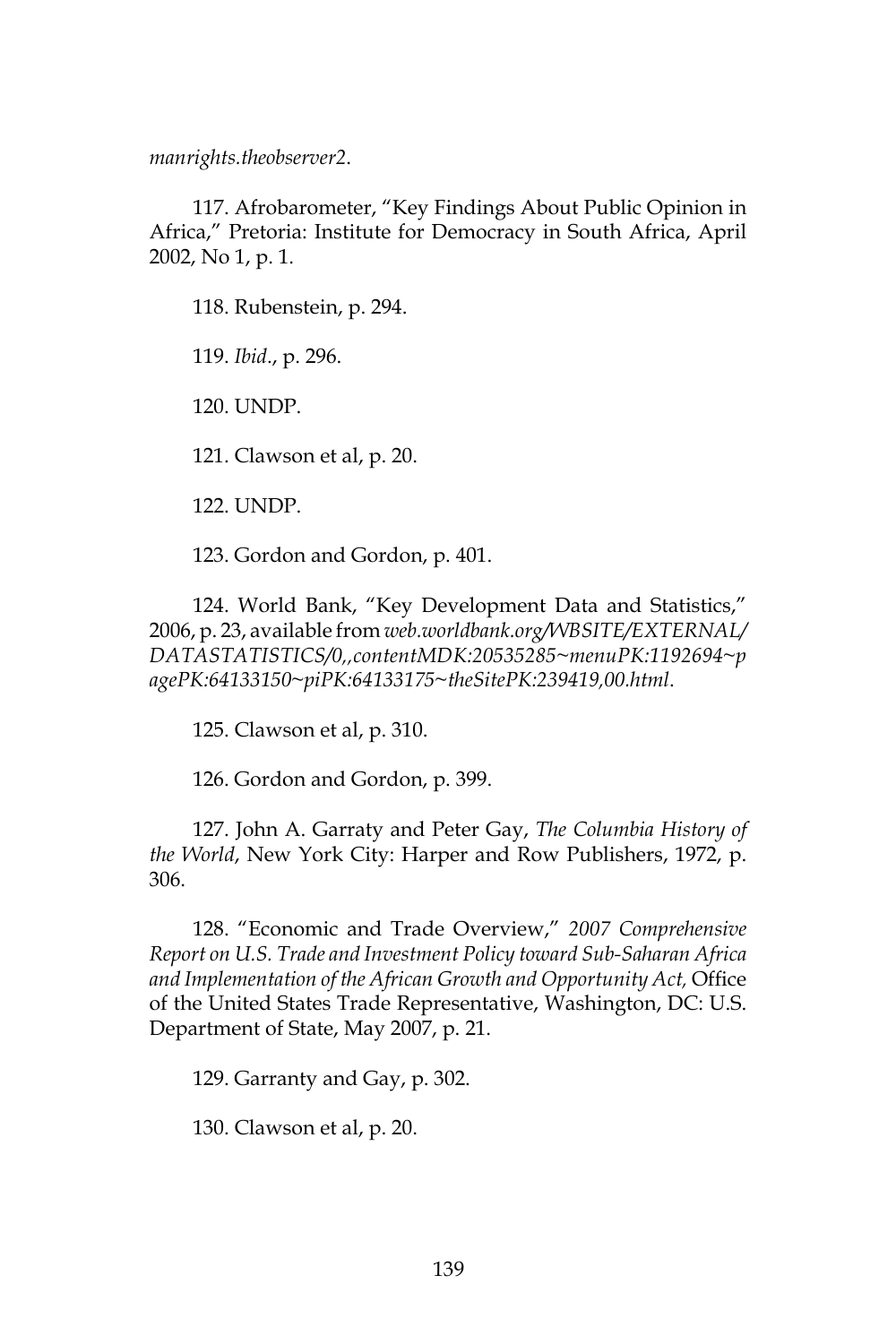131. Rubenstein, p. 331.

132. *Ibid*., p. 259.

133. "Africa Seeds of Hope—What Will It Do?" Silver Spring, MD: Bread for the World, February 5, 1999, available from *www. africa.upenn.edu/Urgent\_Action/apic\_2599.html*.

134. Rubenstein, pp. 353-355.

135. ITF, p. 121.

136. CIA, p. Rwanda.

137. Paul Magnarella, "Review of When Victims Become Killers, by Mahmood Mamdani," *Human Rights and Human Welfare*, Vol. 2, Issue 1, Winter 2002, p. 34.

138. Clawson et al, p. 22.

139. *Ibid*., p. 76.

140. *Ibid*., p.609.

141. ITF, p. 212.

142. Clawson et al, p. 609.

143. Rubenstein, p. 353.

144. "Africa Seeds of Hope."

145. Rubinstein, pp. 330-1.

146. Cutter, p. 144.

147. UNDP.

148. CIA, p. Ethiopia.

149. Clawson et al, p. 612.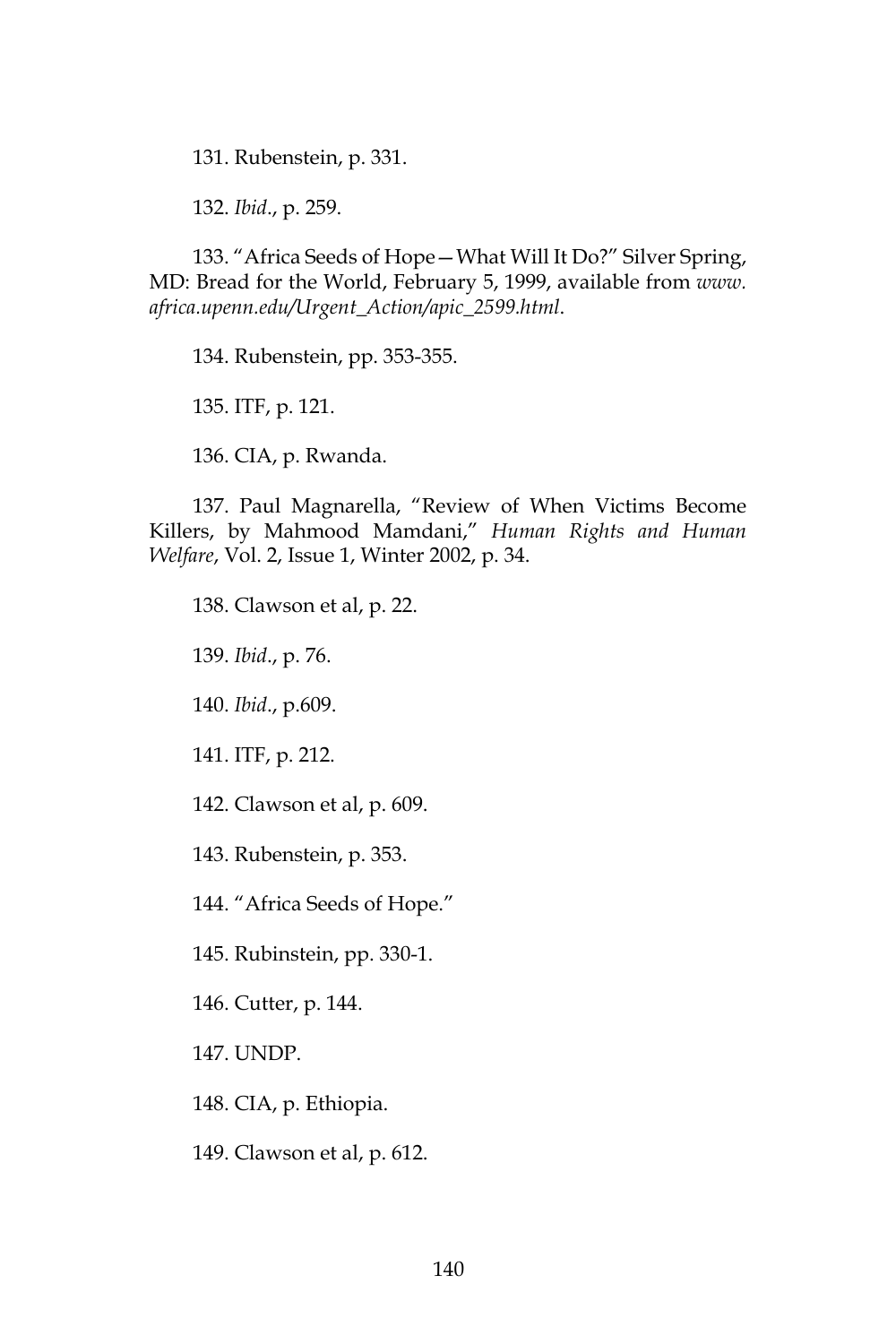150. CIA, p. Ethiopia.

151. *Ibid*., p. Ghana.

152. Clawson et al, p. 609.

153. *Ibid*., pp. 330, 630.

154. Virginia DeLancey, "The Economies of Africa." in April A. Gordon and Donald L. Gordon, eds., *Understanding Contemporary Africa,* p. 12.

155. Rubenstein, p. 355; and "Africa Seeds."

156. Clawson et al, p. 612.

157. Francis V. Crupi, "Why the United States Should Robustly Support Pan-African Organizations," *Parameters*, Vol. XXXV, No. 4, Winter 2005-06, p. 118.

158. Clawson et al, pp. 630-631.

159. "Africa Seeds of Hope."

160. ITF, p. 114.

161. Mistry, p. 674.

162. Collier, p. 1.

163. Elu, p. 3.

164. Getis et al, p. 135.

165. Rubenstein, p. 295.

166. Elu, p. 3.

167. Economic and Trade Overview, p. 21.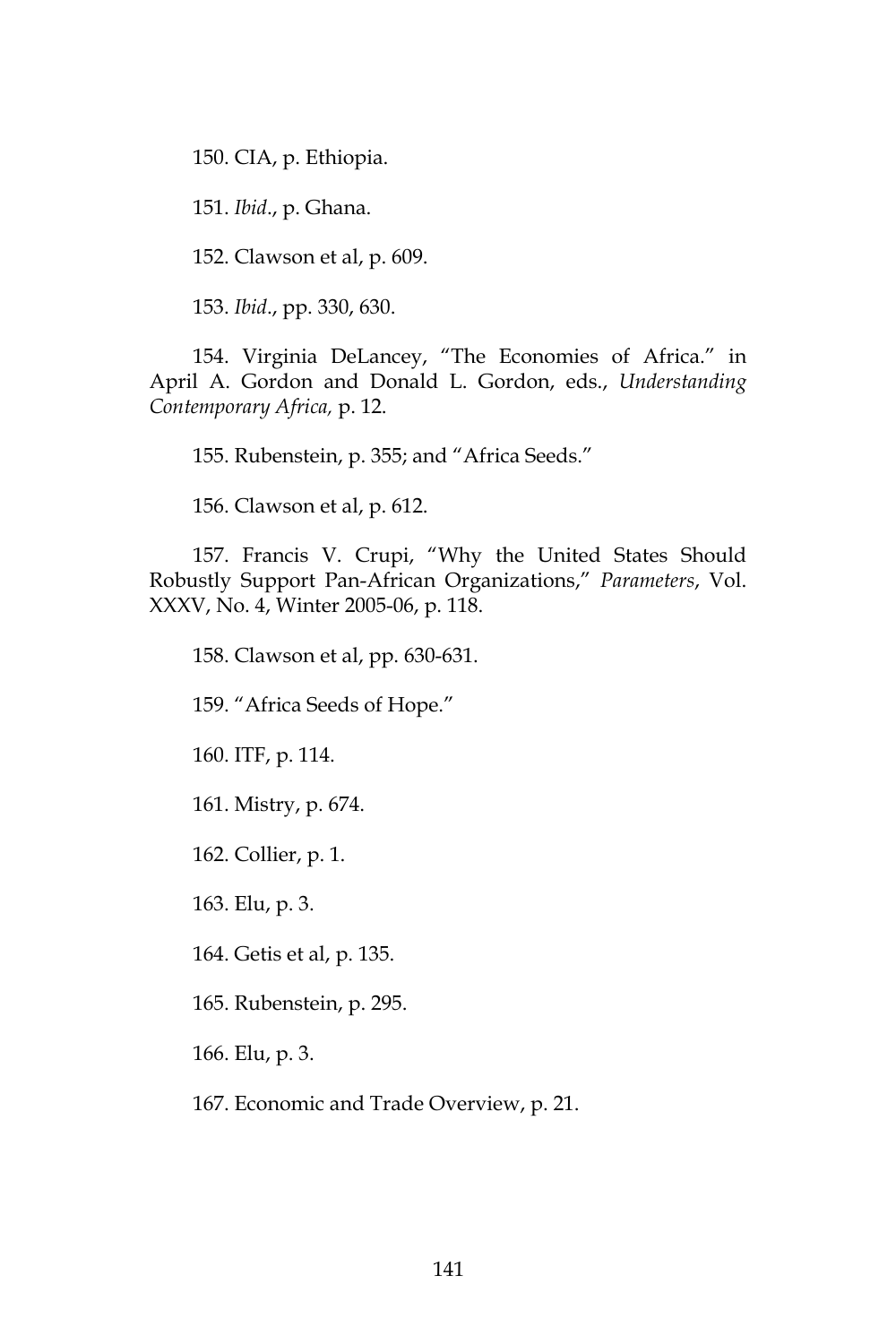168. CIA, p. Gabon; and Clawson et al, p. 637.

169. Elu, p. 1.

170. *Ibid*., p. 2.

171. Economics and Trade Overview, p. 21.

172. CIA, p. Chad.

173. Economic and Trade Overview, p. 21.

174. CIA, p. Algeria.

175. *Ibid*., p. Republic of Congo.

176. *Ibid*.

177. USGS, pp. 33, 71; and UNDP.

178. USGS, pp. 53 and 57.

179. Cutter, p. 125; and Clawson et al, p. 638.

180. Cutter, pp. 313-314.

181. UNDP.

182. *Ibid*.

183. Thomas L Friedman, *The World is Flat: A Brief History of the Twenty-first Century,* Basking Ridge, NJ: Farrar, Straus and Giroux, 2005, pp. 460-461.

184. DeLancey, p. 116.

185. International Crisis Group, "Islamist Terrorism in the Sahel: Fact or Fiction?" Africa Report No. 92, March 31, 2005, p. 26, available from *merln.ndu.edu/archive/icg/islamistterrorisminthesahel. pdf*.

186. Cutter, p. 108.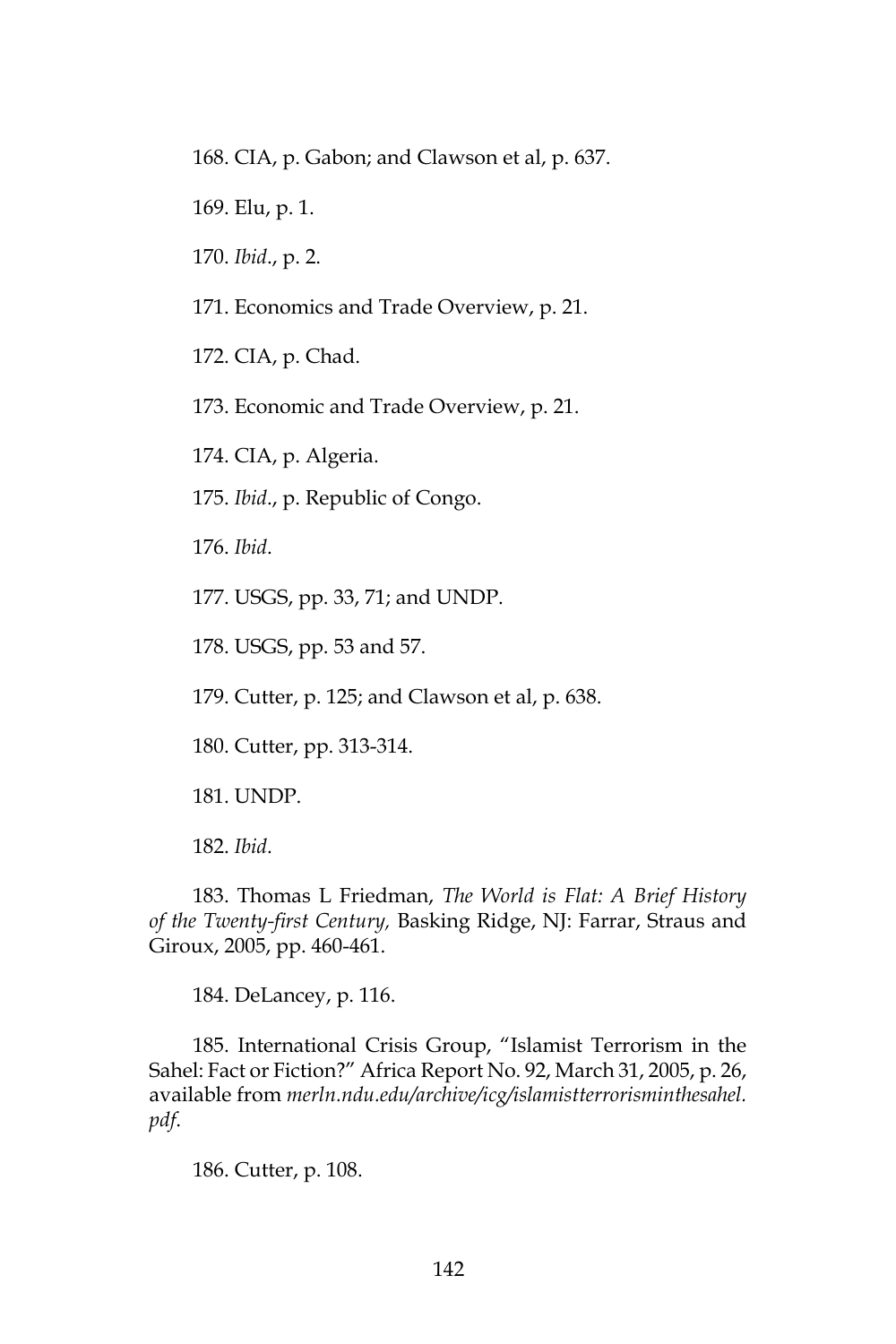187. Gordon, p. 401.

188. Rubenstein, pp. 294-295.

189. *Ibid.*

190. Clawson et al, p. 24.

191. *Ibid*., p. 612.

192. Thalif Deen, "Third World Industrial Output Mushrooms," *Asia Times Online*, November 9, 2006, available from *www.atimes.com/atimes/Global\_Economy/HK09Dj01.html*.

193. Clawson et al, p. 616-617.

194. Cutter, p. 224; and CIA, p. Ethiopia.

195. Clawson et al, p. 612.

196. CIA, p. Botswana.

197. Cutter, p. 138.

198. CIA, p. South Africa.

199. Africa Development Bank, ADB, *Africa Development Report 2001*, Oxford, UK: Oxford University Press, 2001, p. 24.

200. Cutter, pp. 206-7.

201. CIA, p. Mauritius.

202. Cutter, pp. 206-7.

203. Raymond W. Copson, "Africa Backgrounder: History, U.S. Policy, and Principle Congressional Actions," Washington DC: Library of Congress Congressional Research Service, January 5, 2001, p. 1.

204. Cutter, p. 141.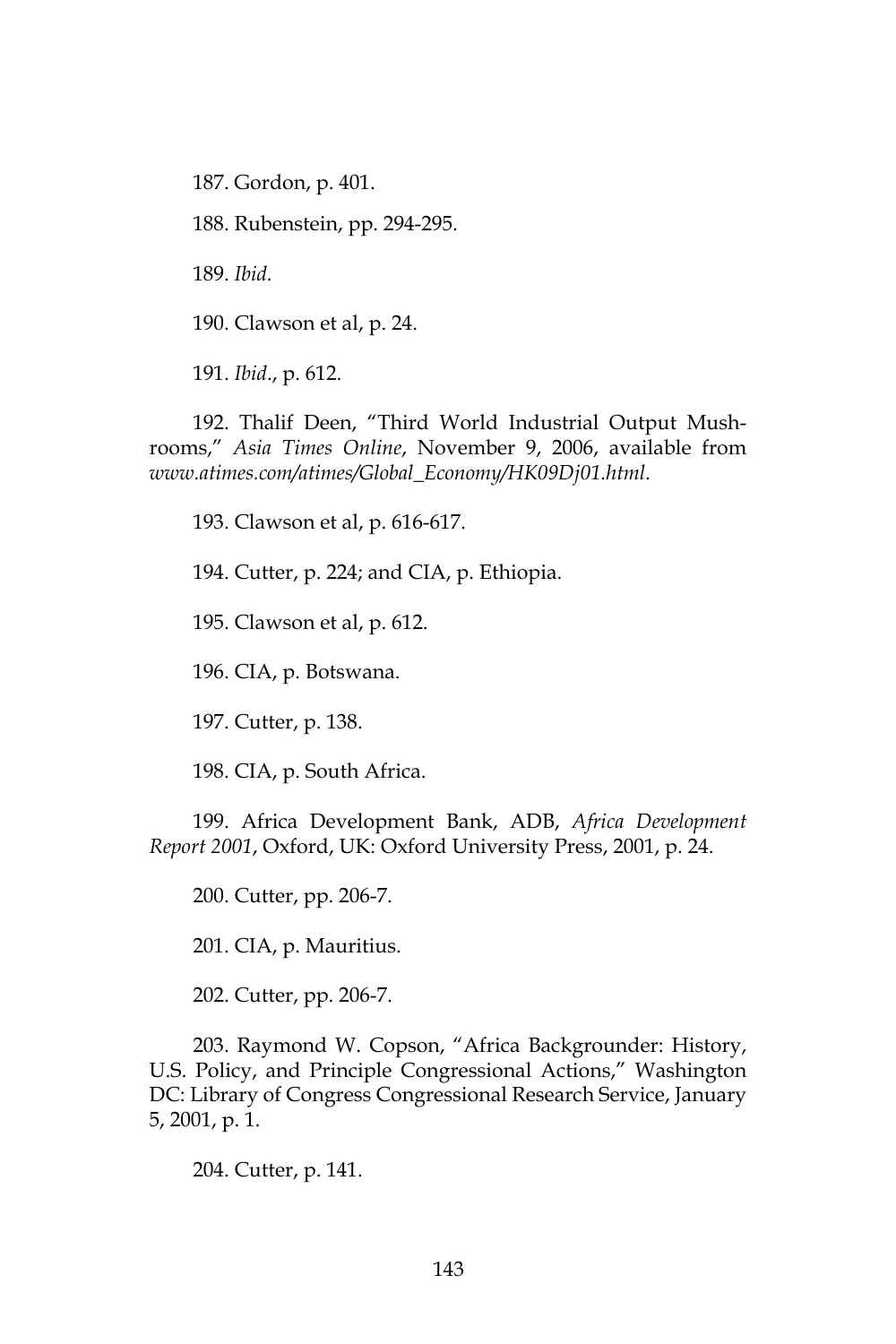205. Deen, p. 1.

206. Clawson et al, p. 652.

207. Cutter, p. 125.

208. *Ibid*. pp. 149-150.

209. CIA, p. Ethiopia.

210. Elu, p. 2.

211. DeLancey, p. 115.

212. Clawson et al, p. 612.

213. Gordon, p. 404.

214. Afrobarometer, p. 1.

215. Rubenstein, pp. 398-400.

216. Clawson et al, p. 20.

217. Peace Corps Information Collection and Exchange, *Culture Matters: The Peace Corps Cross-Cultural Workbook*, Washington DC: Peace Corps, Undated, pp. 71-72, 104-107, 112-113, 118-119.

218. Peter U. C. Dieke, "Tourism in Africa's Economic Development: Policy Implications," *Management Decision*, Vol. 41, Issue 3, 2003, p. 289-292.

219. Tom Nevin, "African Tourism Review," *African Business,* Issue 284, February 2003, p. 56.

220. Dieke, p. 293.

221. Nevin, p. 56.

222. S. G. Britton, "The Political Economy of Tourism in the Third World," *Annals of Tourism Research*, Vol. 9, No. 3, 1998, p. 340.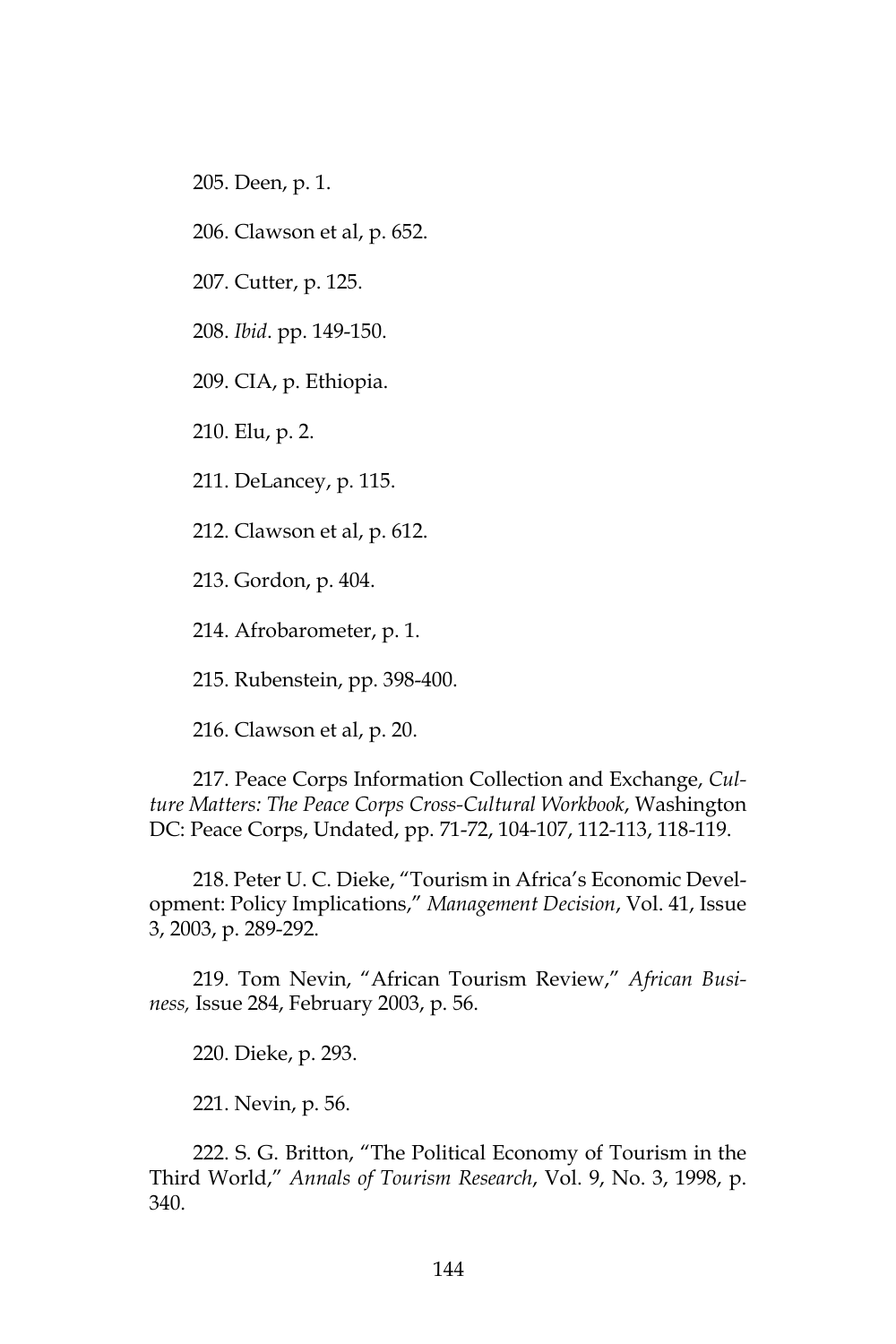223. Dieke, p. 293-294; and Nevin, p. 56.

224. Dieke, pp, 292-295.

225. James Hodge, "Examining the Cost of Services Protection in a Developing Country: The Case of South Africa," University of Cape Town: Development Policy Research Unit, 1999, p. 6, available from *www.tips.org.za/files/280.pdf*.

226. Cutter, p. 314. 227. *Ibid*., p. 233. 228. Nevin, p. 54. 229. Hodge, p. 13. 230. Cutter, p. 207. 231. CIA, p. Mauritius. 232. Cutter, p. 207. 233. Hodge, p. 11. 234. CIA, p. South Africa; and Hodge, p. 12.

235. Hodge, pp. 11-12.

236. Gordon, p. 411.

237. Cutter, p. 141.

238. Cerstin Sander, "Passing the Buck in East Africa: The Money Transfer Practice and Potential for Services in Kenya, Tanzania, and Uganda," Nairobi, Kenya: MicroSave, 2003, p. 1, available from *www.microfinancegateway.org/files/22081\_ST\_Money\_Transfer\_in\_East\_Africa\_Sander.pdf*; and CIA, p. Kenya.

239. Sander, p. 4.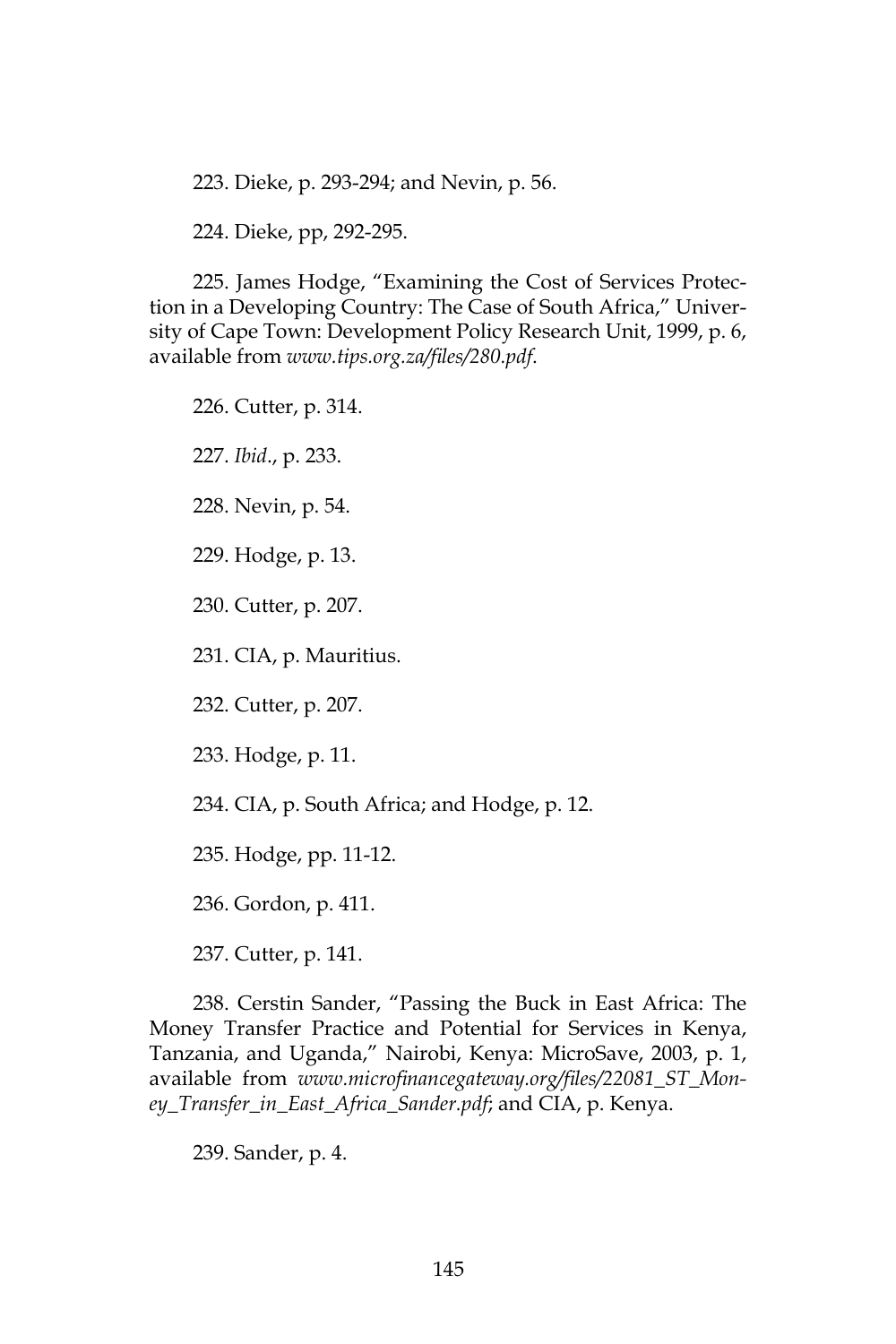240. Hodge, p. 13.

241. Gordon, p. 402.

242. Abraham McLaughlin, "What Debt Relief Means for Africa," *Christian Science Monitor*, June 13, 2005, available from *www. csmonitor.com/2005/0613/p01s02-woaf.html*.

243. ITF, p. 106; Economic and Trade, p. 21.

244. UNDP.

245. Seth Kaplan, "West African Integration: A New Development Paradigm?" *The Washington Quarterly*, Vol. 29, Issue 4, Autumn 2006, p. 83; and Mistry, p. 666.

246. Tony Blair et al., *Our Common Interest: The Report of the Commission of Africa*, Commission for Africa, March 2005, p. 12, available from *allafrica.com/sustainable/resources/view/00010595.pdf*.

247. Ellis, p. 208.

248. Kaplan, pp. 84-85.

249. "Doctrine for Stability Operations, Bridging the Knowledge Gap to the Future," *PowerPoint presentation on FM 3-07,* Carlisle Barracks, PA: PKSOI. November 2008, slide 17.

250. FM 3-07, p. 1-16.

251. *Ibid*., pp 2-6 to 2-13.

252. David P. Cavaleri, "Easier Said Than Done: Making the Transition Between Combat Operations and Stability Operations," *Global War on Terrorism Occasional Paper 7,* Fort Leavenworth, KS: Combat Studies Institute Press, 2005, p. 25, available from *wwwcgsc.army.mil/carl/download/csipubs/cavaleri.pdf*.

253. FM 3-07, p. 1-6.

254. Conrad Crane, "Phase IV Operations: Where Wars are Really Won," *Military Review*, August 2008, p. 9, available from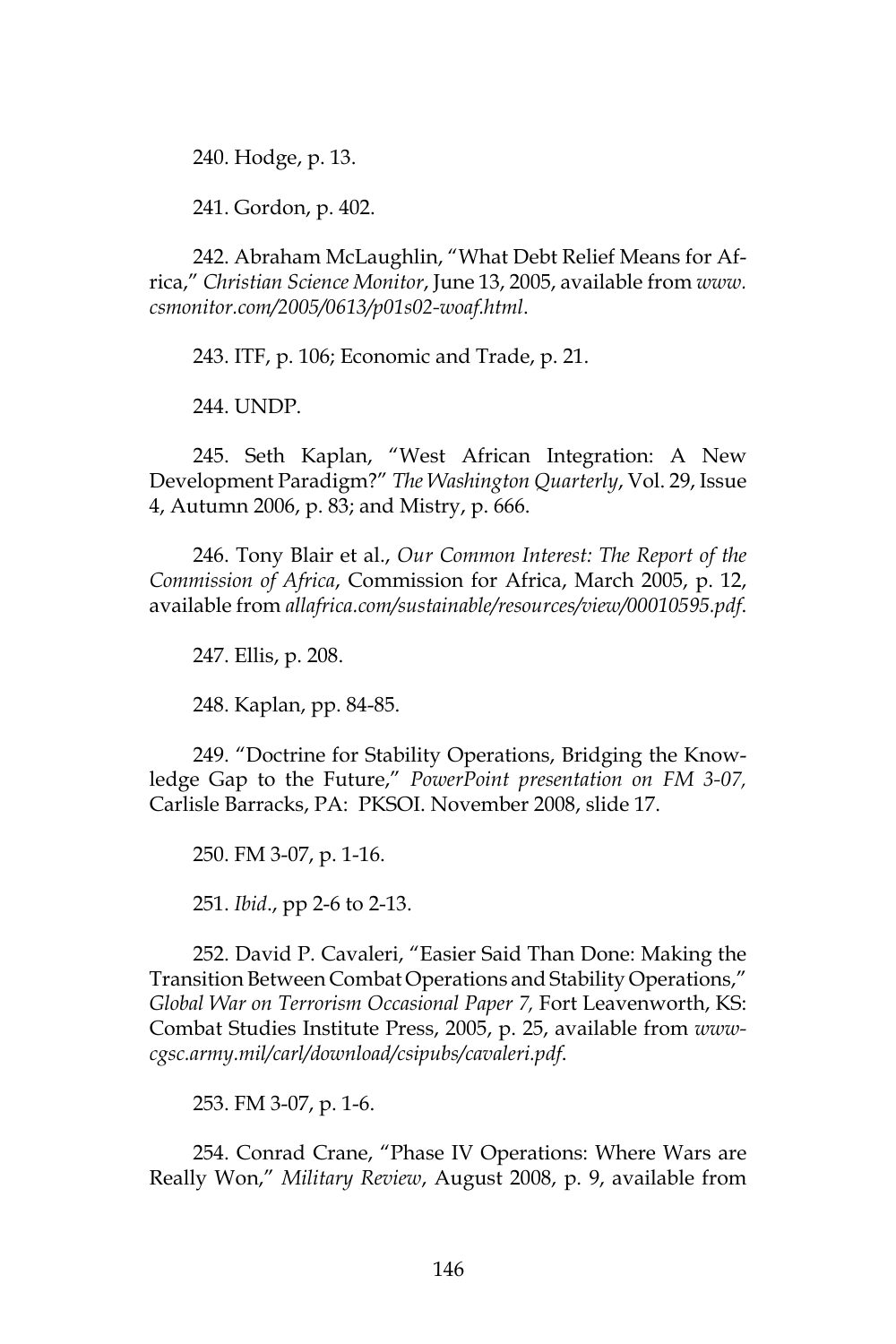*usacac.army.mil/CAC2/MilitaryReview/Archives/English/Military Review\_2008CRII0831\_art001.pdf*.

255. FM 3-07, p. 1-6.

256. Barnes, p. 6.

257. Adam Smith, "At Last Unto the Breach: The Logic of a U.S. Military Command in West Africa," *Orbis*, Vol. 48, Issue 2, Spring 2004, p. 305.

258. FM 3-07, p. vii.

259. Mark Malan, "AFRICOM: Joined-Up Geographic Command or Federal Business Opportunity?" Testimony before the Subcommittee on National Security and Foreign Affairs Committee on Oversight and Government Reform, House of Representatives, July 23, 2008, p. 1, available from *nationalsecurity.oversight. house.gov/documents/20080723140719.pdf*.

260. Department of Defense, Joint Publication (JP) 3-0, *Joint Operations,* Washington, DC: U.S. Government Printing Office, September 17, 2006, Incorporating Change 1 February 13, 2008, p. vii-6 to vii-7.

261. Chuck Risio, "Security Cooperation MAGTF—Fighting the Long War," *Leatherneck*, Vol. 91, Issue 5, May 2008, p. 18.

262. FM 3-07, p. 1-11 to 1-12.

263. Thomas A. Dempsey, "The Transformation of African Militaries," Amy Krakowka and Laurel Hummel, eds., *Understanding Africa: A Geographic Approach*. West Point, NY: United States Military Academy, 2009, p. 308, available from *www.dean. usma.edu/departments/geo/Publications/Understanding%20Africa.pdf*.

264. Barnes, p. 5.

265. Risio, p. 22.

266. Marcus M. Maier, "U.S. Air Forces Shares Skills with Botswana Defense Forces," Ramstein Air Base, Germany: 435th Air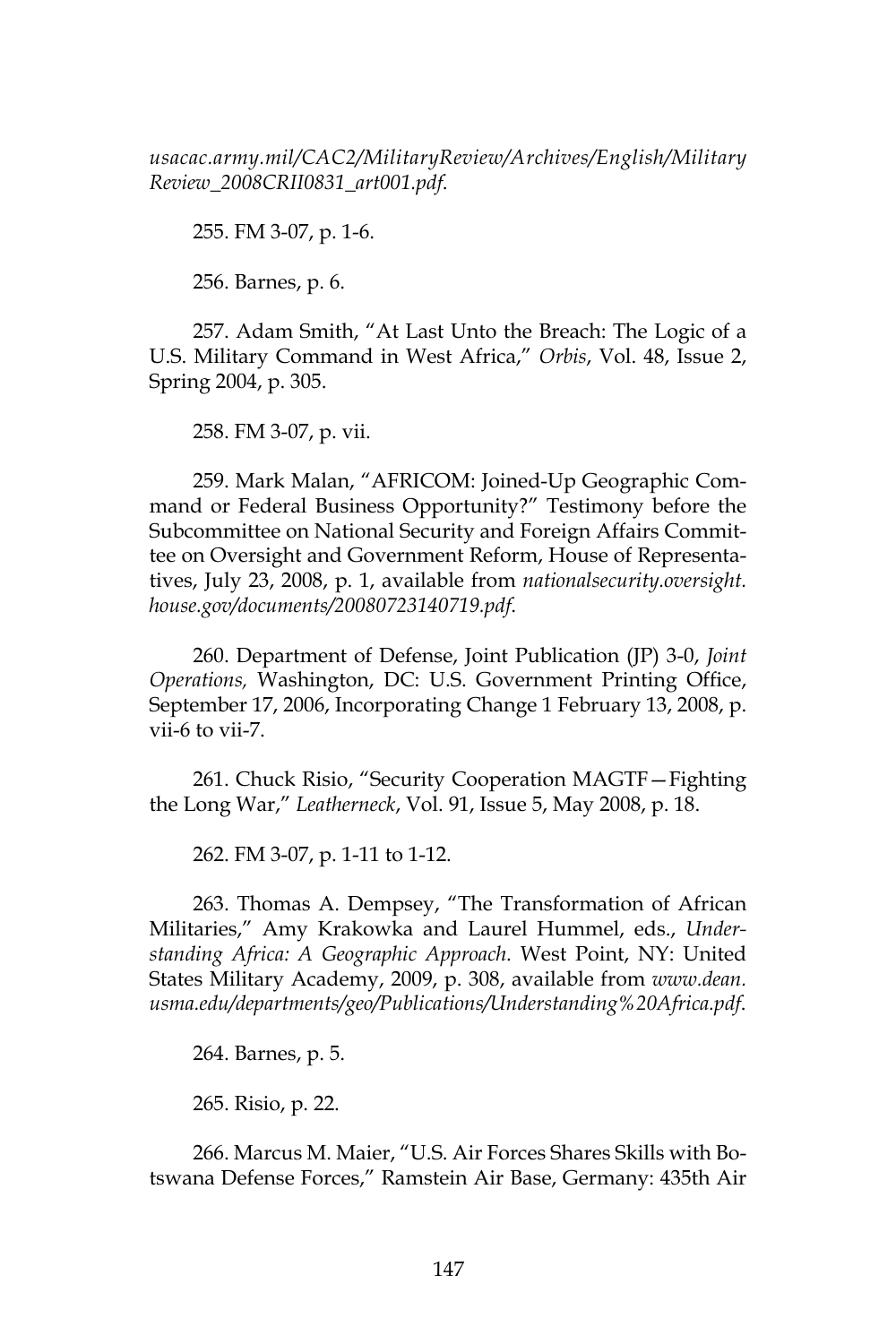Base Wing Public Affairs Press Release, November 18, 2008, available from *www.ethiopianreview.com/news/4046*.

267. Walter Pincus, "U.S. Africa Command Brings New Concerns; Fears of Militarization on Continent Cited," *The Washington Post*, May 28, 2007, p. A13; and Todd Pittman, "Support Missions in Africa Face Suspicion," *Associated Press*, November 14, 2007, available from *www.airforcetimes.com/news/2007/11/ airforce\_africom\_071113*.

268. Dempsey, p. 388.

269. Raymond W. Copson, "Africa Backgrounder: History, U.S. Policy, Principal Congressional Actions," Washington DC: Library of Congress Congressional Research Service, January 5, 2001, p. 19.

270. U.S. Africa Command, "Fact Sheet: Africa Contingency Operations Training and Assistance, ACOTA," Stuttgart, Germany: U.S. Africa Command, Public Affairs, June 15, 2008, available from *www.africom.mil/getArticle.asp?art=1886*.

271. Dempsey, p. 390.

272. Barnes, p. 7, Dempsey, p. 394.

273. David Rising, "AFRICOM Begins 1st Peacekeeper Supply Operation," AP News, January 15, 2009, available from *www. encyclopedia.com/doc/1A1-D95NKMMG1.html*.

274. Dempsey, pp. 387-391.

275. *Ibid*., pp. 388-390, 404.

276. JP 3-0, pp. vii-7 to 8.

277. Gillian Brigham, "Navy-Charted Ship Delivers Humanitarian Aid Equipment to Liberia," Stuttgart, Germany: U.S. Africa Command, Sealift Logistics Command Europe, March 25, 2008, available from *www.africom.mil/getArticle.asp?art=1699*.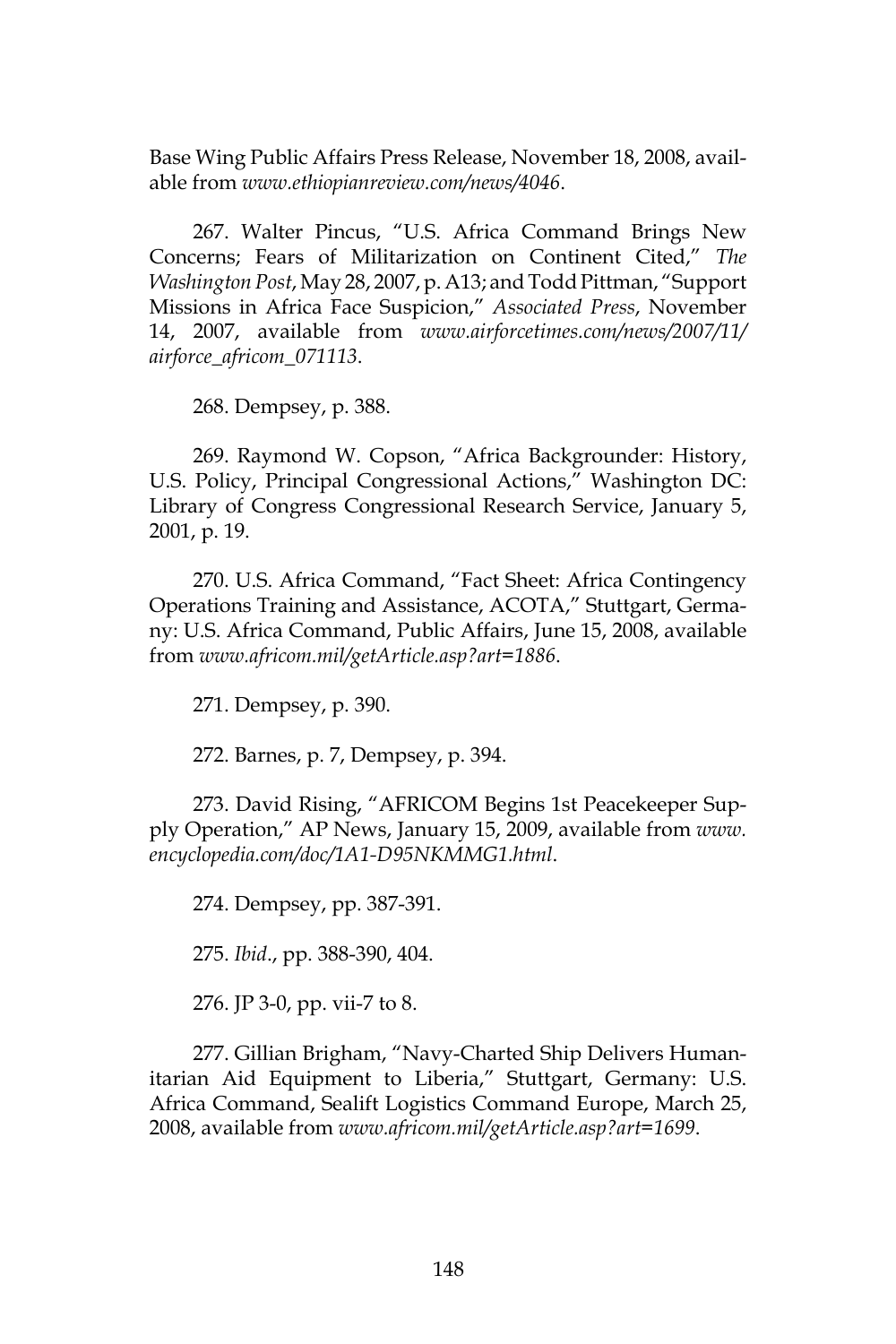278. Mario V. Garcia, "Achieving Security Cooperation Objectives through the USEUCOM Humanitarian and Civic Assistance Program," *Defense Institute of Security Assistance Management Journal of International Security Assistance Management*, Vol. 25, Issue 1/2, Fall 2002-Winter 2003, pp 105-6.

279. UNPKOPG, p. 30.

280. *Ibid*. p. 30.

281. Garcia, pp. 105-6.

282. Jeffrey S. Palmer, "Legal Impediments to USAFRICOM Operationalization," *Joint Forces Quarterly*, Vol. 51, Issue 4, Fall 2008, *www.ndu.edu/inss/Press/jfq\_pages/editions/i51/19.pdf*.

283. JP 3-0, p. vii-6.

284. Headquarters, Department of the Army, Field Manual 3-05.4, *Civil Affairs Operations*, Washington DC: U.S. Government Printing Office, September 15, 2006, p. 15, available from *www.docstoc.com/docs/5983778/%E2%80%9CCivil-Affairs-Operations%E2%80%9D*.

285. JP 3-0, p. vii-6.

286. Noah Shachtman, "Air Force General Hits Back Over Soft Power," *Wired* Blog*—Danger Room,* January 16, 2009, available from *blog.wired.com/defense/2009/01/air-force-gener.html*.

287. FM 3-07, p. 6-14.

288. Ulriksen, p. 560.

289. *Ibid*., p. 560.

290. Dan Henk, "Uncharted Paths, Uncertain Vision: U.S. Military Involvements in Sub-Saharan Africa in the Wake of the Cold War," U.S. Air Force Academy, CO: USAF Institute for National Security Studies, March 1998, p. 44, available from *www. stormingmedia.us/41/4145/A414563.html*.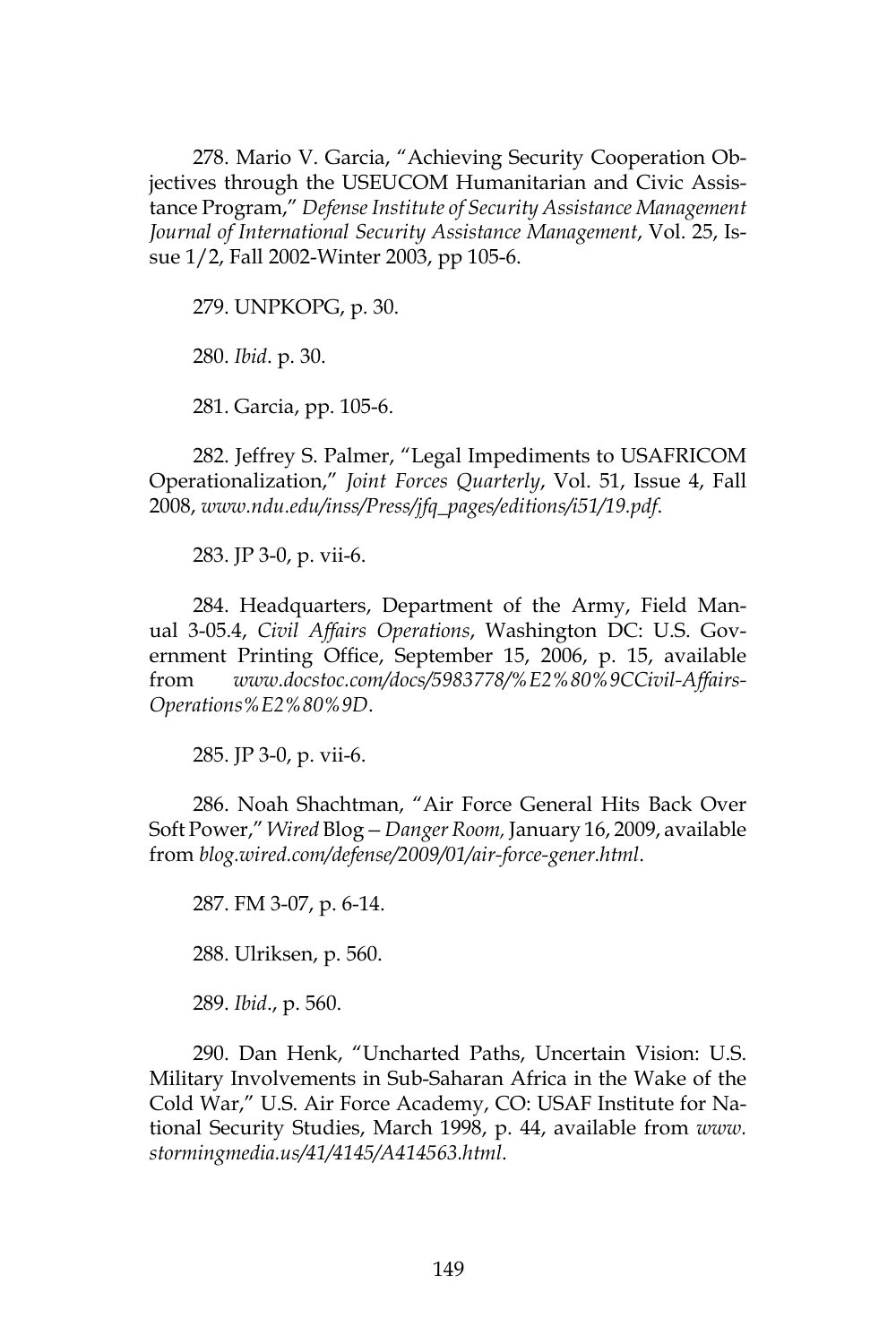291. Lawrence Delevingne, "Controversy Dogs Creation of U.S. Military Command," Global Information Network, June 3, 2008, p. 3, available from *www.encyclopedia.com/doc/1P1-153159087. html*.

292. Russell J. Handy, "African Contingency Operations Training Assistance: Developing Training Partnerships for the Future of Africa," *Air and Space Power Journal*, Vol. 17, Issue 3, Fall 2003, p. 59.

293. Henk, p. 45.

294. Pittman.

295. Henk, p. 45.

296. *Ibid*., p. 44.

297. J. Kpanneh Doe and Siahyonkron Nyanseor, "AF-RICOM: A Model for 'Capacity' Building and Development or Not?" *The Perspective*, November 24, 2007, available from *www. liberiaitech.com/theperspective/2007/1124200702.html*.

298. John P. Basilotto, "A Revisionist View of Nation Assistance in Africa," Carlisle Barracks, PA: *U.S. Army War College Student Research Paper*, 1991, p. 7, available from *www.dtic.mil/cgibin/GetTRDoc?AD=ADA237687&Location=U2&doc=GetTRDoc.pdf*.

299. Palmer, p. 84.

300. Michael Mullen, "CJCS Guidance for 2008-2009." *Small Wars Journal,* available from smallwarsjournal.com/ blog/2008/11/cjcs-guidance-for-20082009/.

301. FM 3-05.4, p. 1-5.

302. Siegl, p. 101.

303. Cole, p. 6.

304. Andrew J Birtle, *U.S. Army Counterinsurgency and Contingency Operations Doctrine 1942-1976*, Washington DC: U.S. Army Center of Military History, 2006, p. 238; and FM 3-07 1-2.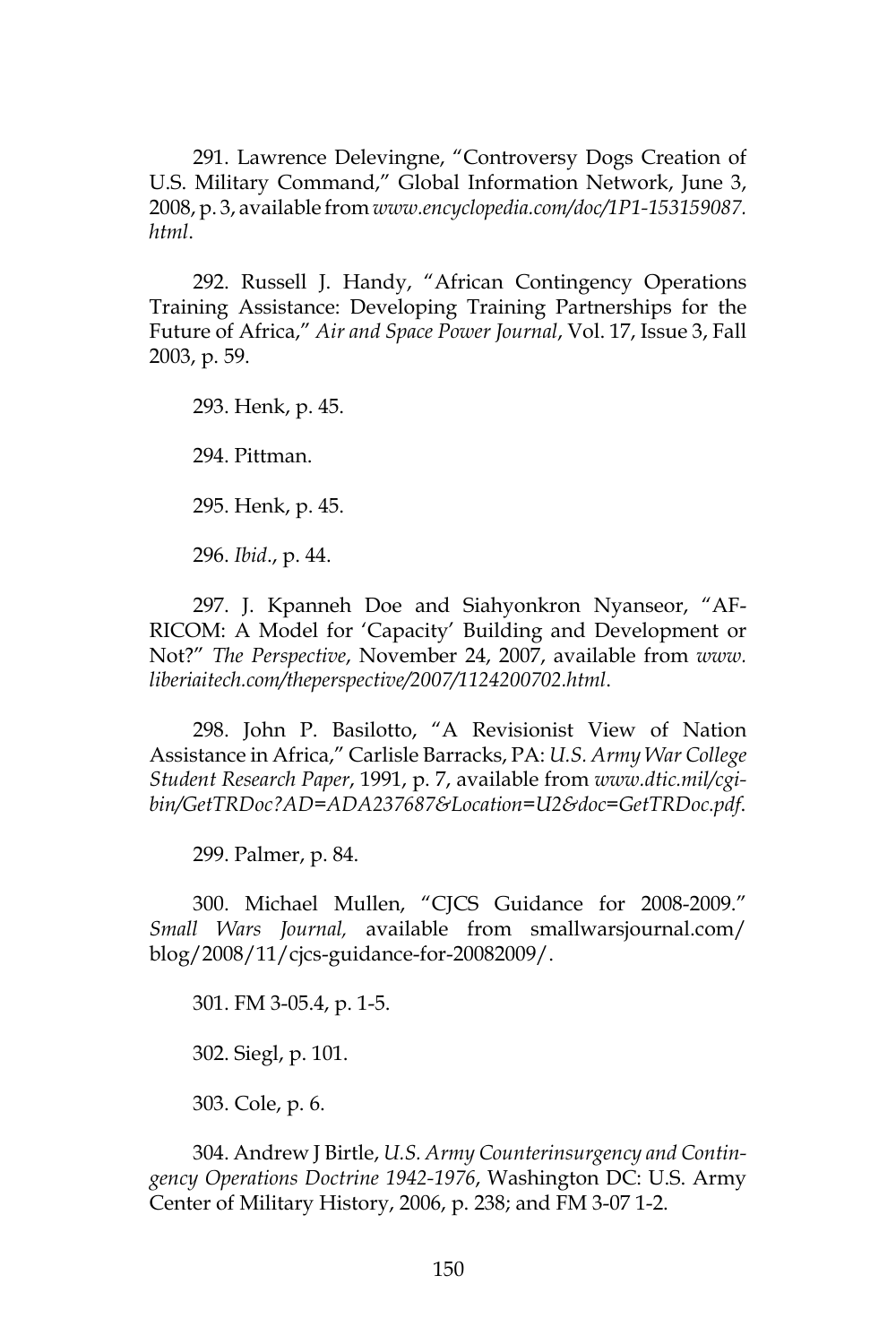305. "Bush's Unfinished Africa Legacy," *The Christian Science Monitor,* February 14, 2008, p. 8.

306. Pincus, p. A-13.

307. Cole, p. 7.

308. Siegl, pp. 99-100.

309. Barnes, p. 6.

310. Crane, p. 12.

311. Morelli, p. 4.

312. Ulriksen, p. 562.

313. Crane, pp. 6.

314. Crane, pp. 5.

315. DoDD 3000.05, p. 2.

316. Crane, pp. 12-13.

317. FM 3-07, p. vii.

318. Siegl, p. 102.

319. Delevingne, p. 2.

320. FM 3-07, p. E-9.

321. *Ibid*., pp. 1-3 to 1-4, A-9 to A-10, and GL-10.

322. Cavaleri, p. 24.

323. FM 3-07, pp 1-4 to 1-6.

324. Cavaleri, p. 14.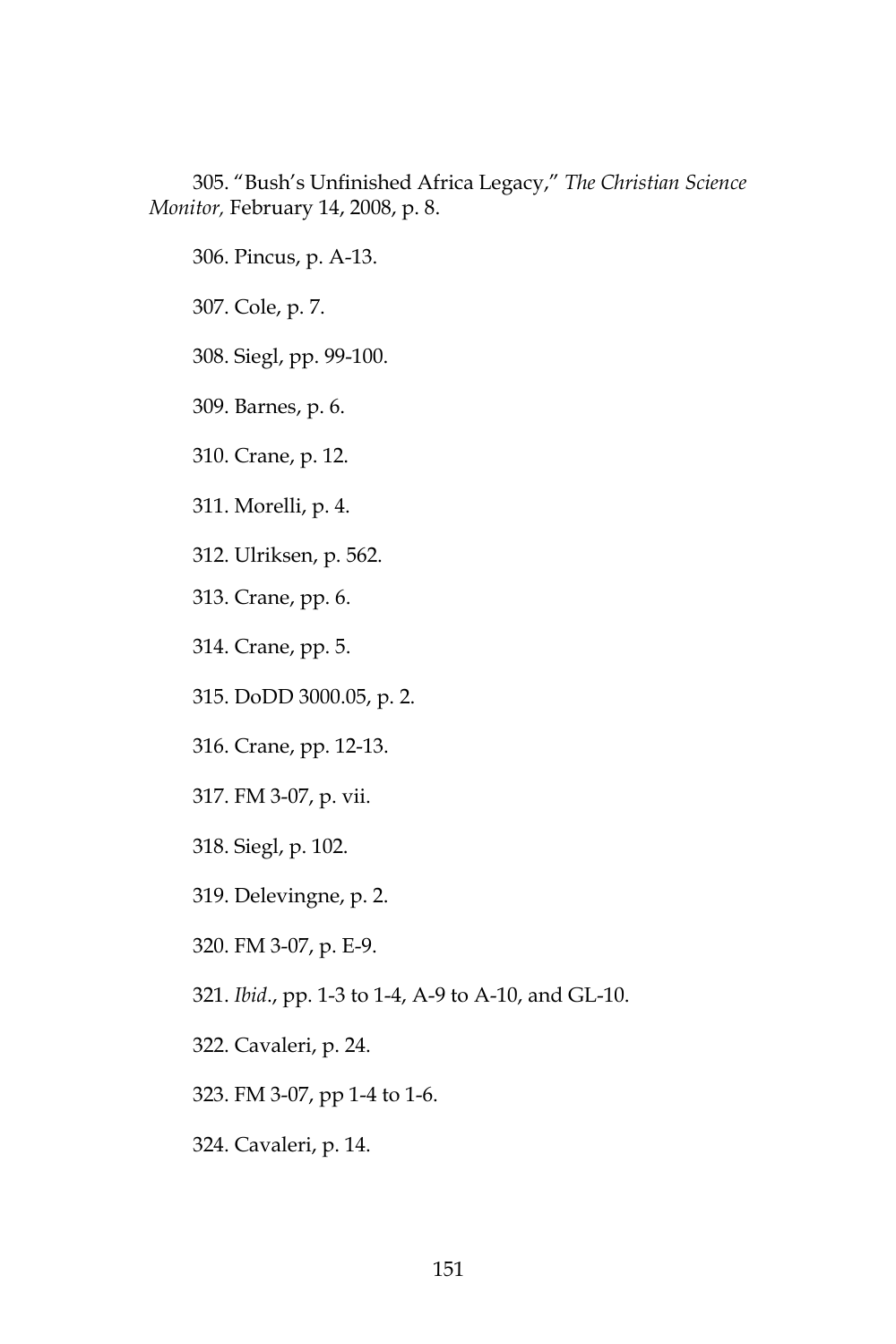325. FM 3-07, p. 1-5.

326. *Ibid*., pp 1-13 to 1-14.

327. Cole, p. 5; and Harlow.

328. FM 3-07, p. 2-5.

329. *Ibid*., pp. B-2 to B-3, and A-6.

330. Crane, p. 2.

331. Basilotto, p. 28.

332. Crane, p. 11.

333. *Ibid*., p. 11.

334. Catherine MacRae Hockmuth, "AFRICOM: More Questions than Answers," *Aviation Week*, December 17, 2007, available from *www.aviationweek.com/aw/blogs/defense/index.jsp? plckController=Blog&plckScript=blogscript&plckElementId=blogD est&plckBlogPage=BlogViewPost&plckPostId=Blog%3a27ec4a53 dcc8-42d0-bd3a-01329aef79a7Post%3a1f368737-985c-4d15-90fc-86bdbb54fd2b*; and Palmer, p. 84.

335. Pincus, p. A-13.

336. Mark Malan, "U.S. Civil-Military Imbalance for Global Engagement," Washington, DC: Refugees International, July 2008, available from *www.refugeesinternational.org/sites/default/ files/RI\_CivMil\_imbalance.pdf*.

337. Kathleen H. Hicks, "Africom: Vision and Prospects," Statement before the U.S. House of Representatives' Committee on Oversight and Government Reform Subcommittee on National Security and Foreign Affairs, July 23, 2008, p. 2, available from *csis.org/testimony/africom-vision-and-prospects*.

338. FM 3-07, p. 5-1.

339. Morelli, p. 23.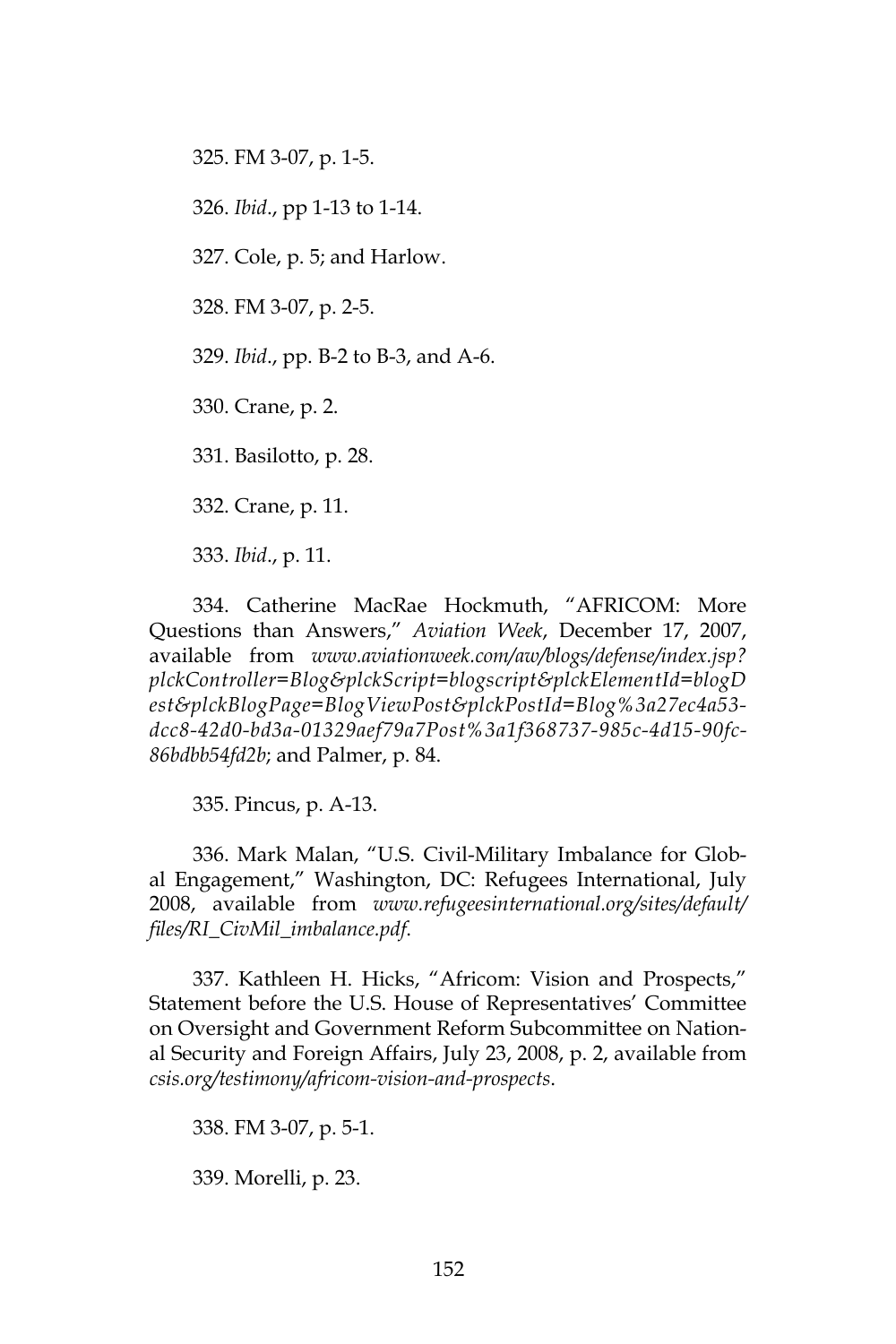340. Stephanie McCrummen, "Report: U.S. Africa Aid is Increasingly Military," *Washington Post*, July 18, 2008, available from *www.washingtonpost.com/wp-dyn/content/article/2008/07/17/ AR2008071702550.html*.

341. Refugees International, "Report Challenges Militarization of U.S. Foreign Aid, Calls for U.S. Africa Policy Reforms," July 17, 2008, p. 1, available from *www.commondreams.org/ news2008/0717-23.htm*.

342. Mattais, p. 47.

343. Pincus, p. A-13.

344. Palmer, pp. 83-84; and FM 3-05, p. 3-12.

345. FM 3-07, pp. 5-6 to 5-7.

346. Handy, p. 58; Pittman; and Delevingne.

347. Hockmuth.

348. Delevingne.

349. Pittman.

350. Birtle, pp. 227-8.

351. James L. Payne, "Deconstructing Nation Building," *The American Conservative*, October 24, 2005, available from *www.amconmag.com/article/2005/oct/24/00013/*.

352. Mullen.

353. Pittman.

354. McCrummen.

355. Harlow; and FM 3-07, Foreword.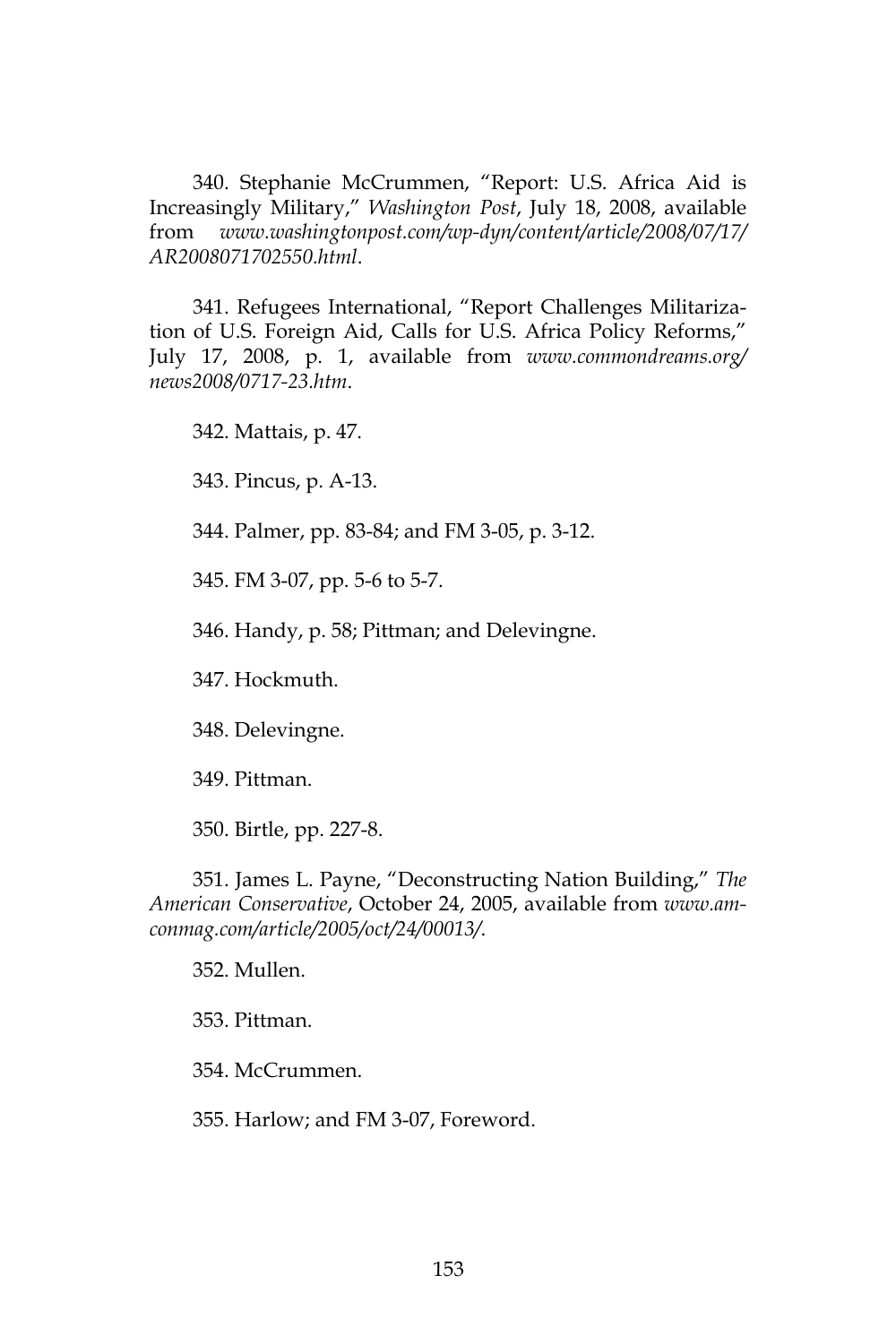356. FM 3-07, p. B-1.

357. William Flavin, "New Doctrine for a New Era," *PKSOI Bulletin,* Vol. 1, Issue 1, October 2008, p. 2*.*

358. Crane, p. 4.

359.FM 3-07, p I-13.

360. *Ibid.*, pp. B-1 to B-5.

361. U.S. Agency for International Development/General Notice, "Smart Power and Development: Civilian-Military Cooperation," USAID e-mail dated July 13, 2009 for a July 15, 2009 event at the Ronald Reagan Building in Washington, DC.

362. Hillary Rodham Clinton, "Town Hall Meeting to Announce the Quadrennial Diplomacy and Development Review," Speech at Dean Acheson Auditorium, Washington, DC, July 10, 2009, available from *www.state.gov/secretary/rm/2009a/july/125949. htm*.

363. Malan, U.S. Civil-Military, p. 6.

364. Ken Dilanian, "High Salaries for Aid Group CEOs," *USA Today*, September 2, 2009, available from *www.fundraisingsuccessmag.com/article/review-high-salaries-aid-group-ceos-412075\_1. html*.

365. Clinton.

366. Refugees International, p. 1.

367. Michael O'Hanlon, "Obama's Defense Budget Gap," *Washington Post*, June 10, 2009, available from *www.washingtonpost.com/wp-dyn/content/article/2009/06/09/AR2009060902647.html*.

368. Crane, p. 12.

369. Barak Obama, "The Agenda, Defense," Washington DC: The White House, undated, available from *www.whitehouse.gov/ agenda/defense/*.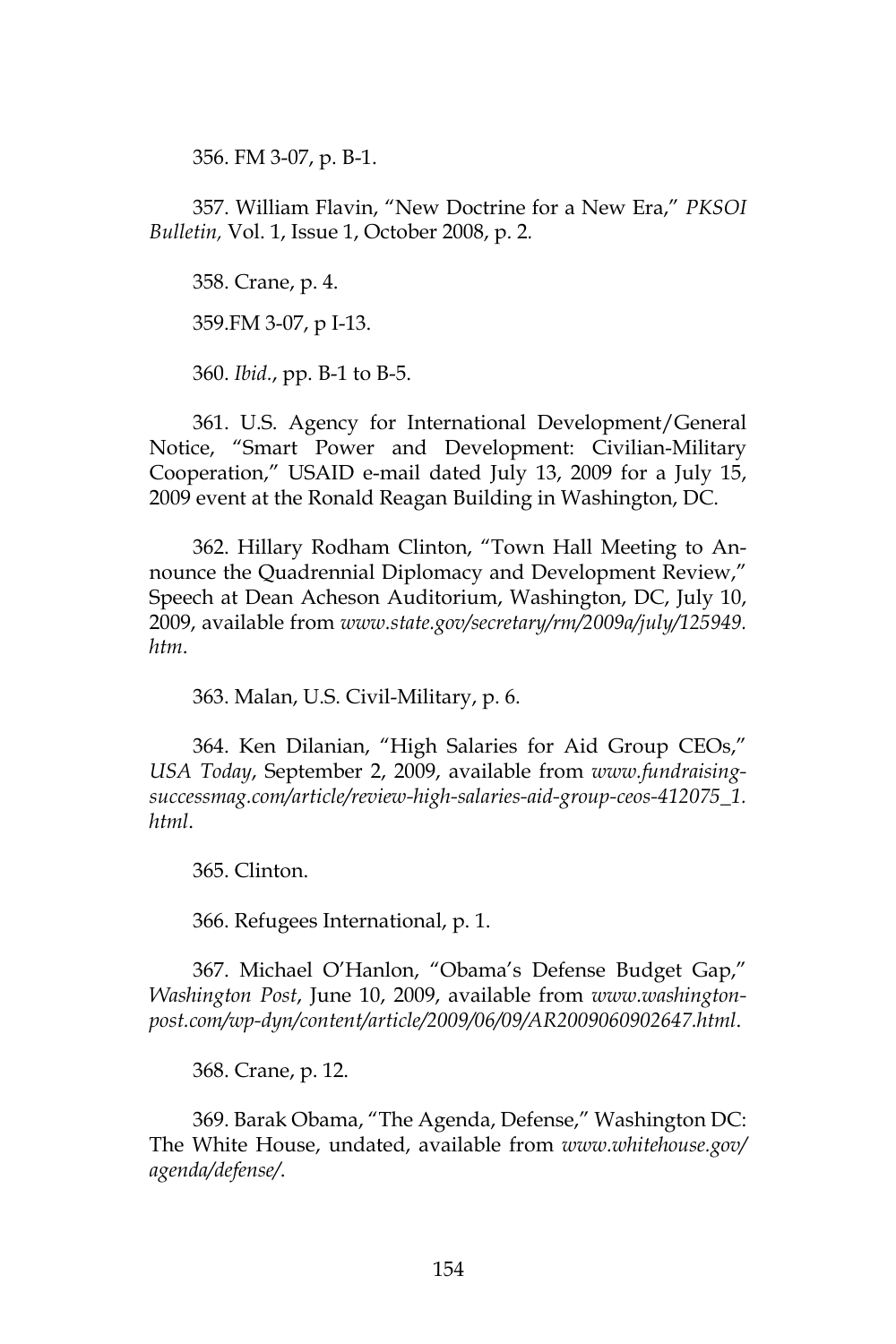370. Basilotto, p. 8.

371. FM 3-07, p. 1-5.

372. *Ibid*., p. v.

373. *Ibid*., pp. B-3 to B-4.

374. Robert Perito, ed., Guide for Participants in Peace, Stability, and Relief Operations, Washington, DC: United States Institute of Peace Press, 2007, Book Review by USIP, available from at *www.usip.org/resources/guide-participants-peace-stability-and-relief-operations-0*.

375. Cole, p. 5.

376. Center for Complex Operations, CCO, "Center for Complex Operations Portal," 2009, available from *ccoportal.org/*.

377. Hicks, p. 3.

378. Thom Shanker, "Top Officer Urges Limit on Mission of Military," *New York Times*, January 12, 2009, available from *www. nytimes.com/2009/01/13/washington/13military.html?ref=world*.

379. Independent Task Force, p. 118.

380. U.S. Department of State, Office of the Spokesman, "President Issues Directive to Improve the United States' Capacity to Manage Reconstruction and Stabilization Efforts," Washington, DC: Department of State, December 14, 2005. *[www.](http://www.fas.org/irp/offdocs/nspd/nspd-44fs.html) [fas.org/irp/offdocs/nspd/nspd-44fs.html](http://www.fas.org/irp/offdocs/nspd/nspd-44fs.html).* 

381. Kaplan, p. 82.

382. Ronald W. Reagan, available from pithypedia. com/?similarquotes=...there+is+no+limit+to+what+a+man+can +do+or+where+he+can+go+if+he%3Cbr%2F%3Edoesn%27t+mi nd+who+gets+the+credit.